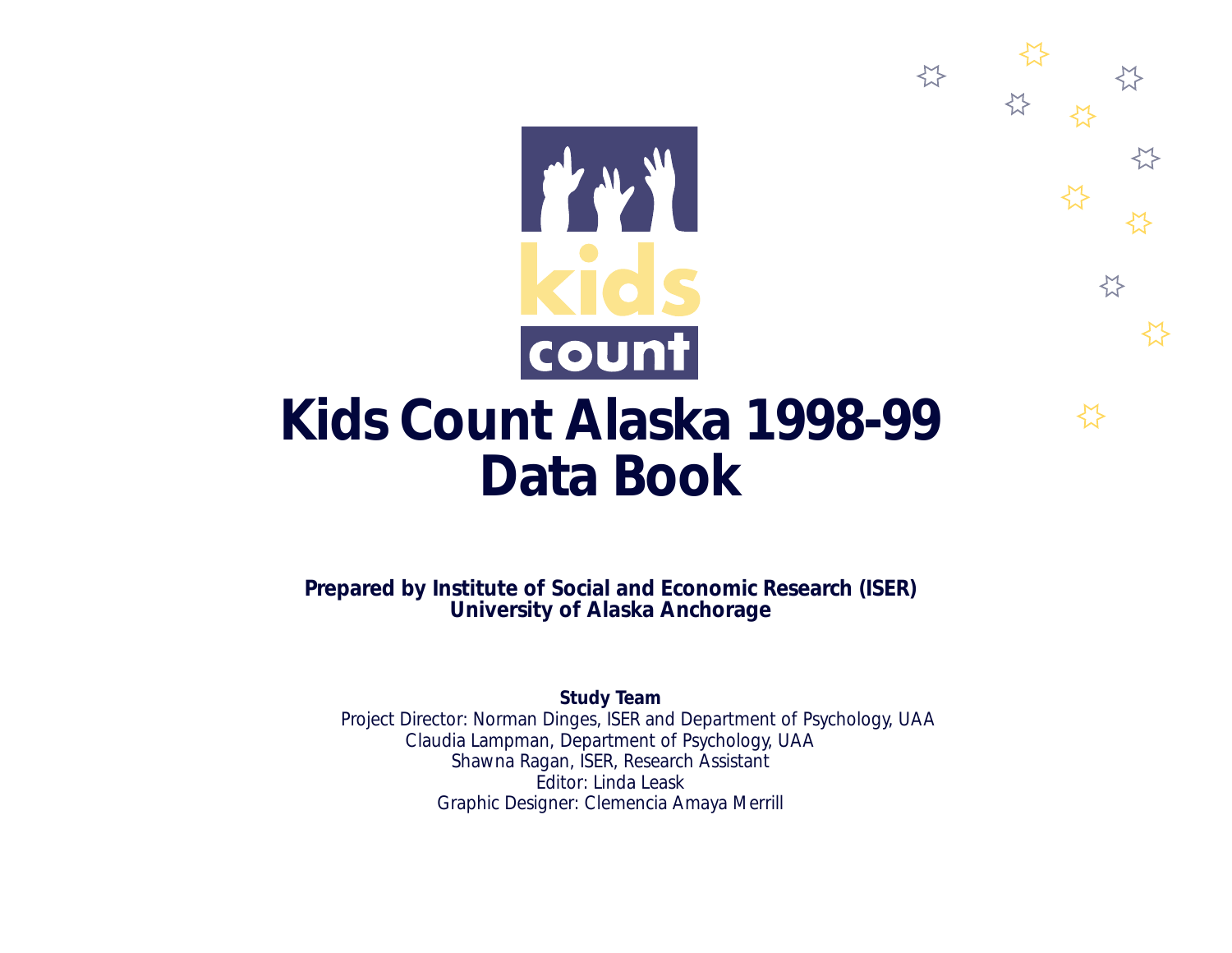

The national program collects and publicizes information about the well-being of America's children. The Casey Foundation also sponsors state programs, including Kids Count Alaska.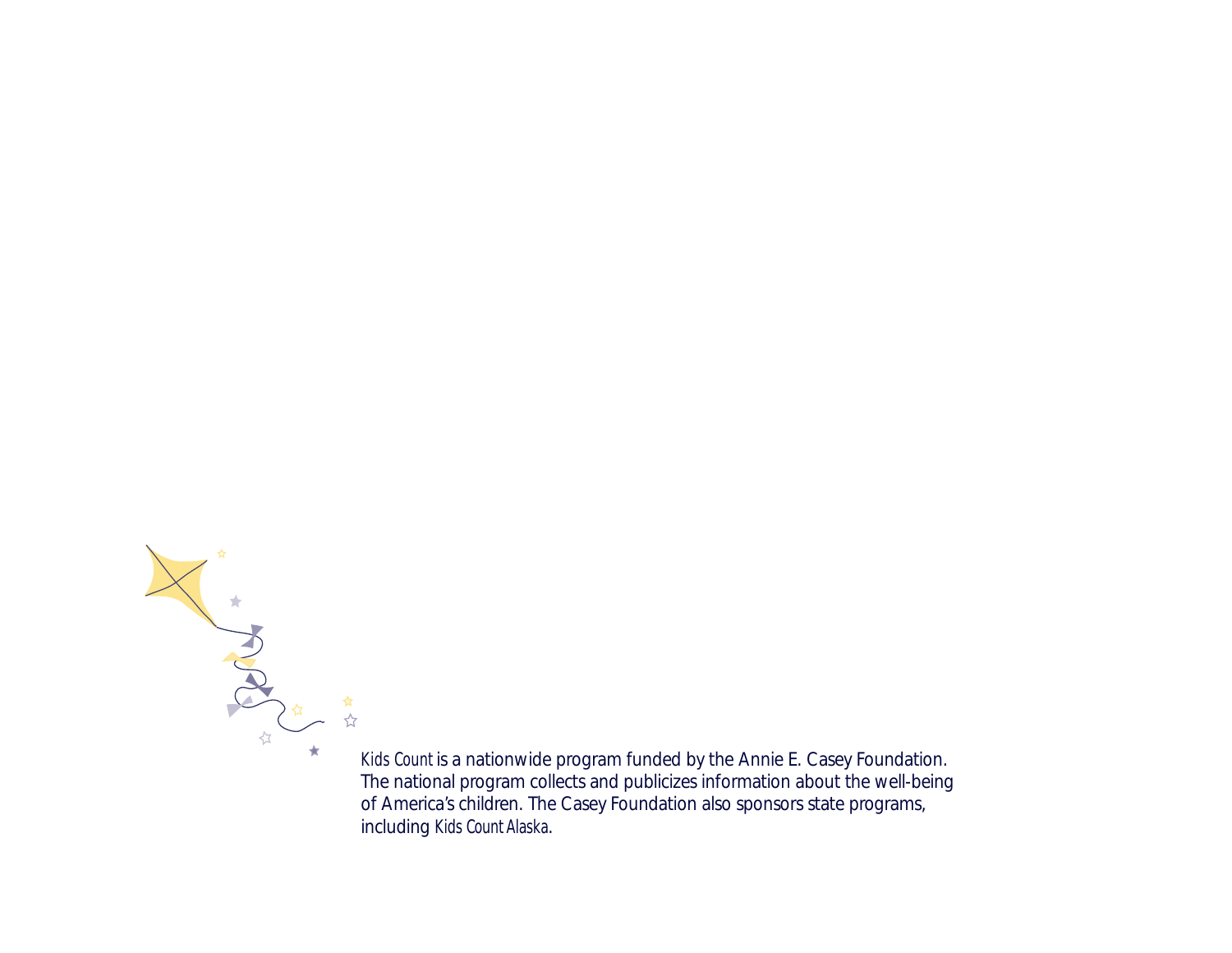### **Acknowledgments**

### **Advisory Council**

*When the* Kids Count Alaska *program began in 1995, we established an advisory council made up of people familiar with the problems Alaska's children face. The council has helped guide the program and select indicators specific to Alaska.*

Bruce Botelho, Attorney General, State of Alaska

Johnny Ellis, Senator, Alaska State Legislature

Jeannette James, Representative, Alaska State Legislature

Ronald Otte, Commissioner, Alaska Department of Public Safety

Drue Pearce, Senator, Alaska State Legislature

Gene Peltola, President/CEO, Yukon-Kuskokwim Health Corporation

Karen Perdue, Commissioner, Alaska Department of Health and Social Services

Margaret Pugh, Commissioner, Alaska Department of Corrections

### **Other Advisors**

Kids Count Alaska *thanks the following people and organizations for their help in preparing this data book. We could not have done it without their contributions and advice.*

#### **Alaska Department of Health and Social Services**

Debra Caldera, Healthy Families Program

Judy Crondahl, Bureau of Vital Statistics

Stephanie Walden, Bureau of Vital Statistics

Tammy Green, Section of Epidemiology

Michele Hansen, Special Needs Services Unit

Jill Holdren, Healthy Families Alaska

Becky Judd, Maternal, Child, and Family Health

Kathy Perham-Hester, Maternal, Child, and Family Health

Carla Timpone and Sherrie Goll, Child Care and Development Fund

Roger Withington, Division of Family and Youth Services and Division of Juvenile Justice

Laurel Wood, Section of Epidemiology

Alfred G. Zangri, Bureau of Vital Statistics

#### **Other State and Local Agencies**

David Maltman and Millie Ryan, Governor's Council on Disabilities and Special Education

Angie Binkley, Adult Basic Education, Alaska Department of Education

Shari Paul, Smart Start for Alaska's Children, Governor's Children's Cabinet

Marilyn Webb, Head Start, Alaska Department of Community and Regional Affairs

Greg Williams, Research and Analysis, Alaska Department of Labor

Margaret Gressens, Healthy Anchorage Indicators Project, Anchorage Department of Health and Human Services

Deborah Smith, Denali KidCare Program, State of Alaska

#### **University of Alaska Anchorage**

Lisa Rieger, Justice Center

John Petraitis, Department of Psychology

#### **Other Contributors**

Alice Hagen, Applied Populations Laboratory

Carolee Hindin, Southcentral Foundation, Dena A Coy

Derek Peterson, Association of Alaska School Boards, Building Assets for Kids

Sharon Leon, Anchorage Youth Court

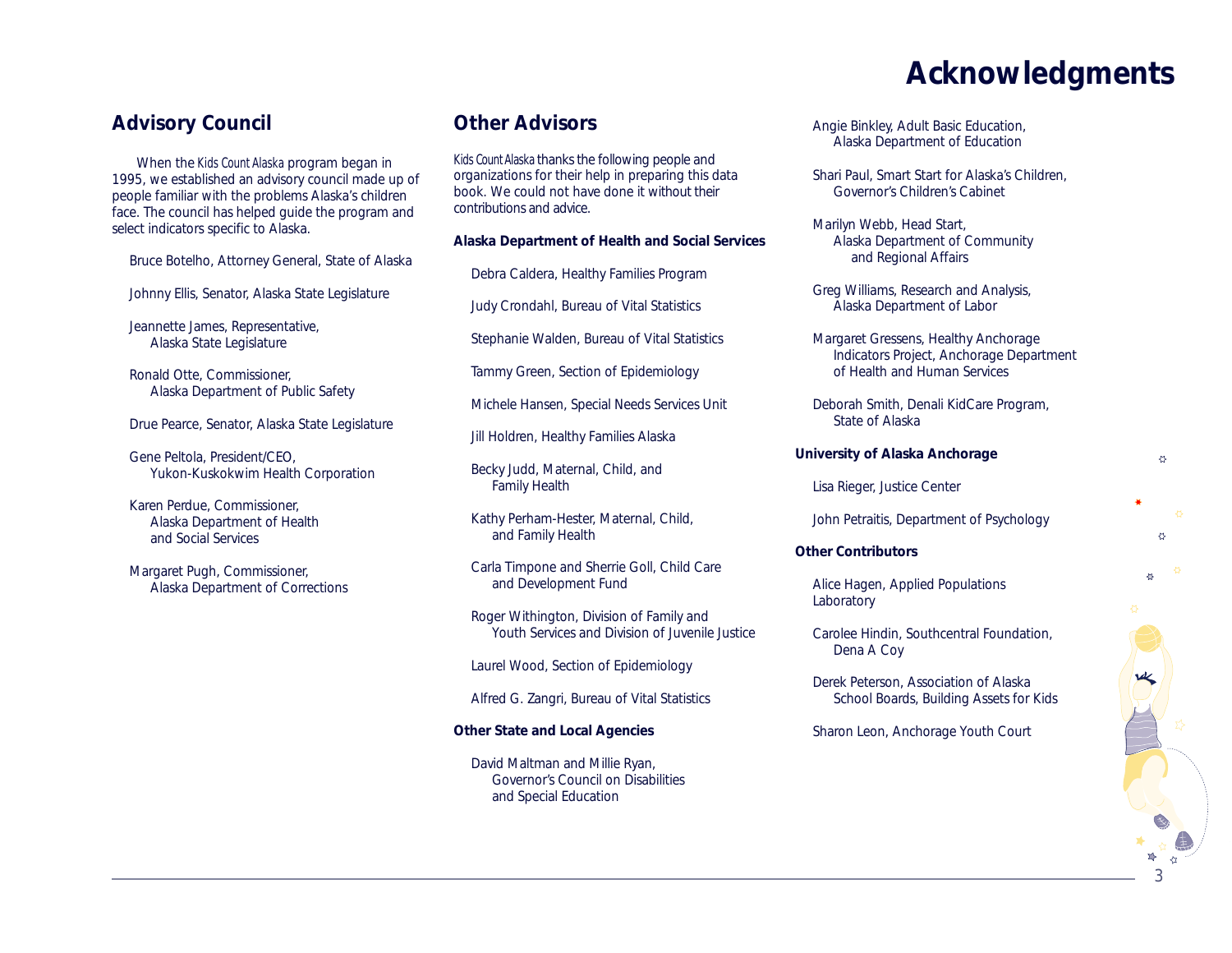

*The pressures of being a parent are equal to any pressure on earth. John Lennon British rock musician*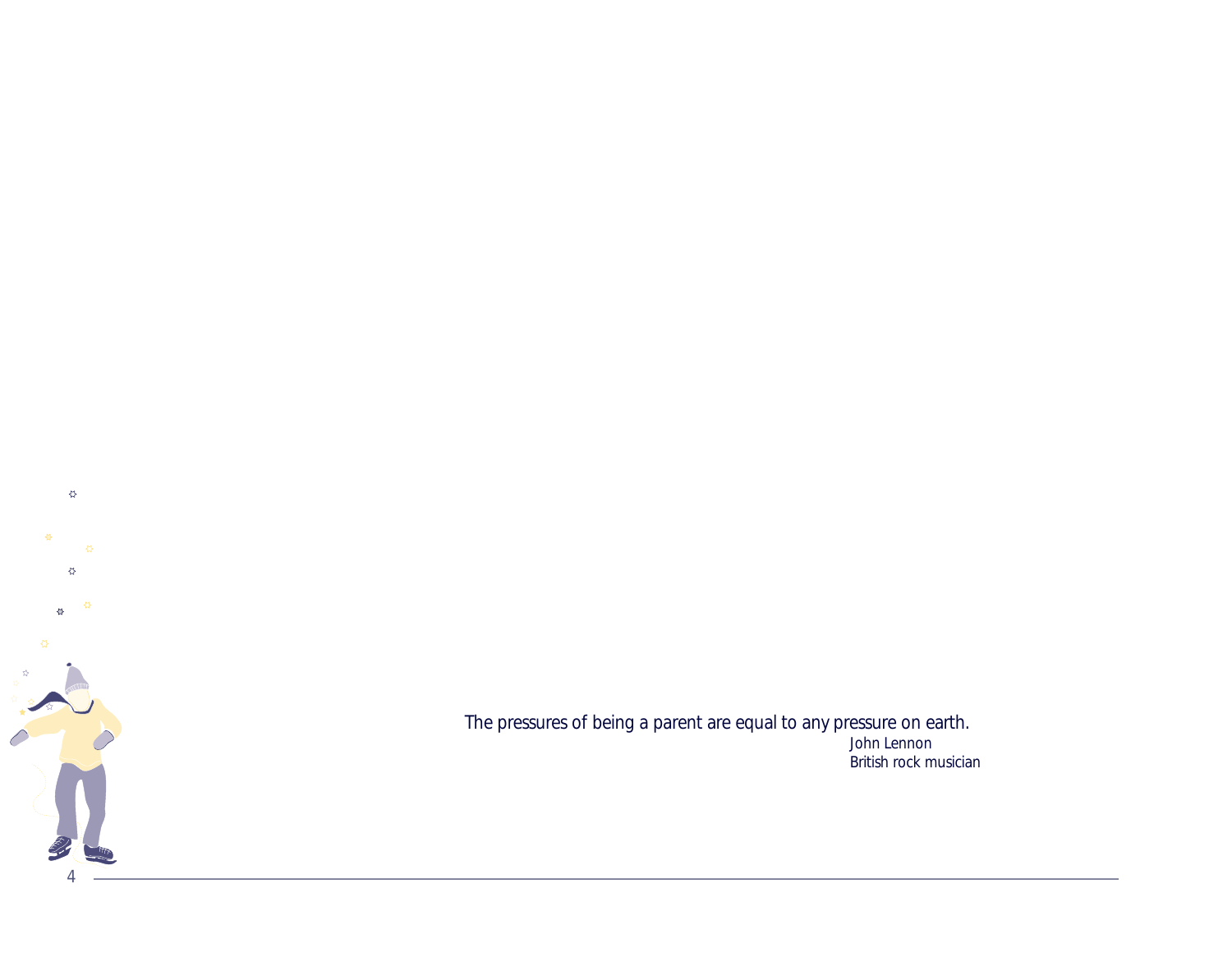# **Table of Contents**

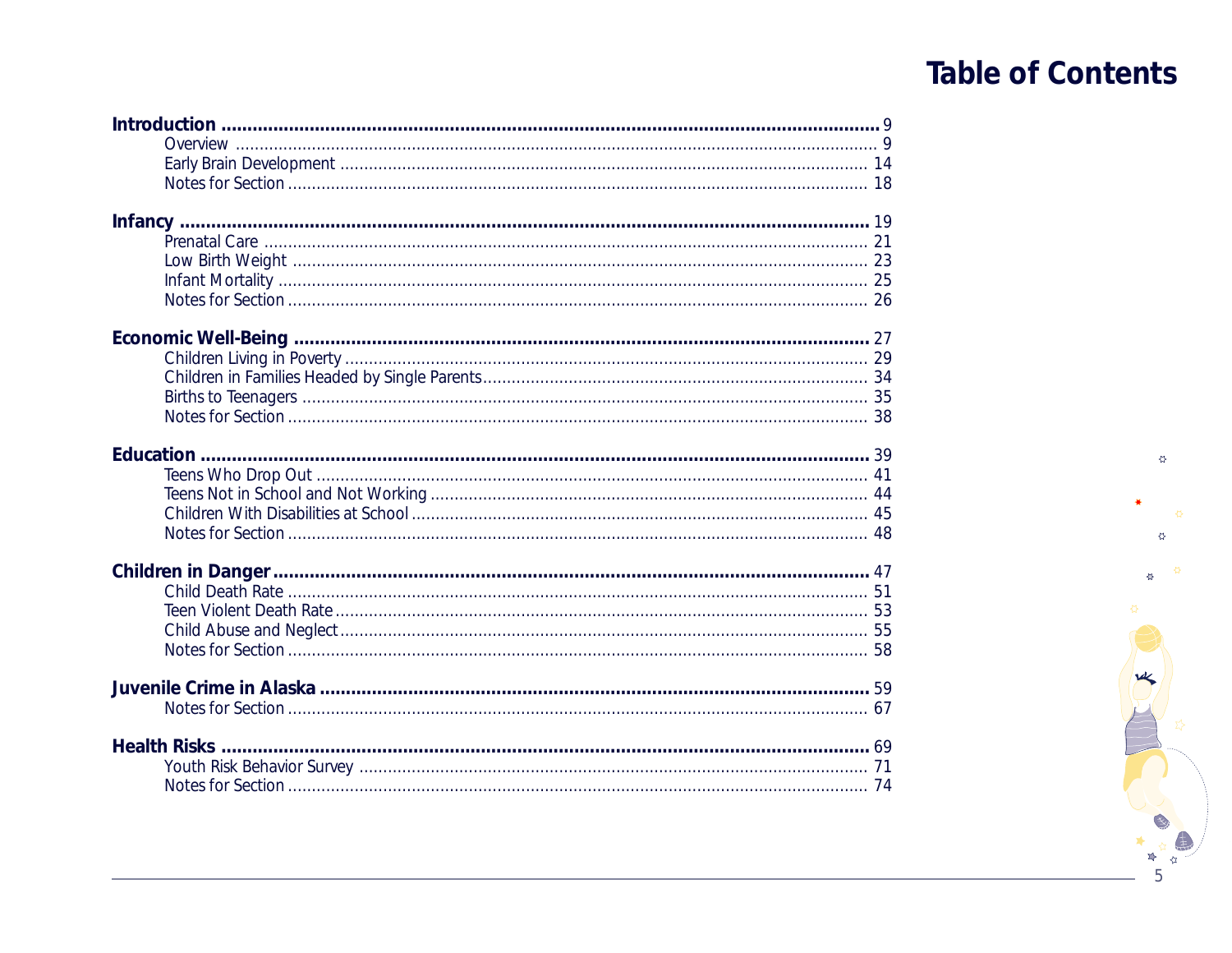# **Table of Contents (continued)**

### **Maps and Information Boxes**

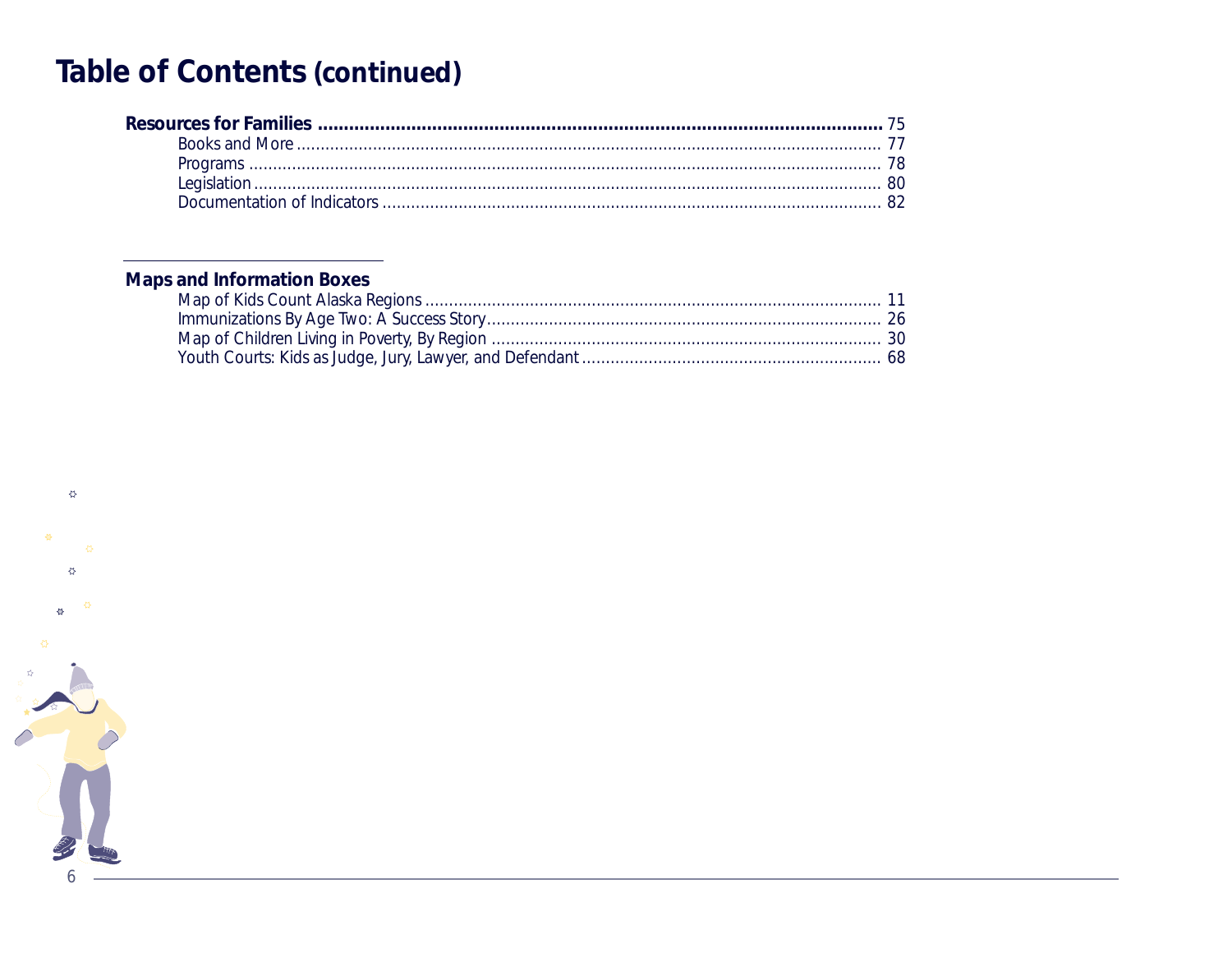# **Introduction**

**Overview** Early Brain Development

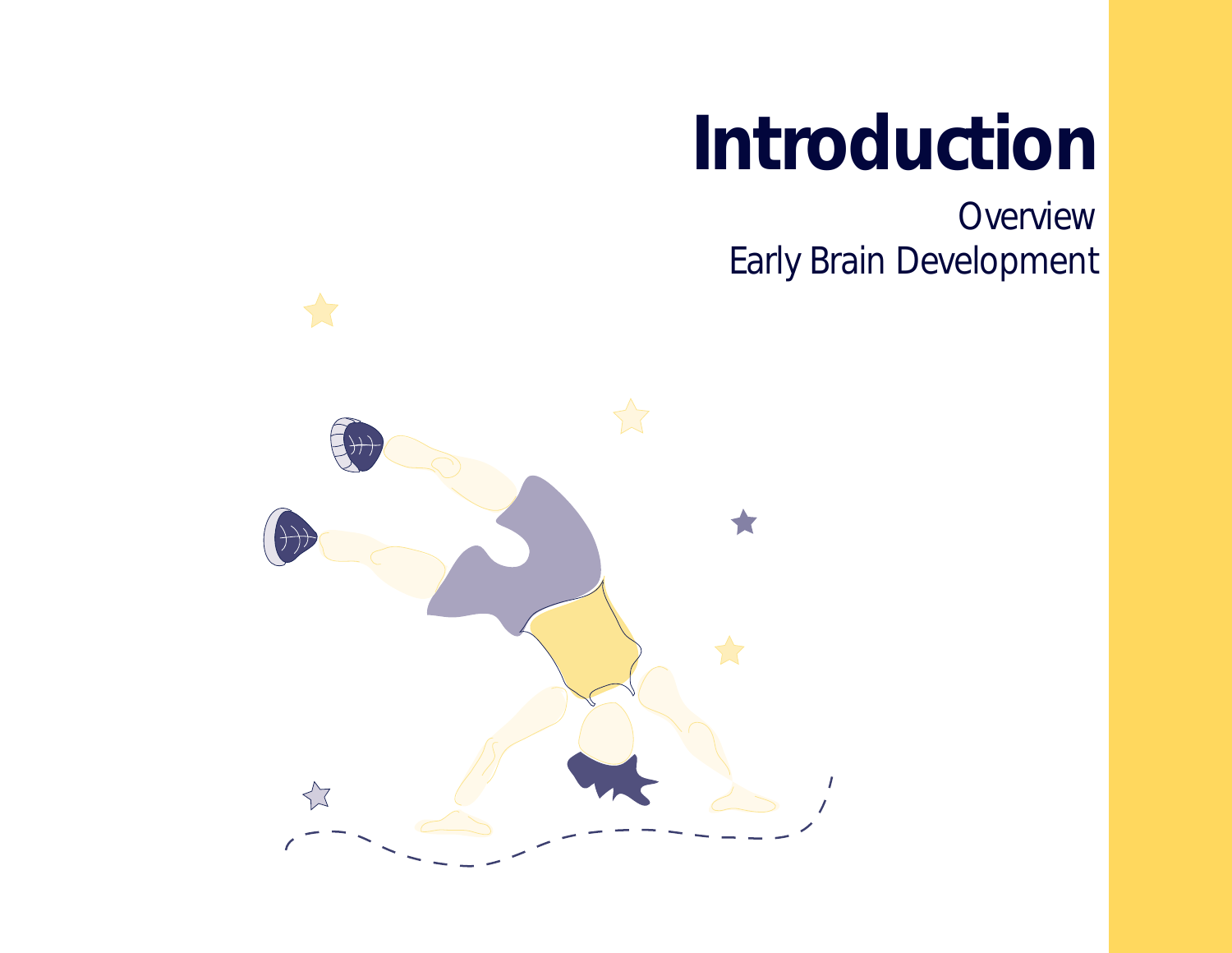

*Ronald Kotulak Science writer, Chicago Tribune*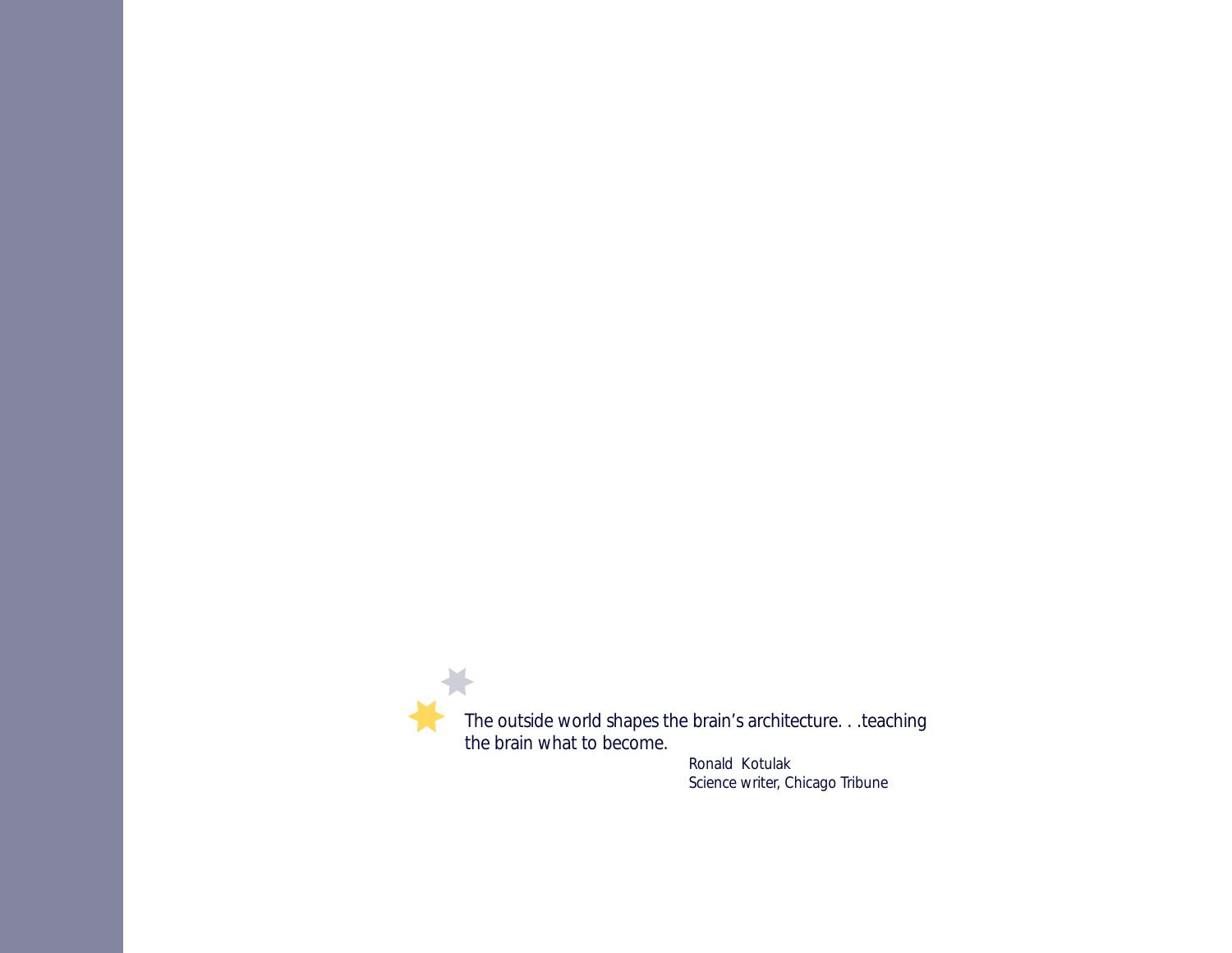### **Introduction**

9

 $\Rightarrow$ 

 $\frac{1}{2}$ 

45

#### **Overview**

#### *Why Read This Data Book?*

How are Alaska's children doing at the end of the twentieth century? Many are doing just fine—growing up healthy and safe. But others are not so fortunate. They live in poverty; they grow up without their fathers; they drop out of school; they have babies when they are children themselves. Too many—and even one is too many—die accidentally or intentionally. To help Alaska's children, policymakers and others need reliable information about conditions affecting children.

The Kids Count Alaska program is part of a nationwide effort, sponsored by the Annie E. Casey Foundation, to collect and publicize information about children's health, safety, and economic status, as measured by indicators that cover all the stages from birth through the late teens. The adjacent table shows how the wellbeing of children in Alaska and throughout the U.S. compare under the national Kids Count indicators. This book examines how Alaska's children are faring, as measured by those national indicators and other indicators we chose specifically for Alaska. Kids Count Alaska's goals are to:

- Develop regional figures for indicators
- Select indicators specific to Alaska
- Distribute information about the status of Alaska's children to policymakers,

program administrators, teachers, and others whose work involves children

- Create an informed public, motivated to help improve children's lives
- Enhance efforts to improve the well-being of children and families

We hope the information Kids Count Alaska compiles and disseminates will become an important tool for Alaskans to use in developing policies and programs to help children and families.

### **Alaska And U.S. Average, 1996 National Kids Count Indicators**

|                                                                                | Alaska | U.S. |
|--------------------------------------------------------------------------------|--------|------|
| Alaska Better Than National Average                                            |        |      |
| Percentage of babies with low birth weight                                     | 5.5%   | 7.4% |
| Percentage of children living in poverty <sup>a</sup>                          | 10%    | 20%  |
| Juvenile arrest rate for violent crime (per 100,000 youths 10-17) <sup>b</sup> | 377    | 507  |
| Births to teens (per 1,000 females 15-17) <sup>c</sup>                         | 26     | 34   |
| Alaska At or Near National Average                                             |        |      |
| Infant mortality rate (per 1,000 live births)                                  | 7.3    | 7.3  |
| Percentage of single-parent families                                           | 26     | 27   |
| Percentage of teens (ages 16-19) who drop out of school                        | 9%     | 10%  |
| Percentage of teens not in school and not working                              | 10%    | 9%   |
| Percentage of children whose parents don't work full time <sup>d</sup>         | 29%    | 30%  |
| Alaska Worse Than National Average                                             |        |      |
| Child death rate (per 100,000 children 1-14) <sup>e</sup>                      | 30     | 26   |
| Teen violent death rate (per 100,000 teens 15-19) <sup>e</sup>                 | 113    | 62   |
|                                                                                |        |      |

**<sup>a</sup>** *Based on the U.S. census bureau's poverty threshold figures, which are not adjusted for Alaska's higher living costs and may underestimate poverty in Alaska.*

**<sup>b</sup>** *1995 data. The national* Kids Count *program has now dropped this indicator.*

**<sup>c</sup>** *Before 1993, this indicator measured the rate of births to teenage girls 15 to 19. The Alaska regional figures later in this book are based on that previous definition.*

**<sup>d</sup>** *The national* Kids Count *program added this indicator in its 1999 data book. We have not calculated regional breakdowns for Alaska because the definition of full-time employment does not take into account different employment patterns in rural Alaska.*

**<sup>e</sup>** *Remember that these rates are based on small numbers of deaths and can therefore fluctuate sharply from year to year. The 1996 Alaska teen violent death rate is a revised figure from the Alaska Bureau of Vital Statistics.*

Note: Alaska figures in this table may differ from later figures in the regional graphs. The figures above are from the national Kids Count *program; our regional figures may be based on different years and are sometimes measured differently.* **Source:** *Annie E. Casey Foundation,* Kids Count Data Book*, 1999*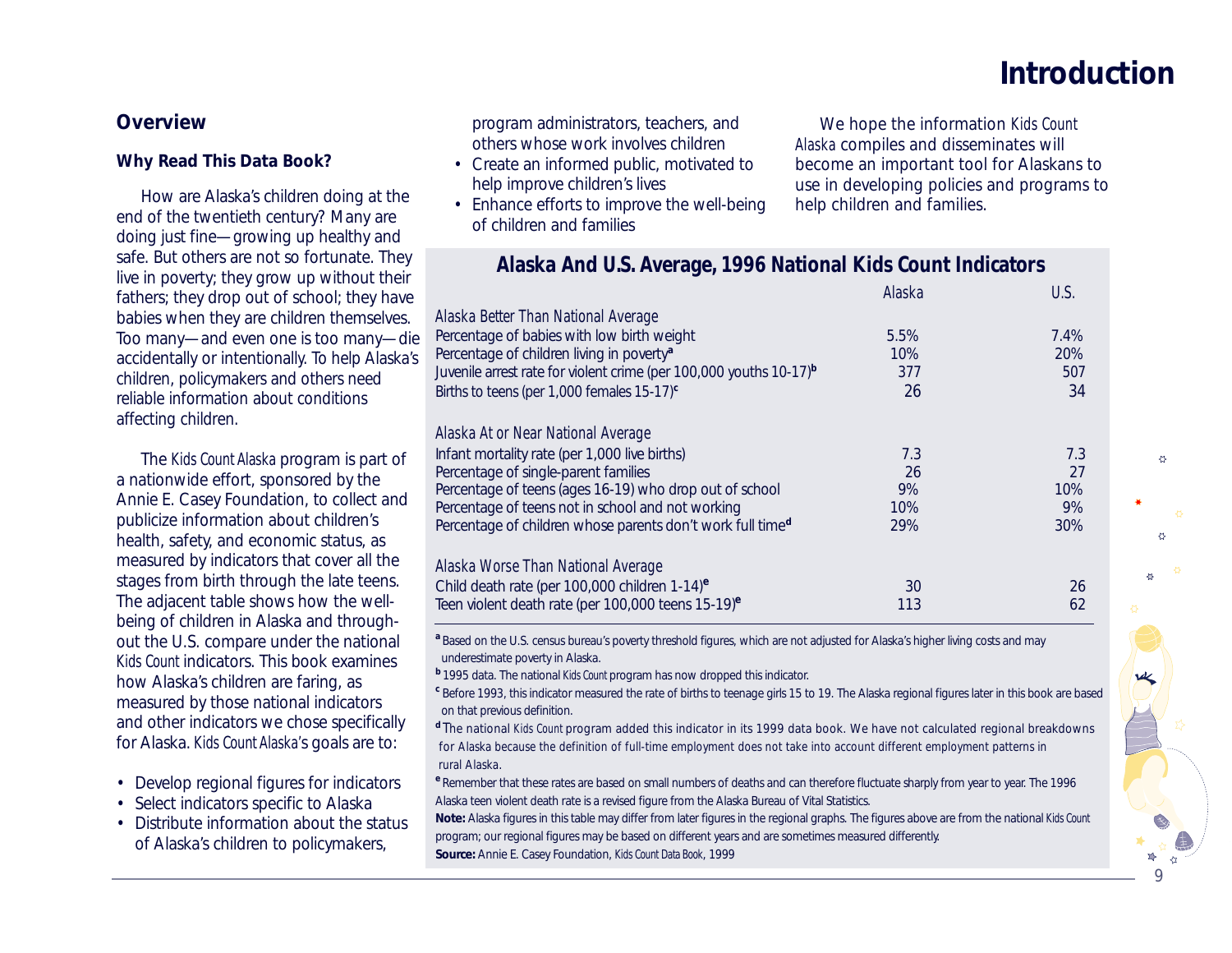#### *Criteria and Regions*

The table below shows how the number of children in Alaska (by age, sex, and race) and their place in the total population changed in the 1990s. The map on the facing page shows Kids Count Alaska regions.

The Annie E. Casey Foundation has a set of criteria for selecting the statistical indicators used in the national Kids Count Data Book. In choosing additional indicators for Kids Count Alaska, we used similar criteria. The data and indicators share some characteristics:

**• Reliability.** All the data come from government agencies and have been previously released in other forms.

**• Availability and consistency over time.** Comparability of data must not be affected by changes over time in methods or policies.

**• Availability and consistency across regions.** This essentially means data collected by governments or national organizations, so the statistics are comparable across regions.

10

A,

ó

- **Continuing availability.** We want a series of indicators tracking changes in the well-being of children year after year. Data collected only once or sporadically don't serve this purpose.
- **Measurement of outcomes or wellbeing.** We focus on *outcomes*. Dollars spent on education or welfare do not reflect the actual well-being of children.
- **Clarity.** We want to reach the American public, not academic scholars or researchers.
- **Unambiguous interpretation.** If the value of an indicator changes, we want to be sure there is widespread agreement about how the change affects kids.

### **Alaska's Children by Age, Sex, and Race, 1990 and 1998**

| 1990                           |               |                         |         |         |         |                              |         | 1998    |
|--------------------------------|---------------|-------------------------|---------|---------|---------|------------------------------|---------|---------|
|                                |               | Total                   | Male    | Female  |         | Total                        | Male    | Female  |
| <b>Total Alaska Population</b> |               | 550,043                 | 289,868 | 260,175 |         | 621,400                      | 323,094 | 298,306 |
| Children By Age                | <b>Number</b> | $%$ of Pop <sup>a</sup> |         |         |         | Number % of Pop <sup>a</sup> |         |         |
| Under 1                        | 11,963        | 2.2%                    | 6,109   | 5,854   | 9,968   | 1.6%                         | 5,080   | 4,888   |
| $1 - 4$                        | 44,014        | 8.0%                    | 22,616  | 21,398  | 43,064  | 6.9%                         | 21,424  | 20,640  |
| $5-9$                          | 51,508        | 9.4%                    | 26,543  | 24,965  | 57,820  | 9.3%                         | 29,577  | 28,243  |
| $10 - 14$                      | 42,939        | 7.8%                    | 22,333  | 20,606  | 55,753  | 9.0%                         | 28,562  | 27,191  |
| 15                             | 7,652         | 1.4%                    | 4,021   | 3,631   | 10,809  | 1.7%                         | 5,647   | 5,162   |
| 16                             | 7,341         | 1.3%                    | 3,786   | 3,555   | 10,273  | 1.7%                         | 5,439   | 4,834   |
| 17                             | 7,453         | 1.4%                    | 3,887   | 3,566   | 10.112  | 1.6%                         | 5,293   | 4,819   |
| 18                             | 7.069         | 1.3%                    | 3,834   | 3,235   | 8,240   | 1.3%                         | 4,824   | 4,416   |
| Total 18 and under 179,939     |               | 32.7%                   | 93,129  | 86,810  | 206,039 | 33.2%                        | 105,846 | 100,193 |
| Children 18 and Under By Race  |               |                         |         |         |         |                              |         |         |
| White                          | 128,522       | 23.4%                   | 66,877  | 61,645  | 141,393 | 22.8%                        | 72,829  | 68,564  |
| Alaska Native                  | 36.337        | 6.6%                    | 18,497  | 17,840  | 45.151  | 7.3%                         | 23,071  | 22,080  |
| <b>Black</b>                   | 8,389         | 1.5%                    | 4,336   | 4,053   | 9,538   | 1.5%                         | 4,935   | 4,603   |
| Asian/Pac.Isl.                 | 6,691         | 1.2%                    | 3,419   | 3,272   | 9.957   | 1.6%                         | 5,011   | 4,946   |

**a** Percentage of total Alaska population

**Note:** The racial breakdowns used throughout this publication are those of the Alaska Department of Labor and the U.S. Bureau of the<br>Census. Persons of Hispanic origin can be of any race. The Alaska Native category also i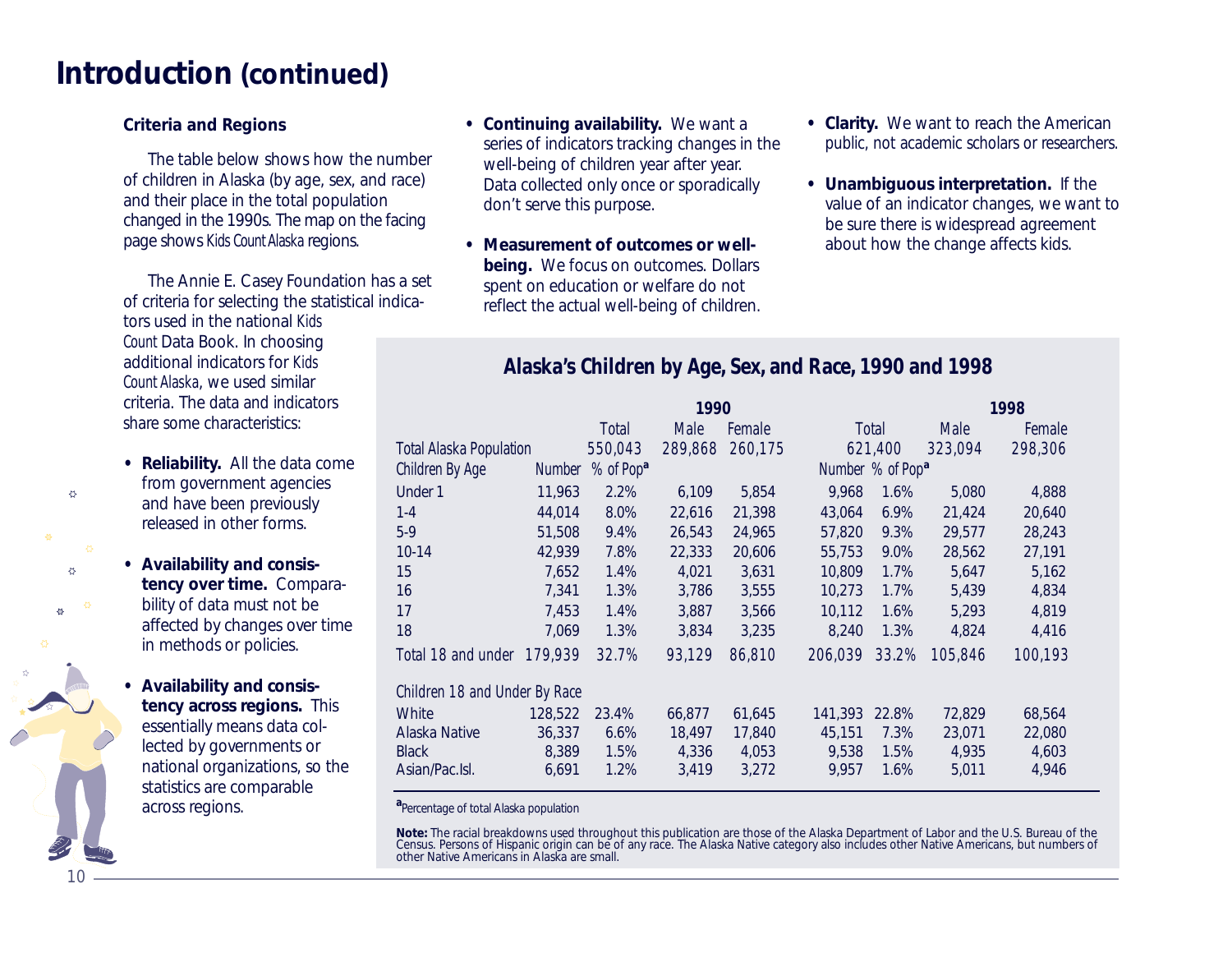### **Kids Count Alaska Regions**

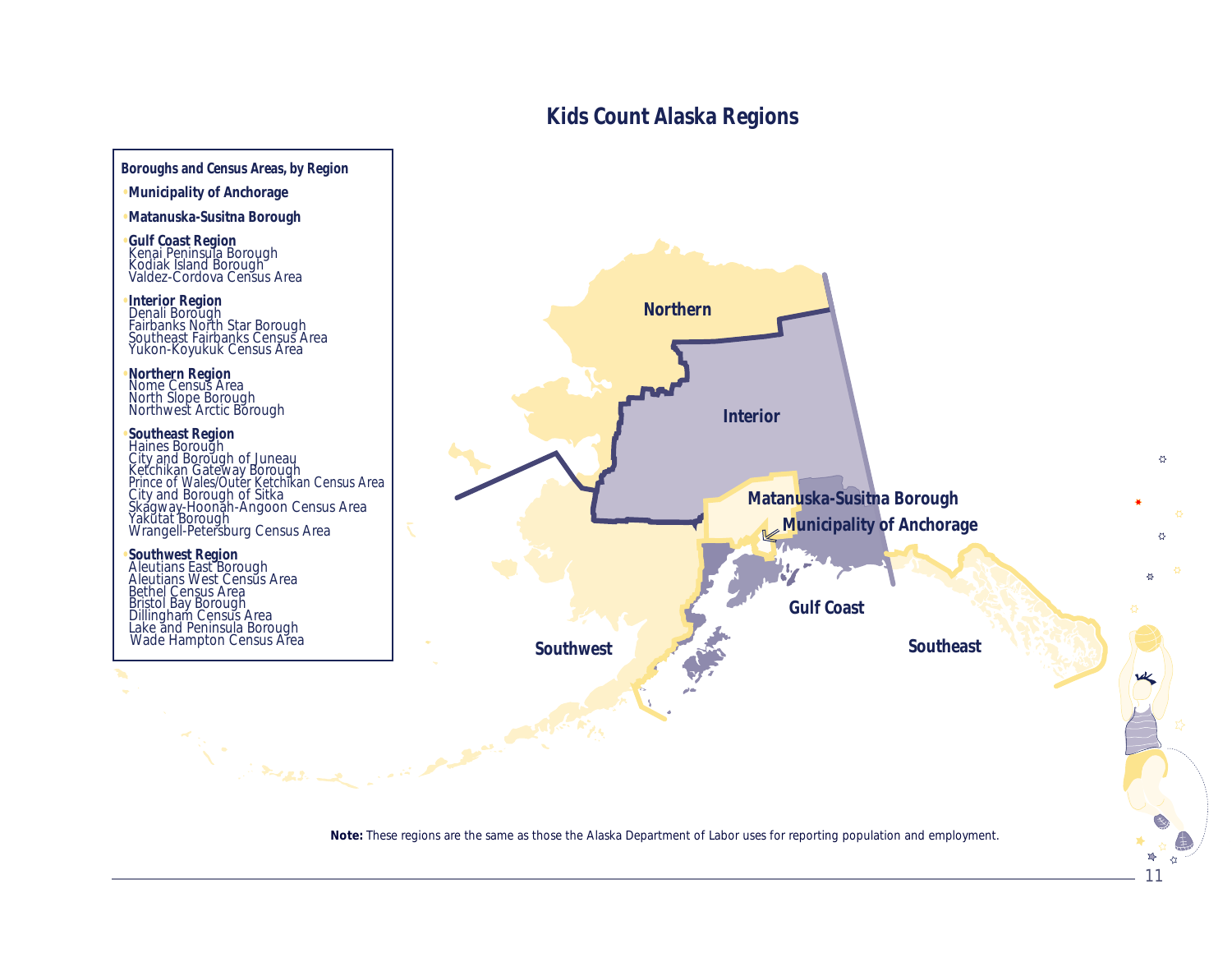*Interpreting the Indicators*

(Adapted from Utah Kids Count 1999 *Data Book*)

The indicators are presented as either percentages or rates per 1,000 or per 100,000. Using rates—and percentages are simply rates per 100—allows us to compare groups or track trends over time.

But keep in mind that the base rates differ among indicators. Generally we use a smaller base (the rate per 100) for the most common events and a larger base (the rate per 1,000 or 100,000) for less common events. That's mostly so we can present the rates in whole numbers, which are easier to understand than fractions of numbers.

For instance, because poverty among children is (unfortunately) so common, we present the poverty indicator as a percentage. By contrast, the numbers of children who die each year are (mercifully) much smaller, so we present the child death indicator as a rate per 100,000.

We calculate rates by taking the number of incidents in any given category (for example, the number of high-school dropouts), dividing it by the total number of children in the category (all teenagers 16- 19), and multiplying by 100, 1,000, 10,000, or 100,000.

So, for example, say 5 teenagers out of a total of 500 dropped out of school:

12

 $\boldsymbol{\mathcal{Z}}$ 

ð.

츊

촋  $\mathfrak{P}$ 

| Number of Dropouts x  | Multiplier |
|-----------------------|------------|
| Total teenagers 16-19 |            |

| 5 dropouts<br>500 teenagers | $\mathbf{x}$ | $1,000 = 10$ dropouts per<br>1,000 teenagers |
|-----------------------------|--------------|----------------------------------------------|
| 5 dropouts<br>500 teenagers | $\mathbf{x}$ | $100 = 1$ percent of<br>teenagers drop out   |

When the population we're studying is small—as it is in many regions of Alaska—small changes in numbers can sharply affect rates. For example, say 2 of 75 children in a region die in a given year. That would be a child death rate of 26 per 1,000 for that region.

But if in the next year only 1 child of 75 dies, the child death rate would be 13 per 1,000. This seemingly large drop is a result of statistical variation, and the magnitude of the drop is exaggerated because the denominator (75) is so small.

To minimize chance variations, we use 5-year averages for most of the Alaska indicators. This allows us to use larger denominators in those regions where the populations are small, enhancing the reliability of the resulting figures.

When appropriate, we also talk about the actual numbers of deaths or other events in a given period, to keep the rates in perspective. While rates are useful for

making comparisons and following trends, policymakers rely on actual numbers to determine caseloads or measure other service requirements.

Statistics alone clearly won't improve the well-being of Alaska's children. But they can help Alaskans make informed decisions about how to improve children's lives. To help data book users take the next step action to help children—we also include, in the final section of the book, information about programs and services available for Alaska's children and families.

#### *Words of Caution*

A few important points about the indicators presented in this data book are worth emphasizing at the outset:

- **Indicators don't measure the effectiveness of particular programs.** They are broad indications of social conditions rather than specific measures of program performance.
- **Regional indicators are mostly averages for the period 1992-1996.** Some regional information is collected only once every 10 years, during the national census. Some is collected annually, allowing us to calculate 5-year averages. In small populations like Alaska's, indicators can fluctuate sharply from year to year—so averages over several years give a more accurate picture.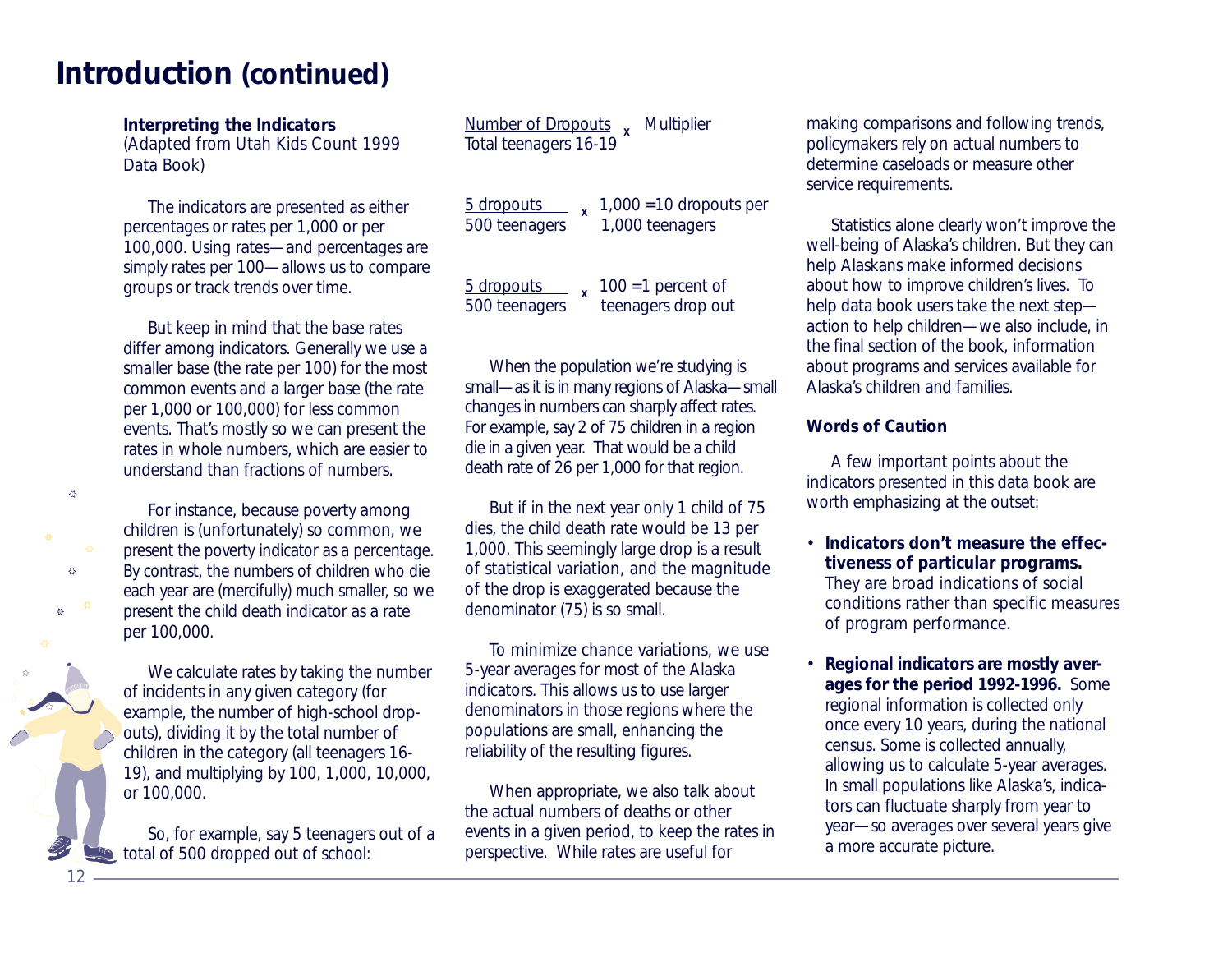• **Not all areas or communities** within a region have the same indicator levels as the region as a whole.

Finally, we've tried to compile the latest and most accurate figures available on children's well-being at the state and regional levels. However, there are limits on the accuracy of these figures. Some of the indicators are based on samples of the population—and although the samples are chosen to represent characteristics of the entire population, samples are subject to error. For other indicators, regional data weren't available, or we couldn't present the data, because the numbers were so small we couldn't calculate meaningful rates.

#### *Organization of the Data Book*

Before we begin presenting the indicators, we finish this introductory section by talking about recent research on early brain development. That research essentially tells us that whatever happens early in life will strongly influence what happens later in life. This discussion provides the context for understanding the Kids Count Alaska indicators: strong brain development at the start of life can make all the difference as children grow up and as they become adults.

We then present the indicators in six sections: Infancy, Economic Well-Being, Education, Children in Danger, Juvenile Crime in Alaska, and Health Risks. Notes for the indicators are at the end of each section.

 After the indicator sections, we provide information on programs and other resources available for Alaska's children and families—resources that are intended to help correct some of the problems the indicators show. We conclude with documentation of the indicators—sources, frequency, and availability of breakdowns by sex, age, and regions.

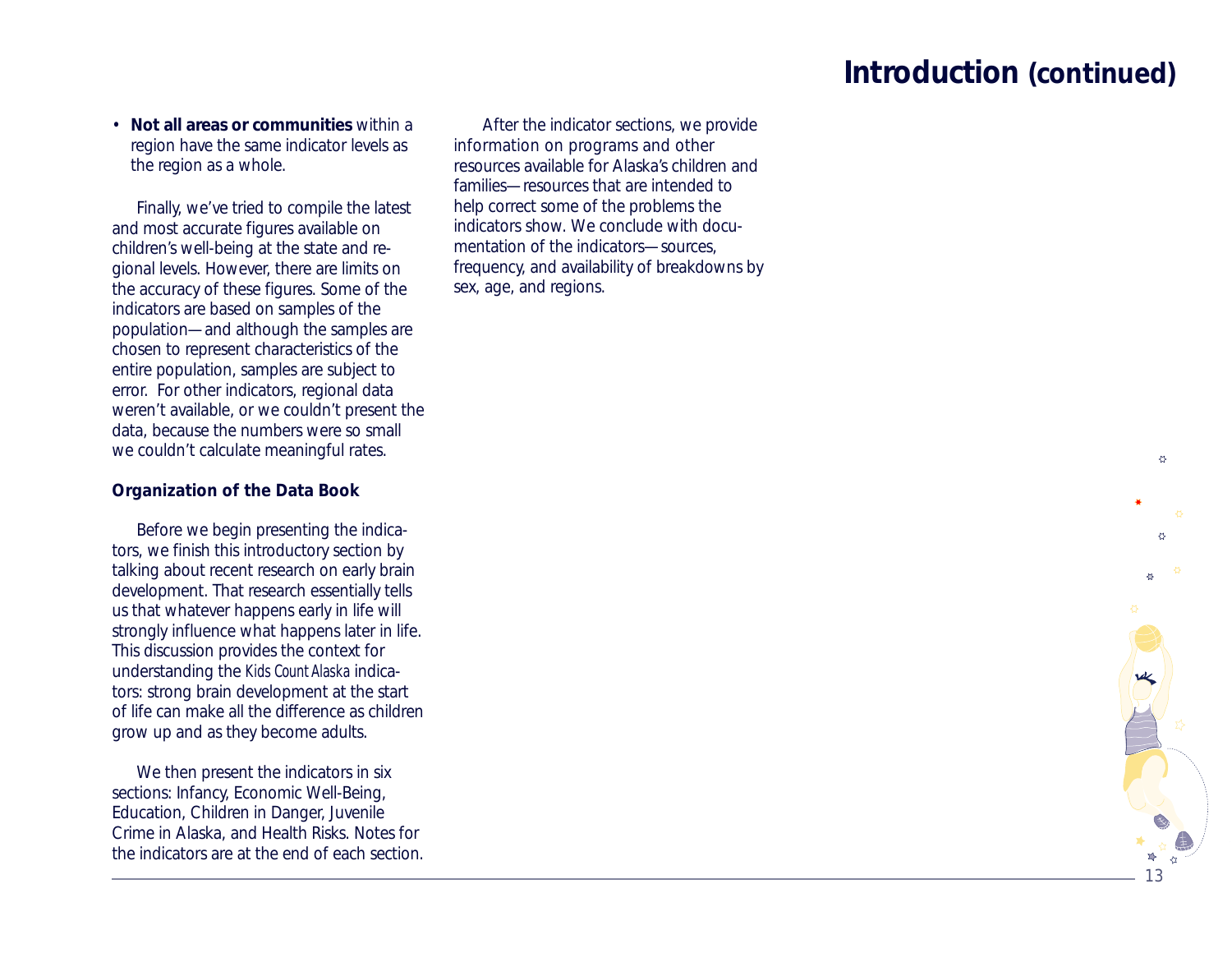### **Early Brain Development**

#### *How Young Brains Develop*

In the past decade or so, scientists have discovered that babies are born with the raw materials for brain development—about 100 million brain cells—but that most brain development happens after birth. What babies see, hear, touch, smell, and taste causes connections to form between brain cells. These connections are the wiring of the brain, allowing children to learn.

Genetics of course also plays a very big role in how fast children learn and what their talents are. Not all children can become musical prodigies or mathematical geniuses. But recent research tells us that the world children grow up in affects brain development much more than we previously suspected.

These recent findings contrast with what scientists previously thought—that most brain connections were already in place at birth. Now research has shown that while brain *cells* develop rapidly during the first few months of pregnancy, the *connections* between those brain cells develop largely after children are born

At their fastest, brain connections in infants can form at the incomprehensible rate of three billion per second. By age three, children typically have one thousand trillion brain connections.**<sup>1</sup>** After that, the number of connections begins declining, so

14

 $\boldsymbol{\mathcal{Q}}$ 

 $\mathfrak{P}$ 

 $\mathfrak{S}$  $\Sigma$ 

that by age ten children have about half as many as at age three; the number of connections then stabilizes.

Scientists describe the brains of very young children as plastic, able to respond and learn so much so fast because their brain connections multiply explosively. Brain cells apparently adapt to do whatever is required of them. Every time one of the senses is stimulated in a new way, a connection is made in the brain. Each use strengthens that connection—but connections that aren't used can disappear.

Researchers have also found evidence of critical periods when very young children develop the foundations for future vocabulary, social attachments, emotional control, and much more. These researchers believe that children who don't develop the appropriate skills during those critical periods mostly in the first three years of life—find it very hard to develop specific functions later.**<sup>2</sup>**

Some experts, however, disagree with this emphasis on very early childhood as the *only* period when children can learn certain skills. In a 1999 book, one author argues that while there are indeed critical early learning periods, learning should be seen as a lifelong process. He maintains that if parents believe the first three years offer their only opportunities to influence their children's development, they may neglect their long-term parental responsibilities and cost older children chances to learn.**<sup>3</sup>**

#### *Stimulating the Young Brain*

Scientists have known for years that pregnant women who smoke, drink, take drugs, or eat poorly hurt their unborn children. And after children are born, they can certainly be hurt if they go hungry, live in dangerous neighborhoods, or are not immunized against disease.

But in recent years, some researchers have also said that parents and other adults who don't provide warm, intellectually stimulating environments for very young children may be impairing their brain development. Some studies have found that children with attentive, nurturing parents are able to learn more, to deal better with stress, and to form stronger relations with other people.**<sup>4</sup>**

Other scientists have reported that providing intellectual stimulation for very young children whose parents are unable to provide such stimulation can improve the children's ability to learn.**<sup>5</sup>** Researchers have also found that when premature infants in hospital neonatal units are held and massaged, they grow twice as fast.**<sup>6</sup>**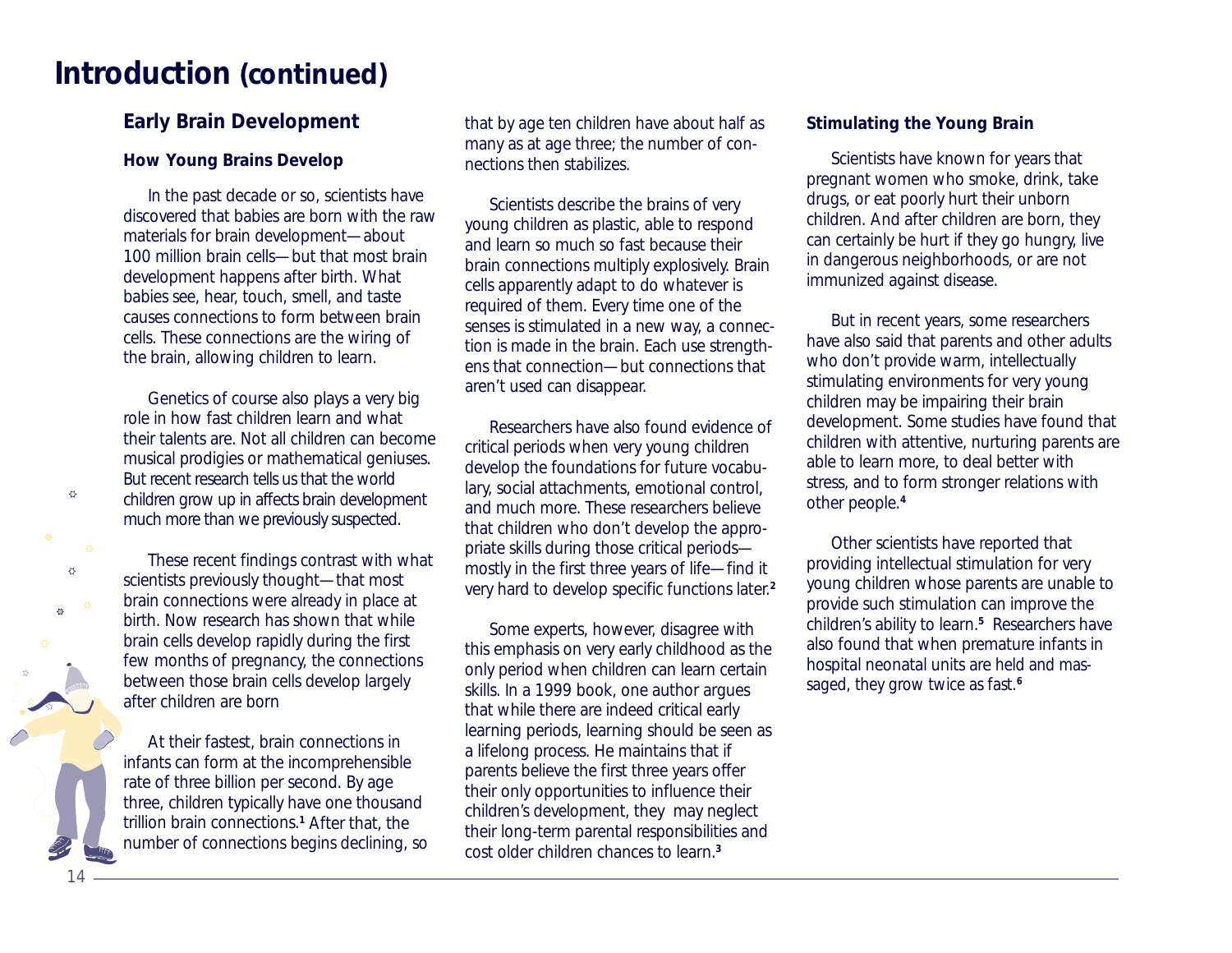15

EN COL

Still other researchers believe that the wrong kinds of stimulation—too much exposure to violence and hostility—can also affect brain development. The brains of young children who live with violence can, according to some, adapt by "rewiring trillions of connections that create the chemical pathways of aggression," potentially setting them up to become violent adults.**<sup>7</sup>**

Overall, scientists point out that we still have much to learn about the brain. But there is strong evidence about both the potential and the vulnerability of young children's minds. To give children the best chance at life, adults must try to create safe, loving, interesting worlds for them.

### **Principles of Brain Development**

- The outside world shapes the brain's wiring.
- What we see, hear, smell, touch, and taste enables the brain to create or modify connections.
- The brain operates on a "use it or lose it" principle, discarding unused connections.
- Relationships young children have with other people are the major source of emotional and social development of the brain.

**Source:** *I Am Your Child* series, Reiner Foundation*,* www.iamyourchild.org

#### **Guidelines for Promoting Children's Development and School Readiness**

- Be warm, loving, and responsive.<br>Respond to your children's cues.<br>Talk, read, and sing to your children.
- 
- 
- 
- establish routines.<br>• Encourage safe exploration and play.<br>• Monitor what your children watch on TV.
- 
- Use discipline as an opportunity to teach. Recognize that each child is unique.
- 
- Choose quality child care and stay involved.<br>Take care of yourself.
- 

**Source:** *I Am Your Child* series, Reiner Foundation, www.iamyourchild.org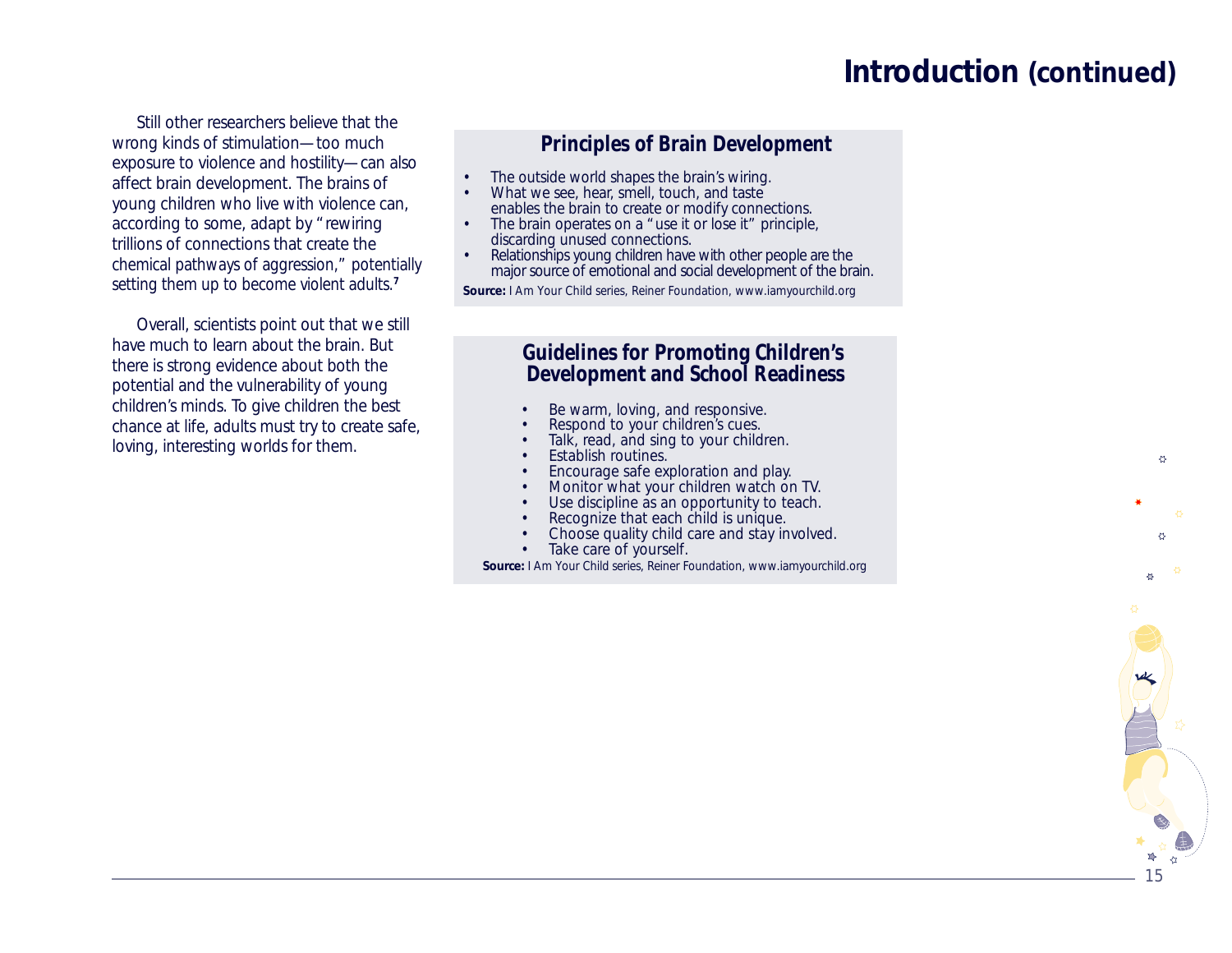#### *Risks to Brain Development*

The figure on the facing page illustrates what research has found out about risks to the brain development of children before they are born and in their early years. Some of the risks result from what parents do say a pregnant woman smokes or doesn't eat enough, or a father shakes an infant. Others grow out of what parents fail to do—like not getting their young children immunized against childhood diseases or neglecting them. Still other risks are due to the parents' circumstances—a mother who is a teenager, for instance, or parents who are so poor they can't provide what their children need.

Luckily, research also tells us there are ways to reduce or eliminate a number of these risks—and at the same time sharply reduce future medical, educational, welfare, and other costs by investing in preventive programs (as the table below shows).

16

 $\boldsymbol{\mathcal{Q}}$ 

ヘ

ð.

Some recent findings about what promotes and what hinders brain development are summarized below.

- Mothers who breastfeed their infants provide essential nutrients for brain development and lower their risk of allergies, ear infections, and possibly sudden infant death syndrome (SIDS).**<sup>8</sup>**
- Children born to teenage mothers cost the nation about \$7 billion annually, through a combination of lost tax revenues and increased spending for public assistance, children's health care, foster care, and the criminal justice system.**<sup>9</sup>**
- Prenatal malnutrition is a prime nongenetic factor that can impair children's ability to learn.**<sup>10</sup>**
- As many as 400,000 babies born in the U.S. every year have been exposed to alcohol or other drugs. Of those, 5,000 are born with fetal alcohol syndrome (FAS)

### **How \$1 Spent For Prevention Reduces Future Costs**

| Program                                                                                                                                                                        | Investment                                                                                | <b>Savings</b>                                                                                                                                                                                                                                                               |
|--------------------------------------------------------------------------------------------------------------------------------------------------------------------------------|-------------------------------------------------------------------------------------------|------------------------------------------------------------------------------------------------------------------------------------------------------------------------------------------------------------------------------------------------------------------------------|
| <b>Family Planning</b><br>Good Preschool<br>Home Visits for High-Risk<br>Pregnant Women<br>Primary Health Care Coverage<br>Measles Immunization<br><b>School-Based Clinics</b> | $$1$ spent = \$3 in emergency room costs<br>\$1 spent = $$7$ in later health-related cost | $$1$ spent = \$13 in medical, welfare, and nutritional services<br>$$1$ spent = \$7.16 in later special education, crime,<br>welfare and other costs<br>$$1$ spent = \$5.63 in obstetrical, neonatal, and pediatric costs<br>$$1$ spent = \$29 in later health-related costs |
| Source: Wil Blechman, M.D., courtesy of Michele Hansen, Municipality of Anchorage                                                                                              |                                                                                           |                                                                                                                                                                                                                                                                              |

and another 36,000 with fetal alcohol effects (FAE). The cost of caring for drugaffected kids over the next ten years may be as high as \$1.5 billion.**<sup>11</sup>**

- Babies exposed to crack or cocaine in the womb may have subtle deficits in IQ and language development. Special education for these children costs an estimated \$352 million annually.**<sup>12</sup>**
- Children with mothers who are either mentally retarded or have very low IQs are at risk of being retarded themselves. But researchers have found that providing mental stimulation to even very young infants with mentally retarded mothers can raise the infants' IQs substantially.**<sup>13</sup>**
- Intensive child development programs and home visits can substantially improve brain development in children who are either born prematurely (less than 37 weeks gestation) or with low birth weights (roughly between 5 and 5.5 pounds, or 2,000 to 2,500 grams). Researchers have found that these improvements are still evident when such children are 12 years old.**<sup>14</sup>**
- Premature infants are often in hospital neonatal intensive care units when their brains are growing more rapidly than they ever will again. Researchers have found that massaging these infants and promoting development in other ways makes the infants grow faster and allows them to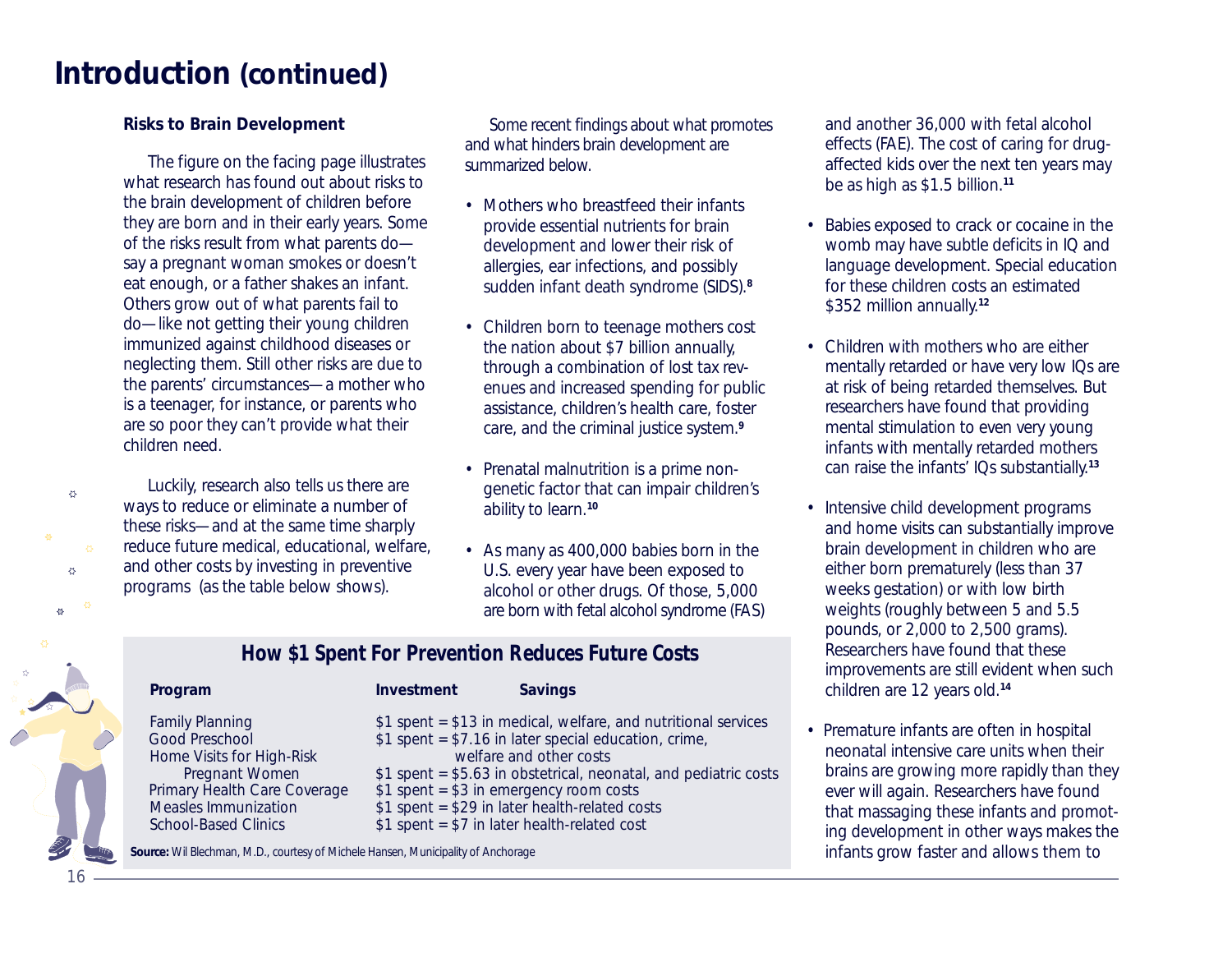17

₩

be released from the hospital earlier, as well as improving their brain functioning so it is much more similar to that of full-term babies.**<sup>15</sup>**

- Studies have shown that being hugged and feeling loved are vital to the development of healthy, happy children—making it more likely that they will grow up confident and optimistic. Such nurturing decreases production of the stress hormone cortisol —a hormone that kills large numbers of important immune cells.**<sup>16</sup>**
- Only half of infants and toddlers are routinely read to by their parents.**<sup>17</sup>**
- Children who are abused or neglected are more likely to produce stress hormones, even when exposed to minimal stress. Such hormones cause the emotional areas of the brain in abused children to be 20 to 30 percent smaller than in other children.**<sup>18</sup>**
- Hitting or shaking children can hurt them physically and mentally, both immediately and in the long term. And children who are hit or shaken are much more likely to think violence is acceptable.**<sup>19</sup>**
- Children under age one account for a third of reported physical-abuse cases, with head trauma the most frequent cause of disability or death.**<sup>20</sup>**
- Shaken-baby syndrome can cause blindness, developmental delays, and permanent brain damage. In the worst case, shaking babies can kill them.**<sup>21</sup>**
- Children whose fathers help care for them are less likely to become violent. On average, they also have higher IQs, better impulse control, and better social adaptations.**<sup>22</sup>**

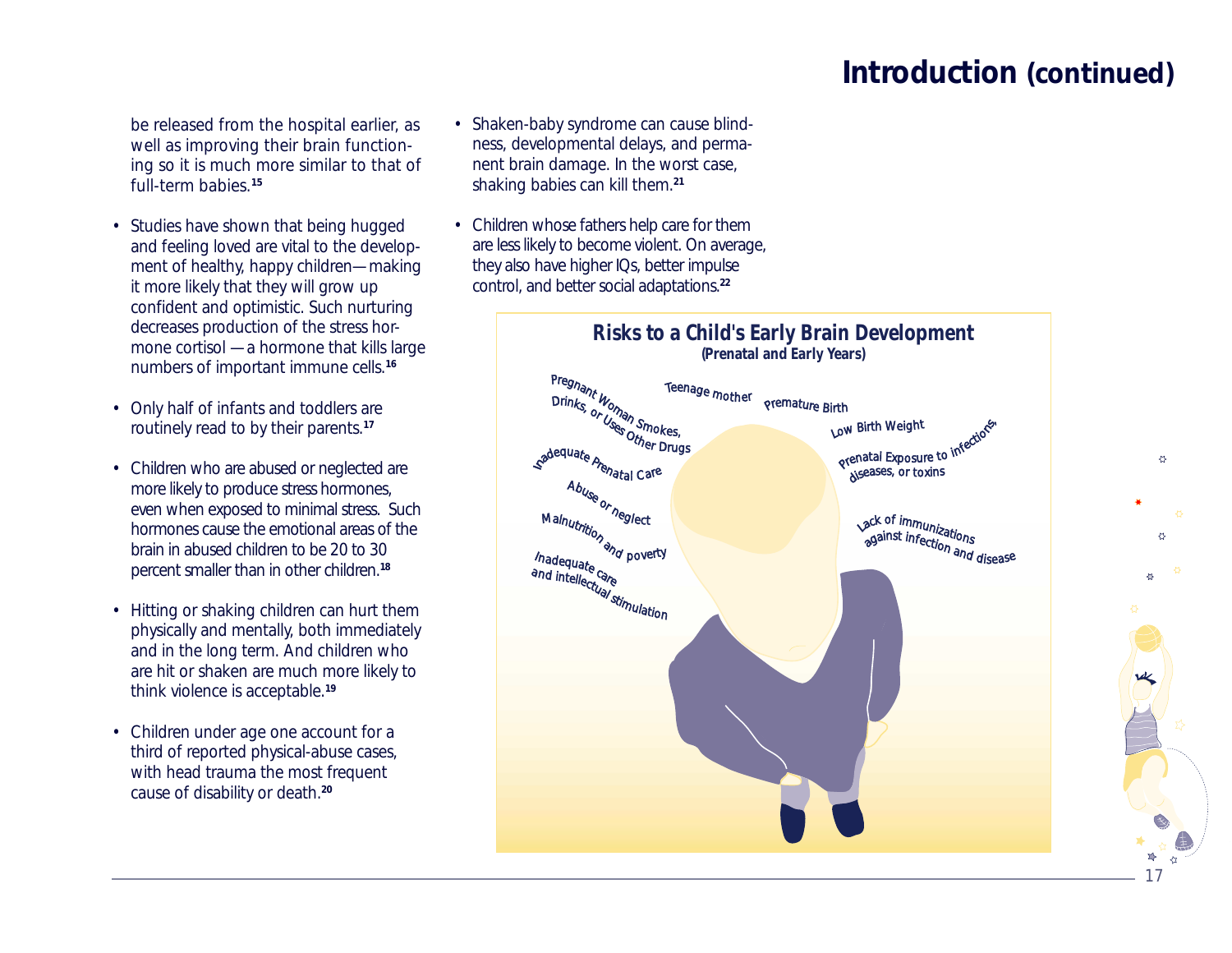### **Notes for Introduction Section**

**<sup>1</sup>**Bruce Epstein, *The Doctor's Office*, "Early Brain Development," (www.allkids.org/Epstein/Articles) 1999.

**<sup>2</sup>** Micheal Rutter and Marjorie Rutter, *Developing Minds: Challenge and Continuity Across the Life Span.* New York: Harper Collins, 1993.

**<sup>3</sup>**John T. Bauer, *The Myth of the First Three Years: A New Understanding of Early Brain Development and Lifelong Learning*. Free Press, September 1999.

**4** Carnegie Corporation, *The Quiet Crisis: Meeting the Needs of Our Youngest Children*. 1994. Available at www.carnegie.org/startingpt1

**5** Craig Ramey and Sharon Landesman Ramey, "At Risk Does Not Mean Doomed," *National Health Education Consortium*, June 1992.

**<sup>6</sup>** Reported in Ronald Kotulak, "Learning How to Use the Brain." Paper presented at the conference on *Brain Development in Young Children: New Frontiers for Research, Policy, and Practice*, Chicago, June 13, 1996.

**<sup>7</sup>** Reported in Kotulak, 1996. See note 6.

**8** D. Glick, "Rooting for intelligence," *Newsweek Special Issue: Your Child*, Spring/Summer 1997.

**9** Annie E. Casey Foundation, *When teens have sex*. Annie E. Casey Foundation: Baltimore, Maryland, 1998.

**<sup>10</sup>** P.J. Morgane, R. Austin-LaFrance, J.D. Bronzino, J. Tonkiss, et al. "Prenatal malnutrition and development of the brain," *Neuroscience and Behavioral Reviews*, 17(1), 91-128, 1993.

**<sup>11</sup>** Hazelden Foundation, "Learn About Fetal Alcohol Syndrome and Fetal Drug Effects," *Hazelden Learn About Series*. Hazelden Foundation, 1993.

18

 $\boldsymbol{\mathcal{Q}}$ 

 $\boldsymbol{\mathcal{U}}$ 

Ä

ł.

**<sup>12</sup>**National Institute on Drug Abuse, "Prevention could save \$352 million annually: New studies clarify effects of prenatal exposure to crack and cocaine," 1998. Available at http://www.nida.nih.gov/MedAdv/98/MA-1022.html

**<sup>13</sup>** Ramey and Ramey, 1992. See note 5.

**<sup>14</sup>**Ramey and Ramey, 1992. See note 5.

**<sup>15</sup>**Ramey and Ramey, 1992. See note 5.

**<sup>16</sup>** B. Kantrowitz, "Off to a good start: Why the first three years are so crucial to a child's development," *Newsweek Special Issue,* Spring/Summer 1997.

**<sup>17</sup>** See note 16.

**<sup>18</sup>** Reiner Foundation, "The first years last forever," *I Am Your Child* series. Available online at: www.iamyourchild.org

**<sup>19</sup>**See note 18.

**<sup>20</sup>** A.F. Poussaint, and S. Linn, "Fragile: Handle with care," *Newsweek Special Issue,* Spring/Summer 1997.

**<sup>21</sup>** See note 20.

**<sup>22</sup>** J. Alder, "It's a wise father who knows his child," *Newsweek Special Issue*, Spring/Summer 1997.

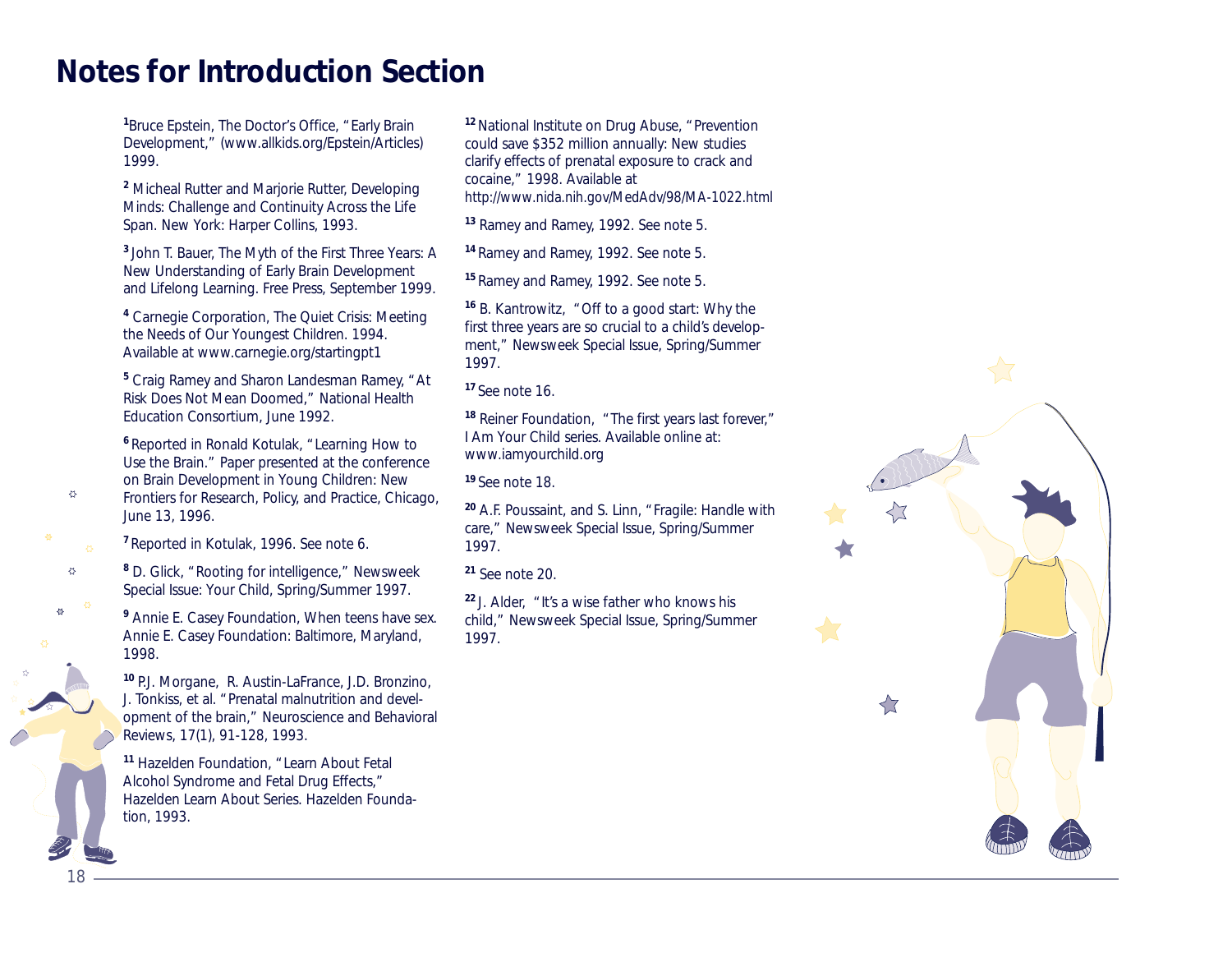### **Prenatal Care**

### **Definition**

The Alaska Bureau of Vital Statistics uses the Kessner Index to classify prenatal care as adequate or less than adequate. Care is classified as "adequate" among pregnant women who see doctors or other health professionals at least once during their first trimester and at least nine times throughout their pregnancy. "Less than adequate care" is divided into intermediate and inadequate care. Women who see doctors at least once during their first or second trimesters and and at least four additional times receive "intermediate" prenatal care. Pregnant women who don't visit doctors at all during their first six months of pregnancy, or fewer than five times throughout their pregnancy, receive "inadequate" care.

### **Significance of Indicator**

Scientists have known for a long time that how pregnant women care for themselves and their unborn children is critical to the future health and learning ability of those children.

*Data provided by the Alaska Bureau of Vital Statistics, unless otherwise noted*



#### **Births in Alaska, 1992-1996**

From 1992 through 1996, 53,770 babies were born in Alaska. Nearly 90 percent of these babies were born to mothers at least 20 years old. But that means more than 10 percent of babies were born to teenage mothers, and four percent were born to mothers under 18.

The biggest share (68 percent) of women who had babies in Alaska during that period were White, 22.7 percent were Alaska Native, 4.7 percent were Black, and 4.6 percent were Asian or Pacific Islander.

### **Quality of Prenatal Care**

About one in four women who had babies in Alaska from 1992 through 1996 received less than adequate prenatal care, under the Kessner Index. Younger mothers are the least likely to get adequate care when they're pregnant. More than half the mothers under 15, and 43 percent of those 15 to 17, received less than adequate prenatal care in recent years. But only 25 percent of mothers 20 or older got less than adequate care.



k3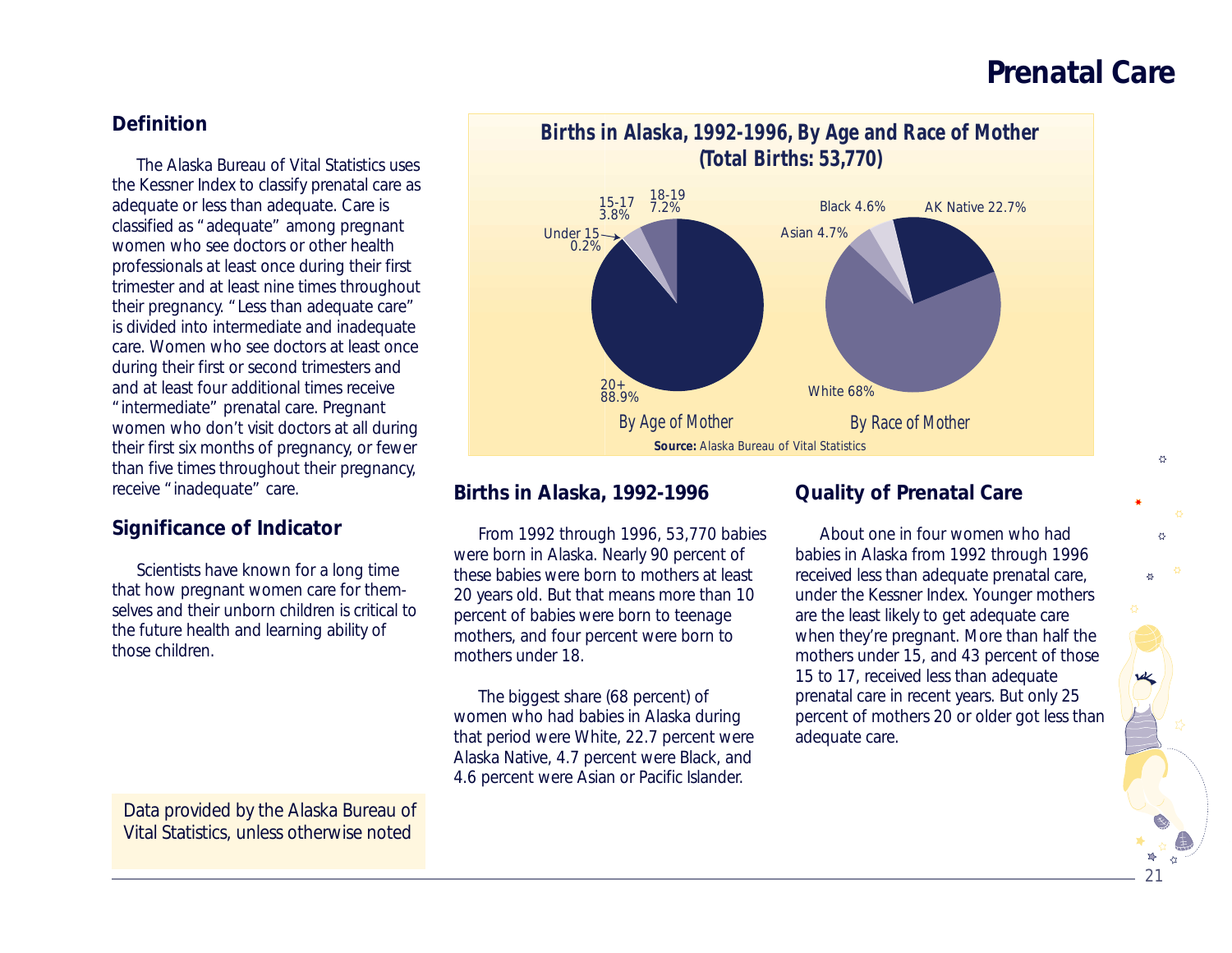### **Prenatal Care (continued)**

Alaska Native mothers were the least likely to get adequate prenatal care in recent years, according to records of the Alaska Bureau of Vital Statistics. Those figures show that nearly 40 percent of Native women failed to see doctors or other medical professionals often enough during their pregnancies.

But we believe those figures may overstate the share of Native mothers who don't get adequate prenatal care. It's possible that prenatal care among Native women from rural places who have their babies at the Alaska Native Medical Center in Anchorage may be underestimated, according to experts familiar with the Alaska Native Health Service.

Also, in small rural villages without doctors, Native women typically see rural health aides for prenatal care. Those prenatal visits to health aides might not be reported in figures on visits to health professionals or on birth certificate information. So we recognize that these figures may underestimate prenatal care among Native mothers. But they are nevertheless the best figures available.

Close to one in three Asian mothers in Alaska received less than adequate prenatal care in recent years. Among White and Black mothers, about one in five failed to get enough prenatal care.

22

 $\boldsymbol{\mathcal{Q}}$ 

**各** 

器

zs  $\mathfrak{P}$ 

### **Costs and Prevention**

- An estimated 25 percent of pregnant women in the U.S. fail to get prenatal care during the first trimester of their pregnancy. Babies who fail to get care during this crucial early stage are four times more likely to die before their first birthday.**<sup>1</sup>**
- Pregnant women who see their doctors regularly are more likely to discover medical problems that might injure them or their fetuses. They are also more likely to be aware that eating poorly, drinking alcohol, and smoking can harm their babies. And some researchers have found that women who visit doctors regularly while they are preg-

nant are more likely to continue getting good preventive health care for themselves and their infants.**<sup>2</sup>**

#### **Percentage of Babies Receiving Less Than Adequate\* Prenatal Care, By Age of Mother, 1992-1996**



\**Mothers receiving "less than adequate" prenatal care are defined as those who fail to see a doctor at least once during the first three months of pregnancy and at least nine times over the entire pregnancy.* 

**Source:** *Alaska Bureau of Vital Statistics*



**Percentage of Babies Receiving Less Than Adequate**

\**See text for discussion of why prenatal care among Alaska Native women may be underestimated.* 

**25**

**Source:** *Alaska Bureau of Vital Statistics*

All Races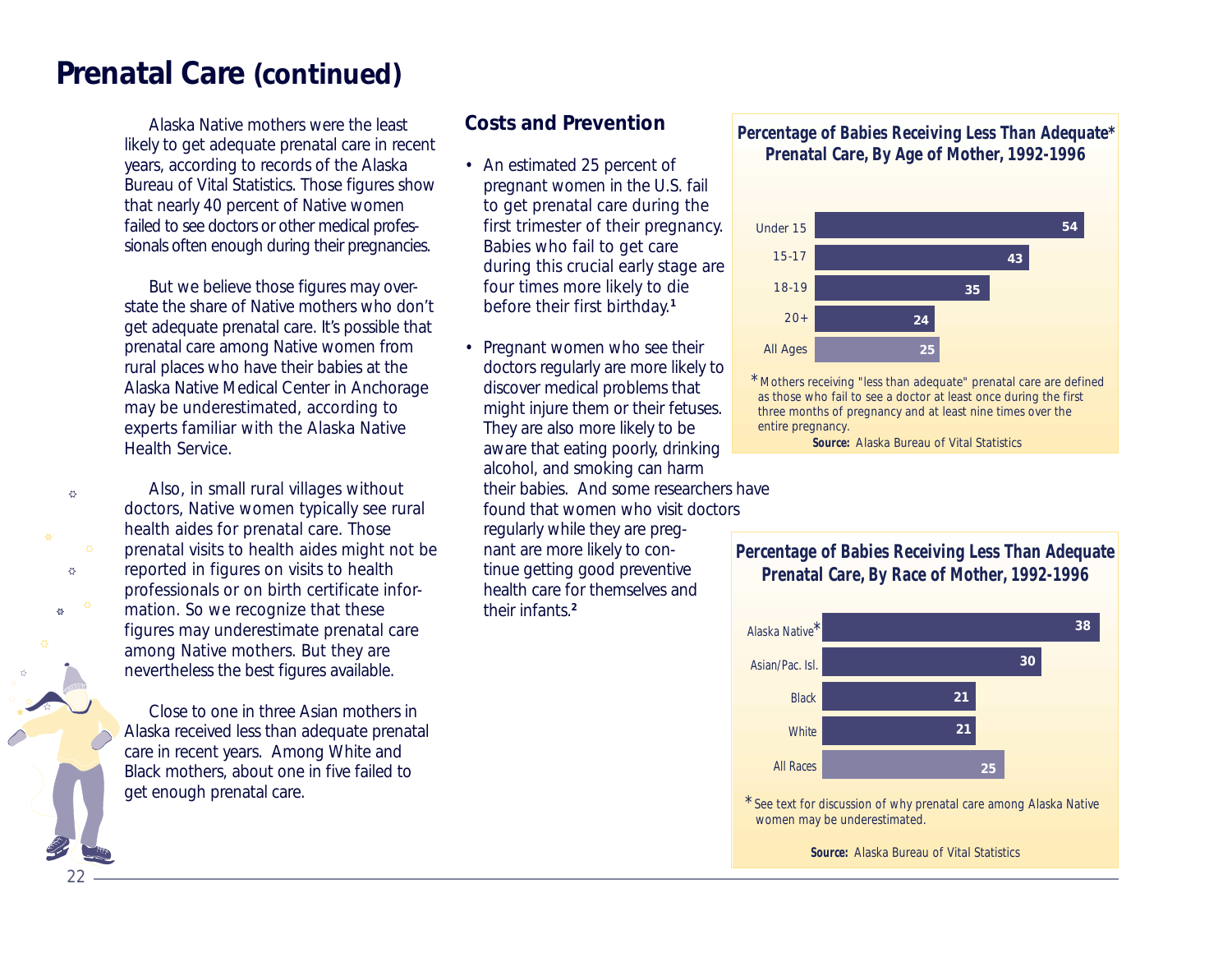### **Babies with Low Birth Weight**



### **What About Alaska?**

Alaska consistently has one of the lowest rates in the nation of babies with low birth weights. In 1996, just 5.4 percent of Alaska babies weighed less than 5.5 pounds when they were born. Only two states (New Hampshire and Oregon) had lower rates that year. The national average in 1996 was considerably higher—7.4 percent.

### **Definition**

Babies weighing less than 5.5 pounds (or 2,500 grams) at birth are classified as having low birth weight. Data are reported by place of mother's residence, not place of infant's birth.

### **Significance of Indicator**

Research has found that babies who weigh less than about 5.5 pounds at birth are much more likely to die before they are a year old.

*Data provided by Annie E. Casey Foundation and Alaska Bureau of Vital Statistics, unless otherwise noted*

From 1992 through 1996, the percentage of Alaska babies weighing less than 5.5 pounds at birth averaged 5.4—a rate that has been stable for more than 10 years. Among regions of Alaska during that period, the percentage of small babies varied from a low of 4.4 percent in Southeast Alaska to a high of 5.9 percent in Anchorage.

The percentage of babies with low birth weights was highest among Black babies (10.8 percent) and smallest among White babies (4.7 percent).





23

 $\Rightarrow$ 

 $\heartsuit$ 

登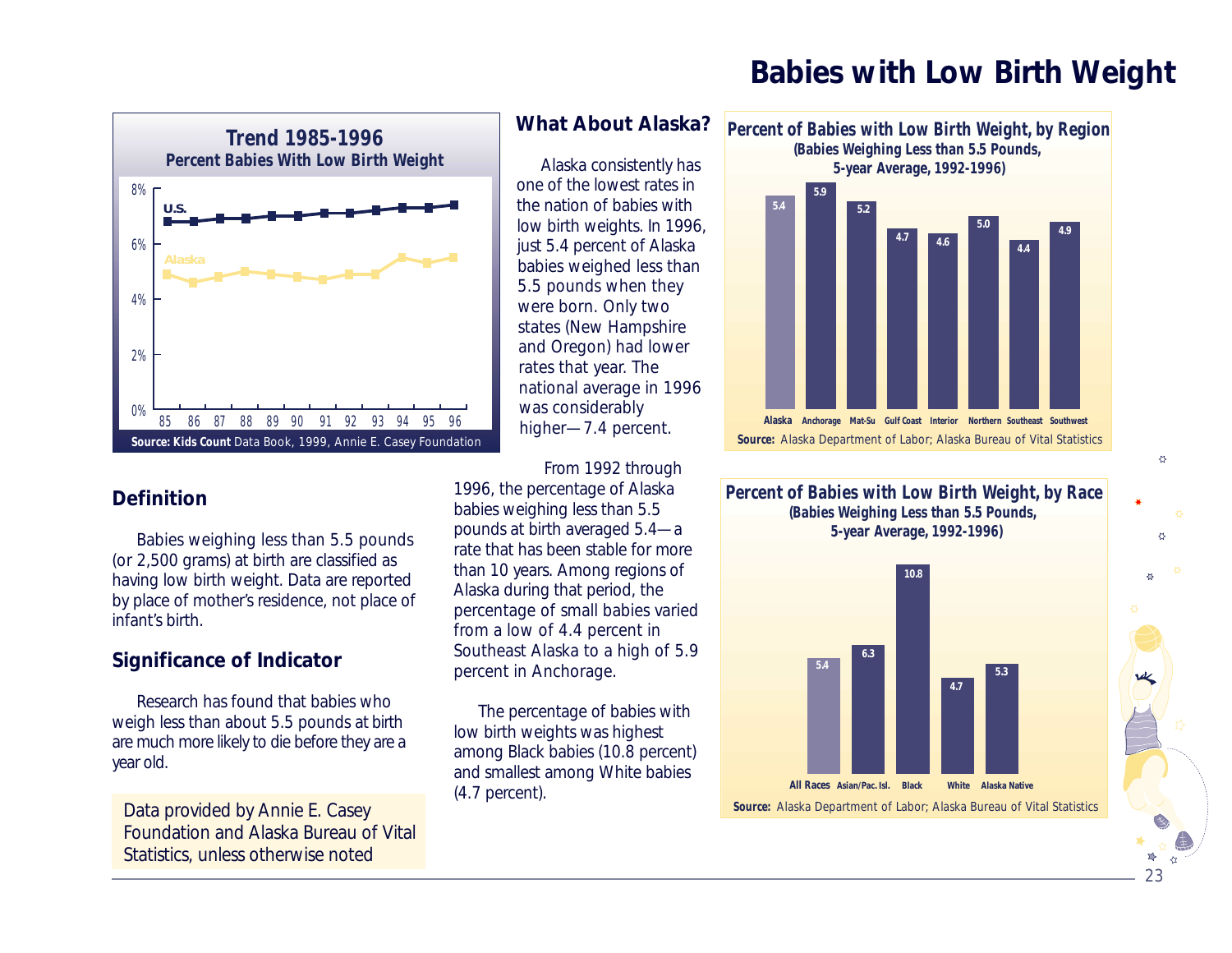### **Babies with Low Birth Weight (continued)**

### **Costs and Prevention**

- Medical costs during the first year of life are much higher among babies born under 5.5 pounds. For example, of the \$11.4 billion spent on infants in the U.S. in 1988, an estimated 35 percent of that spending was for babies with low birth weights—who made up less than 7 percent of all babies born that year. That amounted to almost \$15,000 in extra costs for babies with low birth weights.**<sup>3</sup>**
- Lifetime costs of medical care, special education, early intervention, and other support services are higher for children born with low birth weights.**<sup>4</sup>**
- Medical costs for extremely premature infants (those weighing less than 1,000 grams or experiencing respiratory distress syndrome) are the highest of all—almost three times higher even than for other babies with low birth weights.**<sup>5</sup>**
- Women who gain less than 22 pounds during their pregnancies are two to three times more likely to have babies who are born weighing less than is considered healthy. An estimated 15 to 33 percent of pregnant women nationwide gain an inadequate amount of weight.**<sup>6</sup>**

24

 $\boldsymbol{\mathcal{Z}}$ 

 $\mathfrak{P}$ 

**各** 

- If all pregnant women stopped smoking, the percentage of babies with low birth weights would drop dramatically. Smoking among pregnant women has been linked to 20 to 30 percent of low-birthweight births (and to 10 percent of fetal and infant deaths). An estimated 20 to 25 percent of pregnant women smoke.**<sup>7</sup>**
- Women who drink while they're pregnant are also more likely to have small babies. Babies born to women who drink an average of more than one alcoholic drink daily throughout their pregnancies are not only smaller and shorter but also have smaller head circumferences than infants of mothers who don't drink when they're pregnant. Pregnant women who drink heavily can have babies with fetal alcohol syndrome, which includes a range of developmental and other problems. **8**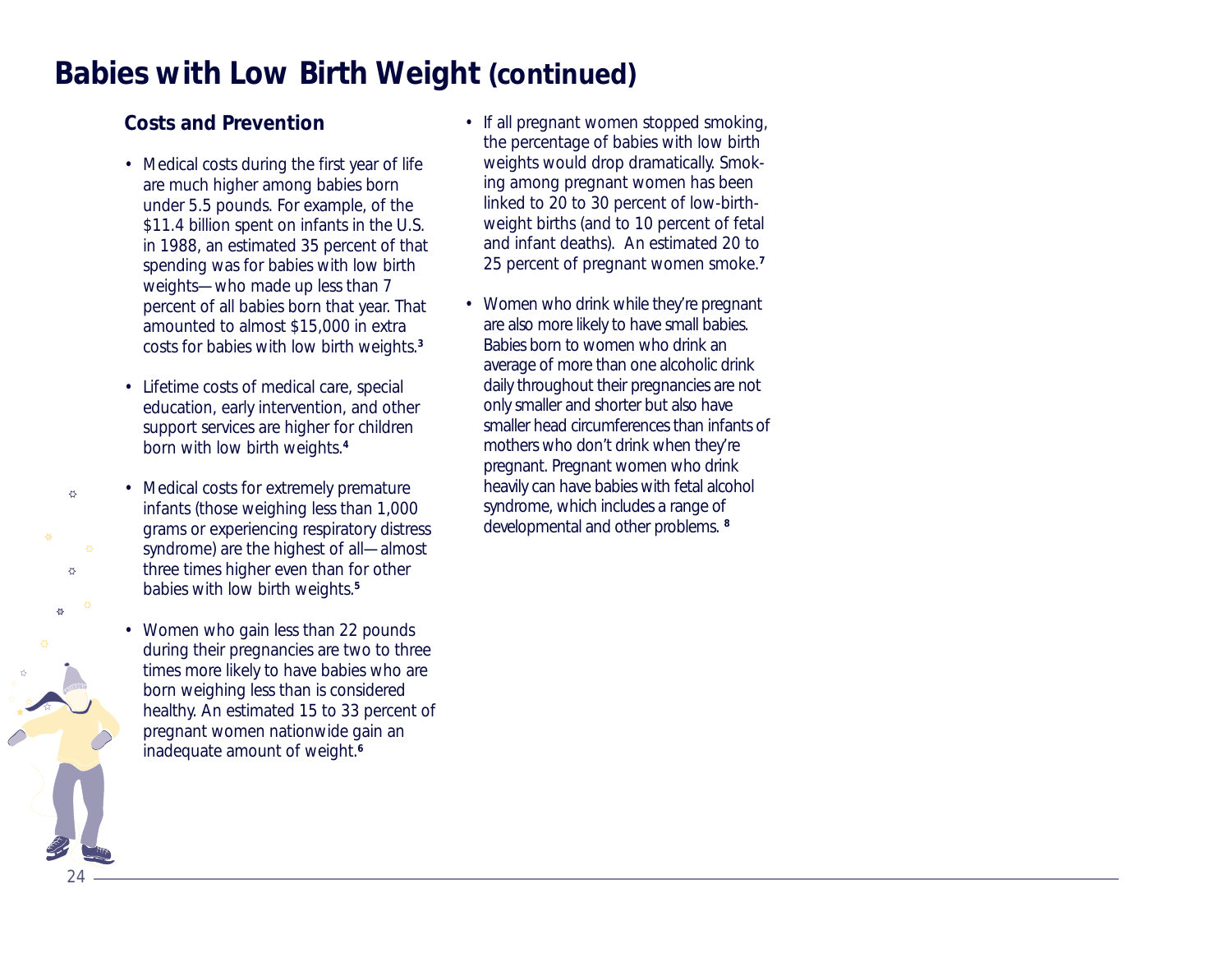## **Infant Mortality**

₩



### **Definition**

The number of infant (less than one year old) deaths per 1,000 live births. Data are reported by the child's place of residence, not place of death.

### **Significance of Indicator**

The medical community often cites the infant mortality rate as an indicator of the overall health of the population. Babies who live through their first year are much more likely to survive to adulthood.

*Data provided by Annie E. Casey Foundation and Alaska Bureau of Vital Statistics, unless otherwise noted*

### **What About Alaska?**

Over the past 10 years, the infant mortality rate in Alaska has declined significantly. In 1986, 10.8 infants died per 1,000 births. By 1996 the rate was 7.3—just about at the national average.

Between 1992 and 1996, the infant mortality rate in Alaska averaged 8.0 per 1,000 live births. Rates among regions of Alaska differed sharply in recent years, with the highest rate at 12.4 per 1,000 births in the Northern region and the lowest 6.6 in the Southeast region. In other regions, the rates varied from 6.8 in the Interior to 9.5 in

the Southwest.

### **Costs and Prevention**

• Fewer infants would die if fewer were born at low weights. Experts say the relationship between infant mortality and low birth weight is so strong that the rate of babies with low birth weights is a reasonably accurate prediction of the infant mortality rate.**<sup>9</sup>**



• Infants born into poor families are more likely to die than those born into families with incomes above the poverty line. One study at the end of the 1980s found that the infant mortality rate in poor families was 50 percent higher than in other families (13.5 deaths per 1,000 live births, as compared with 8.3 deaths). The link between poverty and infant mortality could explain why the national infant mortality rate in 1995 was 15.1 per 1,000 births among Black Americans, compared with 6.3 among White Americans.**11**

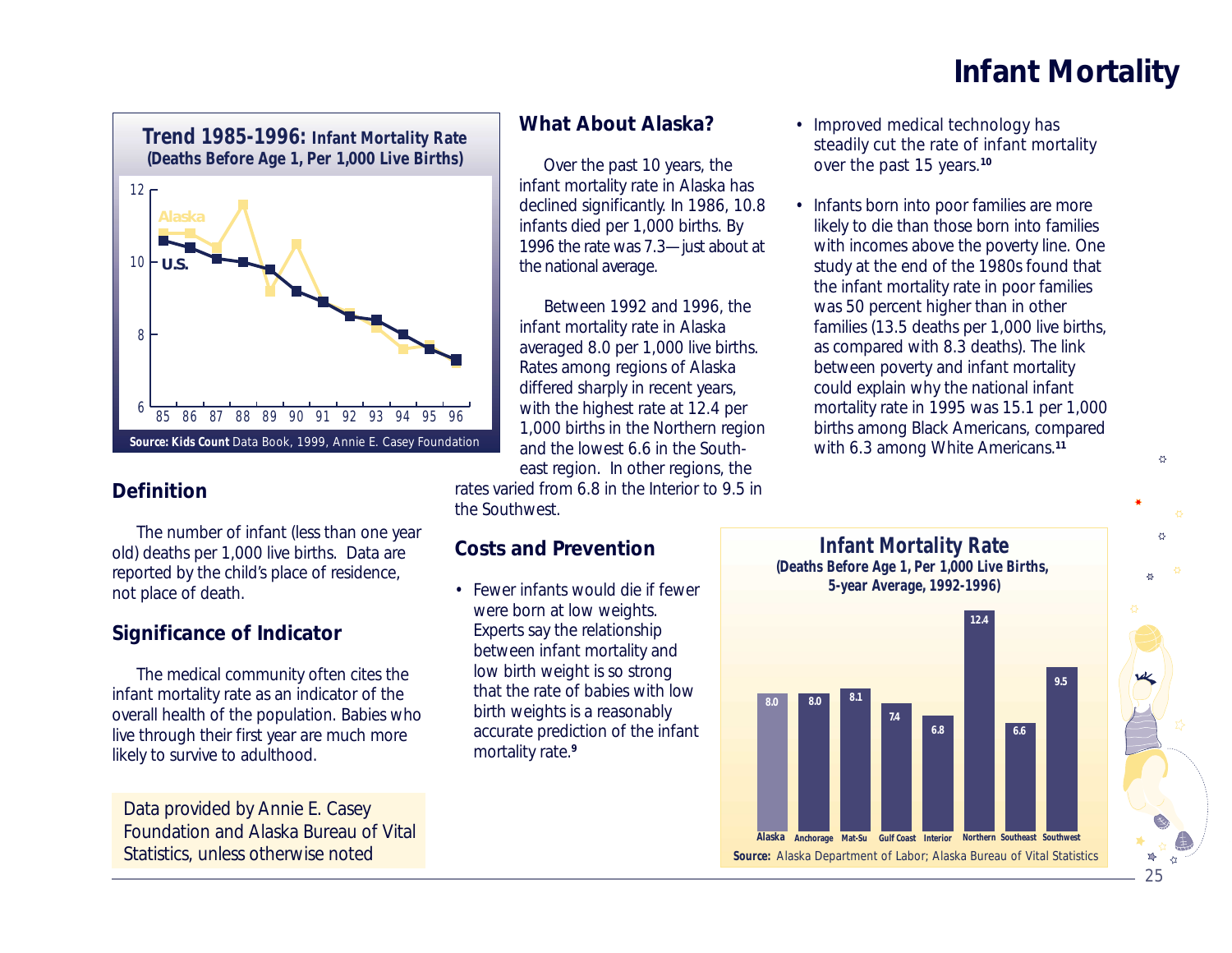### **Notes for Infancy Section**

**1** Prenatal Care Hotlines, Maternal and Child health Bureau, U.S. Department of Health and Human Services. Online at:

http://www.hrsa.dhhs.gov/mchb/hotline1.htm

**<sup>2</sup>** A.M. Butz, A. Funkhouser, L. Caleb, and B.J. Rosenstein, "Infant health care utilization predicted by pattern of prenatal care," in *Pediatrics* 92, 1:50-54, 1993.

**3** E. M. Lewit, L.S. Baker, H. Corman, and P.H. Shiono, "The direct cost of low birth weight," in *The Future of Children: Low Birth Weight,* 5, (1), 35-56. The David and Lucile Packard Foundation, 1995.

**<sup>4</sup>**See note 3.

**<sup>5</sup>**See note 3.

**6** V. R. Chomitz, L. W. Y. Cheung, and E. Lieberman, "The role of lifestyle in preventing low birth weight," *The Future of Children: Low Birth Weight ,* 5, (1), 121-138. The David and Lucile Packard Foundation, 1995.

**<sup>7</sup>**See note 6.

**<sup>8</sup>**See note 6.

26

 $\boldsymbol{\mathcal{Z}}$ 

 $\mathfrak{P}$ 

43

Ò

**9** The David and Lucile Packard Foundation, *The Future of Children: Low Birth Weight. 5,* (1), 20, 1995.

**<sup>10</sup>**Annie E. Casey Foundation, Kids Count *Data Book* 1998.

**<sup>11</sup>**Annie E. Casey Foundation, Kids Count *Data Book* 1998.

### **Immunizations by Age Two: A Success Story**

Federal and state health authorities want all children under age two to have a series of shots to protect them from polio, diphtheria, tetanus, rubella, measles, and other diseases that in the past commonly crippled or killed scores of American children. In 1996, nearly one-third of Alaska's toddlers had not received all the recommended immunizations—making Alaska 48 among the 50 states in a survey by the federal Centers for Disease Control.

Alarmed by the large number of young children exposed to potentially deadly diseases, the Alaska Department of Health and Social Services launched the Year 2000 Childhood Immunization Initiative. That initiative built cooperation with local organizations around the state, publicized the problem, and devoted more public health money to getting Alaska's children immunized.

By 1998, as the bar graph shows, Alaska had increased the share of two-year-olds with all the recommended immunizations from 69 percent to 81 percent. In just two years, Alaska had an immunization rate better than the national average and had moved from 48 to 22 among the 50 states. Still, Alaska health authorities are continuing their initiative, hoping to boost the immunization rate even higher.

#### **Immunization Levels\* Among Two-Year-Olds, U.S. and Alaska, 1996 and 1998**



*\*Percentage with 4 DTP, 3 polio, 1 MMR and 3 Hib immunizations Source: CDC National Immunization Survey, courtesy of Laurel Wood, Alaska Department of Health and Social Services, Section of Epidemiology*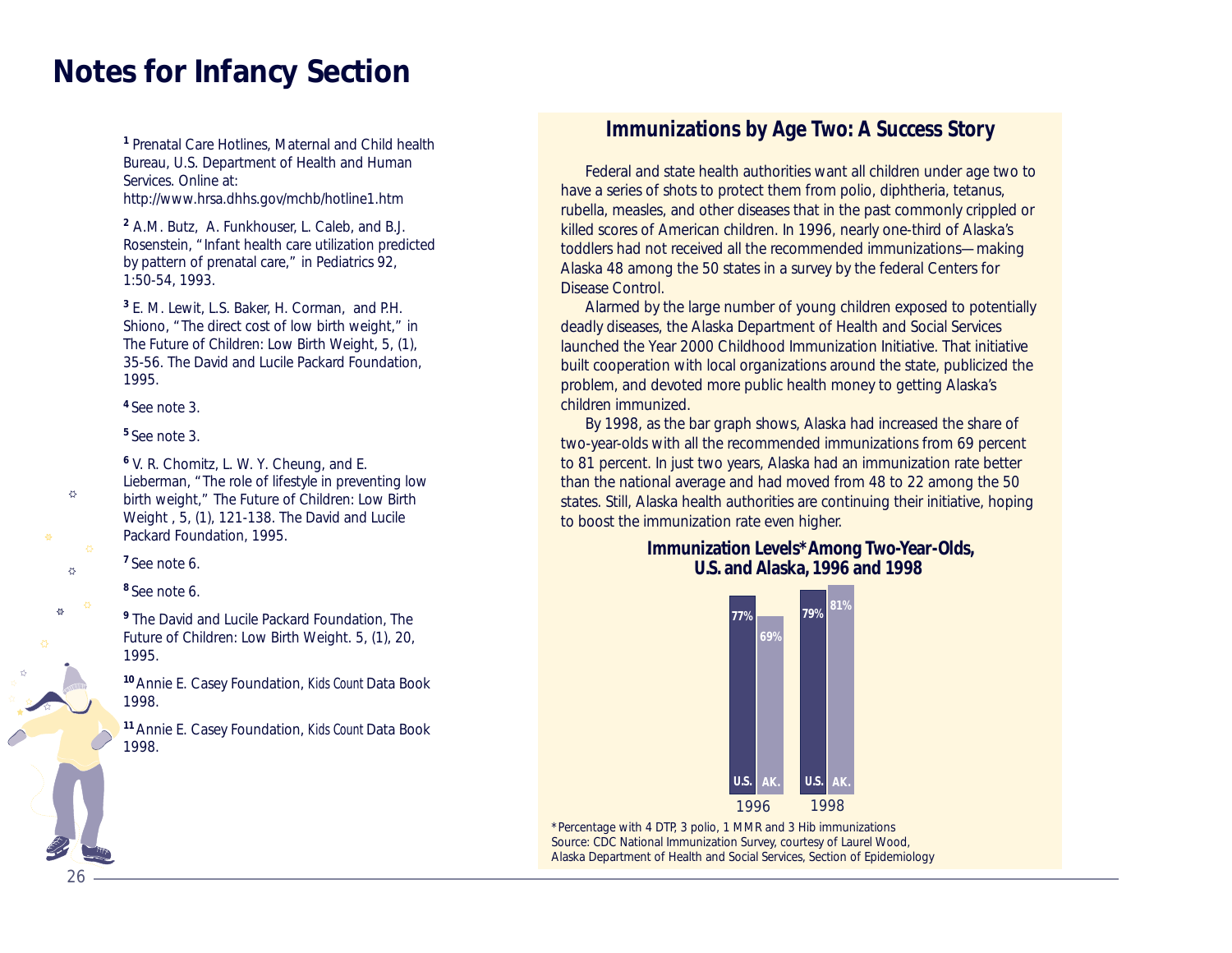# **Economic Well-Being**

Children Living in Poverty Children in Families Headed by Single Parents Births to Teenagers

 $\overleftrightarrow{\mathcal{L}}$ 

 $\leftrightarrow$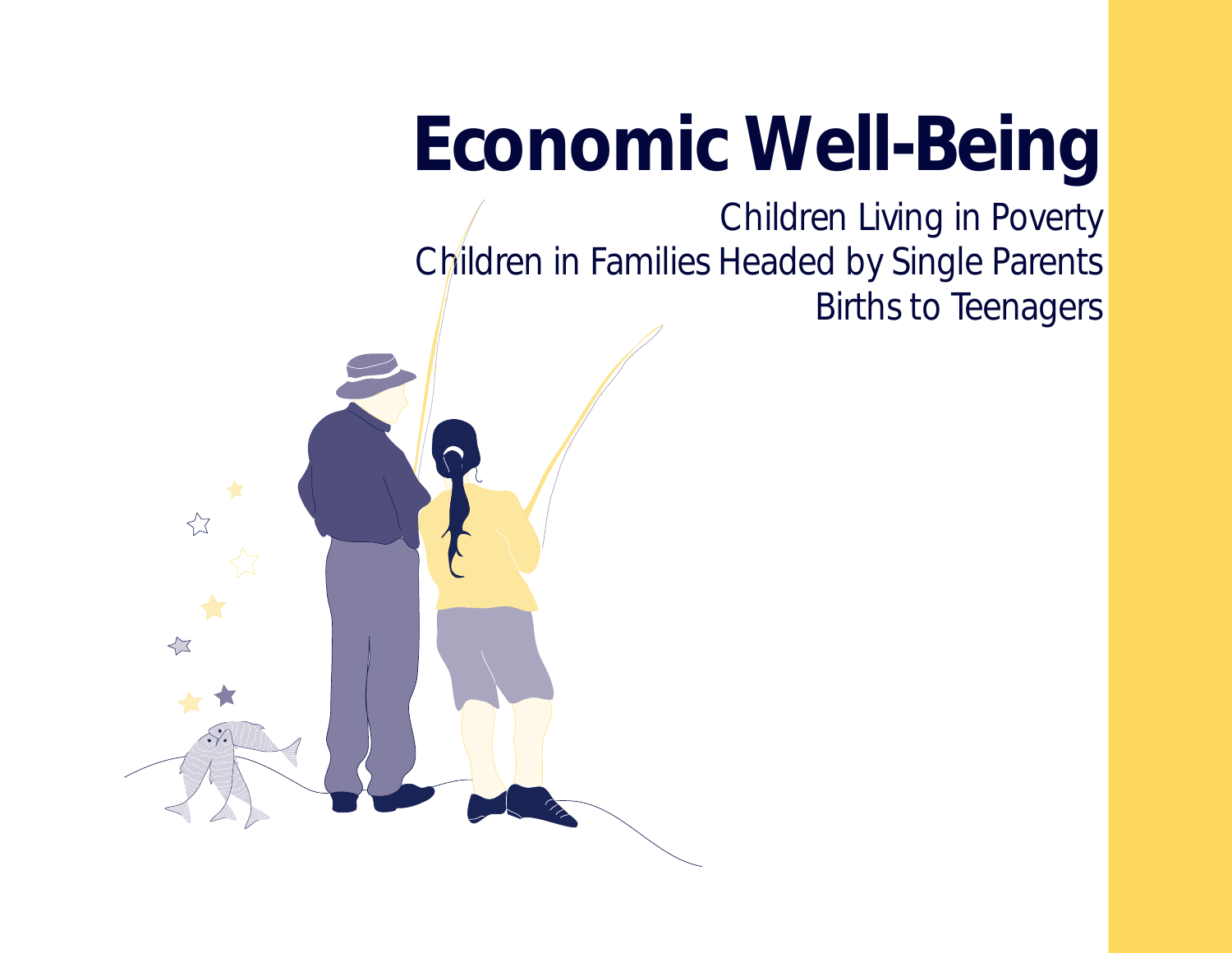*Anyone who has ever struggled with poverty knows how extremely expensive it is to be poor.*

*James Baldwin, American writer*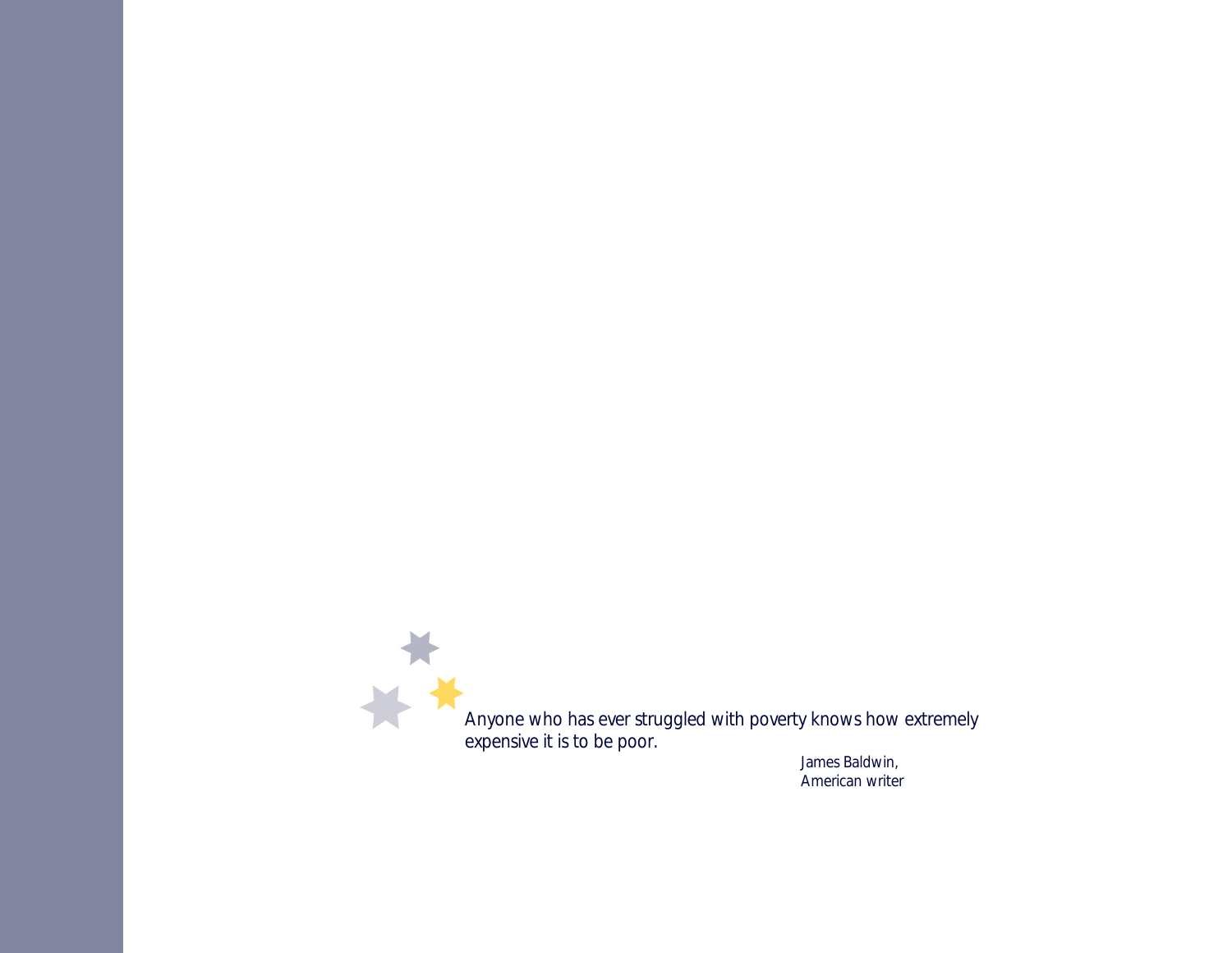

#### **Definition**

The percentage of children (under age 18) in families with incomes below the poverty line, as measured by U.S. Bureau of the Census's poverty *threshold* figures. The poverty threshold is not adjusted for Alaska's higher living costs. Some analysts believe the figures (as shown in the trend graph) underestimate childhood poverty in Alaska. In fact, many people believe the current poverty threshold underestimates poverty throughout the United States. In late 1999, the census bureau was examining whether that threshold should be raised nationwide.**<sup>1</sup>**

*Data provided by Annie E. Casey Foundation and U.S. Bureau of the Census, unless otherwise noted*

Another federal agency, the Department of Health and Human Services, also annually issues poverty *guidelines*. It is those guidelines that are used in determining eligibility for various lowincome programs—and they are adjusted for Alaska's higher costs of living. In 1999, for example, the poverty guideline for a family of four was \$16,700 in the Lower 48 and \$20,880 in Alaska.**2** (Neither the federal poverty threshold nor the poverty guidelines include the value of subsistence activities.)

#### **Significance of Indicator**

Growing up poor hurts children in many ways. They are more likely to go hungry, which can hinder brain development. They are more likely to get inadequate medical care, to live in dangerous and unhealthy conditions, and to drop out of school.

#### **What About Alaska?**

The percentage of Alaskan children living below the federal poverty threshold remained stable (between 10 and 12 percent) from 1985 through 1996. When we compare poverty in Alaska with poverty nationwide, it looks as if Alaska is doing relatively well. In fact, the national Kids Count program reported that in 1996 Alaska had the nation's lowest rate of children living in poverty.

### **Children Living in Poverty**

However, as we just discussed, the poverty threshold used to track this indicator does not take into account the higher cost of living in Alaska.

Even with no adjustment for Alaska's higher costs of living, some regions still have very high rates of poverty. The table and the map on page 30 show that poverty is most widespread among children (including all children up to age 18) in the Southwest region, where 30 percent lived in families with incomes below the federal poverty threshold in 1995. That was three times higher than the poverty rate among children in the Southeast region. In other regions, the poverty rate varied from about 12 to 19 percent.

Alaska's population grew sharply between 1980 and 1995—and so did the number of children living in poverty, as the table below the map shows.

Poverty rates among school children (children from ages 5 to 17) in districts around the state were also very different in 1995. The table on pages 32 and 33 shows that between 30 and 40 percent of school children in several districts in the Interior, Northern, and Southwest regions lived in poor families in 1995. We also know (although the table does not show this level of detail) that among schools within the same district the share of children from poor families can be much higher than the overall district average.

一

 $\heartsuit$ 

ø

Ł.

x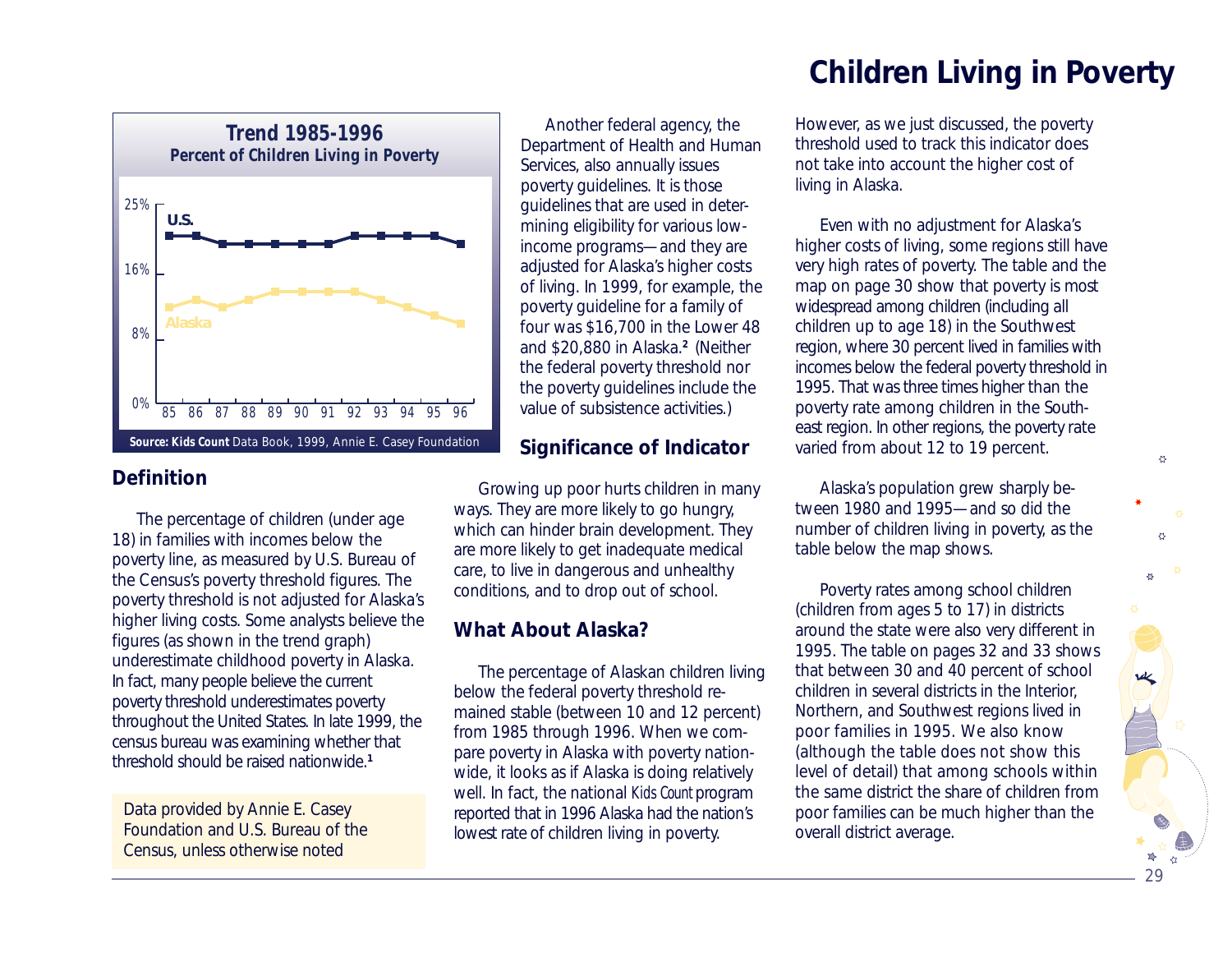

### **Children (Under 18) Living in Poverty, 1980, 1990, 1995**

|                                                                                                             | 1980       | 1990       | # Change<br>1980-1990 | % Change<br>1980-1990 | 1995       | # Change<br>1990-1995 | % Change<br>1990-1995 | 1980 | 1990 | <b>Annual Rate</b><br>of Change<br>1980-1990 |      | -<br><b>Annual Rate</b><br>of Change<br>1995 1990-1995 |
|-------------------------------------------------------------------------------------------------------------|------------|------------|-----------------------|-----------------------|------------|-----------------------|-----------------------|------|------|----------------------------------------------|------|--------------------------------------------------------|
| U.S.                                                                                                        | 10.121.765 | 11,428,916 | 1,307,151             | 12.9%                 | 14,665,019 | 3,236,103             | 28.3%                 | 16.1 | 18.3 | 0.9                                          | 20.8 | 1.7                                                    |
| <b>Alaska</b>                                                                                               | 15,444     | 19,284     | 3.840                 | 24.9%                 | 25,270     | 5.986                 | 31.0%                 | 12.1 | 11.4 | $-0.4$                                       | 13.2 | 2.0                                                    |
| Muni. of Anchorage                                                                                          | 4,424      | 6,172      | 1,748                 | 39.5%                 | 8,634      | 2,462                 | 39.9%                 | 8.3  | 9.5  | 0.9                                          | 11.9 | 3.1                                                    |
| Mat-Su Borough                                                                                              | 949        | 1,423      | 474                   | 49.9%                 | 2,264      | 841                   | 59.1%                 | 15.3 | 10.5 | $-2.3$                                       | 12.4 | 2.3                                                    |
| <b>Gulf Coast</b>                                                                                           | 1,579      | 1.810      | 231                   | 14.6%                 | 2,648      | 838                   | 46.3%                 | 11.5 | 9.0  | $-1.6$                                       | 11.8 | 3.8                                                    |
| Interior                                                                                                    | 3,027      | 3,384      | 357                   | 11.8%                 | 3,809      | 425                   | 12.6%                 | 14.4 | 11.7 | $-1.3$                                       | 12.5 | 0.9                                                    |
| <b>Northern</b>                                                                                             | 937        | 1,556      | 619                   | 66.1%                 | 1,747      | 191                   | 12.3%                 | 23.9 | 19.7 | $-1.2$                                       | 18.7 | $-0.7$                                                 |
| Southeast                                                                                                   | 960        | 1.498      | 538                   | 56.0%                 | 1,986      | 488                   | 32.6%                 | 5.8  | 7.3  | 1.6                                          | 9.2  | 3.2                                                    |
| Southwest                                                                                                   | 2,946      | 3,441      | 495                   | 16.8%                 | 4.180      | 739                   | 21.5%                 | 28.2 | 27.0 | $-0.3$                                       | 29.9 | 1.4                                                    |
|                                                                                                             |            |            |                       |                       |            |                       |                       |      |      |                                              |      |                                                        |
| Source: U.S. Bureau of the Census, 1980 and 1990 censuses and Small Area Income and Poverty Estimates, 1995 |            |            |                       |                       |            |                       |                       |      |      |                                              |      |                                                        |

30

A,

ż5

83 ね

#### **Number of Children in Poverty Child Poverty Rate (In Percentages**)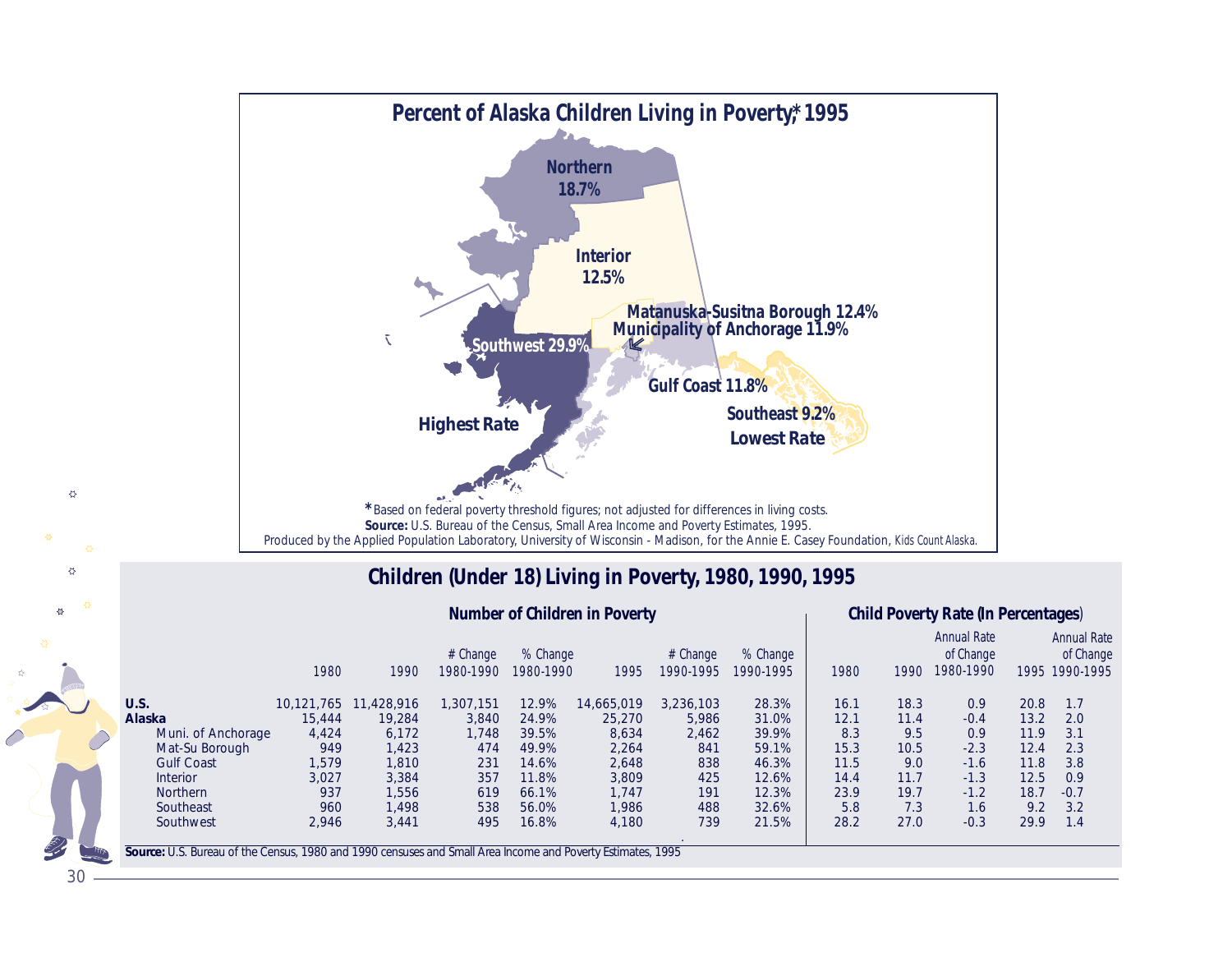### **Children Living in Poverty (continued)**

#### **Costs and Prevention**

- Children growing up poor are less likely to have health insurance. An estimated 11 percent of Alaskan children had no health insurance during the late 1990s.**<sup>3</sup>**
- Poverty rates among American children in the 1990s are a third higher than they were two decades ago and 1.5 to 4 times higher than the rates among children in Canada and Western Europe.**<sup>4</sup>**
- Studies suggest that children who are poor during the first five years of their lives may not develop as well as other children during early and middle childhood.**<sup>5</sup>**
- More than four in ten American children either lived in poverty or near poverty in 1996. (The federal government defines families who are "near" poverty as those whose incomes are within 185 percent of the poverty threshold.) More than half these children live not in inner cities but in suburban or rural areas.**<sup>6</sup>**
- Poverty levels among "traditional" twoparent families nearly doubled in the last two decades.**<sup>7</sup>**
- An estimated 12 to 14 million American children lived in families with annual incomes below the federal government's official poverty threshold in the 1990s.**<sup>8</sup>** (In 1999, that threshold was \$12,158 for a family of three and \$16,600 for a family of four.)
- Children who are extremely poor or who live below the poverty line for many years appear to do the worst in later years, as measured by things like failing to complete high school or getting into trouble with the law.**<sup>9</sup>** (The federal government defines families in "extreme" poverty as those with incomes that are 50 percent below the poverty threshold.)
- Children who are poor during their preschool and early school years are less likely to graduate from high school than children and adolescents who are poor only when they are older.**<sup>10</sup>**
- The rate of young children (those under age 6) living in extreme poverty doubled between 1975 and 1994.**<sup>11</sup>**
- Young children are more likely to be poor (including those who are extremely poor and nearly poor) than any other age group—and that disparity is growing.**<sup>12</sup>**
- Poverty among children costs the U.S. something between \$36 and \$177 billion per year, according to economists working with Nobel laureate Robert Solow.**<sup>13</sup>**

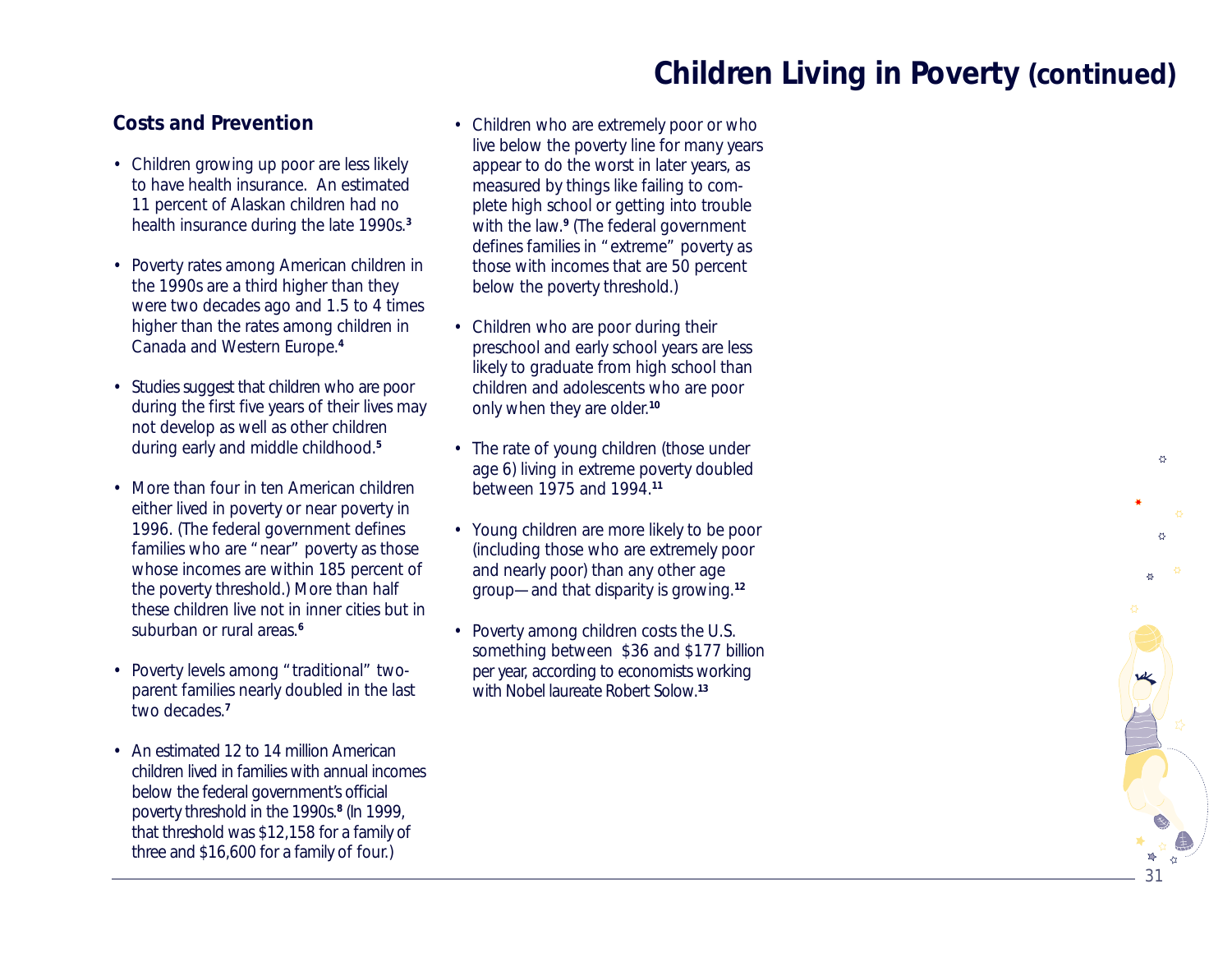# **Children Living in Poverty (continued)**

32

 $\boldsymbol{\mathcal{Z}}$ 

春  $\boldsymbol{\mathcal{U}}$ 

 $\langle \xi \rangle$  $\tilde{\Sigma}^2$ 

作

 $\sim$ 

|  |  | <b>Estimates of Poverty<sup>a</sup> Among Alaska's School Children, By Regions and School Districts, 1995</b> |  |
|--|--|---------------------------------------------------------------------------------------------------------------|--|
|--|--|---------------------------------------------------------------------------------------------------------------|--|

| <b>School District</b>     | <b>Estimated Population of</b><br>Children 5 to 17 | <b>Estimated Number of Poor</b><br>Children 5 to 17 | <b>Percent of School-Age Children</b><br><b>Living in Poverty</b> |
|----------------------------|----------------------------------------------------|-----------------------------------------------------|-------------------------------------------------------------------|
| <b>Alaska Total</b>        | 135,847                                            | 15,224                                              | 11.2%                                                             |
| Anchorage                  | 51,364                                             | 4,856                                               | 9.5%                                                              |
| Matanuska-Susitna          | 13,680                                             | 1,480                                               | 10.8%                                                             |
| <b>Interior Region</b>     | 22,587                                             | 2,467                                               | 10.9%                                                             |
| Alaska Gateway             | 517                                                | 102                                                 | 19.7%                                                             |
| <b>Delta Greely</b>        | 1,015                                              | 148                                                 | 14.6%                                                             |
| Denali Borough             | 422                                                | 24                                                  | 5.7%                                                              |
| Fairbanks North Star       | 18,283                                             | 1,519                                               | 8.3%                                                              |
| Galena City                | 138                                                | 18                                                  | 13.0%                                                             |
| <b>Iditarod Area</b>       | 455                                                | 106                                                 | 23.3%                                                             |
| Kuspuk                     | 539                                                | 178                                                 | 33.0%                                                             |
| Nenana City                | 106                                                | 9                                                   | 8.5%                                                              |
| Tanana City                | 91                                                 | 17                                                  | 18.7%                                                             |
| <b>Yukon Flats</b>         | 429                                                | 158                                                 | 36.8%                                                             |
| Yukon Koyukuk              | 592                                                | 188                                                 | 31.8%                                                             |
| <b>Southeast Region</b>    | 16,142                                             | 1,205                                               | 7.5%                                                              |
| Alyeska Central Schoolb    | n/a                                                | n/a                                                 | n/a                                                               |
| Annette Island             | 479                                                | 87                                                  | 18.2%                                                             |
| Chatham Region             | 566                                                | 71                                                  | 12.5%                                                             |
| Craig City                 | 351                                                | $\overline{2}$                                      | 0.6%                                                              |
| Haines Borough             | 432                                                | 54                                                  | 12.5%                                                             |
| Hoonah City                | 225                                                | 11                                                  | 4.9%                                                              |
| <b>Hydaburg City</b>       | 125                                                | 40                                                  | 32.0%                                                             |
| Juneau Borough             | 6,175                                              | 399                                                 | 6.5%                                                              |
| <b>Kake City</b>           | 168                                                | 14                                                  | 8.3%                                                              |
| Ketchikan Gateway          | 3,089                                              | 176                                                 | 5.7%                                                              |
| Klawock City               | 202                                                | 14                                                  | 6.9%                                                              |
| Mt. Edgecumbe <sup>c</sup> | n/a                                                | n/a                                                 | n/a                                                               |
| Pelican City               | 47                                                 | $\overline{4}$                                      | 8.5%                                                              |
| Petersburg City            | 715                                                | 54                                                  | 7.6%                                                              |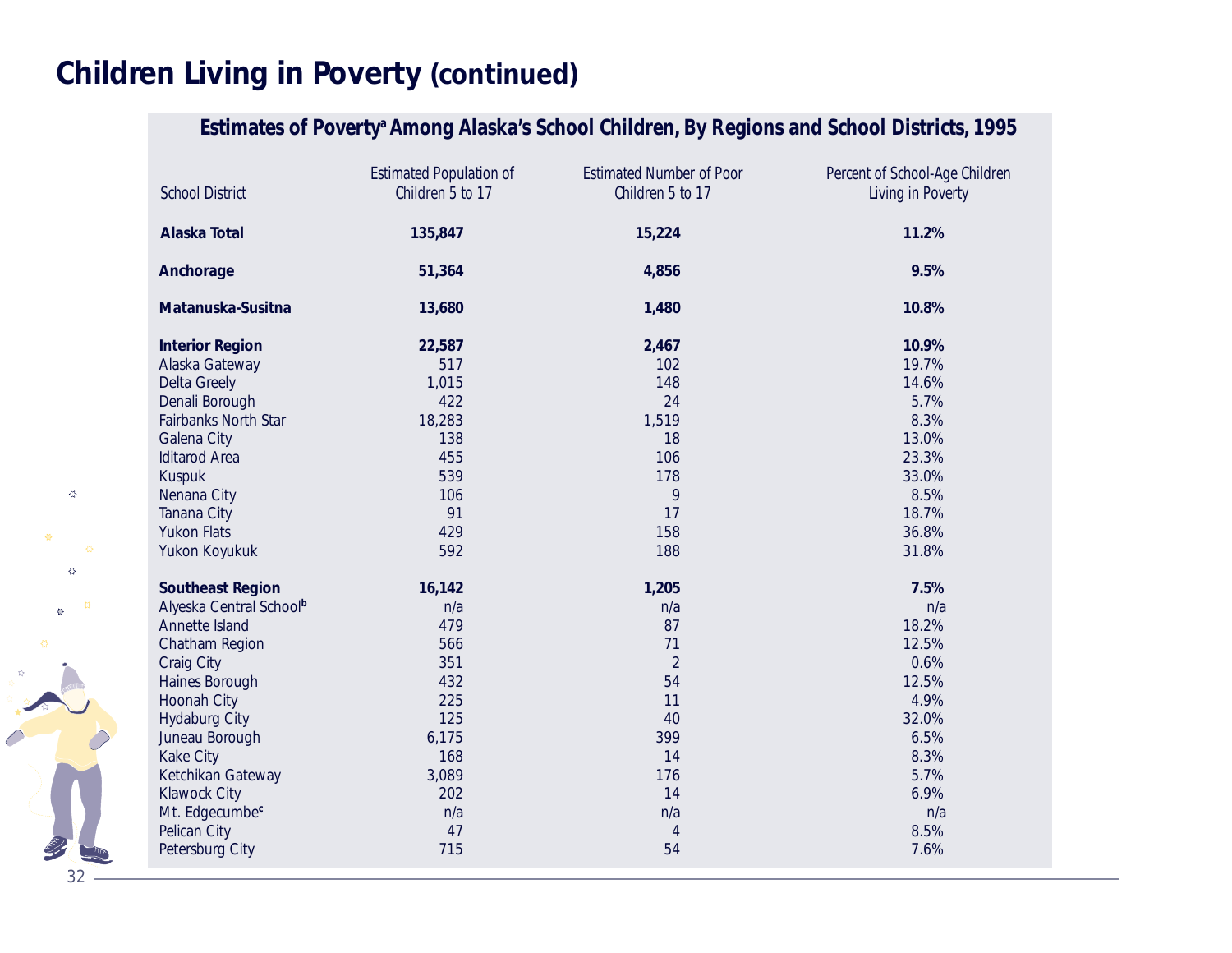### **Children Living in Poverty (continued)**

| Southeast Region (cont.) |        |                |       |
|--------------------------|--------|----------------|-------|
| Sitka Borough            | 1,932  | 115            | 6.0%  |
| Skagway City             | 157    | 3              | 1.9%  |
| Southeast Island         | 724    | 93             | 12.8% |
| <b>Wrangell City</b>     | 553    | 55             | 9.9%  |
| Yakutat City             | 202    | 13             | 6.4%  |
| <b>Northern Region</b>   | 6,498  | 1,134          | 17.5% |
| <b>Bering Strait</b>     | 1,572  | 483            | 30.7% |
| Nome City                | 958    | 112            | 11.7% |
| North Slope Borough      | 1,917  | 81             | 4.2%  |
| Northwest Arctic         | 2,051  | 458            | 22.3% |
| <b>Gulf Coast Region</b> | 16,810 | 1570           | 9.3%  |
| Chugach                  | 132    | 13             | 9.8%  |
| <b>Copper River</b>      | 670    | 97             | 14.5% |
| Cordova City             | 492    | 25             | 5.1%  |
| Kenai Peninsula Borough  | 11,339 | 1,167          | 10.3% |
| Kodiak Island Borough    | 3,298  | 230            | 7.0%  |
| <b>Valdez City</b>       | 879    | 38             | 4.3%  |
| <b>Southwest Region</b>  | 8,766  | 2,512          | 28.7% |
| Aleutian Region          | 15     | 1              | 6.7%  |
| <b>Aleutians East</b>    | 431    | 44             | 10.2% |
| <b>Bristol Bay</b>       | 254    | $\overline{7}$ | 2.8%  |
| Dillingham City          | 597    | 41             | 6.9%  |
| Kashunamiut              | 212    | 79             | 37.3% |
| Lake and Peninsula       | 502    | 116            | 23.1% |
| Lower Kuskokwim          | 3,601  | 1,072          | 29.8% |
| Lower Yukon              | 1,781  | 755            | 42.4% |
| Pribilof Island          | 88     | 19             | 21.6% |
| Saint Marys City         | 157    | 36             | 22.9% |
| Southwest Region         | 596    | 196            | 32.9% |
| Unalaska City            | 110    | 10             | 9.1%  |
| Yupiit                   | 422    | 136            | 32.2% |

**a** *Based on federal poverty threshold figures; not adjusted for differences in living costs.*

**<sup>b</sup>***State-run correspondence school with students statewide*. *Poverty figures not available.*

**c** S*tate-operated boarding high school in Sitka, with students from throughout rural Alaska.*

Note: Regional percentages may be substantially lower or higher than percentages of individual districts within a region, since the regional figures are weighted averages of all districts in the region.

**Source:** *U.S. Bureau of the Census,* Small Area Income and Poverty Estimates*,* 1995*. Available online at www.census.gov/hhes*

-8 登 z. 一致  $\Rightarrow$ 33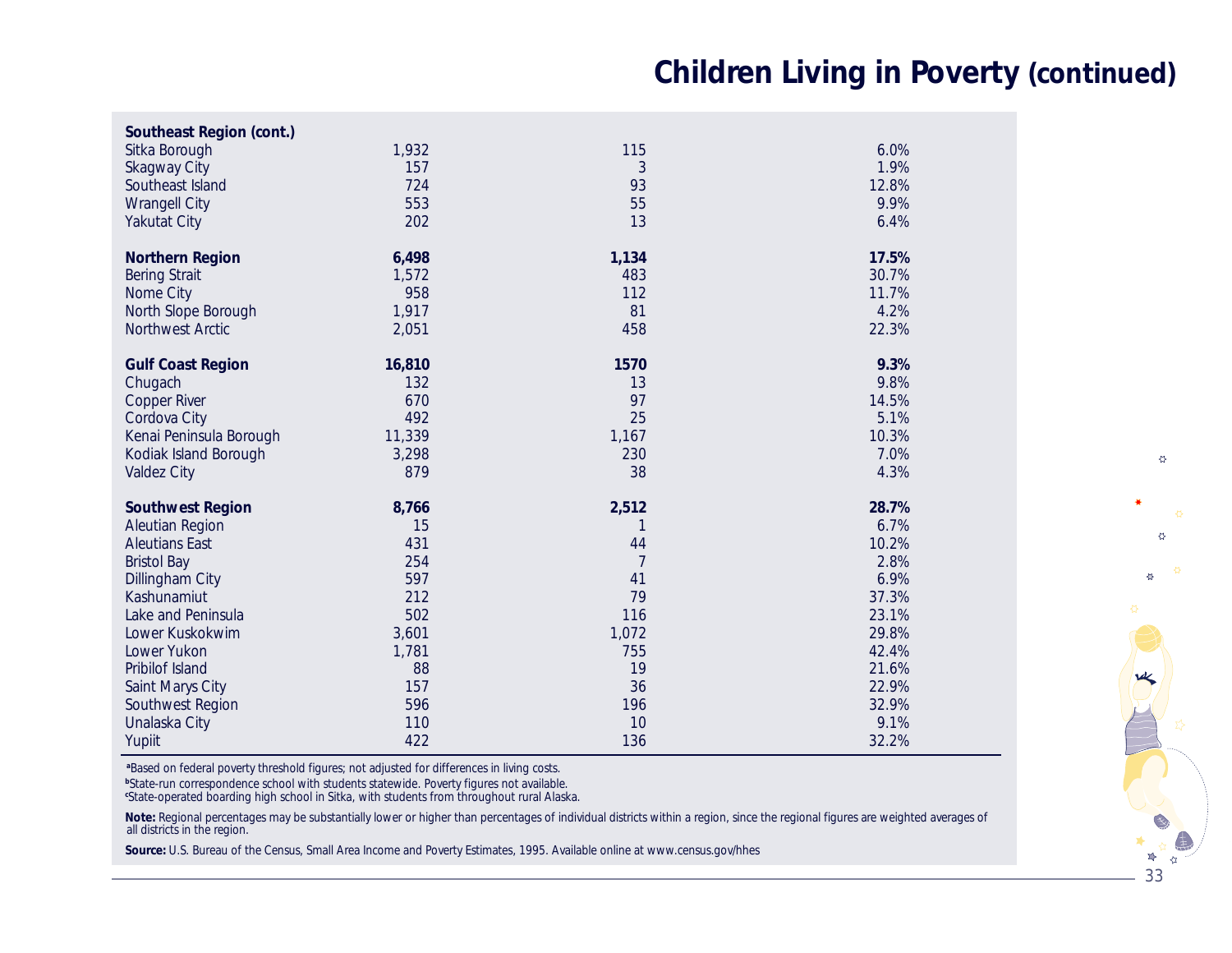### **Children in Families Headed by Single Parents**



#### **Definition**  $\boldsymbol{\mathcal{Q}}$

The percentage of families with children under age 18 (related to the family by birth, marriage, or adoption), headed by either women or men without spouses present.

### **Significance of Indicator**

A number of studies have shown that children who grow up with just one parent face many disadvantages when compared with children who grow up with both parents.

*Data provided by Annie E. Casey Foundation, unless otherwise noted*

### **What About Alaska?**

In 1996, more than one in four American families (27 percent) were headed by single parents overwhelmingly women. The share of single-parent households in Alaska has been higher than the national average for much of the past decade, but it began dropping in recent years. By 1996, Alaska's rate was 26 percent, just under the national average. This drop improved Alaska's ranking among the states from 42 in the late 1980s to 20 in 1996.

The most recent regional estimates available for this indicator are from the 1990 federal census, which is now almost 10 years old. At the beginning of the decade, one in three families in the Northern region were headed by single parents, while fewer than one in five families in the Gulf Coast and Interior regions were singleparent households.

### **Costs and Prevention**

• Single parents are more likely to be poor, young, and with jobs that don't pay much or no jobs at all. They're also more likely to need welfare or other support programs, because there are no second breadwinners or caregivers in the house.**<sup>14</sup>**

- About 70 percent of single parents have low incomes, compared with 31 percent of two-parent households. Most children of single parents with low incomes lack access to regular health care and other social services.**<sup>15</sup>**
- Nationally, 50 percent of children born outside marriage live in families with incomes below the poverty level, compared with 14 percent of children born within marriage.**<sup>16</sup>**
- Parents raising children alone are much more likely to describe themselves as aggravated—angry and feeling that their children are hard to care for and costing them too much of their own lives. About 16 percent of children with single parents have "aggravated" parents, as compared with 7 percent of all children. Growing up with parents who are often aggravated can hurt cognitive, social, and emotional development in young children.**<sup>17</sup>**
- Studies show (not surprisingly) that single mothers on welfare are at considerable risk of depression. Depressed parents aren't able to provide emotional support for their children and tend to use harsher discipline. Children of depressed parents in turn tend to have more behavioral problems, to do more poorly in social situations and in school, and to be in poorer health than their counterparts with parents who aren't depressed.**<sup>18</sup>**

春

Ò

첲  $\mathfrak{P}$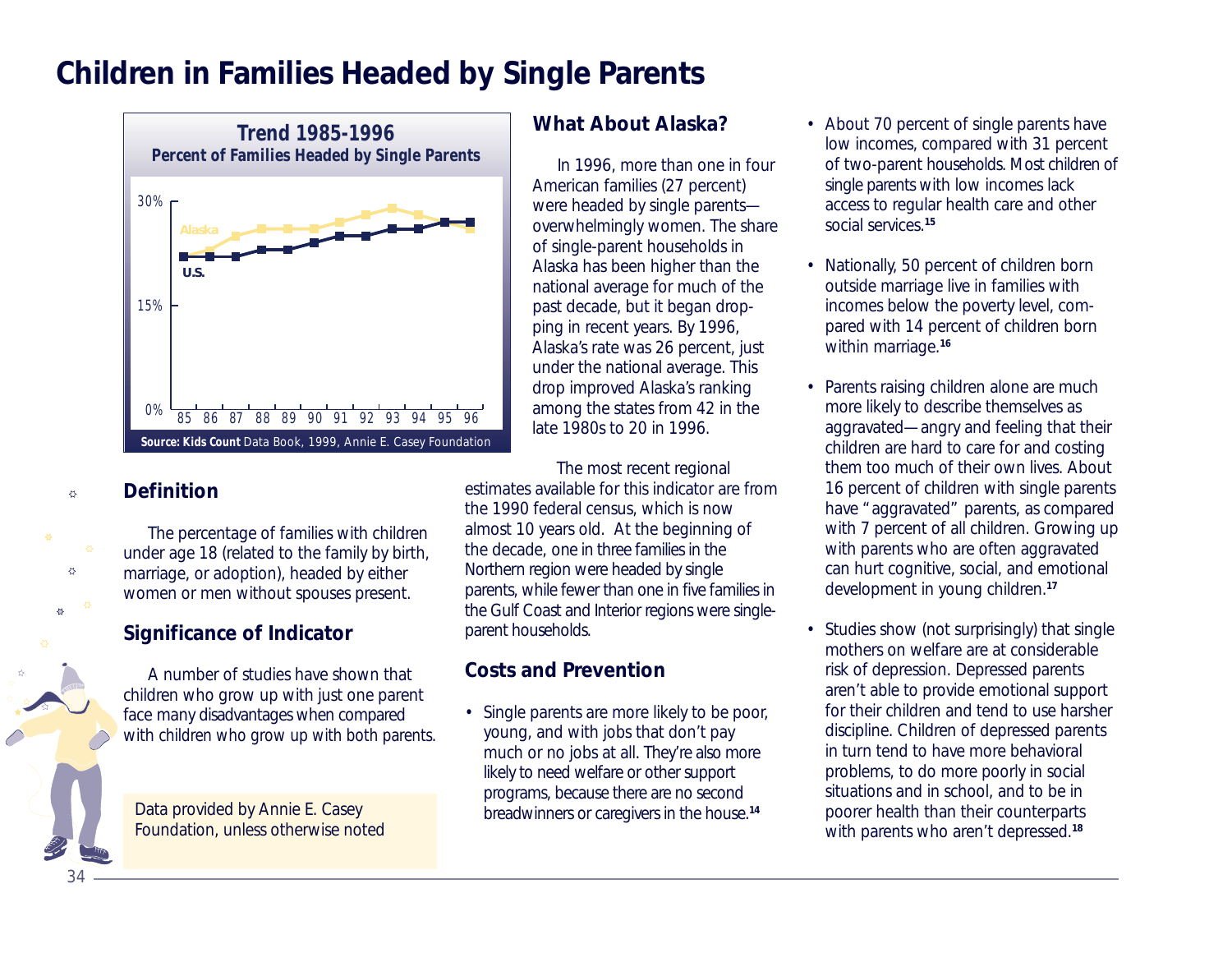



#### **Definition**

The national Kids Count program measures the rate of births per 1,000 girls 15 to 17 (regardless of whether they are single or married). Our regional indicator measures the rate of births per 1,000 *single* girls 15 to 19 (which is how the Alaska Bureau of Vital Statistics reports the data).

### **Significance of Indicator**

Teenage mothers start with a lot of strikes against them. They aren't much more than children themselves. They're much

*Data provided by Annie E. Casey Foundation and Alaska Bureau of Vital Statistics, unless otherwise noted*

more likely to be poor and unmarried. Many don't get good prenatal care. They're more apt to drop out of school and to have either lowpaying jobs or to rely on welfare. Their children in turn grow up poor, often without good health care and without many of the benefits other children enjoy.

### **What About Alaska?**

The birth rate among teenage girls in Alaska and nationwide has been dropping since 1991, after climbing in the late 1980s. Recent figures show the national birth rate continued to drop in 1997. Alaska's birth rate has consistently been

below the national average, and in 1996 was 26 per 1,000 girls ages 15 to 17, compared with 34 per 1,000 nationwide.

The birth rate among teenage girls varies sharply within regions of the state, as the adjacent bar graph shows. On average from 1992 through 1996, the statewide birth rate among girls 15 to 19 was 52 per 1,000. The rate was highest in the Northern region (105 per 1,000) and the lowest in the Mat-Su Borough (46).

Alaska's teen birth rate has dropped not only among younger girls (15-17) but also older girls (18-19), as the tables on page 36 show. The birth rate for girls 15 through 19 dropped from 80 per 1,000 in 1992 to 50 in 1997—a decline of 40 percent. Birth rates among teenagers of all races were lower in 1997 than they had been in 1992. The 1997 birth rate was highest among Alaska Native teenagers (84 per 1,000) and lowest among White teenagers (38 per 1,000).

 Consistent with national trends, the vast majority (77 percent) of teen births in Alaska in 1997 were to unmarried teens. Among Alaska teenagers who had babies that year, nearly 20 percent already had other children.



ø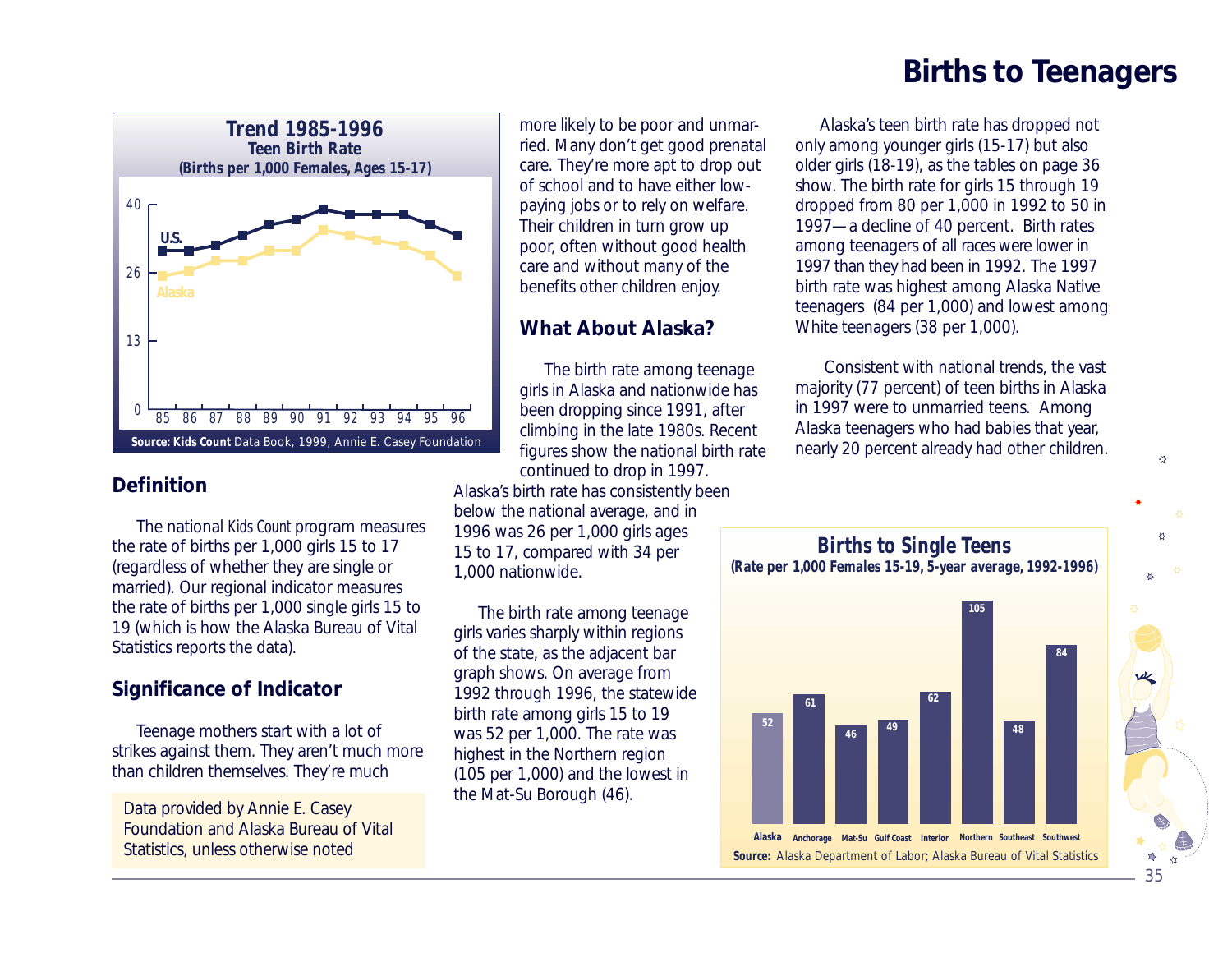### **Births to Teenagers (continued)**

| Births Per 1,000 Alaska Teens (15-19), By Race* |                   |                   |      |      |                       |         |        |  |  |  |  |
|-------------------------------------------------|-------------------|-------------------|------|------|-----------------------|---------|--------|--|--|--|--|
|                                                 | Number of Girls   | <b>Birth Rate</b> |      |      | <b>Percent Change</b> |         |        |  |  |  |  |
|                                                 | $15 - 19$<br>1999 | 1992              | 1996 | 1997 | 92-96                 | 92-97   | 96-97  |  |  |  |  |
|                                                 |                   |                   |      |      |                       |         |        |  |  |  |  |
| <b>White</b>                                    | 15,453            | 70.8              | 39.8 | 37.5 | -43.8                 | $-47.0$ | $-5.8$ |  |  |  |  |
| Alaska Native                                   | 4,553             | 124.4             | 88.9 | 83.5 | $-28.5$               | $-32.9$ | $-6.1$ |  |  |  |  |
| <b>Black</b>                                    | 989               | 81.8              | 68.1 | 68.8 | $-16.8$               | $-15.9$ | 1.0    |  |  |  |  |
| Asian and Pacific Islander                      | 916               | 87.9              | 48.8 | 63.3 | $-44.5$               | $-28.0$ | 29.7   |  |  |  |  |
| Total                                           | 21,911            | 80.0              | 51.5 | 50.2 | $-35.6$               | $-37.3$ | $-2.5$ |  |  |  |  |

\**Teens of Hispanic origin can be of any race.*

**Source:** *Alaska Bureau of Vital Statistics* Annual Report, *1992, 1996, and 1997.*

| <b>Trends in Births to Alaska Teens</b>                               |       |                       |          |         |         |        |  |  |  |  |  |
|-----------------------------------------------------------------------|-------|-----------------------|----------|---------|---------|--------|--|--|--|--|--|
|                                                                       |       | <b>Percent Change</b> |          |         |         |        |  |  |  |  |  |
|                                                                       | 1992  | 1996                  | 1997     | 92-96   | 92-97   | 96-97  |  |  |  |  |  |
| Birth Rate for Younger Teens                                          |       |                       |          |         |         |        |  |  |  |  |  |
| (per 1,000 females ages 15-17)                                        | 39.7  | 26.9                  | 26.1     | $-32.2$ | $-34.3$ | -3     |  |  |  |  |  |
| Percent of Teen Births to Umarried Teens                              | 70%   | 77.3%                 | 76.6%    | 10.4    | 9.4     | $-0.9$ |  |  |  |  |  |
| Percent of Teen Births that are Repeat Births                         | n/a   | 18.6                  | 19.5     | n/a     | n/a     | n/a    |  |  |  |  |  |
| Teen Births as a Percent of all Births                                | 10.9% | $10.9\%$              | $11.2\%$ | O       | 2.8     | 2.8    |  |  |  |  |  |
| Course Alube Burrow of U. Chatleting Assembly and 1992-1994, and 1997 |       |                       |          |         |         |        |  |  |  |  |  |

**Source:** *Alaska Bureau of Vital Statistics* Annual Report, *1992, 1996, and 1997.*

### **Costs and Prevention**

- The birth rate among both younger (15-17) and older (18-19) teens nationwide has dropped steadily since 1991, with the sharpest drop among Black teenagers. Analysts credit more widespread use of birth control and fewer teenagers having sexual relations.**<sup>19</sup>**
- The birth rate among teenagers in the U.S. in the early 1990s was twice that in any other developed country and almost 10 times as high as the rate in Japan or the Netherlands.**<sup>20</sup>**
- One in five American girls have babies before they are 20 years old.**<sup>21</sup>**
- Less than 25 percent of teenagers who have babies are married. As recently as 1960, that figure was 85 percent.**<sup>22</sup>**
- Teenagers who use contraception the first time they have sexual relations are much less likely to become teenage mothers than those who do not—less than 24 percent as compared with more than 40 percent.**<sup>23</sup>**

 $\heartsuit$ 

**各** 

参 ね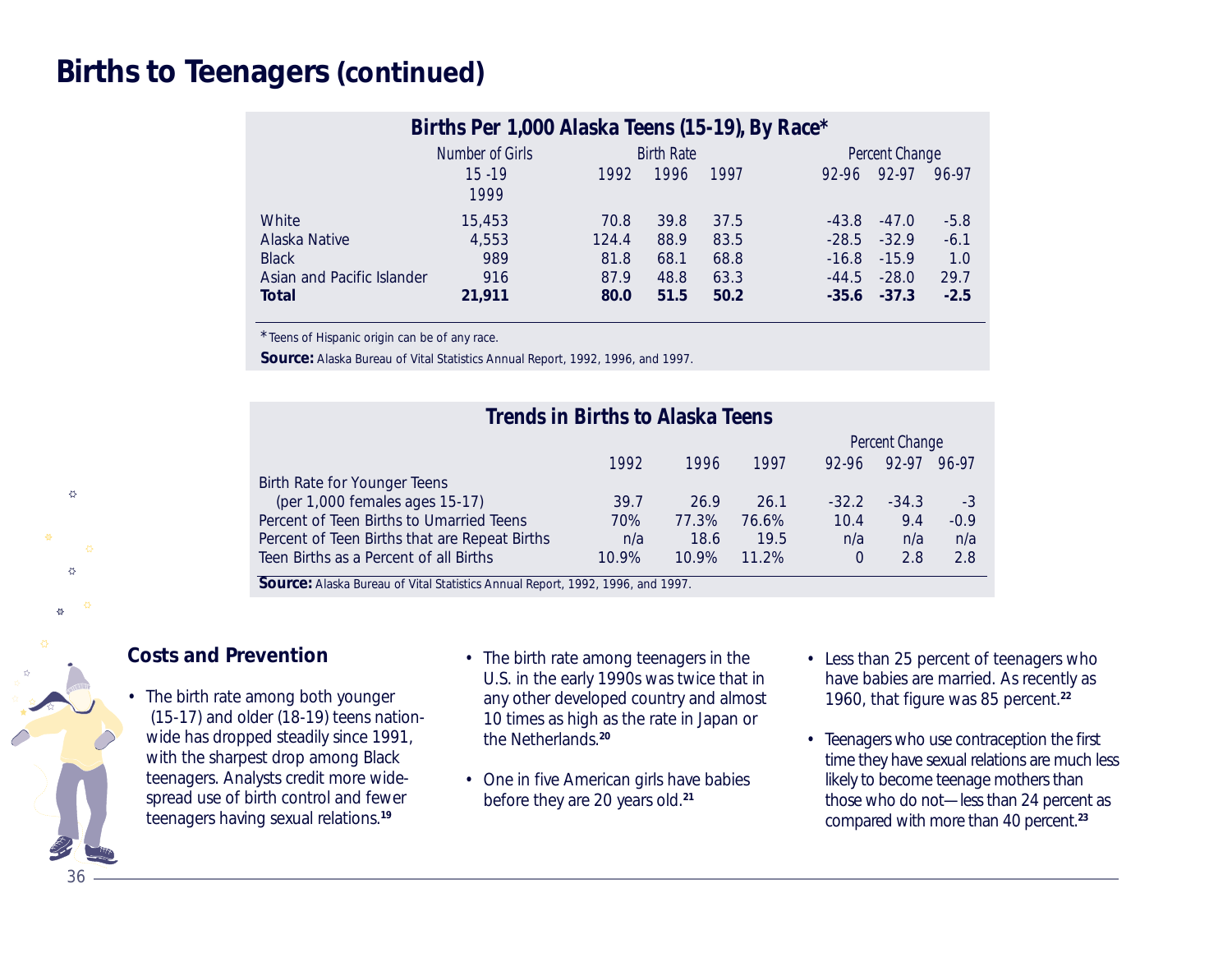## **Births to Teenagers (continued)**

- Girls who are grow up in intact, two-parent families are less likely to have babies when they are teenagers.**<sup>24</sup>**
- The daughters of teenage mothers are much more likely to give birth themselves when they become teenagers. Almost 33 percent of the daughters of teen mothers have babies before age 20, as compared with 11 percent of other teens.**<sup>25</sup>**
- Girls whose mothers did not graduate from high school are more than twice as likely to become teenage mothers.**<sup>26</sup>**
- Adults who had teenage mothers are nearly three times more likely to serve prison sentences.**<sup>27</sup>**
- Job opportunities for teenage parents are limited because they typically have little education and few skills. Also, their parenting responsibilities limit their ability to look for and hold jobs.**<sup>28</sup>**
- More than 40 percent of women who had babies when they were teenagers report still living in poverty when they are 27.**<sup>29</sup>**
- About 30 percent of teenagers who had babies during 1995 and 1996 smoked cigarettes while they were pregnant.**<sup>30</sup>** Smoking during pregnancy is known to contribute to babies with low birth weights and other health risks.
- Children of teenage parents often aren't as healthy as children of older parents.**<sup>31</sup>**
- Children born to young teenage mothers are much more likely to be abused and neglected than those born to older mothers.**<sup>32</sup>**
- Teenagers having babies directly cost taxpayers an estimated \$6.9 billion each year—more than \$2,800 per teen mother. This figure excludes indirect costs that may be just as high—including, for example, lost economic productivity.**<sup>33</sup>**
- If teenagers who have children when they're 17 or younger would wait until they were at least 20 or 21, the U.S. could save about \$1 billion annually in costs of foster care and about \$100 million annually in costs of child abuse investigations.**<sup>34</sup>**
- Research indicates that children of young teenage mothers have much less chance of being successful as young adults—in earning degrees, getting good paying jobs, and establishing families.**<sup>35</sup>**

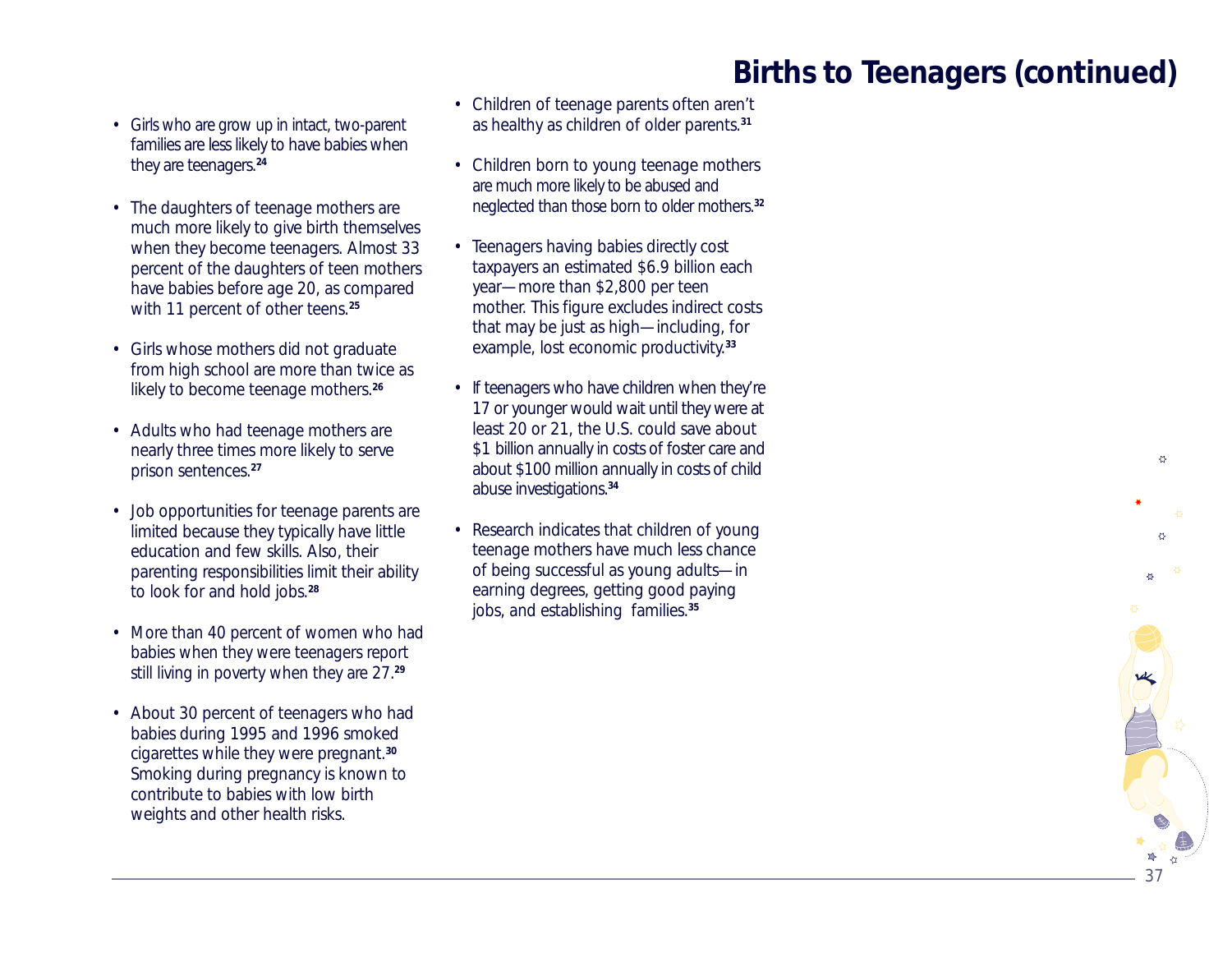### **Notes for Economic Well-Being Section**

**1**  *Anchorage Daily News*, "Census Bureau to redefine poverty," October 18, 1999.

**<sup>2</sup>** U.S. Department of Health and Human Services, *1999 Poverty Guidelines*. Available online at: http://aspe.hhs.gov/poverty/99poverty.htm

**3** Annie E. Casey Foundation, *Kids Count Data Book* 1999. Baltimore, Maryland, 1999.

**4** G. J. Duncan, W.J. Yeung, J. Brooks-Gunn, and J.R. Smith, "How much does childhood poverty affect the life chances of children?" *American Sociological Review* 63, 406-423, 1998.

**<sup>5</sup>**Columbia University School of Public Health, National Center for Children in Poverty, "Child poverty rate remains high despite booming U.S. economy," *News and Issues 8,* (1), 3, 1998.

**6** See note 5.

**7** See note 5.

**<sup>8</sup>**J. Brooks-Gunn and G. J. Duncan, "The effects of poverty on children," *The Future of Children 7*, (2), 55-71. The David and Lucile Packard Foundation, 1997.

**9** See note 8.

**<sup>10</sup>** See note 8.

**<sup>11</sup>**Columbia University School of Public Health, National Center for Children in Poverty, "Longterm young child poverty trends: Alarming growth, changing demographics, working families in poverty." Available online at: http://cpmcnet.columbia.edu/dept/nccp/reports/ longterm.html

**<sup>12</sup>** See note 11.

**<sup>13</sup>** See note 11.

38

 $\boldsymbol{\mathcal{Z}}$ 

春  $\boldsymbol{\mathcal{U}}$ 

春

 $\Sigma$ 

츊

**<sup>14</sup>**Urban Institute, *Snapshots of America's Families: Income and Hardship*. 1999.

**<sup>15</sup>**Urban Institute, *Snapshots of America's Families: Children's Environment and Behavior*, 1999. Here "low Income" is defined as a 1996 annual income of \$31,822 or less for a family of four.

**<sup>16</sup>** See note 15.

**<sup>17</sup>** Urban Institute, *Snapshots of America's Families: Adults' Environment and Behavior*. 1999.

**<sup>18</sup>** See note 17.

**<sup>19</sup>** *Anchorage Daily News,* "Births to high-school girls fall to record low," October 26, 1999.

**<sup>20</sup>**K.A. Moore, D. Meyers, D.R. Morrison, C. Nord, B. Brown, and B. Edmonston, "Age at first childbirth and later poverty," *Journal of Research on Adolescence*, 3, (4), 393-422. 1993.

**<sup>21</sup>** K.A. Moore, A.K. Driscoll, and L.D. Lindberg, *A Statistical Portrait of Adolescent Sex, Contraception, and Childbearing*. The National Campaign to Prevent Teen Pregnancy, 1998.

**<sup>22</sup>**Robin Hood Foundation, 1996 study, cited in National Campaign to Prevent Teen Pregnancy, *While the Adults Are Arguing the Teens Are Getting Pregnant: Overcoming Conflict in Teen Pregnancy Prevention*. 1998.

**<sup>23</sup>** See note 21.

**<sup>24</sup>**See note 21.

- **<sup>25</sup>** See note 21.
- **<sup>26</sup>** See note 21.
- **<sup>27</sup>** See note 20.
- **<sup>28</sup>** See note 20.

**<sup>29</sup>**Annie E. Casey Foundation, *When Teens Have Sex: Issues and Trends*, Kids Count Special Report, 1998.

**<sup>30</sup>**R.A. Maynard (Ed.), *Kids Having Kids: Economic Costs and Social Consequences of Teen Pregnancy*. Washington D.C.: Urban Institute, 1997.

**<sup>31</sup>** See note 30.

**<sup>32</sup>**See note 22.

**<sup>33</sup>** See note 30.

**<sup>34</sup>**See note 30.

**<sup>35</sup>** See note 30.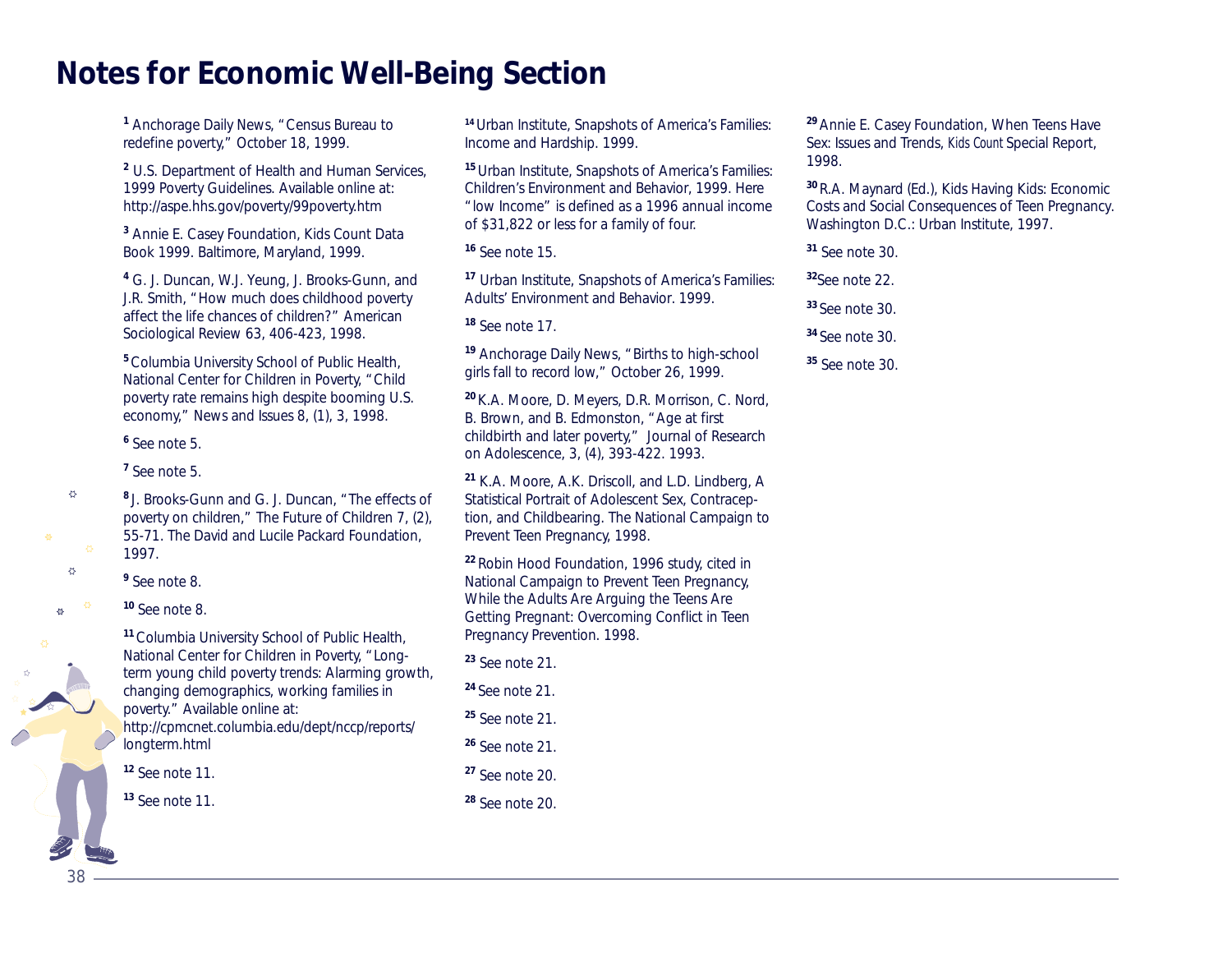# **Education**

Teens Who Drop Out Teens Not in School and Not Working Children With Disabilities At School

☆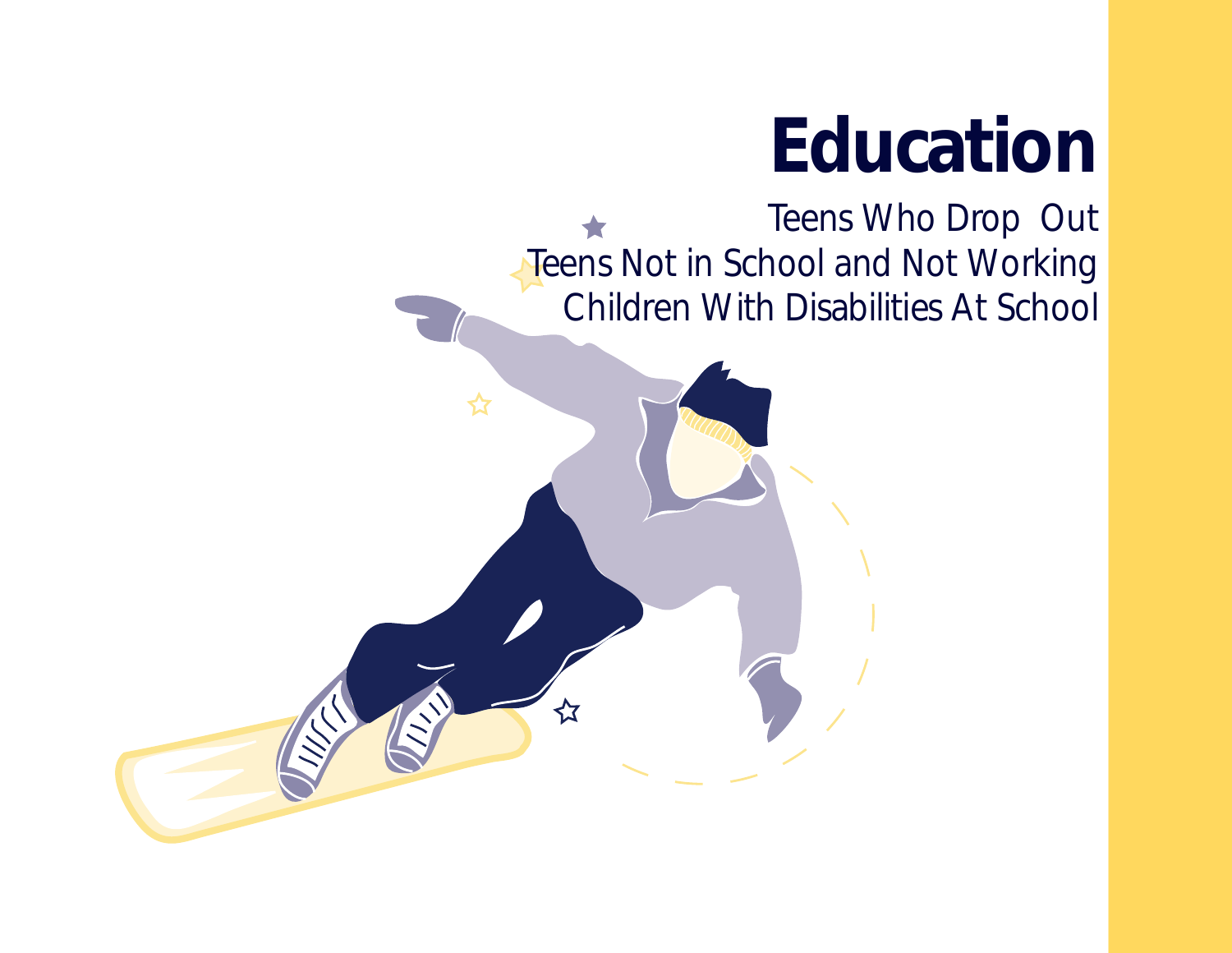

*Education costs money, but then so does ignorance. Claus Moser, German-born academic*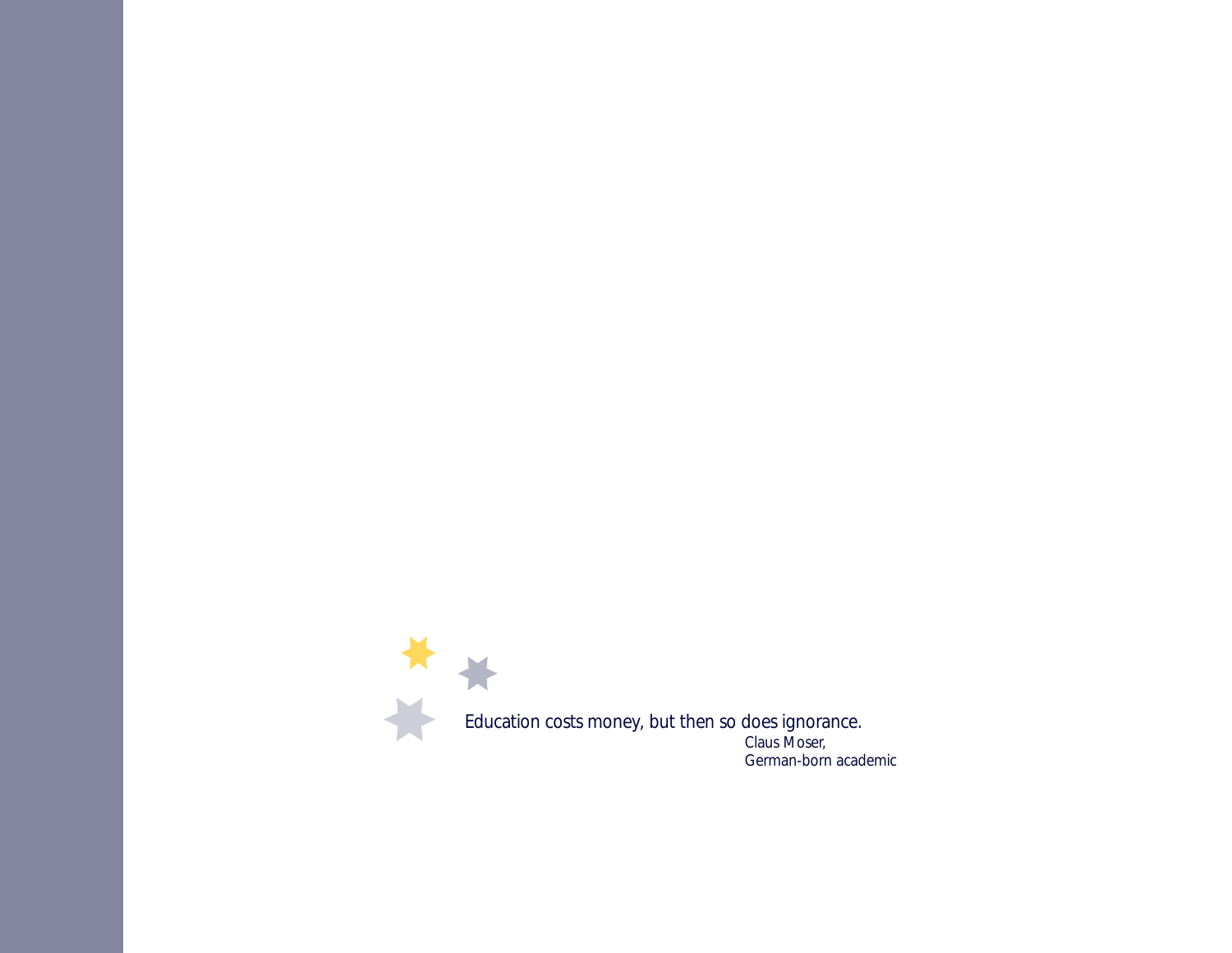



#### **Definition**

The national Kids Count program calculates this indicator, as shown in the trend graph, as the percentage of teenagers 16 through 19 who are not in school and who have not graduated.

The available Alaska data on dropouts by race, region, and school district are either for grades 7 through 12 or 9 through 12 which includes teenagers younger than 16. Therefore, the Alaska dropout rates shown

*Data provided by Annie E. Casey Foundation and Alaska Department of Education and Early Development, unless otherwise noted*

in the tables on this page and on page 42 show lower dropout rates than the trend graph. The Alaska Department of Education and Early Development includes as dropouts (1) those who have left school without graduating or completing an approved program; (2) those who have moved out of the school district or the state and are not known to be enrolled elsewhere; (3) those who are in adult education programs or schools not approved by the district; and (4) those who were suspended or expelled and failed to return to school.

#### **Significance of Indicator**

Research shows that teenagers who don't finish high school are more likely to use drugs, to get into trouble with the law, and to face a future of unskilled, low-paying jobs.**<sup>1</sup>**

#### **What About Alaska?**

Over the past decade, the percentage of teenagers 16 and older dropping out of school in Alaska has consistently been smaller than the national average. But Alaska's rate has gone up in the past few years. In 1996, 9 percent of teenagers 16 or over dropped out of school, compared with 10 percent nationally.

The table on page 42 shows that during the 1996-97 school year, just under 5 percent—1,728 students— of the 35,557 Alaska students in grades 9 through 12 dropped out of school. Alaska Native, Hispanic, and Black students are more likely to drop out than White or Asian students, as the table below shows.

Alaska's 1996-97 dropout rate was lower than the 5.6 percent in the previous school year and was virtually the same as the national rate of 5 percent for students in grades 9-12. That rate has remained relatively stable over the past 10 years.**<sup>2</sup>**

41

 $\heartsuit$ 

ŏ

 $\tilde{\mathbb{X}}$ 

#### **Alaska Dropouts By Ethnicity, Grades 7-12, 1996-97**

| <b>Ethnicity</b>              | <b>Percentage of Total Enrollment</b> | <b>Percentage of Total Dropouts</b> |
|-------------------------------|---------------------------------------|-------------------------------------|
| White                         | 65.8                                  | 53.3                                |
| Alaska Native/American Indian | $221$                                 | 32.1                                |
| <b>Black</b>                  | 4.6                                   | 6.5                                 |
| Hispanic                      | 27                                    | 4.0                                 |
| Asian                         | 4.7                                   | 4.0                                 |

**Source:** *Alaska Department of Education and Early Development,* Report Card to the Public, School Year 1996-97, *April 1998*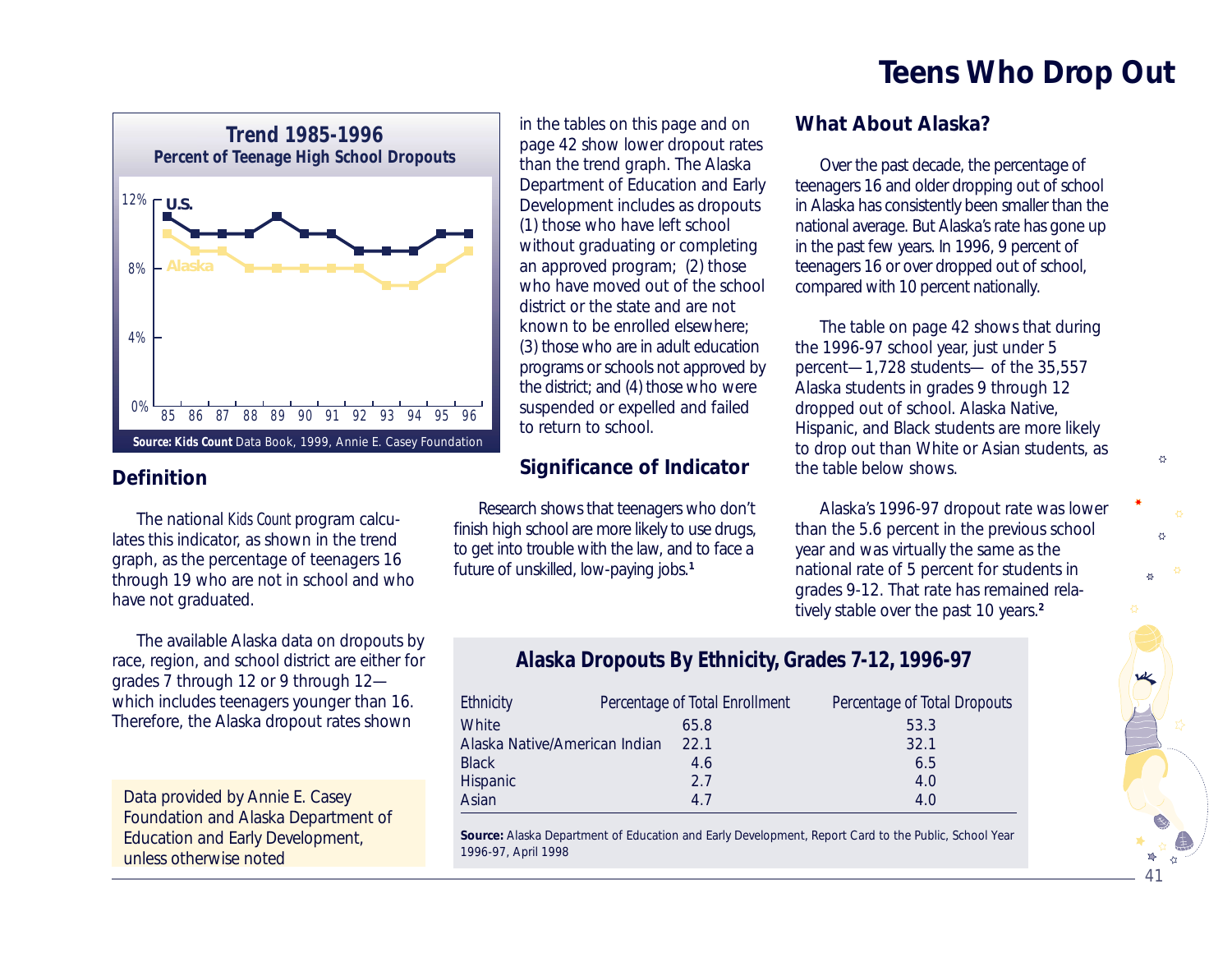## **Teens Who Drop Out (continued)**

### **Alaska High-School Dropouts, 1996-97 School Year**

| <b>Region/District</b>                | <b>Number of</b><br>Dropouts 9-12 | <b>Number</b><br><b>Enrolled 9-12</b> | <b>Dropout Rate</b><br>$9 - 12$ |
|---------------------------------------|-----------------------------------|---------------------------------------|---------------------------------|
| Alaska Total                          | 1,728                             | 35,557                                | 4.9%                            |
| <b>Anchorage Schools</b>              | 352                               | 12,928                                | 2.7%                            |
| Matanuska-Susitna Borough Schools 135 |                                   | 3,602                                 | 3.7%                            |
| <b>Gulf Coast Region</b>              |                                   |                                       |                                 |
| Chugach Schools                       | 3                                 | 48                                    | 6.3                             |
| <b>Copper River Schools</b>           | 9                                 | 193                                   | 4.7                             |
| Cordova City Schools                  | $\mathfrak{D}$                    | 138                                   | 1.4                             |
| Kenai Peninsula Borough Schools       | 114                               | 3,125                                 | 3.6                             |
| Kodiak Island Borough Schools         | 21                                | 806                                   | 2.6                             |
| Valdez City Schools                   | 11                                | 224                                   | 4.9                             |
| <b>Regional Total</b>                 | 160                               | 4,534                                 | 3.5%                            |
| <b>Interior Region</b>                |                                   |                                       |                                 |
| Alaska Gateway Schools                | 8                                 | 166                                   | 4.8                             |
| Delta/Greely Schools                  | $\overline{7}$                    | 271                                   | 2.6                             |
| Denali Borough Schools                | 3                                 | 118                                   | 2.5                             |
| Fairbanks N. Star Borough Schools     | 481                               | 4,495                                 | 10.7                            |
| Galena City Schools                   | 0                                 | 33                                    | 0                               |
| <b>Iditarod Area Schools</b>          | 6                                 | 106                                   | 5.7                             |
| <b>Kuspuk Schools</b>                 | 6                                 | 119                                   | 5.0                             |
| Nenana City Schools                   | 3                                 | 40                                    | 7.5                             |
| Tanana Schools                        | $\Omega$                          | 26                                    | $\overline{0}$                  |
| <b>Yukon Flats Schools</b>            | 10                                | 118                                   | 8.5                             |
| Yukon/Koyukuk Schools                 | 9                                 | 189                                   | 4.8                             |
| <b>Regional Total</b>                 | 533                               | 5,681                                 | 9.4%                            |
| <b>Northern Region</b>                |                                   |                                       |                                 |
| <b>Bering Strait Schools</b>          | 18                                | 338                                   | 5.3                             |
| Nome City Schools                     | $\overline{2}$                    | 198                                   | 1.0                             |
| North Slope Borough Schools           | 28                                | 426                                   | 6.6                             |
| Northwest Arctic Borough Schools      | 27                                | 444                                   | 6.1                             |
| <b>Regional Total</b>                 | 75                                | 1,406                                 | 5.3%                            |

42

 $\mathfrak{P}$ 

登  $\boldsymbol{\mathcal{U}}$ 

 $\langle \cdot \rangle$  $\sum_{k=1}^{n}$ 

苍

|                                    | <b>Number of</b><br>Dropouts 9-12 | <b>Number</b><br><b>Enrolled 9-12</b> | <b>Dropout Rate</b><br>$9 - 12$ |
|------------------------------------|-----------------------------------|---------------------------------------|---------------------------------|
| <b>Southeast Region</b>            |                                   |                                       |                                 |
| Alyeska Central School*            | 45                                | 793                                   | 5.7                             |
| Annette Islands                    | 4                                 | 133                                   | 3.0                             |
| <b>Chatham Schools</b>             | $\overline{2}$                    | 81                                    | 2.5                             |
| <b>Craig City Schools</b>          | 3                                 | 124                                   | 2.4                             |
| Haines Borough Schools             | $\overline{1}$                    | 153                                   | 0.7                             |
| <b>Hoonah City Schools</b>         | 6                                 | 87                                    | 6.9                             |
| <b>Hydaburg City Schools</b>       | $\overline{0}$                    | 30                                    | $\overline{0}$                  |
| Juneau Borough Schools             | 91                                | 1,703                                 | 5.3                             |
| Kake City Schools                  | 4                                 | 45                                    | 8.9                             |
| Ketchikan Gateway Borough Schools  | 110                               | 854                                   | 12.9                            |
| Klawock City Schools               | 4                                 | 63                                    | 6.3                             |
| Mt. Edgecumbe High School          | $\Omega$                          | 287                                   | 0                               |
| Pelican City Schools               | 0                                 | 7                                     | $\overline{0}$                  |
| Petersburg City Schools            | 5                                 | 217                                   | 2.3                             |
| Sitka Borough Schools              | 37                                | 569                                   | 6.5                             |
| Skagway City Schools               | 1                                 | 48                                    | 2.1                             |
| Southeast Island Schools           | $\overline{4}$                    | 82                                    | 4.9                             |
| <b>Wrangell City Schools</b>       | 3                                 | 141                                   | 2.1                             |
| Yakutat City Schools               | 3                                 | 40                                    | 7.5                             |
| <b>Regional Total</b>              | 323                               | 5,457                                 | 5.9%                            |
| <b>Southwest Region</b>            |                                   |                                       |                                 |
| Aleutian Region Schools            | $\overline{0}$                    | 6                                     | 0                               |
| Aleutians East Borough Schools     | $\overline{7}$                    | 103                                   | 6.8                             |
| <b>Bristol Bay Borough Schools</b> | $\Omega$                          | 75                                    | 0                               |
| Dillingham City Schools            | 20                                | 134                                   | 14.9                            |
| Kashunamiut Schools                | 8                                 | 51                                    | 15.7                            |
| Lake and Peninsula Borough Schools | $\Omega$                          | 122                                   | 0                               |
| Lower Kuskokwim Schools            | 59                                | 764                                   | 7.7                             |
| Lower Yukon Schools                | 36                                | 333                                   | 10.8                            |
| <b>Pribilof Island Schools</b>     | $\Omega$                          | 38                                    | $\overline{0}$                  |
| Southwest Region Schools           | 10                                | 110                                   | 9.1                             |
| Saint Marys Schools                | 1                                 | 24                                    | 4.2                             |
| Unalaska City Schools              | $\overline{2}$                    | 91                                    | 2.2                             |
| <b>Yupiit Schools</b>              | $\overline{7}$                    | 98                                    | 7.1                             |
| <b>Regional Total</b>              | 150                               | 1,949                                 | 7.7%                            |

\**State-run correspondence school with students statewide.*

**Source:** *Alaska Department of Education and Early Development, Division of Teacher Learning and Support*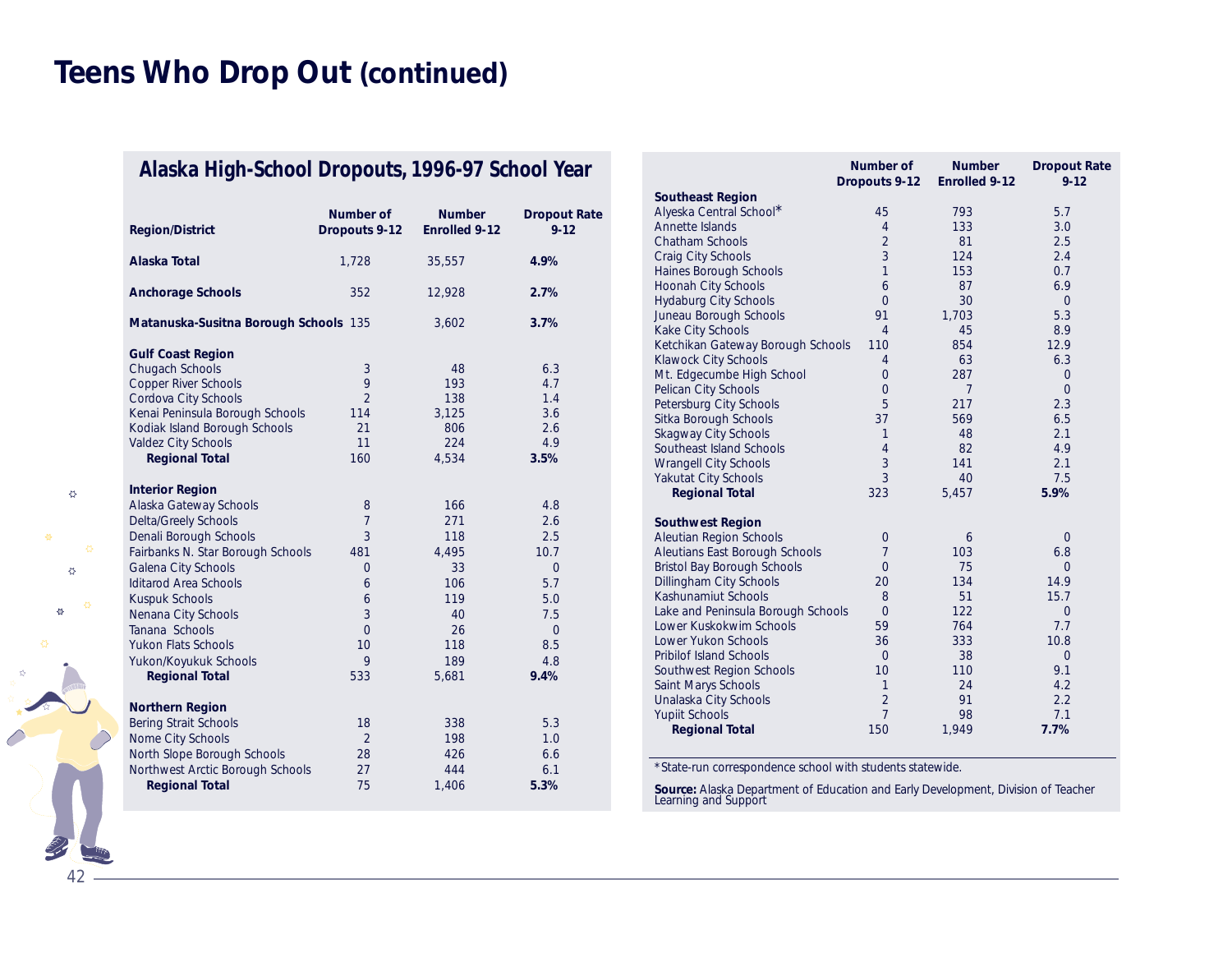## **Teens Who Drop Out (continued)**

Among regions, the Anchorage school district had the lowest regional dropout rate (2.7 percent) in the 96-97 school year. The Matanuska-Susitna Borough and the Gulf Coast region had rates below 4 percent. The highest regional dropout rate was in the Interior (9.4 percent), followed by that in the Southwest region (7.7 percent).

In individual school districts within regions, the highest dropout rates in 1996-97 were in the Kashunamiut schools (15.7 percent), the Dillingham schools (14.9 percent), and the Lower Yukon schools (10.8 percent) in Southwest Alaska; in the Ketchikan Gateway Borough schools (12.9 percent) in Southeast; and in the Fairbanks North Star Borough schools (10.7 percent) in the Interior.

#### **Costs and Prevention**

- Many dropouts report leaving school because they didn't like it or had failing grades. Others got into trouble at school.**<sup>3</sup>**
- Most of those who drop out think of it as a temporary move—that they will go back to school at some point.**<sup>4</sup>**
- The strain of living in poverty can hurt grades and lead teenagers to drop out.**<sup>5</sup>**
- Doing better in school can keep some teenagers from dropping out. One study found that students in danger of not graduating from high school felt more self-confident and adequate as their scores on math tests increased.**<sup>6</sup>**
- Becoming a parent accounts for more than 25 percent of girls who drop out and about 8 percent of boys.**<sup>7</sup>**
- But about 28 percent of teenage girls who have babies had dropped out of school *before* they got pregnant.**<sup>8</sup>**
- Nationwide, Hispanic students are most likely to drop out. Only 62 percent of Hispanic youths complete high school, compared with 91.5 percent of Whites and 83 percent of Blacks.**<sup>9</sup>**
- White, Asian, and Black students who smoke frequently as early as the seventh grade are more likely than their counterparts to drop out when they reach high school—even if we take into account other factors like demographic differences, academic orientation, family structure, early delinquency, and school environment.**<sup>10</sup>**
- Early use of marijuana is a strong predictor of which Hispanic students will drop out when they reach high school.**<sup>11</sup>**
- Teenagers from higher income families who drop out of school are more likely to commit crimes than are teenagers from poorer families, according to some recent research.**<sup>12</sup>**
- A significant share of high-school dropouts ultimately serve prison terms.**<sup>13</sup>**
- A male high-school dropout is likely to earn about \$260,000 less during his working years (18-65) than a male who completes 12 years of school.**14**

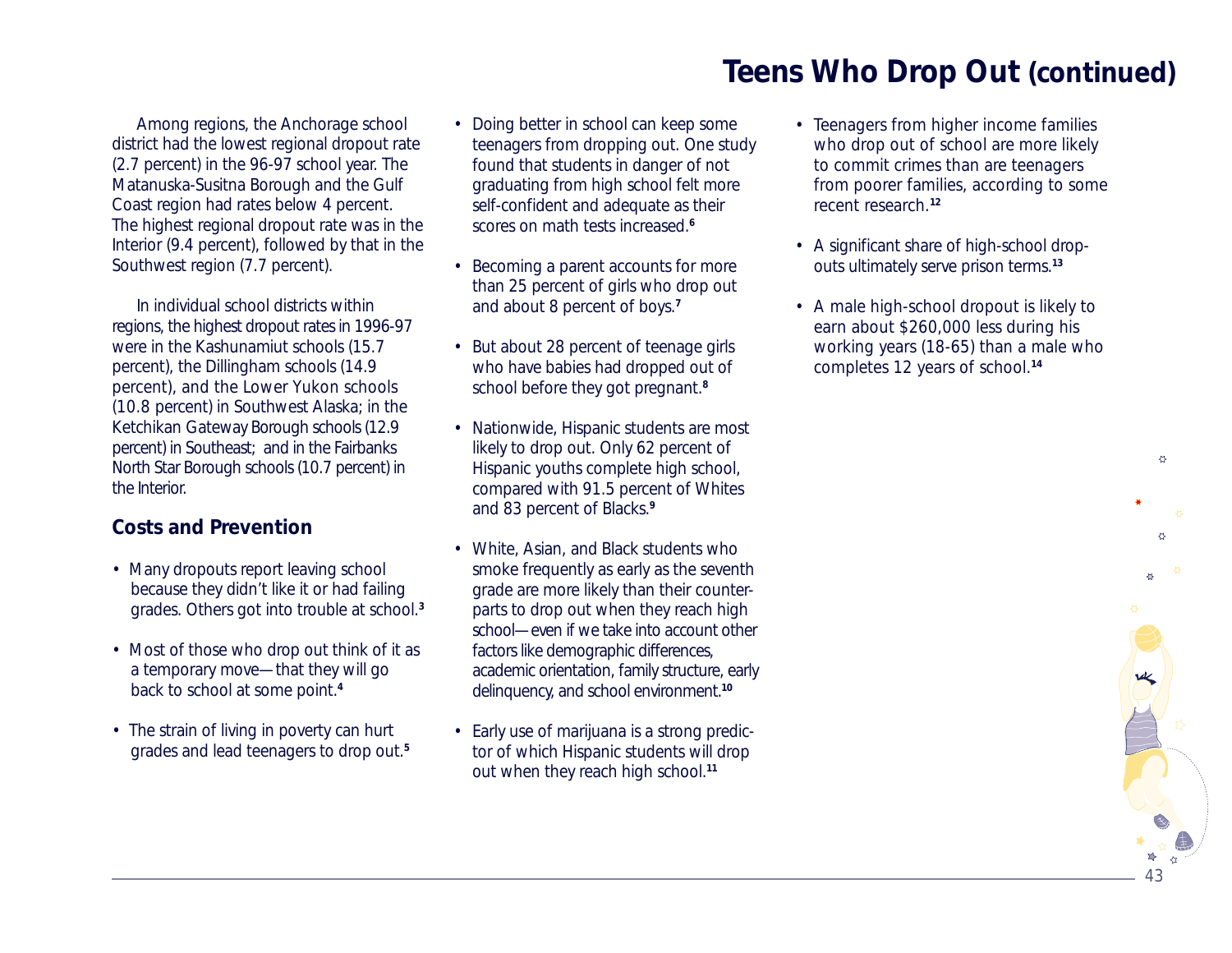## **Teens Not In School and Not Working**



#### **Definition**  $\boldsymbol{\mathcal{Z}}$

苍  $\boldsymbol{\mathcal{U}}$ 

ð.

The percentage of teenagers 16 through 19 who are not enrolled in school, don't have jobs, and are not in the military. Some of these teenagers (especially the 18- and 19-year-olds) graduated from high school, but others dropped out. Some who didn't graduate have earned General Educational Development (GED) diplomas.

#### **Significance of Indicator**

This is essentially a measure of teens who aren't doing much of anything to contribute to society. They're not continuing their education and they're not part of the working world.

#### **What about Alaska?**

The percentage of idle 16- to 19-year-olds has been higher in Alaska than the national average for most of the past decade. But that percentage did drop nearly one quarter between 1985 and 1996. Still, 10 percent of Alaska's

teenagers 16 and over were idle in 1996, as compared with 9 percent nationally.

#### **Costs and Prevention**

- Teenagers who are neither in school nor working are much more likely to depend on welfare.**<sup>15</sup>**
- GED diplomas are not a substitute for highschool diplomas in today's working world. Even the military is making it harder for those holding just GEDs to enlist.**<sup>16</sup>**
- Those holding GED diplomas are less likely to complete college programs than are high-school graduates. GED holders working toward associate degrees are only half as likely as high-school graduates to earn the degrees. And only about 2 percent of GED holders working toward bachelor's degrees actually attain them.**<sup>17</sup>**
- Average wages of those holding GED diplomas are about 8 percent higher than those of dropouts without GED diplomas. But high-school graduates earn on average 12 percent more than those with GED diplomas.**18**

*Data provided by Annie E. Casey Foundation, unless otherwise noted*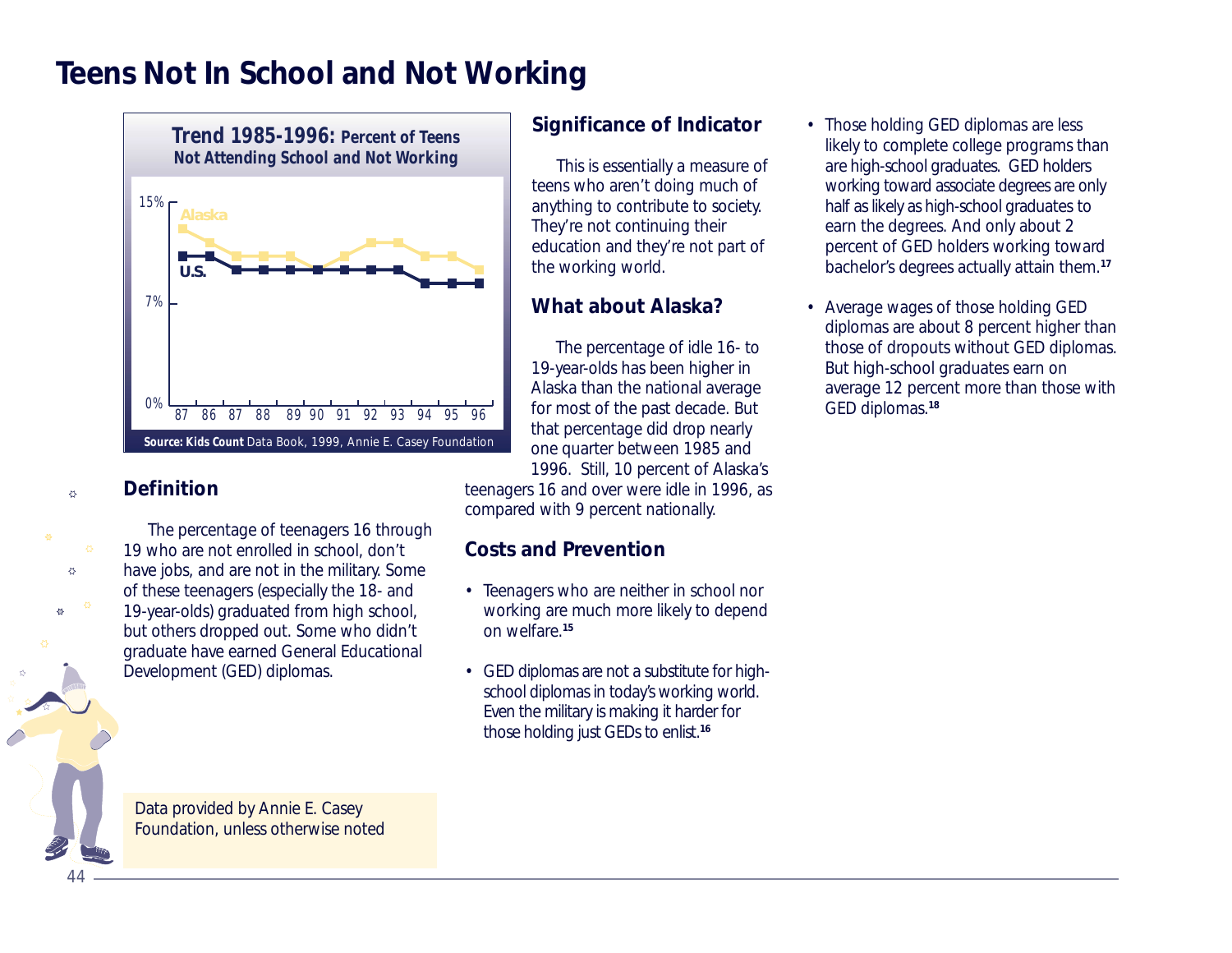## **Children with Disabilities at School**

#### **Definition**

Disabilities range from impaired hearing or speech to emotional disturbances to mental retardation. Many disabilities interfere with children's ability to learn, and public schools typically offer special education to such disabled children. (Not all children with disabilities require special education—only those whose disabilities interfere with their ability to learn.) Special education is instruction tailored specially for individual children, depending on their disabilities.

#### **Significance of Indicator**

Until recent times, most schools segregated disabled children into special classes. But now, many children with disabilities are in regular classrooms and receive special education right in those classrooms—or spend a part of the day in regular classes and a part in separate special education classes.

Research shows that children with disabilities gain academically and socially when they attend classes with all students, rather than being segregated into classes solely for special education. And research also shows that the academic performance of children who are fortunate enough to be without disabilities is not compromised when children with disabilities attend the same classes.

*Information provided by Millie Ryan of the Governor's Council on Disabilities and Special Education, State of Alaska*

Policymakers hope that educating children with disabilities alongside other children will be an important step in helping them overcome barriers to getting jobs and to being integrated into the broader society as they grow older. Statistics show that the current employment picture for Alaskans with significant disabilities is dismal, as it is for adults with disabilities elsewhere in the country. Nearly two thirds of adults who received services from the Alaska Division of Mental Health and Developmental Disabilities in the late 1990s were unemployed, compared with the annual average state unemployment rate of 8 percent. And those who had jobs mostly worked part-time.

Including children who need special education in regular classes can cost more in the beginning—for personnel, professional development, and building renovations. But except for the cost of hiring more paraprofessionals, most costs are one-time

expenses. And even that increased cost may be offset, if other costs drop. For instance, if more children with disabilities were enrolled in regular classes, there might be fewer due process hearings, mediations, and referrals to special education. Transportation costs might also drop, if children with and without disabilities had the same schedules.

#### **What About Alaska?**

As of 1996-97, nearly 58 percent of Alaska students (from kindergarten through high school) with all kinds of disabilities who required special education were receiving that special education in regular classrooms.

But among children with *developmental* disabilities, less then 15 percent were in regular classrooms, as the figure below shows. A developmental disability is a severe disabling condition that begins early, persists indefinitely, and limits at least three of a

45

 $\mathbb{R}$ 

 $\heartsuit$ 

쓶

k) ŏ



#### **Percentages of Alaska Students (K-12) With Disabilities Attending Regular Classes\***

*disabilities but don't require special education.*  **Source:** *Millie Ryan, Governor's Council on Disabilities.*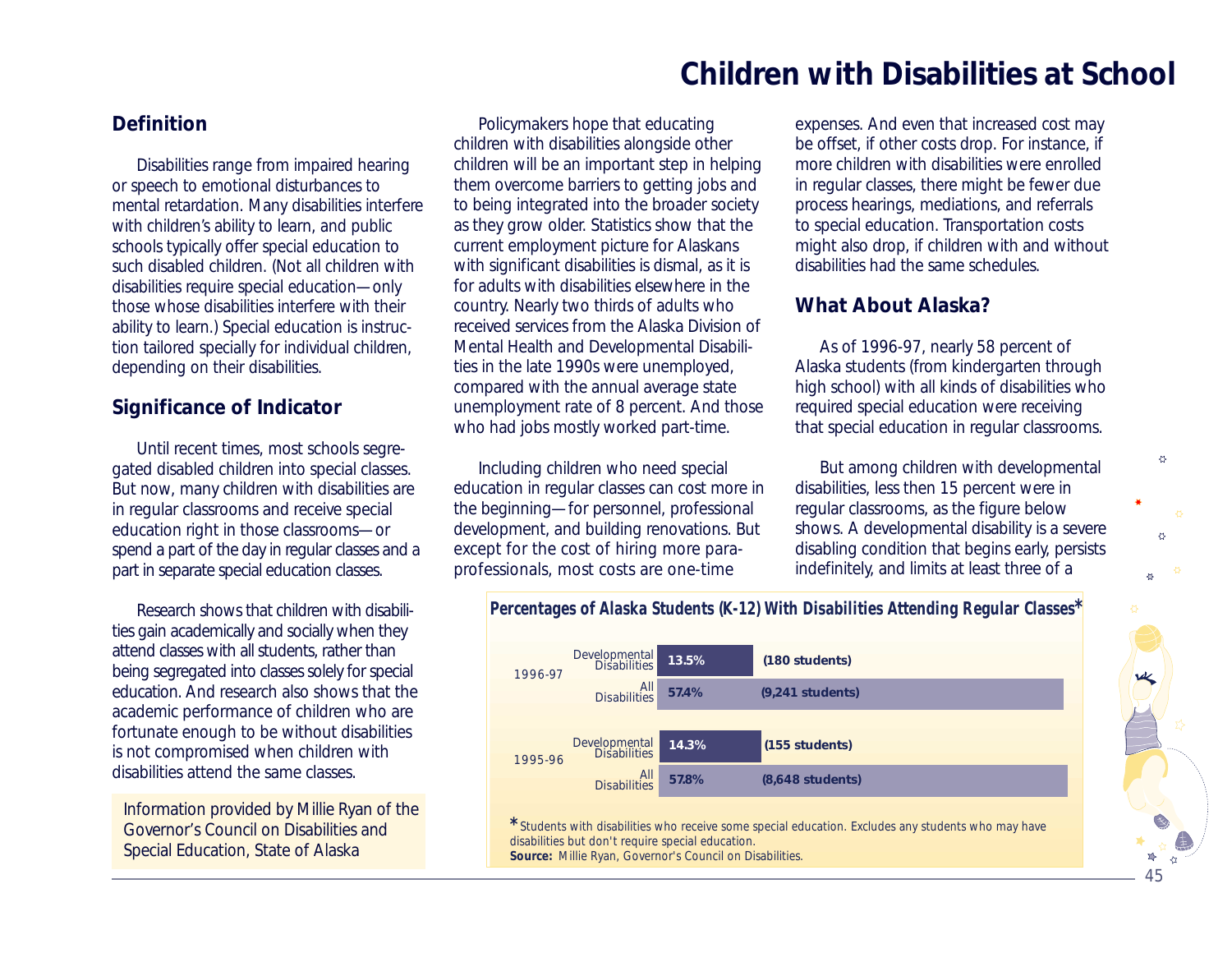## **Children with Disabilities at School (continued)**

child's critical functions like listening and talking, mobility, self-care, and learning. It includes, for example, children with mental retardation, autism, and brain injuries.

Teenagers with disabilities who are receiving special education (either in special education classes or in regular classes) are somewhat more likely to drop out of school than other teenagers. The bar graph below shows that in 1995-96, nearly 10 percent of disabled students 14 or older dropped out, as compared with about 5.6 percent among all Alaska students 14 or older. But the adjacent table shows that it is only teenagers with certain disabilities—emotional disturbances and specific learning disabilities—who drop out at higher rates. Students with other types of disabilities drop out at substantially *lower* rates than all students.

#### **Students With Disabilities\* Who Dropped Out, 1995-96**

| <b>Type of Disability</b>             | Percentage who Dropped out |
|---------------------------------------|----------------------------|
| <b>All Disabilities</b>               | 9.7%                       |
| <b>Developmental Disabilities</b>     | 1.4%                       |
| Hearing Impairments                   | 3.6%                       |
| Speech Impairments                    | 4.5%                       |
| Visual Impairments                    | 0%                         |
| <b>Emotional Disturbances</b>         | 19.8%                      |
| Orthopedic Impairments                | $0\%$                      |
| Other Health Impairments              | 3.2%                       |
| <b>Specific Learning Disabilities</b> | 10.4%                      |

**\****Among students with disabilities receiving special education.*

Students receiving special education (again, either in special education classes or in regular classrooms) may leave special education programs for a number of reasons. The pie chart shows that in the 1995-96 school year,

nearly 30 percent of those who left special education dropped out. But nearly 20 percent returned to regular classes, and another 21 percent who left the program graduated.

#### **Students Ages 14-21 With Disabilities Who Left Special Education, 1995-1996**



#### **Student Dropouts (14 and older), 1995-1996**

| <b>All Students</b>                        | 5.6% |  |
|--------------------------------------------|------|--|
| Students with<br>Disabilities <sup>*</sup> | 9.7% |  |

**\****Among students with disabilities receiving special education* **Source:** *Millie Ryan, Governor's Council on Disabilities*

46

 $\boldsymbol{\mathcal{Z}}$ 

쯙

츊

证 ね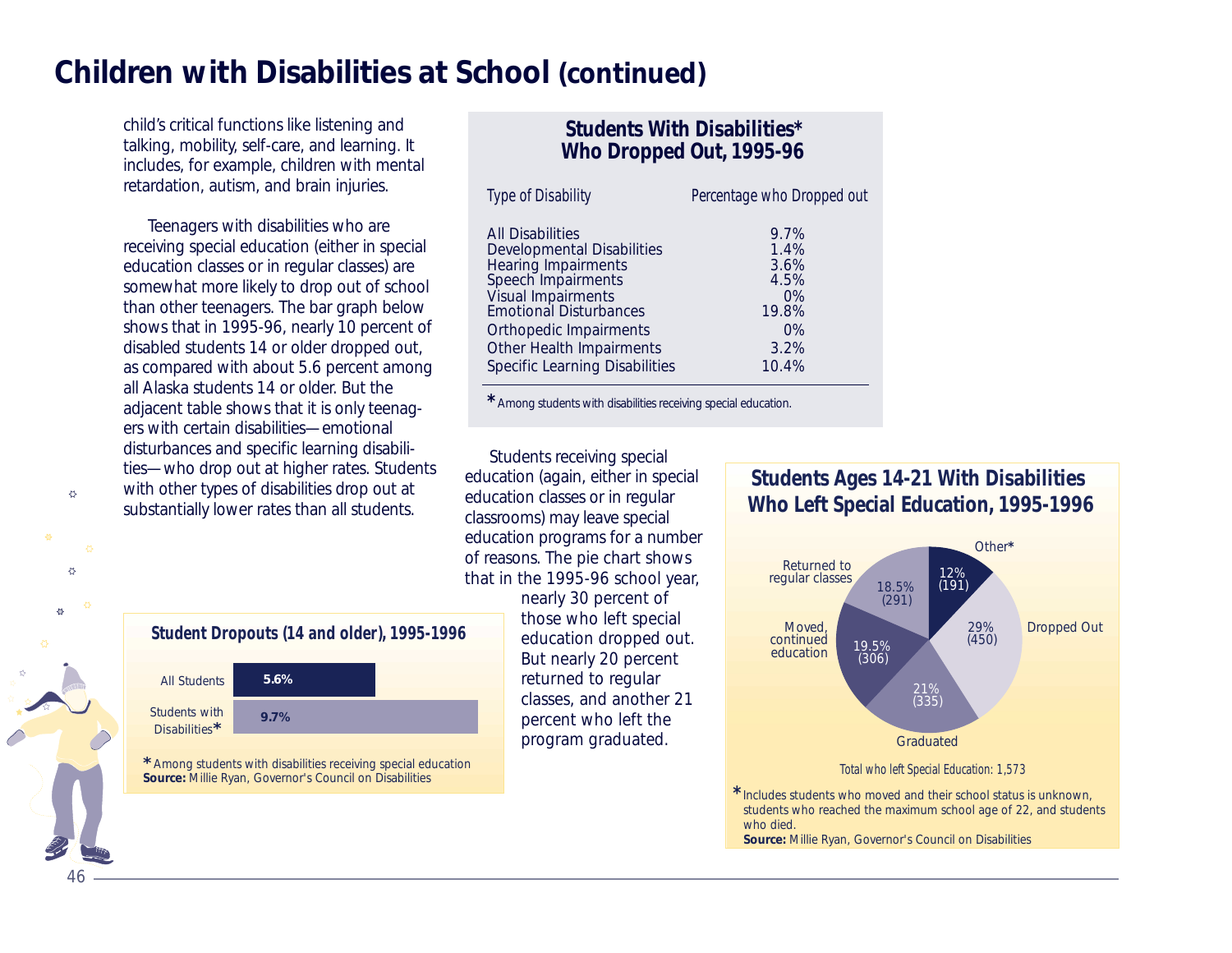## **Children with Disabilities at School (continued)**

The table to the right shows that about 3,400—close to 75 percent— of the 4,600 teenagers with disabilities in Alaska during the 1995-96 school year had specific learning disabilities. Nearly 500 (10 percent) had developmental disabilities, and another 388 (8 percent) had emotional disturbances. Teenagers with emotional disturbances and specific learning disabilities drop out at much higher rates than those with other kinds of disabilities.

In recent years, the Alaska Department of Education and Early Development has tried to encourage placement of chil-

dren with disabilities in regular classrooms by devoting resources to training, statewide assessment, and policy interpretation. A 1994 survey of Alaska special education directors identified a number of obstacles to including children with disabilities, especially those with the most severe disabilities, in regular classrooms:

- Insufficient time and funding
- Inadequate preparation of professional staff
- Resistance to change from regular education teachers

#### **Students With Disabilities Who Left Special Education, 1995-1996**

|            | <b>Total</b> | <b>Dropouts</b>                    | Other*                                     |
|------------|--------------|------------------------------------|--------------------------------------------|
| Ages 14-21 |              |                                    |                                            |
| 4,620      | 1,573        | 450                                | 1,123                                      |
| 491        | 78           |                                    | 71                                         |
| 55         | 21           |                                    | 19                                         |
| 134        | 65           | 6                                  | 59                                         |
| 15         | 6            | $\Omega$                           | 6                                          |
| 388        | 184          | 77                                 | 107                                        |
| 13         | 5            | $\Omega$                           | 5                                          |
| 126        | 20           | 4                                  | 16                                         |
| 3,398      | 1,194        | 354                                | 840                                        |
|            |              | <b>Students with Disabilities,</b> | <b>Students Who Left Special Education</b> |

**\****Includes students who graduated, move elsewhere, reached the maximum school-age of 22, or died.* **Source:** *Millie Ryan, Governor's Council on Disabilities*

- Lack of support from administrators, parents, communities, and teachers' unions
- Lack of special education personnel
- Distance between sites and staff turnover
- Frustrations among those who teach special education

To help remove these obstacles, the education committee of the Governor's Council on Disabilities and Special Education recommended ways of helping children with disabilities move into regular classrooms:

- Encourage special education in regular classrooms through changes in the state funding formula
- Better equip teachers to work with students with and without disabilities, through changes in teacher training and certification
- Improve leadership among those responsible for moving disabled children into regular classes
- Work to change parental, community, and teachers' attitudes about special education in regular classrooms
- Improve coordination and cooperation among agencies, departments, and groups

47

 $\Rightarrow$ 

K

ø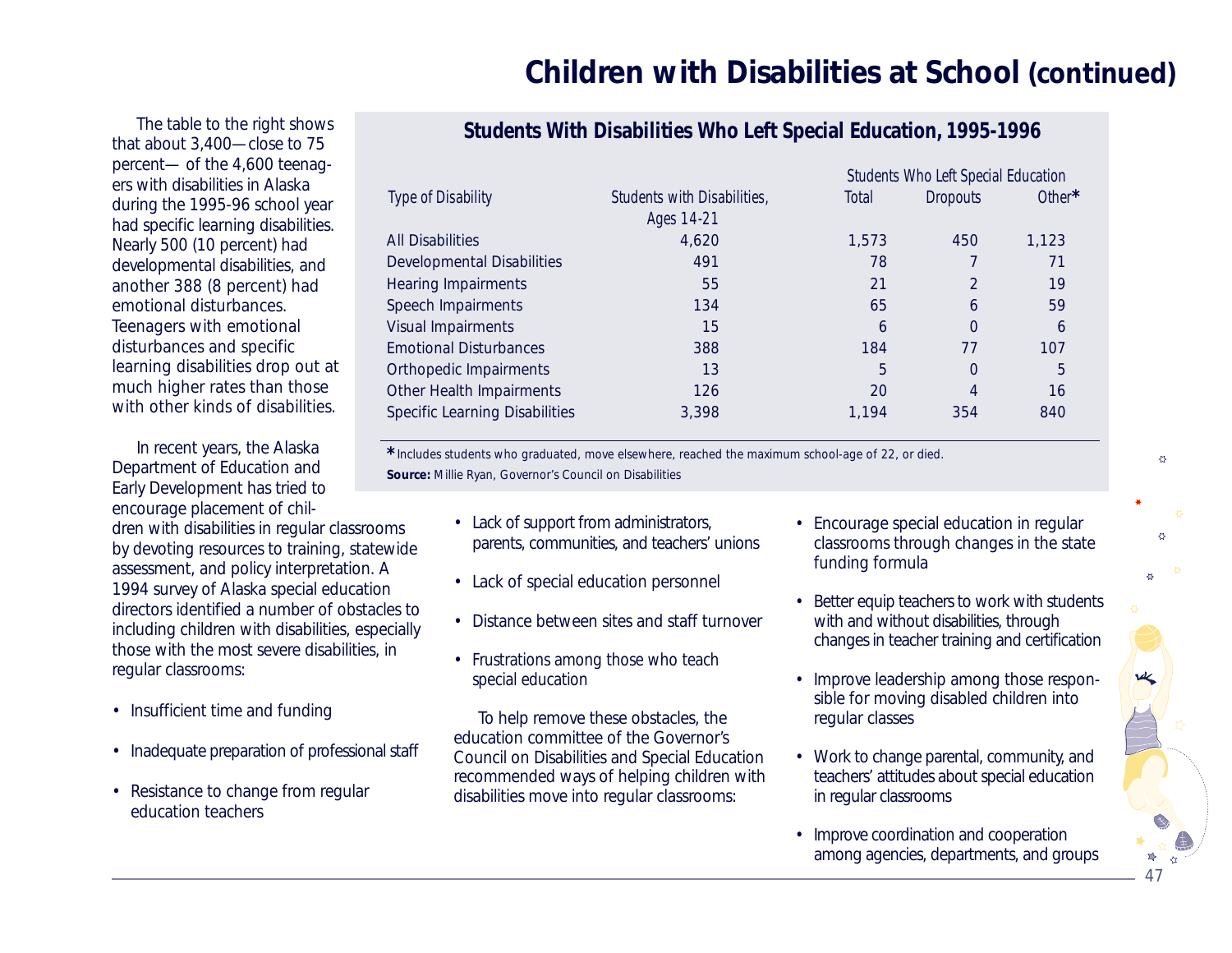## **Notes for Education Section**

**1** J. Fagen, "Contributions of delinquency and substance use to school dropout among inner-city youths," *Youth and Society,* 21(3), 306-354, 1990.

**<sup>2</sup>**"National drop-out rate remains stable," *Black Issues in Higher Education*, 14(23), 5, 1998.

**<sup>3</sup>** "Kids having kids—and dropping out," *Curriculum Review*, 35(5), 14, 1996; G.R. Jarjoura, "The conditional effect of social class on the dropoutdelinquency relationship," *Journal of Research in Crime and Delinquency*, 33(2), 232-256, 1996; and W.J. Jordan, J. Lara, and J.M. McPartland, "Exploring the causes of early dropout among race-ethnic and gender groups," *Youth and Society*, 28(1), 62-94, 1996.

**4** W. J. Jordan, et al. See note 3.

**5** W.J. Jordan, et al. See note 3.

**6** M.H. Jackson and R. Canada, "Self-concept and math among potential school dropouts," *Journal of Instructional Psychology*, 22(3), 234-237, 1995.

**<sup>7</sup>**"Kids having kids—and dropping out." See note 3.

**<sup>8</sup>** J. Manlove, "The influence of high-school dropout and school disengagement on the risk of school-age pregnancy," *Journal of research on adolescence*, 8(2), 187-220, 1998.

**9** See note 2.

**<sup>10</sup>** P. Ellickson, K. Bui, R. Bell, and K.A. McGuian, "Does early drug use increase the risk of dropping out of high school?" *Journal of Drug Issues*, 28(2), 357-381, 1998.

**<sup>11</sup>** See note 10.

**<sup>12</sup>** G. R. Jarjoura. See note 3.

**<sup>13</sup>** R. T. Stephens, "Dropping out and its ultimate consequence: A study of dropouts in prison," *Urban Education*, 26(4), 401-423, 1992.

**<sup>14</sup>** See note 1.

**<sup>15</sup>** *Indicators of Welfare Dependence: Teen Behavior Risk Factors*. Available online at: http://aspe.os.dhhs.gov/hsp/indicator/TEEN5-8.htm

**<sup>16</sup>**D. Boesel, "The street value of the GED diploma," *Phi Delta Kappan*, 80(1), 65-69, 1998.

**<sup>17</sup>** See note 16.

**<sup>18</sup>**See note 16.

 $\boldsymbol{\mathcal{Z}}$ 

证  $\mathfrak{P}$ 

 $\mathfrak{S}$  $\frac{1}{2}$ 

春

츊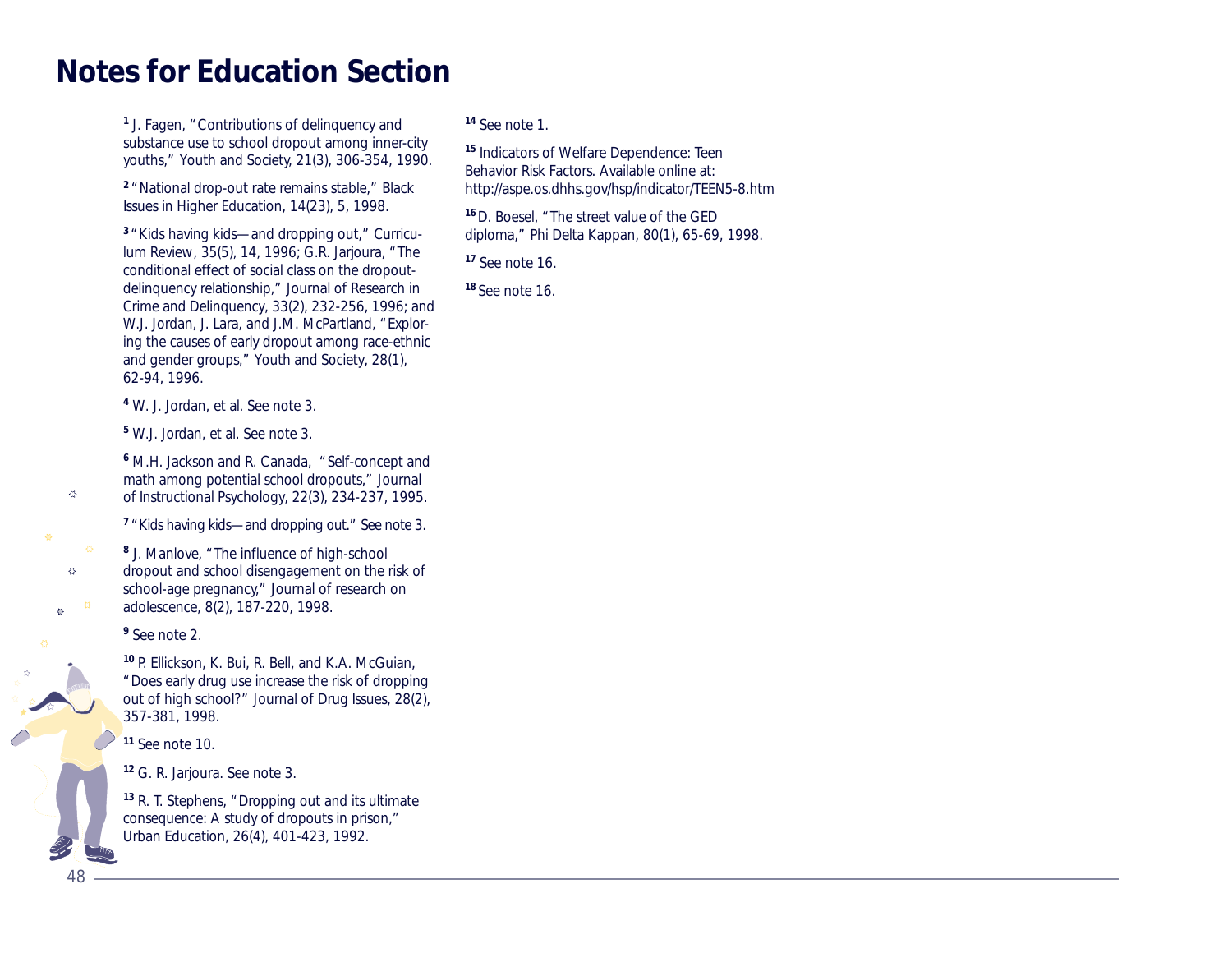# **Children in Danger**

Child Death Rate Teen Violent Death Rate Child Abuse and Neglect

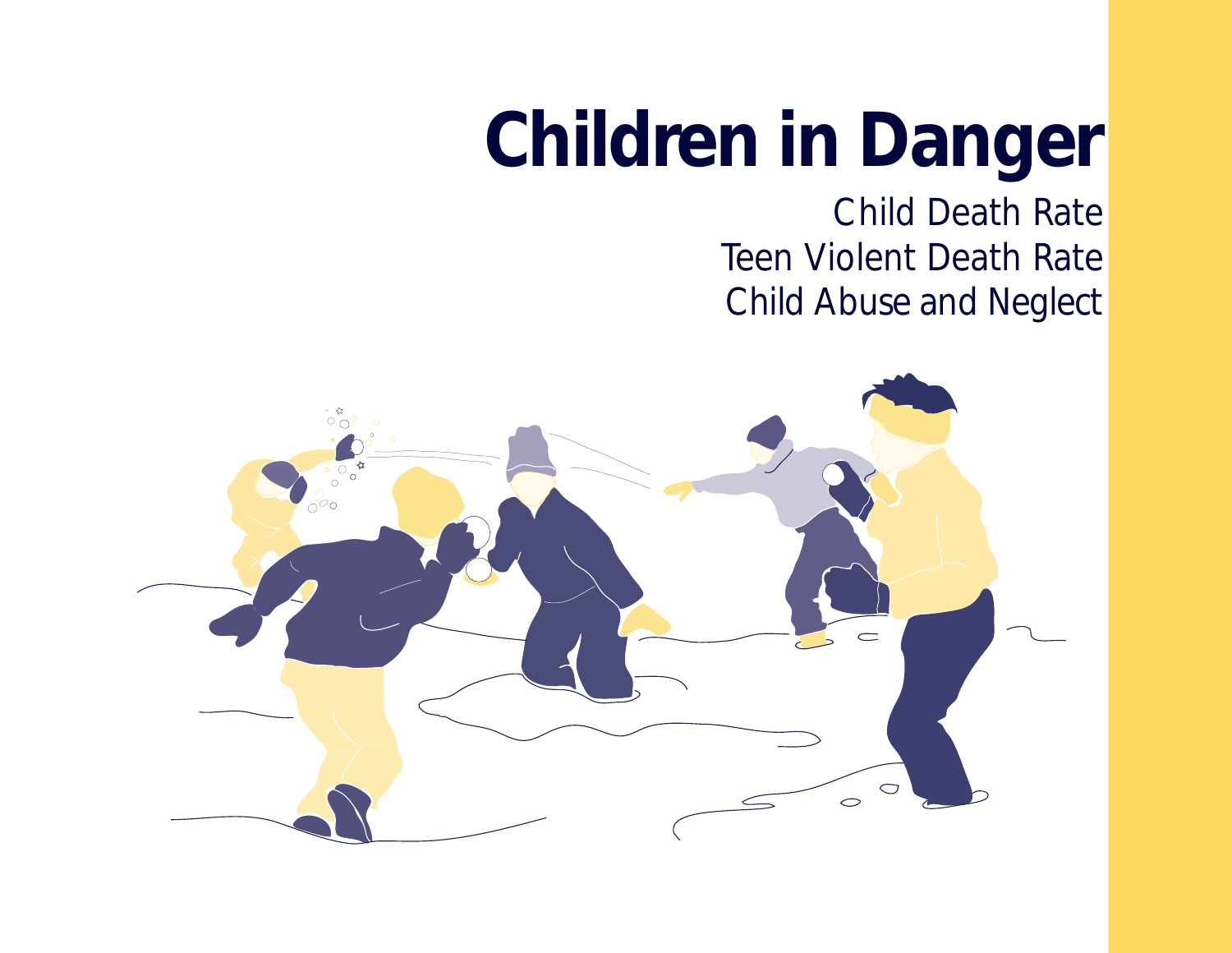

*Elie Wiesel, Rumanian-born writer and Holocaust survivor*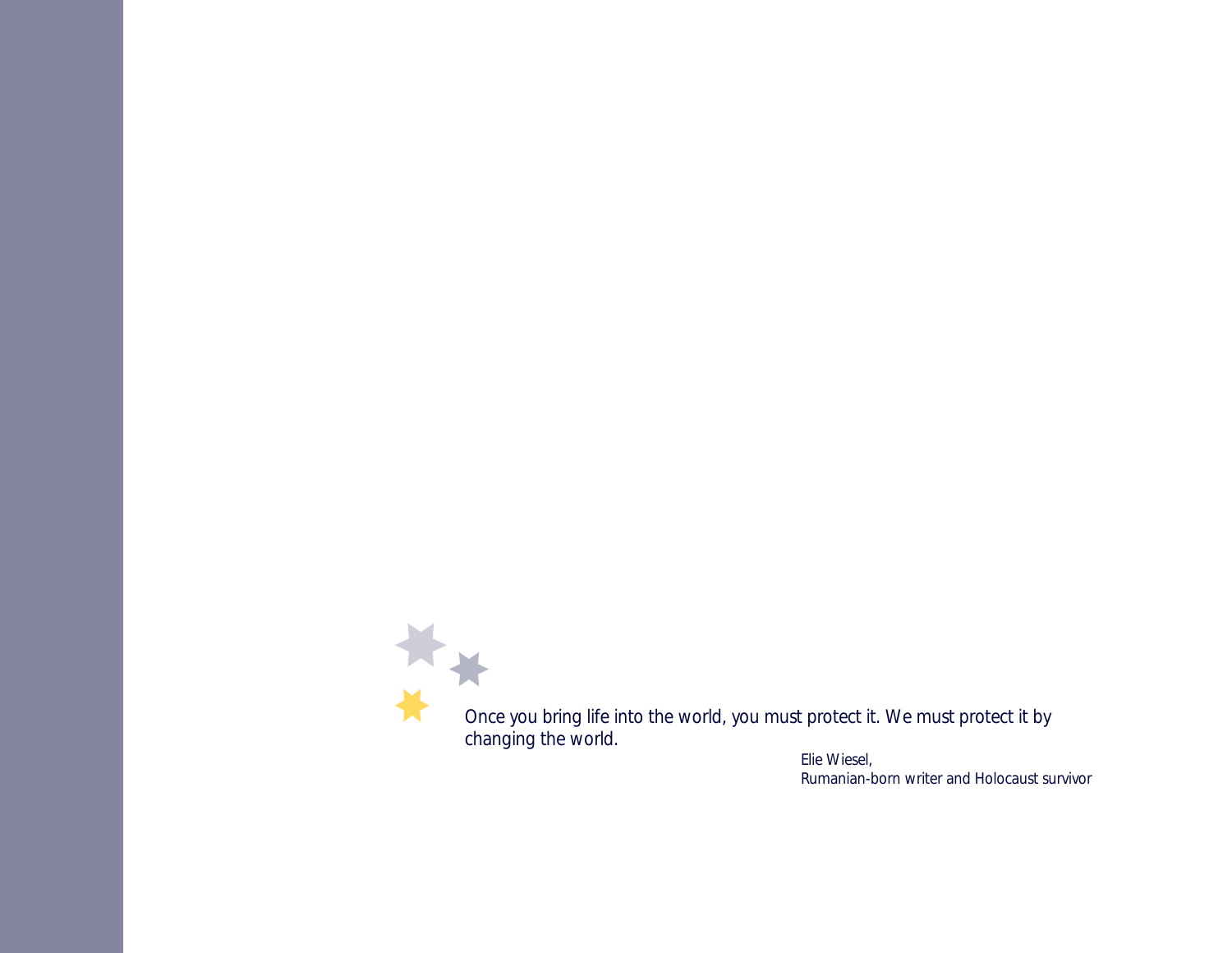## **Child Death Rate**



#### **Definition**

The number of deaths from *all* causes, including both illness and injury, per 100,000 children ages 1 through 14. The data are reported by child's place of residence, not place of death.

#### **Significance of Indicator**

We could save many children's lives if we were more vigilant. The largest cause of death for children of all ages in the U.S. is injury—and many (if not most) injuries could

*Data provided by Annie E. Casey Foundation and Alaska Bureau of Vital Statistics, unless otherwise noted*

be prevented. The Alaska Bureau of Vital Statistics estimates, for example, that among the youngest children (those under age seven) who died in Alaska in 1997, 38 percent weren't supervised adequately at the time they were fatally injured, and 16 percent died when houses without working smoke detectors caught fire.**<sup>1</sup>**

#### **What About Alaska?**

The child death rate in the U.S. in 1996 was 26 per 100,000 children, down substantially from 34 a decade ago. Alaska's child death rate in 1996 was 30 per

100,000—down very sharply from 56 in 1985, when it was the highest in the nation. But while the trend in Alaska's rate is down, it is still higher than the national average and it jumps up and down from year to year.

Part of the explanation for that fluctuation is that even a few additional deaths in a given year can change the rate dramatically in a small population like Alaska's. For example, Alaska's 1996 child death rate of 30 per 100,000 was based on 46 deaths, while the 1995 rate of 41 per 100,000 was based on 62 deaths.

But even when we calculate a five-year average—to help smooth out the year-toyear jumps—Alaska's rate is still much higher than the national average. As the bar graph below shows, the annual child death rate for the period 1992-1996 in Alaska was 36 per 100,000. It varied from a low of 22 in Anchorage to a high of 84 in the Northern region.

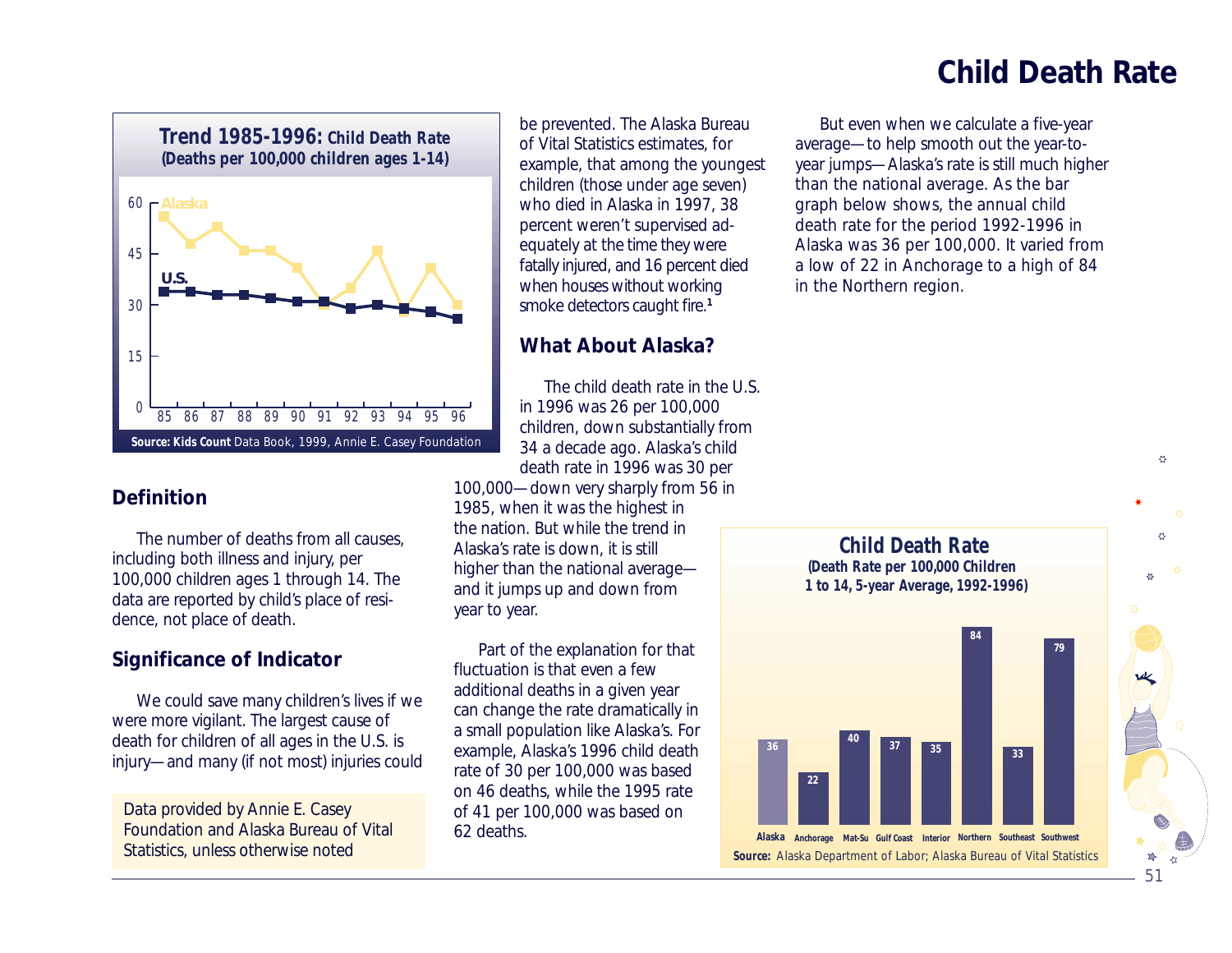## **Child Death Rate (continued)**

Injuries (accidental or intentional) kill many Alaska children each year, especially in rural areas. Unlike many other Kids Count indicators—which examine things that are difficult to change, like poverty levels—we could substantially reduce the number of child deaths through relatively simple measures. We could, for example, make sure that all children wear life vests in boats; that all homes have working smoke alarms;

and that guns and poisonous household products are locked away from children.

The pie chart below shows that natural causes explained only 30 percent of the 84 deaths among Alaska's children (through age 17) in 1997. Accidents with motor vehicles, which include everything from cars to snowmachines, and airplane crashes killed nearly 30 percent of the children who died

> that year. Nearly another 10 percent of the children died by drowning or in fires. One third of the older children (10 to 17) who died in 1997 were murdered or committed suicide.

#### **Costs and Prevention**

• The leading cause of death for children of all ages throughout the U.S. is injury. Each year injuries kill 36 percent of the children from ages 1 through 4 who die and 41 percent of those 5 through 14 who die.**<sup>2</sup>**

• Motor vehicle crashes are the single largest cause of injury death for American children between ages 1 and 9.**<sup>3</sup>**

- After crashes, fires and related burns and drowning are the next largest causes of injury deaths among American children. Fire and drowning kill children ages 1 to 4 at approximately three times the rate as among children ages 5 to 9.**<sup>4</sup>**
- The rate of child deaths from homicides nearly tripled between 1960 and 1991. Homicide in the 1990s became the fourth leading cause of death among children ages 1 to 9.**<sup>5</sup>**
- At the start of the 1990s, unintentional injuries killed an estimated 3,600 children per year, permanently disabled 20,000, put 350,000 in the hospital, and sent 15 million to emergency rooms.**6**



Total Deaths in 1997: 84

**Source:** *Alaska Bureau of Vital Statistics,* 1997 Annual Report

 $\boldsymbol{\mathcal{Z}}$ 

ð.

츊

 $\leftrightarrow$  $\boldsymbol{\mathcal{Q}}$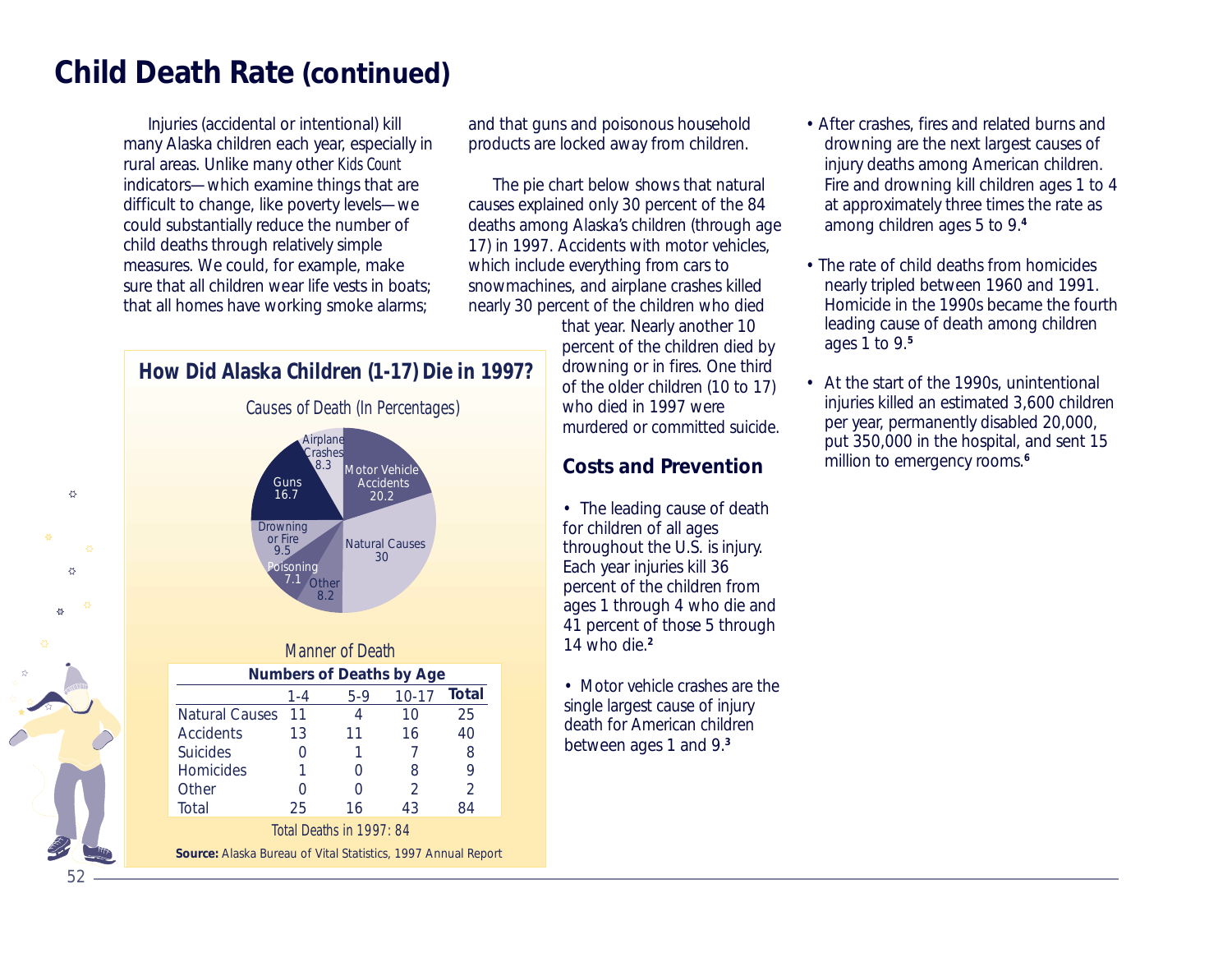## **Teen Violent Death**

ø

k)



#### **Definition**

The number of deaths due to accidents, suicides, and homicides per 100,000 teens ages 15 through 19. Data are reported by place of teen's residence, not place of death.

#### **Significance of Indicator**

American teenagers die—accidentally or intentionally—at rates much higher than in many other developed countries. Experts say that two-thirds of the teenagers who die each year could be saved, if parents and teenagers themselves did a better job of recognizing risks and guarding against them.**<sup>7</sup>**

*Data provided by Annie E. Casey Foundation and Alaska Bureau of Vital*

#### **What About Alaska?**

In 1996, the teen violent death rate in Alaska was nearly 113 per 100,000, compared with a national rate of 62. For the past decade, rates of violent death among Alaska's teenagers have consistently been either the highest or close to the highest in the nation. The Alaska rate does, however, fluctuate sharply from year to year. Alaska's population is small—and a relatively small change in the actual number of deaths can make a big difference in the death rate. For example, in 1995, Alaska's rate of close to 83

deaths per 100,000 teens represented 35 actual deaths. In 1996, Alaska's teen death rate jumped to nearly 113 per 100,000, based on 50 deaths.

Looking at a five-year average of teen violent deaths helps smooth out the year-to-year fluctuations but we can still see that death rates among Alaska's teenagers are discouragingly high. Between 1992 and 1996, Alaska's teens died at a rate of 111 per 100,000. Regional rates varied from a low of 71 per 100,000 in the Southeast (a rate still above the national average) to a high of 349 per 100,000 in the Northern region. While these rates are extremely high—and we all want

them to come down—remember that even averages over five years in regions with very small populations are based on relatively small numbers of deaths.

#### **Costs and Prevention**

- The top three causes of death among American teens are accidents (including motor vehicle and other accidents), homicides, and suicides.**<sup>8</sup>**
- Among teenagers who die in the U.S. each year, 30 percent are killed in car crashes—and almost half those crashes are linked to alcohol.**<sup>9</sup>**

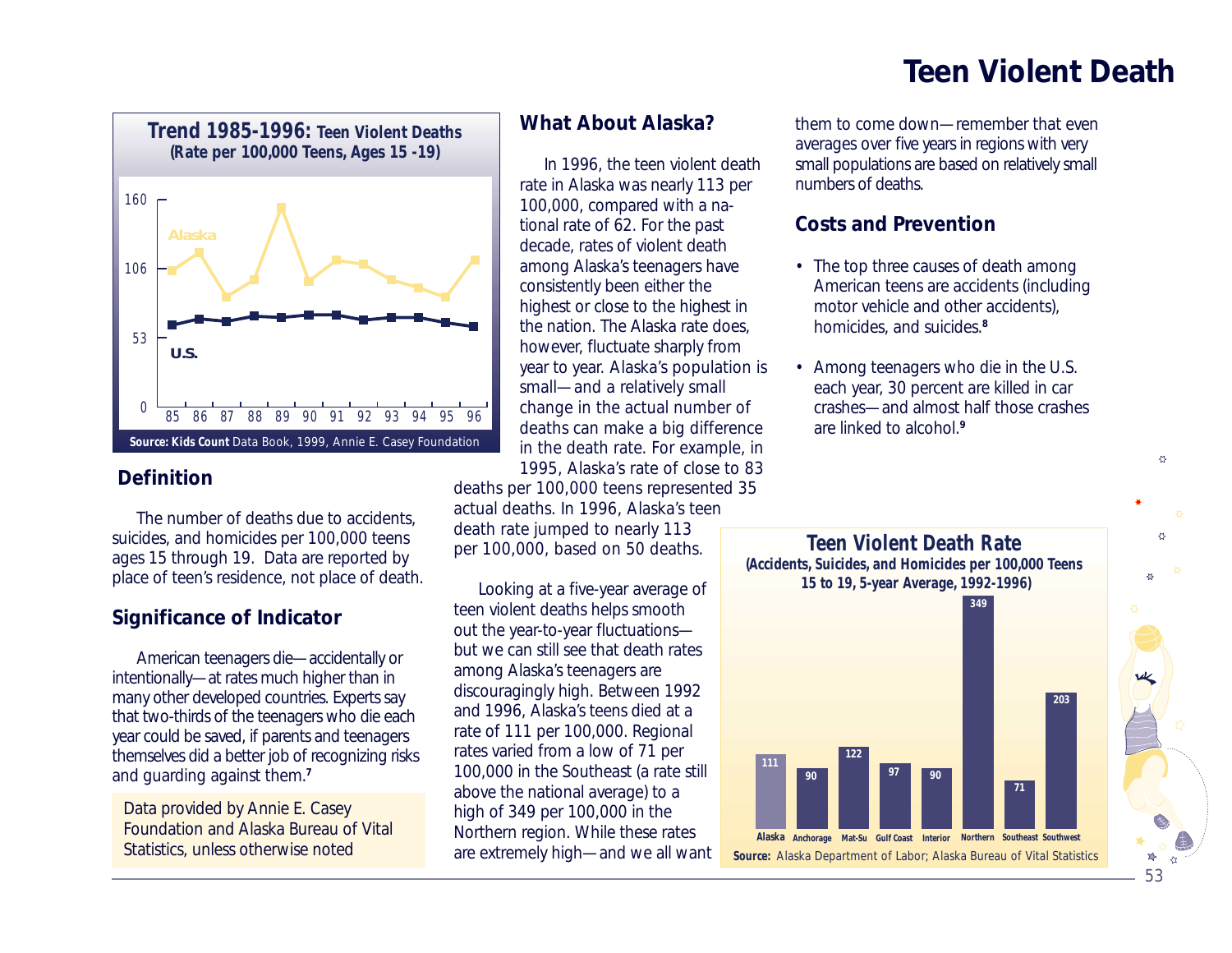## **Teen Violent Death (continued)**

- The death rate for male teenage drivers (13 per 100,000) is twice that of female teenage drivers (6 per 100,000).**<sup>10</sup>**
- Teenage drivers who have been drinking but are not legally drunk are still far more likely than sober teenage drivers to be killed in single vehicle crashes—18 times more likely for boys, 54 times more likely for girls.**<sup>11</sup>**
- Immaturity and lack of driving experience contribute to teenagers' high crash rates. About half of all deaths among teenage drivers occur between 9 p.m. and 6 a.m.**<sup>12</sup>**
- Roughly 10,000 teenagers are murdered, commit suicide, or die of complications from AIDS in the U.S. annually. Experts believe almost all these deaths could be prevented.**<sup>13</sup>**
- The death rate among teenage girls in the U.S. is twice that of girls in the United Kingdom, Italy, Japan, or Germany.**<sup>14</sup>**
- Adolescents and young adults die more often than people at any other age from accidents and homicides involving firearms.**<sup>15</sup>**

54

 $\boldsymbol{\mathcal{Z}}$ 

Đ

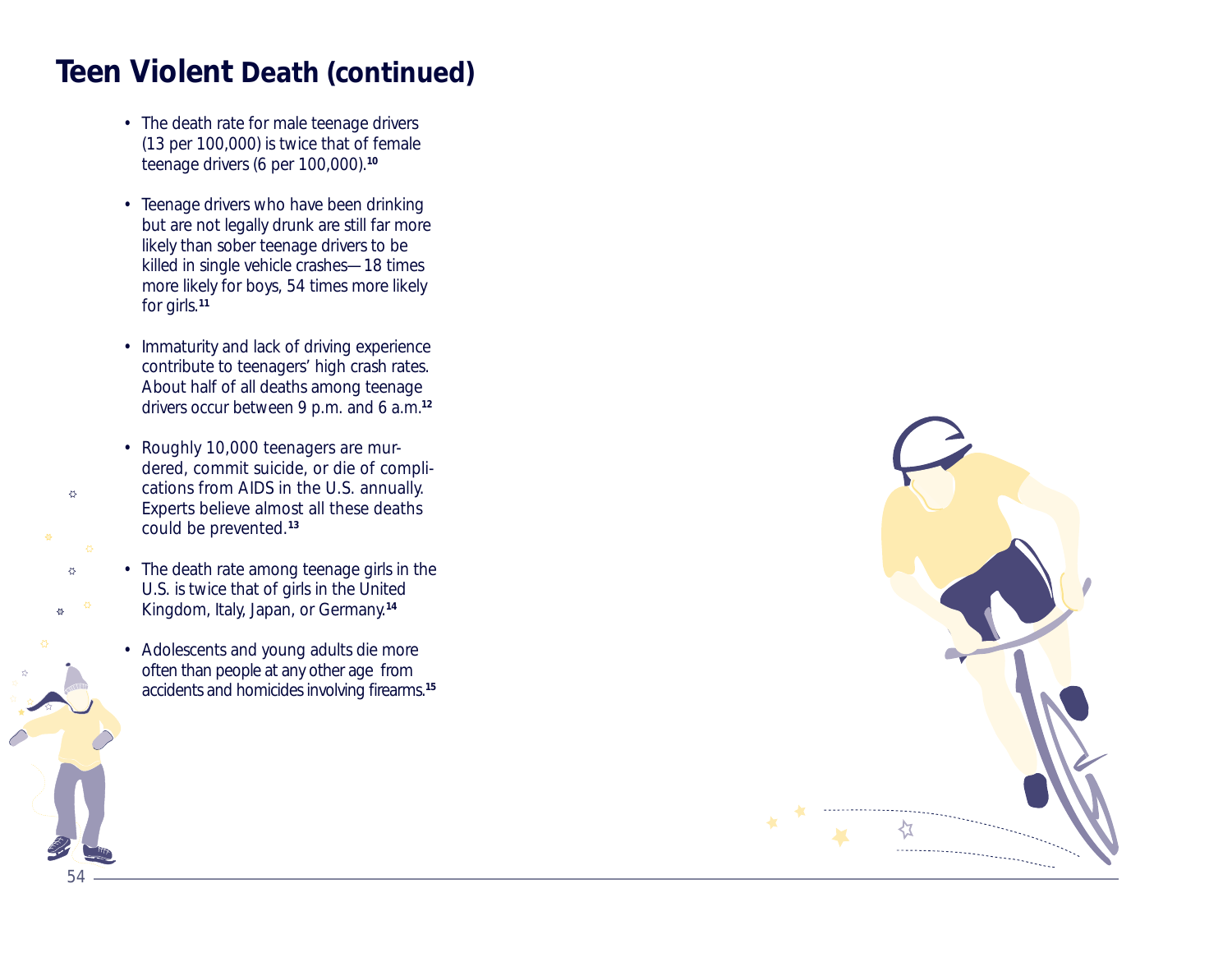## **Child Abuse and Neglect**

#### **Definition**

Child abuse occurs when adults with custodial responsibility for children endanger them physically, sexually, or mentally either directly or by failing to protect them from others.**<sup>16</sup>**Neglect includes emotional, medical, or physical neglect.**<sup>17</sup>**

#### **Interpreting Statistics on Child Abuse and Neglect**

Child protection agencies often receive more than one report of neglect or abuse for the same child—so cases of abuse can be reported in *duplicated* numbers (including more than one report for the same child) or *unduplicated* numbers (with each child reported only once). Duplicated cases show an agency's workload. Unduplicated cases show the number of reports of children suffering abuse.

The figures in this section report mainly *unduplicated* cases. But the adjacent flow chart shows both duplicated and unduplicated reports of abuse the Alaska Division of Family and Youth Services handled in fiscal year 1998. That chart makes it clear that the agency's workload is much clear that the agency's workload is much<br>higher than unduplicated counts show. There is also a big difference between

*Information about Alaska provided by Roger Withington, Division of Family and Youth Services, Alaska Department of Health and Social Services*



<sup>a</sup> *Duplicated reports include more than one report of abuse of the same child. Unduplicated reports include each child only once.*

- <sup>b</sup> *Some reports are not assigned for investigation because DFYS does not have sufficient staff to investigate some reports classified as low priority; some reports can't be assigned for lack of information; and some reports (non-CPS) are in fact not reports of child*  abuse and neglect but rather inquiries or complaints (like questions about food stamps) that DFYS records but refers to other  *divisions. Some of these reports are referred to community services. The breakdowns of the "Not Assigned" cases are estimates.*
- c *These are investigations completed in FY 1998. The number completed doesn't necessarily match the number assigned for investigation. Some reports assigned in FY 1998 may not have been completed that year – and some reports completed in FY 1998 may have been assigned in an earlier year.*

<sup>d</sup> *Agency can't locate child or family.*

e *Cases that may show evidence of abuse but not enough to confirm.*

**Source:** *Roger Withington, Alaska Department of Health and Social Services, Division of Family and Youth Services* 

*total reports* of suspected abuse (which may not all be substantiated) and *substantiated cases*. Experts disagree about which measure best shows actual levels of child abuse—mainly because total reports may overstate the problem, and substantiated

cases may not capture all the incidents of abuse.**18** Here we report information both ways, always making the distinction clear.

Finally, reliable measures of child abuse and neglect are difficult to obtain. While some cases of suspected child abuse and

 $\heartsuit$ 

z.

x

k) ø

55

 $\rightarrow$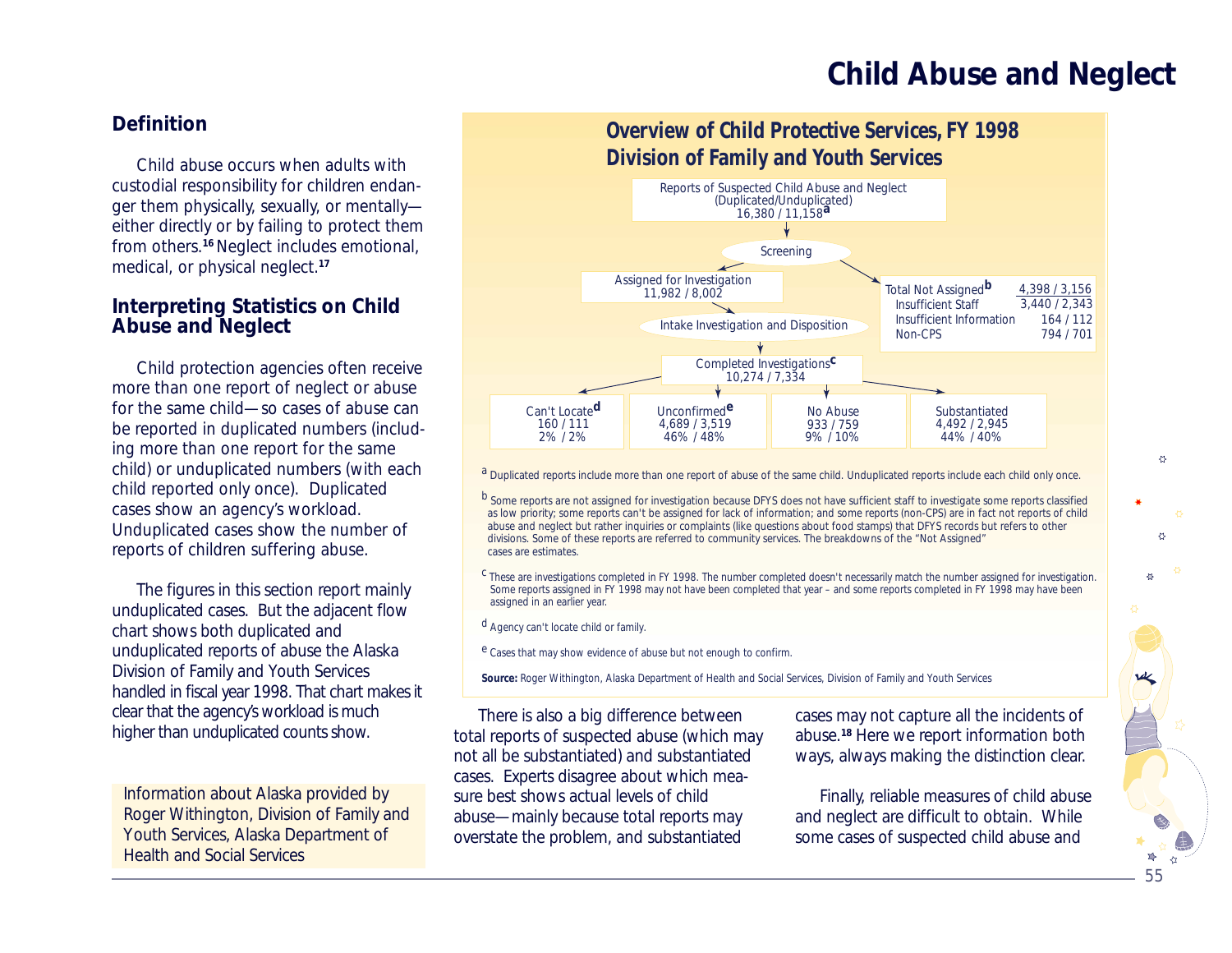## **Child Abuse and Neglect (continued)**

neglect are never reported, other cases receive multiple reports. Furthermore, variations in the way child protective service agencies screen and investigate cases can also have a significant influence on the estimated rates of child abuse and neglect. So readers should pay careful attention to what measures of child abuse are being used—and keep in mind that a number of factors can influence the reported rates.

#### **Significance of Indicator**

Among all the dangers children face as they grow up, abuse is the most reprehensible. Unlike other indicators in this book, child abuse is harm adults inflict on children they are supposed to protect. And statistics show that it is the most vulnerable—infants and very young children—who are most likely to be hurt. Children under the age of five suffer most of the abuse nationwide, and most of those who die at the hands of their abusers are under age 2.**<sup>19</sup>**

#### **What About Alaska?**

#### *Investigation Procedures*

The Division of Family and Youth Services in the Alaska Department of Health and Social Services investigates reports of children being hurt (or exposed to harm). The flow chart on page 55 shows the numbers of both duplicated and unduplicated reports the division receives, as well as the process it follows for investigating those reports.

Anyone who believes a child is in danger (or at risk of harm) can file a report. The division screens all the reports and assigns most for investigation. Some reports are closed because they don't provide enough information for the division to investigate. Others are closed because the division doesn't have enough staff to investigate all reports it classifies as lowest priority. Finally, some reports don't actually involve child protection issues; these are referred on to other agencies.

In fiscal year 1998, the division received 11,158 reports (*unduplicated*) of suspected child abuse. About three out of four of those reports were assigned to investigators. Of those, 40 percent were *substantiated*, meaning the division found evidence to confirm child abuse or neglect. About half (48 percent) of the reports were *unconfirmed*—meaning that investigators found some evidence of abuse, but not enough to substantiate the case. Another 10 percent of investigated cases found no abuse. Finally, in a few cases (less than 2 percent) investigators couldn't locate the family or children in question. Duplicated reports of child abuse followed similar patterns.

#### *Rates of Abuse, FY 1993-1998*

Neglecting children was the most common type of substantiated abuse in Alaska from 1993-1998, at an average

rate of about 9 neglected children per 1,000 children under 18. More than 4 children per 1,000 were physically abused and nearly 2 children per 1,000 were sexually abused during that period. Mental injury and abandonment were relatively rare .

#### **Substantiated Child Abuse and Neglect Among Alaskan Children, by Type of Abuse, Annual Average FY 1993 - FY 1998**

| <b>Type of Abuse</b>  | Average No. of<br><b>Unduplicated Cases</b> | Rate per<br>1,000 Children Under 18 |
|-----------------------|---------------------------------------------|-------------------------------------|
| <b>Neglect</b>        | 1.682                                       | 8.7                                 |
| <b>Physical Abuse</b> | 873                                         | 4.5                                 |
| Sexual Abuse          | 348                                         | 1.8                                 |
| Mental Injury         | 67                                          | 0.4                                 |
| Abandonment           | 15                                          | 0.1                                 |
|                       |                                             |                                     |

**Source:** *Division of Family and Youth Services, Alaska Department of Health and Social Services*

#### **Substantiated Child Abuse and Neglect Among Alaskan Children, by Race Annual Average FY 1993 - FY 1998**

| Race                                                                                                     | Average No. of<br><b>Unduplicated Cases</b> | Rate per<br>1,000 Children Under 18 |  |  |  |  |  |  |
|----------------------------------------------------------------------------------------------------------|---------------------------------------------|-------------------------------------|--|--|--|--|--|--|
| White                                                                                                    | 1.132                                       | 8.5                                 |  |  |  |  |  |  |
| <b>AK Native</b>                                                                                         | 1,363                                       | 32.9                                |  |  |  |  |  |  |
| <b>Black</b>                                                                                             | 235                                         | 25.5                                |  |  |  |  |  |  |
| Asian/Pacific Isl.                                                                                       | 50                                          | 5.9                                 |  |  |  |  |  |  |
| <b>Source:</b> Division of Family and Youth Services, Alaska<br>Department of Health and Social Services |                                             |                                     |  |  |  |  |  |  |

 $\boldsymbol{\mathcal{Z}}$ 

春

**各** 

Ò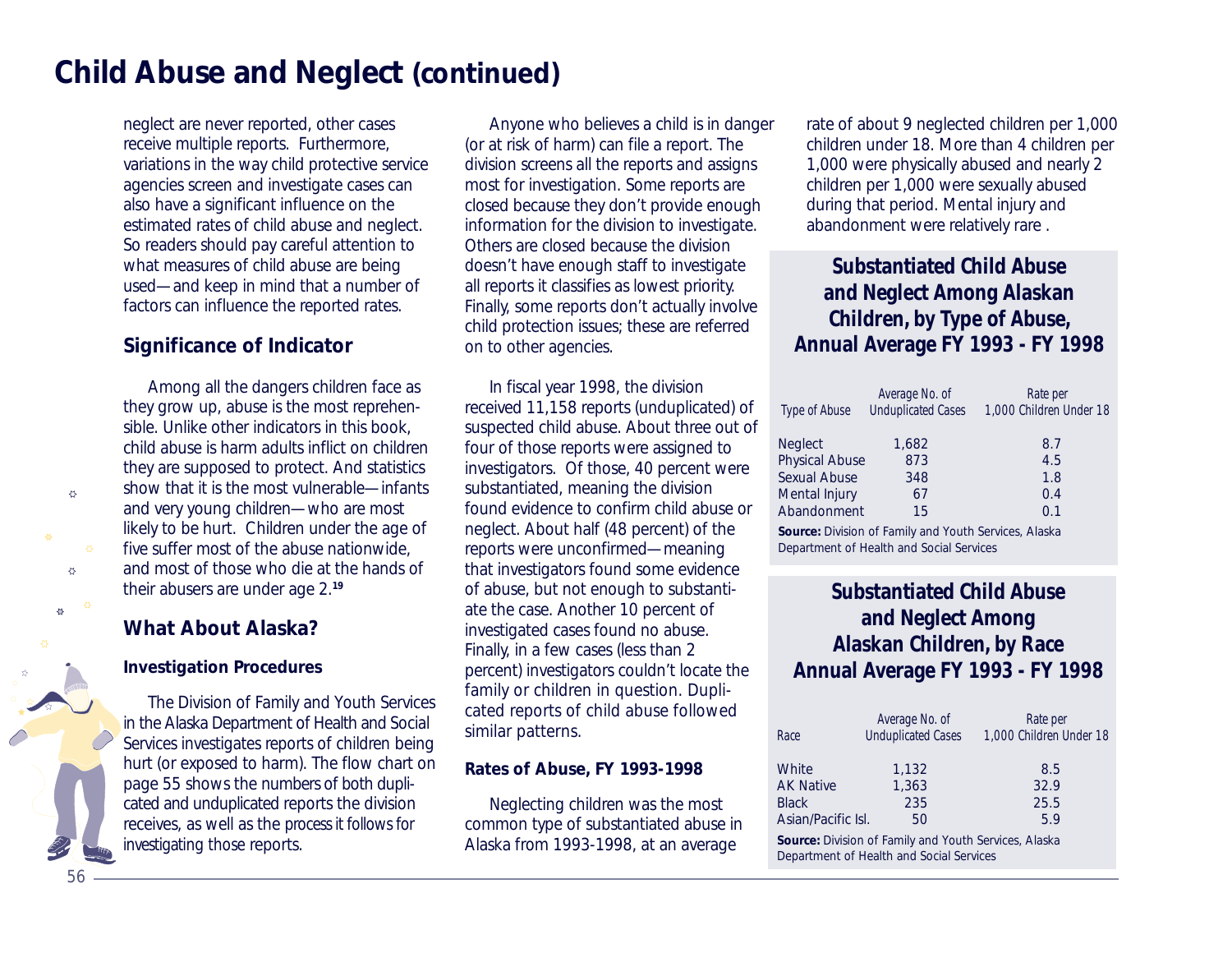## **Child Abuse and Neglect (continued)**

Rates of substantiated child abuse and neglect vary significantly by race in Alaska. The highest rates of abuse from 1993 to 1998 were among Alaska Native children (33 per 1,000) and Black children (25 per 1,000). Substantiated abuse was considerably lower among White children (about 9 per 1,000) and Asian/Pacific Island children (6 per 1,000).

Overall reports of child abuse and neglect were relatively stable in Alaska in the 1990s, ranging roughly between 55 and 57 reported cases per 1,000 children. But rates of *substantiated* harm were higher in 1993 and 1994 than they have been in more recent years. In 1998 the rate of substantiated abuse was 15 per 1,000, down from 17.5 in 1993.

Alaska Native children suffered the highest rates of neglect and sexual abuse. Physical abuse was highest among Black children. Rates of all kinds of abuse were lowest among children of Asian or Pacific Island descent.

57

₩

#### **Trends in Child Abuse and Neglect Among Alaskan Children**

|                                | (Number of Unduplicated Cases and Rates per 1,000 Children Under Age 18) |              |             |      |             |      |             |      |        |              |        |             |
|--------------------------------|--------------------------------------------------------------------------|--------------|-------------|------|-------------|------|-------------|------|--------|--------------|--------|-------------|
|                                | Cases                                                                    | Rate         | Cases       | Rate | Cases       | Rate | Cases       | Rate | Cases  | Rate         | Cases  | Rate        |
|                                |                                                                          | <b>FY 93</b> | <b>FY94</b> |      | <b>FY95</b> |      | <b>FY96</b> |      |        | <b>FY 97</b> |        | <b>FY98</b> |
| Reported                       | 10.572                                                                   | 55.7         | 11.073      | 57.7 | 10.916      | 56.1 | 10.711      | 55.7 | 10.635 | 54.9         | 11.158 | 56.7        |
| Not Assigned for Investigation | 3.518                                                                    |              | 3.669       |      | 4.126       |      | 3.595       |      | 3.456  |              | 3.156  |             |
| Completed Investigations*      | 7.577                                                                    | 39.9         | 7.521       | 39.2 | 6.808       | 35.0 | 6.397       | 33.3 | 7.654  | 39.5         | 7.334  | 37.3        |
| Substantiated                  | 3.325                                                                    | 17.5         | 3.103       | 16.2 | 2.852       | 14.7 | 2.681       | 14.0 | 3.004  | 15.5         | 2.945  | 15.0        |
| Unconfirmed                    | 3.572                                                                    | 18.8         | 3.774       | 19.7 | 3.550       | 18.2 | 3.218       | 16.7 | 3.999  | 20.6         | 3.519  | 17.9        |
| No Evidence of Abuse           | 643                                                                      | 3.4          | 569         | 3.0  | 352         | 1.8  | 427         | 12.2 | 567    | 12.9         | 759    | 3.9         |
| Can't Locate                   |                                                                          | 0.2          | 75          | 0.4  | 54          | 0.3  |             | 0.4  | 84     | 0.4          | 111    | 0.6         |

\**Investigations completed in any given year may have begun in an earlier year.*

**Source:** *Division of Family and Youth Services, Alaska Department of Health and Social Services*

#### **Substantiated Child Abuse and Neglect Among Alaskan Children by Race and Type of Abuse (Annual Average FY 1993 - 1998)**

#### Average Number of Unduplicated Cases and Rates per 1,000 Children Under 18

|                    | <b>Neglected</b> |      | <b>Physical Abuse</b> |      | <b>Sexual Abuse</b> |      | <b>Mental Injury</b> |      | Abandonment |         |
|--------------------|------------------|------|-----------------------|------|---------------------|------|----------------------|------|-------------|---------|
| Race               | No. Cases        | Rate | No. Cases             | Rate | No. Cases           | Rate | No. Cases            | Rate | No. Cases   | $Rate*$ |
| White              | 471              |      | 431                   |      |                     | 1.3  | 32                   | 0.2  |             | n/a     |
| <b>AK Native</b>   | 955              | 23.1 | 262                   | 6.3  | 115                 | 2.8  | 23                   | 0.6  |             | n/a     |
| <b>Black</b>       | 126              | 13.7 | 83                    | 9.0  | 18                  | 1.9  |                      | n/a  |             | n/a     |
| Asian/Pacific Isl. | 22               | 2.6  | 23                    | 2.7  | 4                   | 0.5  |                      | n/a  | 0.5         | n/a     |

\**Rate not available because numbers of cases too small.*

**Source:** *Division of Family and Youth Services, Alaska Department of Health and Social Services*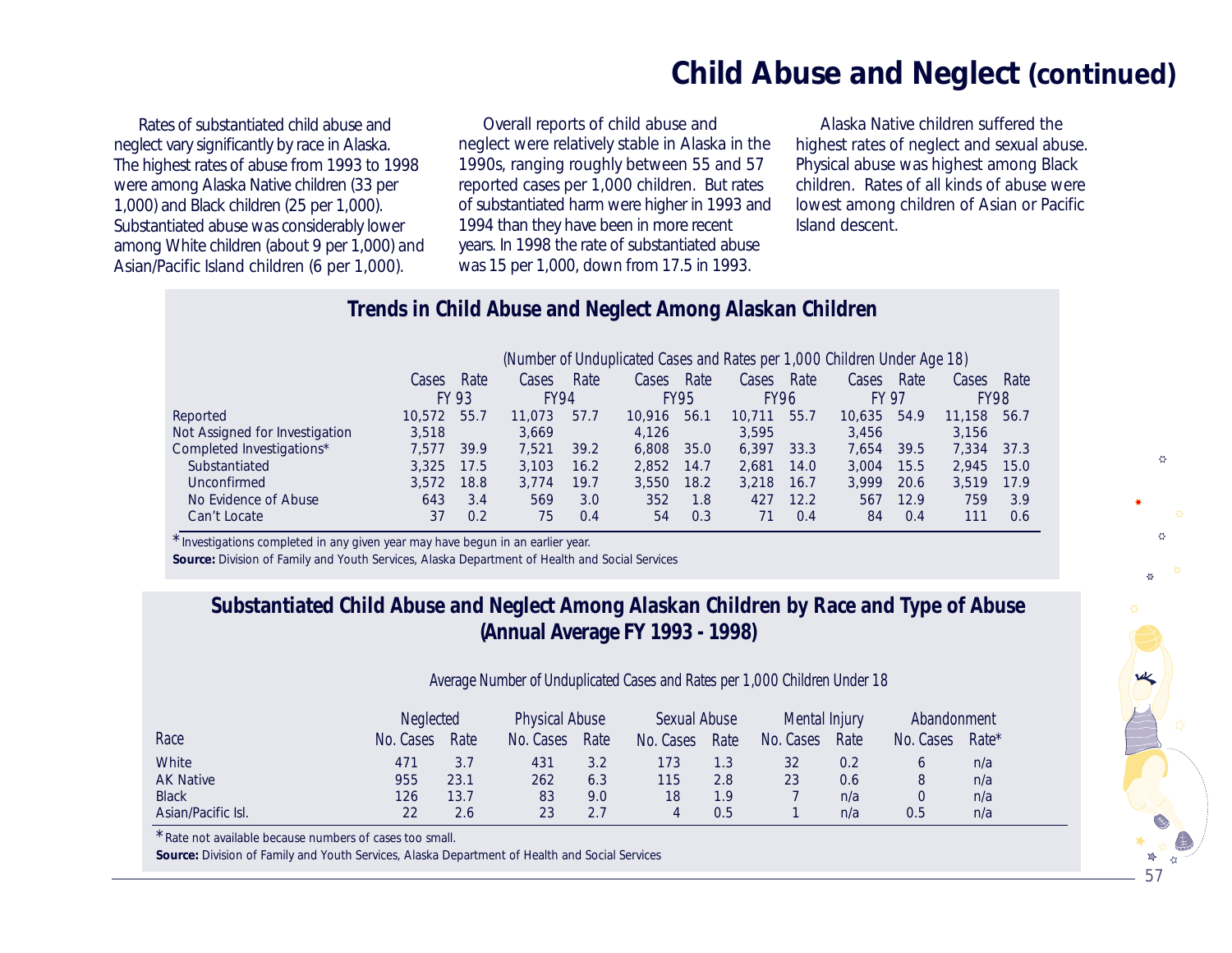#### **Costs and Prevention**

- Up to 40 percent of those who are abused as young children become abusers themselves—sometimes before they are even teenagers.**<sup>20</sup>**
- Nearly 3 million children were reported as possible victims of child abuse or neglect nationwide in 1995. Of those reports, 52 percent were for neglect, 25 percent for physical abuse, and the remaining 23 percent for sexual or emotional abuse.**<sup>21</sup>**
- An estimated 50 to 80 percent of families reported to child protective services nationwide have substance-abuse problems.**<sup>22</sup>**
- As they get older, children who have been abused and neglected are more likely to do poorly in school, to commit crimes, to have emotional or sexual problems, and to abuse alcohol or drugs.**<sup>23</sup>**
- The incidence of child abuse is approximately 22 times higher among families with annual incomes below \$15,000 than among those with incomes of more than \$30,000 per year.**<sup>24</sup>**

**To report child abuse and neglect in Alaska, call 1-800-478-4444.**

## **Notes for Children in Danger Section**

**1** Alaska Bureau of Vital Statistics, 1997 *Annual Report*, pages 63-67.

**2** U.S. Department of Health and Human Services, Public Health Service, Maternal and Child Health Bureau, *Child Health USA 1998*, 1998.

**3** Annie E. Casey Foundation, Kids Count *Data Book*, 1997.

**4** See note 3.

**5** U.S. Department of Health and Human Services, Public Health Service, Maternal and Child Health Bureau, *Child Health USA 1993,* 1993.

**6** Center for the Future of Children, The David and Lucile Packard Foundation, *The Future of Children,* 5 (1), Spring 1995, p.214.

**<sup>7</sup>** *USA Today: Health 1999*, "Risky actions send teen death rate soaring." Available online at: http://www.usatoday.com/life/health/child/teens/ lhcte015.htm

**<sup>8</sup>** *National Vital Statistics Report*, Vol. 47, No. 9, November 10, 1998.

**9** See note 7.

**<sup>10</sup>** National Center for Injury Prevention and Control, *Teenage Motor Vehicle Deaths: Fact Sheet*. Available online at: http://www.cdc.gov/ ncipc/duip/teenmvh.htm

**<sup>11</sup>** See note 10.

**<sup>12</sup>** See note 10.

**<sup>13</sup>** See note 7.

**<sup>14</sup>** See note 7.

**<sup>15</sup>** See note 8.

**<sup>16</sup>** Adapted from Colorado Children's Campaign, *Kids Count in Colorado*, 1994.

**<sup>17</sup>** Definition from *Kids Count in Nebraska*, 1995.

**<sup>18</sup>** New York's Kids Count data book for 1995 discusses in detail the complexities involved in trying to choose the most accurate measure of child abuse.

**<sup>19</sup>**K. McCurdy and D. Daro, *Current trends in child abuse reporting and fatalities*. Presents results of the 1992 Fifty State Survey by the National Committee to Prevent Child Abuse. 1993.

**<sup>20</sup>** Survivors And Victims Empowered, *Child Protection Guide*, 1997. Available from P.O. Box 3030, Lancaster, Pennsylvania, 17604-3030.

**<sup>21</sup>** Center for the Future of Children, *Protecting children from abuse and neglect*, 1998. Available from 300 Second Street, Suite 102, Los Altos, California, 94022.

**<sup>22</sup>** See note 21.

**<sup>23</sup>** See note 21.

**<sup>24</sup>** See note 21.

 $\boldsymbol{\mathcal{Z}}$ 

 $\boldsymbol{\mathcal{Q}}$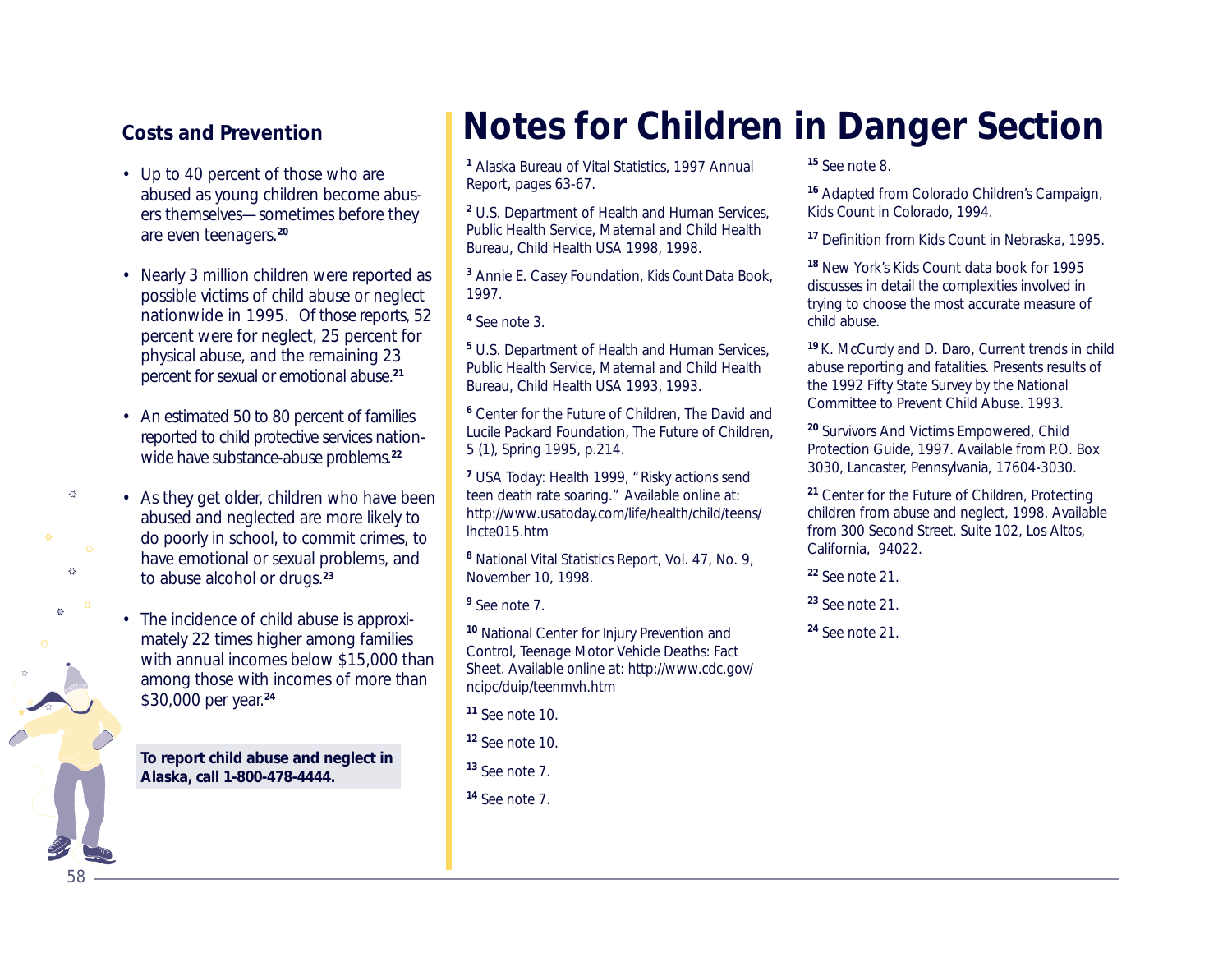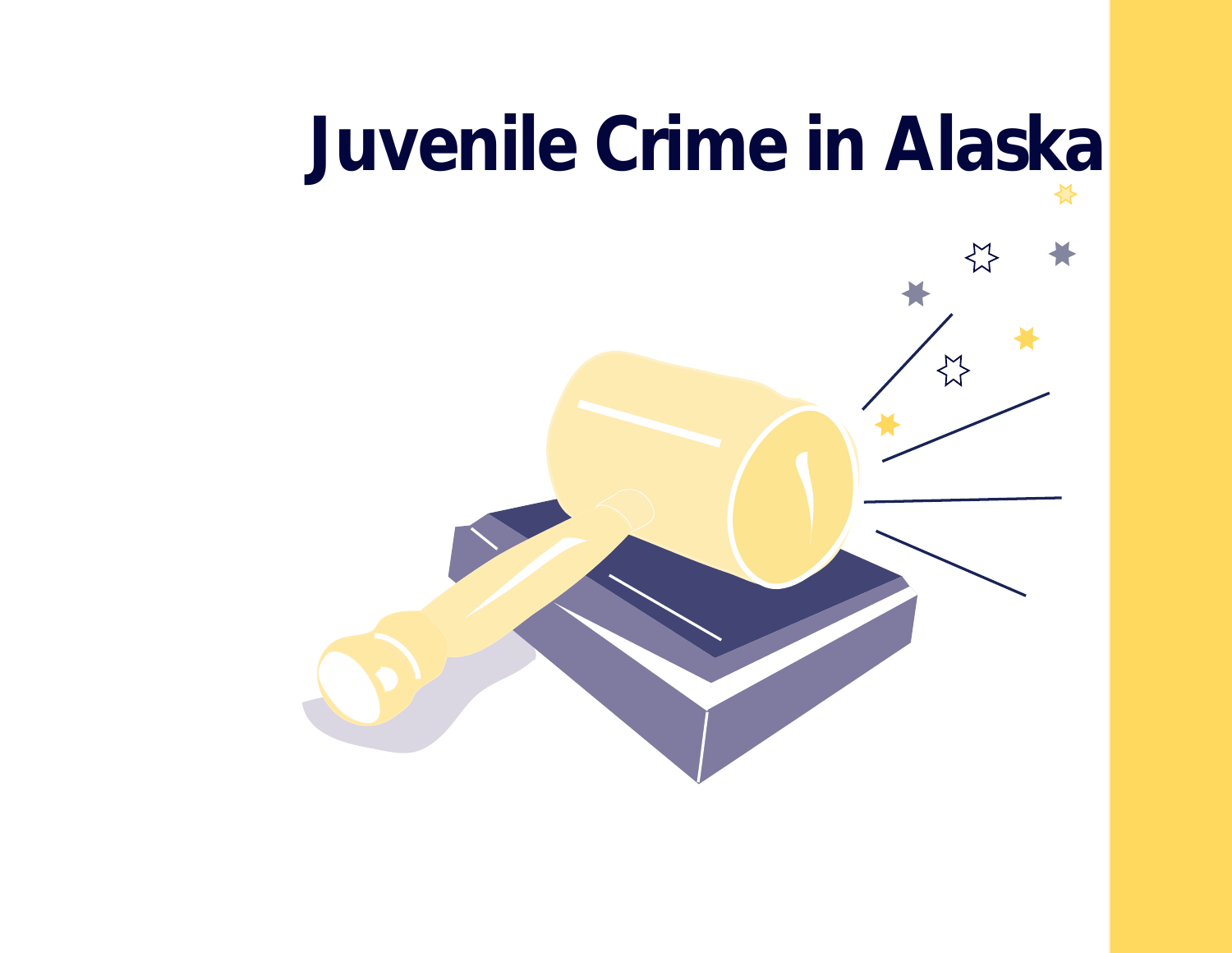

*Ice-T, American rapper*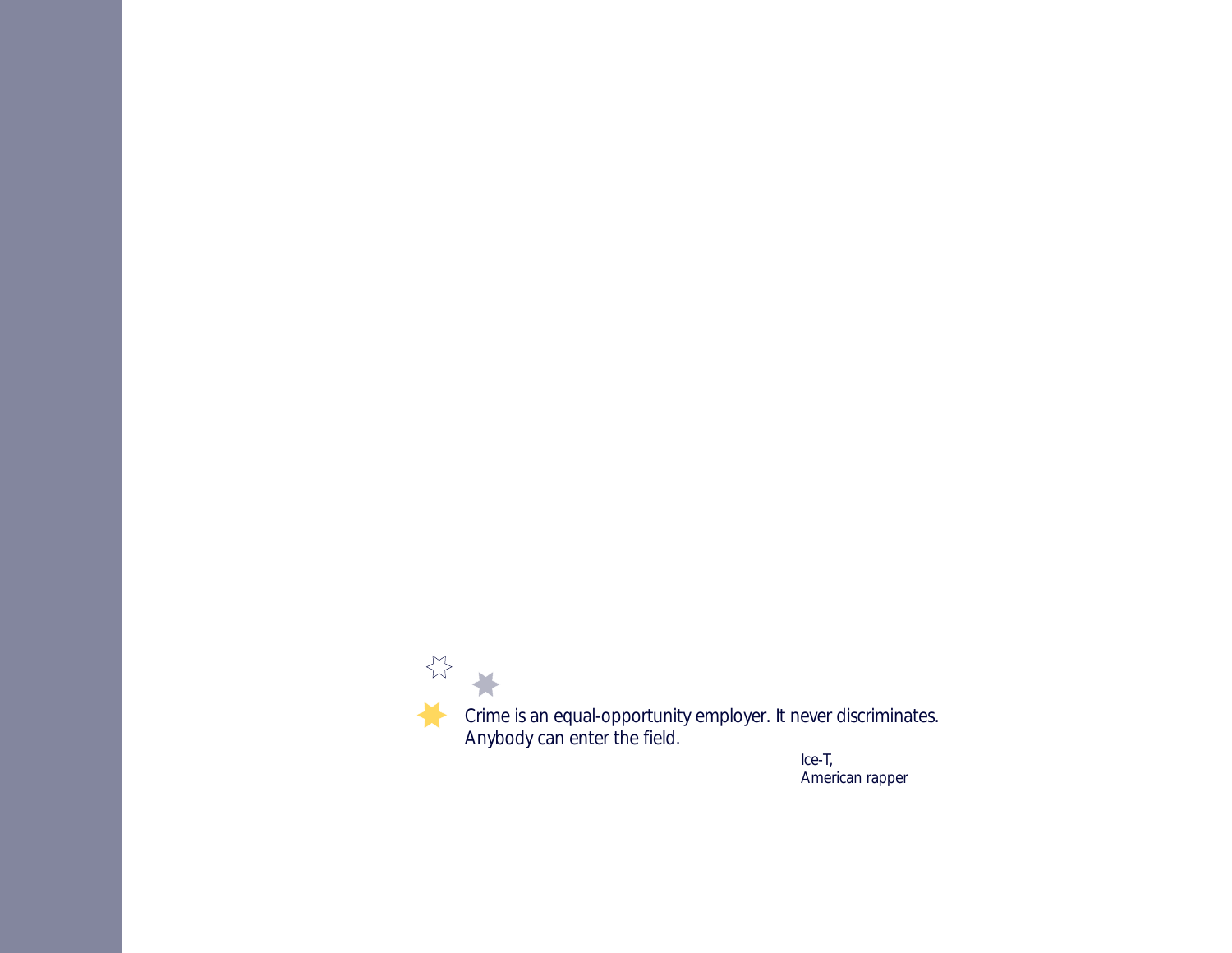

#### **Definition**

The rate of crimes committed by persons under 18 who go through the juvenile justice system. The overwhelming majority of juveniles who commit crimes are between ages 10 and 17. A few juveniles who commit specific violent crimes are, under Alaska law, tried in adult court. Also, in some other instances, judges can order juveniles to be tried in adult court. Juvenile crimes range from shoplifting to vandalism to murder.

*Data for Alaska provided by Roger Withington of the Division of Juvenile Justice, Alaska Department of Health and Social Services*

#### **Significance of Indicator**

Teenagers committing crimes seem to make headlines almost daily. And violent teenagers are using guns more often. In 1994, 8 in 10 juveniles who committed murders used guns, compared with 5 in 10 in 1983.**<sup>1</sup>**

But it's useful to keep in mind that adults, not teenagers, still commit most violent crimes. One source estimated in the mid-1990s that juveniles committed about 13 percent of violent crimes nationwide.**<sup>2</sup>** Also, in Alaska and nationwide, most juvenile arrests are for crimes against property rather than against persons.**<sup>3</sup>**

Finding ways to keep juveniles from committing crimes would pay off in many ways—only one of which is that it would save taxpayers money. The average cost of incarcerating a juvenile for one year is an estimated \$35,000 to \$64,000. For comparison, the current cost of Head Start's intervention program is \$4,300 per child per year.**<sup>4</sup>**

#### **Violent Juvenile Crime in Alaska and U.S.**

In 1995, Alaska's rate of violent juvenile crime was 377 per 100,000 juveniles (ages 10-17). That was considerably below the national rate of 507 per 100,000 juveniles.

## **Juvenile Crime in Alaska**

But the rate of violent crime by juveniles in Alaska rose very sharply in the early 1990s, as the trend graph to the left shows. In 1995, the rate was 80 percent higher than in 1985. The rate in both Alaska and the U.S. as a whole did appear to level off between 1994 and 1995. However, because of problems getting consistent data throughout the country, the national Kids Count program has now dropped this indicator. So we can't compare how the rates of violent crime by juveniles nationwide and in Alaska changed in the most recent years.

#### **Alaska's Juvenile Corrections System**

The Division of Juvenile Justice in the Alaska Department of Health and Social Services administers Alaska's juvenile justice system. (This is a new division. Until recently, the Division of Family and Youth Services administered the juvenile justice system.)

The division tries to reduce or prevent delinquency through "restorative justice." This means it tries to hold juveniles accountable for their crimes; to protect the public; to restore victims and communities; and to provide juvenile offenders with services (like treatment for drug use) that will make them more responsible and less likely to commit crimes in the future. The flow chart on the next page shows how Alaska's juvenile justice system works and how many cases it handled in fiscal year 1999.

 $\sigma$ 

X.

ø

ø

z.

x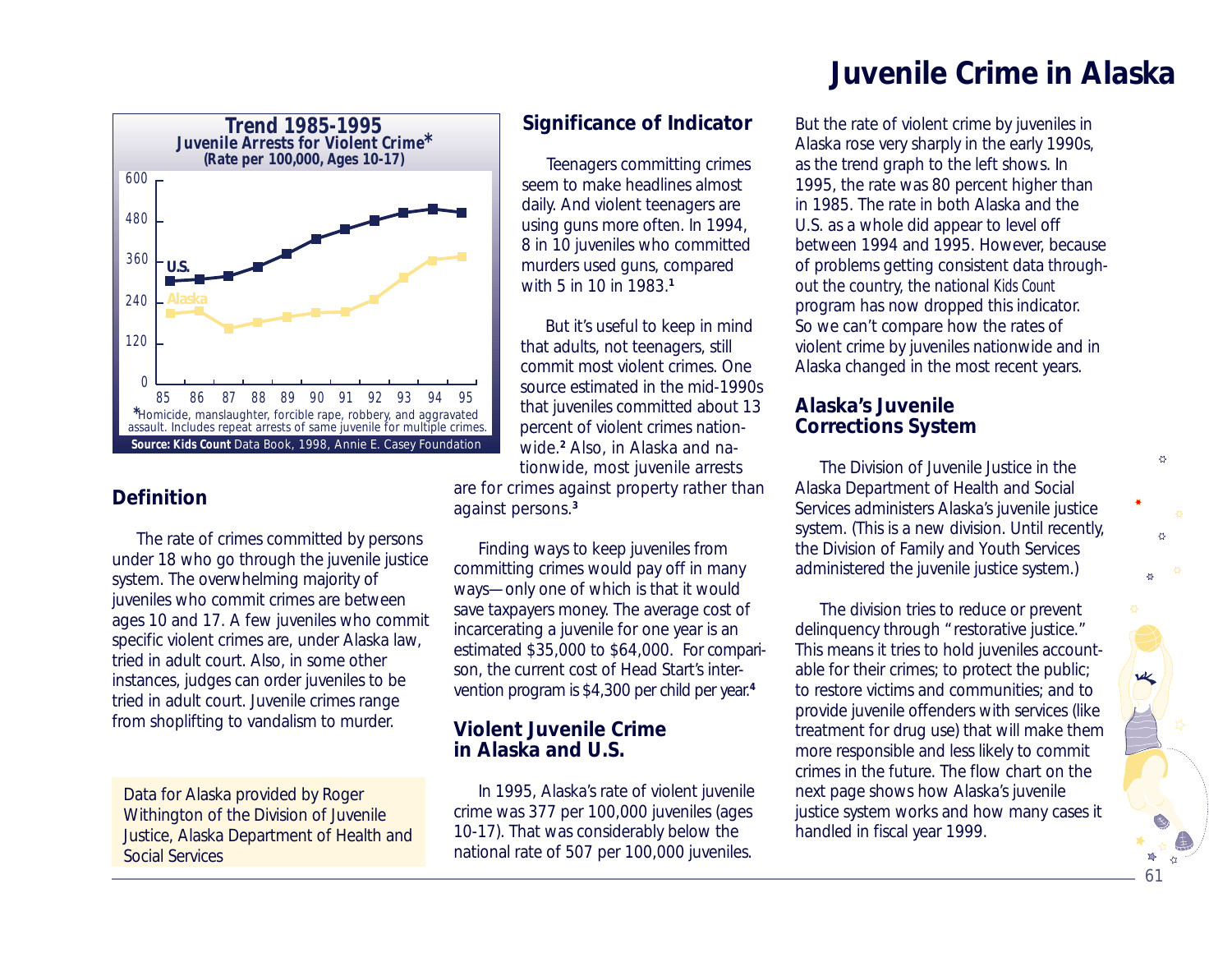

#### *Police Referrals*

Juveniles suspected of committing crimes come into the system when police send "delinquency referrals" to the juvenile justice division. There were about 7,500 delinquency referrals in fiscal 1999. Most juveniles referred to the system go directly to the intake investigation stage. But police can ask that juveniles who have been arrested for more serious crimes be detained immediately, while their cases are pending. Such juveniles—about one quarter of the referrals in 1999—go through detention screenings.

The division uses several criteria including severity of the crime, risk to the public, and a juvenile's history of violence—to decide whether immediate detention is warranted. Juveniles who go through such screenings can be placed in youth corrections facilities, foster homes, or attendant care shelters while their cases are pending. They can also be released to parents or relatives. In some cases, the division decides no immediate detention is required.

♦

€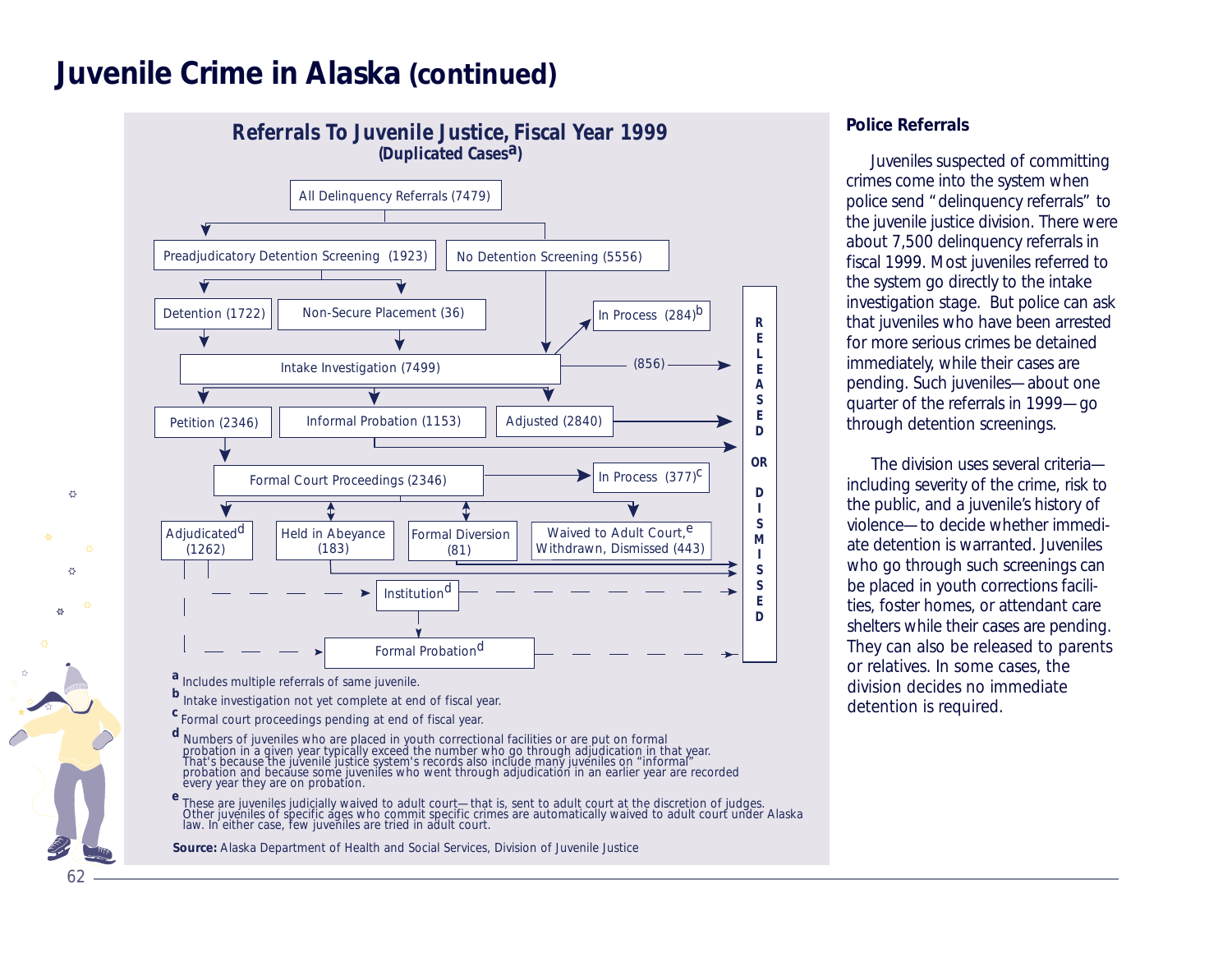#### *Investigation and Resolution*

During the intake investigation, division personnel decide if they have sufficient legal grounds to go forward. Some cases—about 10 percent in 1999—are dismissed at this point. Cases that go forward—roughly 90 percent in 1999—can take several routes.

For the most serious cases, the division files a petition for court proceedings. About 31 percent of referrals in 1999 went to formal court proceedings. Most juveniles who go to court are either placed in youth corrections facilities or put on formal probation. Juveniles on probation are supervised and are typically required to pay restitution to victims, do community service, or meet other conditions.

Other cases, involving lesser offenses, can stop short of court proceedings. Such cases can be "adjusted" in various ways, if the division determines that it can hold the juvenile accountable and protect the community without going to court. About 38 percent of referrals were adjusted in 1999.

Adjustments can include warning letters, conferences with parents, or requirements that the juvenile get academic tutoring or treatment for substance abuse. Another adjustment is informal probation. This is less structured than the formal probation that comes out of court proceedings, but still involves keeping track of juveniles and imposes conditions (like community service) or referrals to Youth Court (see box on page 68).

#### **Juvenile Crime Rates**

We use police referrals to the juvenile corrections system as a measure of juvenile crime in Alaska. Referrals are a reasonable measure of overall juvenile crime–but it's important to keep in mind that some referrals are dismissed for lack of evidence.

The bar chart shows average rates of juvenile crime in Alaska, by region, for the period from 1994 through 1998. It reports two rates: (1) the number of *individual* juveniles who committed crimes per 1,000 juveniles ages 10-17, and (2) the number of *crimes* per 1,000 juveniles, including multiple offenses committed by the same juvenile.

On average, 68 per 1,000 Alaska juveniles (ages 10-17) committed crimes from 1994 through 1998, and there were 105 crimes per 1,000 juveniles. Juvenile crime was lowest in the Gulf Coast region and highest in the Northern region.

Crimes against property made up more than half the juvenile crime in all regions of Alaska, except the Southwest, from 1994 through 1998. Crimes against persons made up from 14 to 18 percent in all regions except the Southwest, where 24 percent of crimes were against persons. Juveniles in Southeast Alaska were most likely to violate drug or alcohol laws.

 $\heartsuit$ 

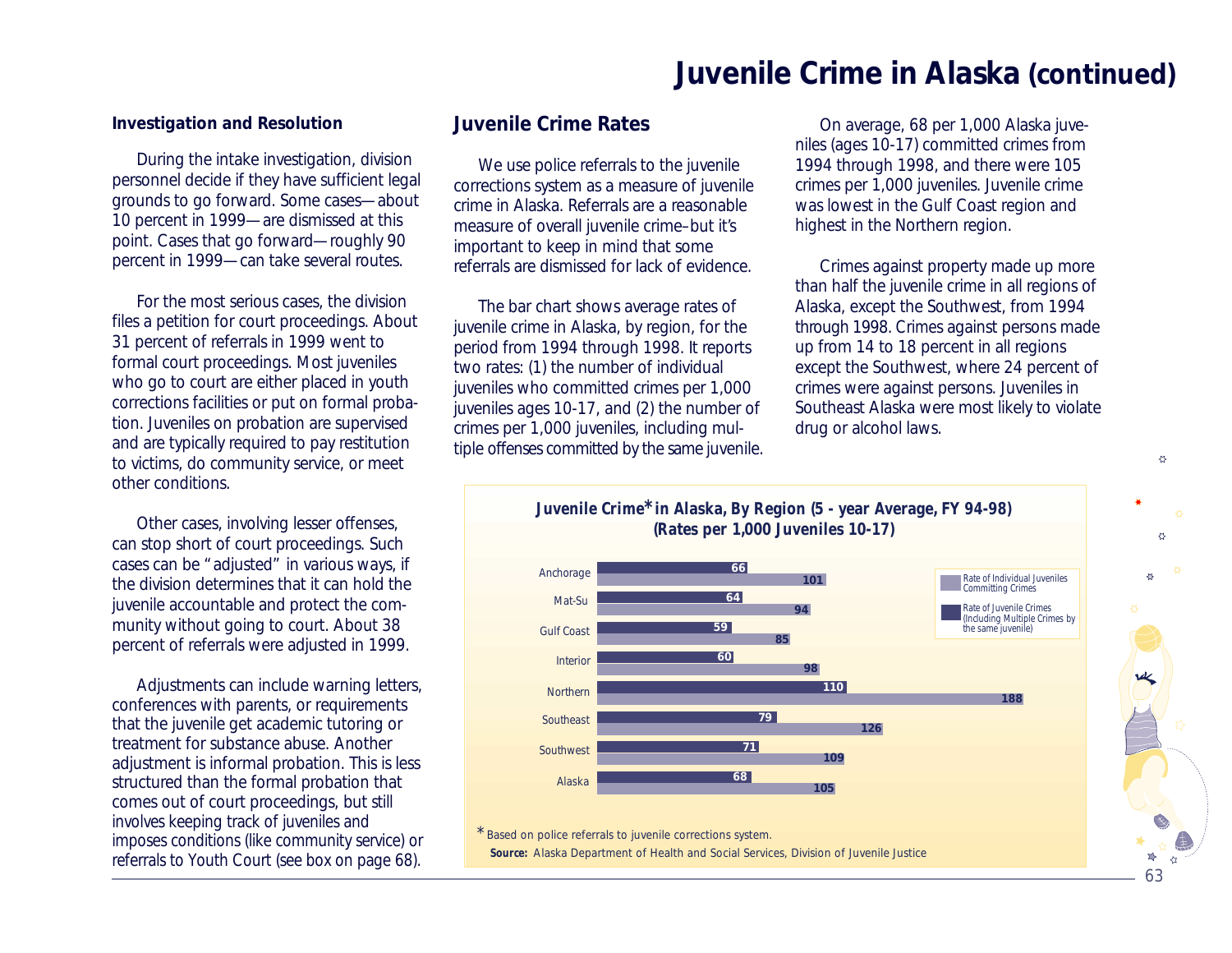| - -<br>(5 - Year Average, FY 1994-1998) |                  |                                                                                                                                                     |       |                  |                  |     |                    |     |                  |      |  |
|-----------------------------------------|------------------|-----------------------------------------------------------------------------------------------------------------------------------------------------|-------|------------------|------------------|-----|--------------------|-----|------------------|------|--|
| <b>Type of Crime</b>                    |                  |                                                                                                                                                     |       |                  |                  |     |                    |     |                  |      |  |
| Region                                  |                  | Others <sup>b</sup><br><b>Crimes Against</b><br>Crimes Against<br><b>Violation of Drug</b><br>and Alcohol Laws<br><b>Persons</b><br><b>Property</b> |       |                  |                  |     | Total <sup>c</sup> |     |                  |      |  |
|                                         | Number / Percent |                                                                                                                                                     |       | Number / Percent | Number / Percent |     | Number / Percent   |     | Number / Percent |      |  |
| Anchorage                               | 454              | 14%                                                                                                                                                 | 1.810 | 57%              | 265              | 8%  | 651                | 21% | 3.180            | 100% |  |
| Mat-Su                                  | 127              | 16%                                                                                                                                                 | 463   | 58%              | 101              | 12% | 111                | 14% | 801              | 100% |  |
| <b>Gulf Coast</b>                       | 162              | 18%                                                                                                                                                 | 486   | 54%              | 145              | 16% | 103                | 12% | 896              | 100% |  |
| <b>Interior</b>                         | 221              | 18%                                                                                                                                                 | 681   | 54%              | 168              | 13% | 187                | 15% | 1.257            | 100% |  |
| <b>Northern</b>                         | 117              | 17%                                                                                                                                                 | 363   | 53%              | 103              | 15% | 99                 | 15% | 681              | 100% |  |
| Southeast                               | 213              | 17%                                                                                                                                                 | 652   | 52%              | 242              | 19% | 148                | 12% | 1,256            | 100% |  |
| Southwest                               | 141              | 24%                                                                                                                                                 | 275   | 46%              | 102              | 17% | 78                 | 13% | 597              | 100% |  |
| <b>Alaska</b>                           | 1,435            | 17%                                                                                                                                                 | 4,731 | 54%              | 1,125            | 13% | 1,376              | 16% | 8,668            | 100% |  |

## **Annual Police Reportsa of Juvenile (10-17) Crime, By Region and Type of Crime**

**<sup>a</sup>** *Reports police send to probation officers, who then investigate. These are duplicate counts—meaning they include more than one crime by*

 *the same juvenile; duplicated counts show the overall level of juvenile crime.* **<sup>b</sup>** *Includes violations of public order laws, weapons laws, and miscellaneous other offenses.*

**<sup>c</sup>** *Average annual number of crimes.*

**Source:** *Alaska Department of Health and Social Services, divisions of Family and Youth Services and Juvenile Justice.*

In Alaska, as in the rest of the nation, boys are far more likely than girls to commit crimes—by a margin of about three to one in recent years.

The share of crimes Alaska Native and Black juveniles committed in the 1990s was significantly higher than their share of the Alaska juvenile population.

The Alaska Department of Labor estimates that Alaska's juvenile population (ages 10-17) from 1994-1998 was more than 70 percent White, approximately 20 percent Alaska Native, 5 percent Black, and 4 percent Asian or Pacific Islander.

 Statewide, Natives committed about 28 percent of juvenile crime and Blacks about 7 percent. The top table on the facing page shows juvenile crime by race and region from 1994 through 1998.

Reliable figures on the share of juveniles by race in various regions of the state are not available right now. But the bottom table on the facing page shows the percentage breakdown of the entire population by race and region. This table lets us make a very rough comparison of how the share of juvenile crime by race and region compares with the regional population breakdown by

race. So, for example, in the Southwest, Native juveniles commit the overwhelming share of juvenile crime—but they also make up most of the juvenile population.

64

A,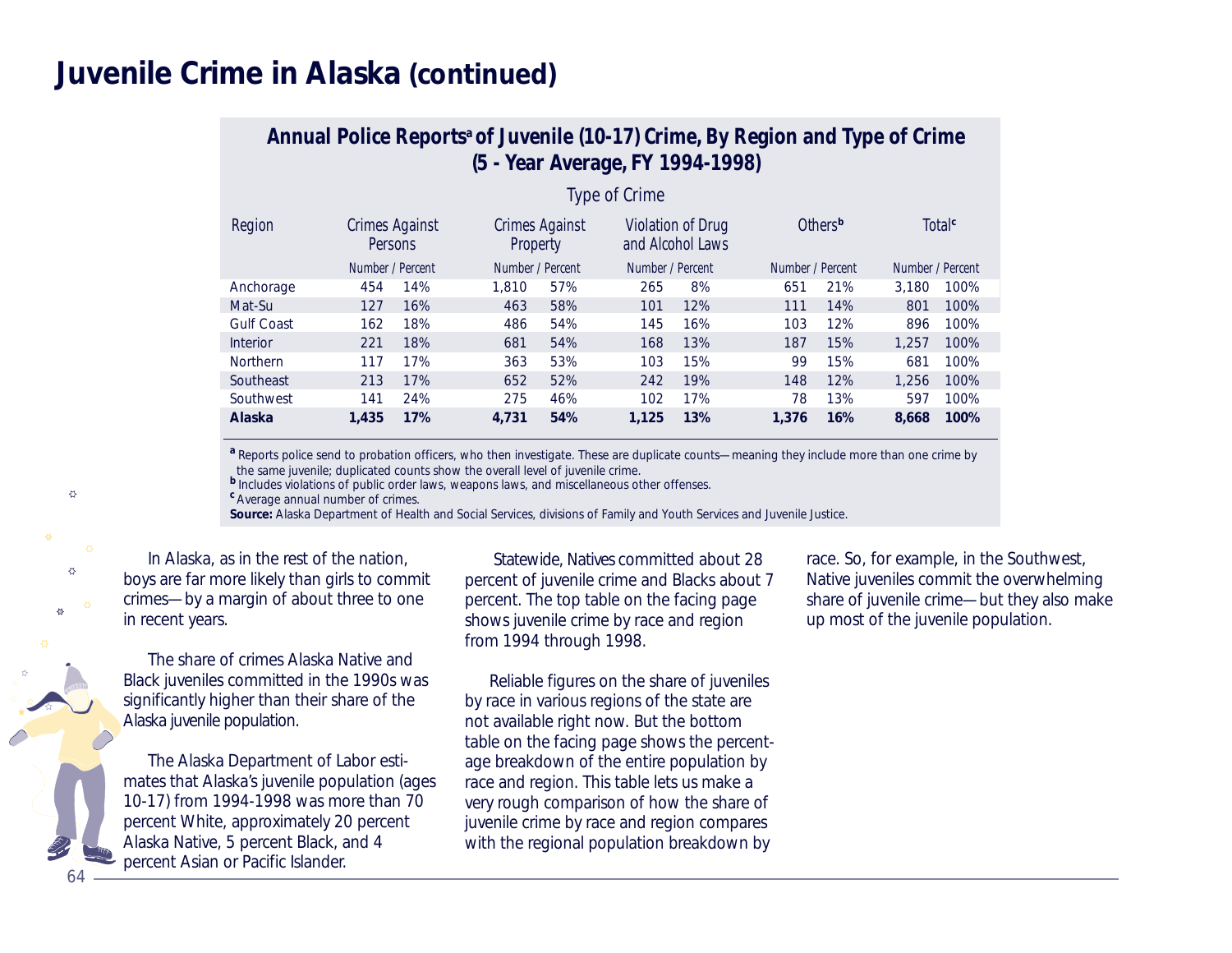65

45

#### **Police Reports of Juveniles\* (ages 10-17) Committing Crimes, by Race and Region**

|                   | (Percentages based on 5 - year average, FY 94-98) | <b>Total Number Juveniles</b> |              |                    |                           |                             |
|-------------------|---------------------------------------------------|-------------------------------|--------------|--------------------|---------------------------|-----------------------------|
| <b>Region</b>     | <b>Native</b>                                     | <b>Black</b>                  | <b>White</b> | Asian/Pacific Isl. | <b>Hispanic and Other</b> | Committing Crimes, 1994-98* |
| Anchorage         | 14%                                               | 14%                           | 61%          | 5%                 | 7%                        | 10,500                      |
| Mat-Su            |                                                   |                               | 89           | 0.3                |                           | 2,731                       |
| <b>Gulf Coast</b> | 12                                                |                               | 77           | 5                  | 5                         | 3,100                       |
| Interior          | 28                                                | 10                            | 56           |                    | 5                         | 3,838                       |
| Northern          | 90                                                | 0.2                           | 5            |                    |                           | 1,991                       |
| Southeast         | 32                                                |                               | 50           |                    | 16                        | 3,928                       |
| Southwest         | 89                                                |                               | 9            | 0.2                |                           | 1,945                       |
| Alaska            | 28%                                               | 7%                            | 56%          | 3%                 | 7%                        | 28,033                      |

\**Unduplicated reports of juvenile crime—which means juveniles who commit more than one crime show up only once in the numbers.* **Note:** *Percentages may total slightly more or less than 100 because of rounding.*

**Source:** *Alaska Department of Health and Social Services, Division of Juvenile Justice*

| Alaska Population <sup>a</sup> by Race <sup>b</sup> and Region, 1997 |       |                      |              |                        |  |  |  |
|----------------------------------------------------------------------|-------|----------------------|--------------|------------------------|--|--|--|
|                                                                      | White | <b>Alaska Native</b> | <b>Black</b> | Asian/Pacific Islander |  |  |  |
| Anchorage                                                            | 78%   | 8%                   | 7%           | 7%                     |  |  |  |
| Mat-Su                                                               | 93    | 5                    |              |                        |  |  |  |
| <b>Gulf Coast</b>                                                    | 84    | 10                   |              | 5                      |  |  |  |
| <b>Interior</b>                                                      | 79    | 12                   |              | ာ                      |  |  |  |
| <b>Northern</b>                                                      | 20    | 75                   |              | 4                      |  |  |  |
| Southeast                                                            | 75    | 20                   |              | 4                      |  |  |  |
| Southwest                                                            | 22    | 75                   | 0.5          | 3                      |  |  |  |
| <b>Alaska</b>                                                        | 74%   | 17%                  | 5%           | 5%                     |  |  |  |

**<sup>a</sup>** *These are percentage breakdowns of the total Alaska population. The proportions of juveniles by region would be somewhat different, especially in the Northern and Southwest regions, where most residents are Alaska*

 *Natives. That's because the proportion of children and teenagers is higher among Natives.* **<sup>b</sup>** *''Hispanic" is considered an ethnic rather than a racial group, and the Alaska Department of Labor includes Hispanic persons in other racial groups. The department estimated that in 1997 about 5 percent of Alaskans were of Hispanic origin.*

**Source:** *Alaska Department of Labor, Research and Analysis Section*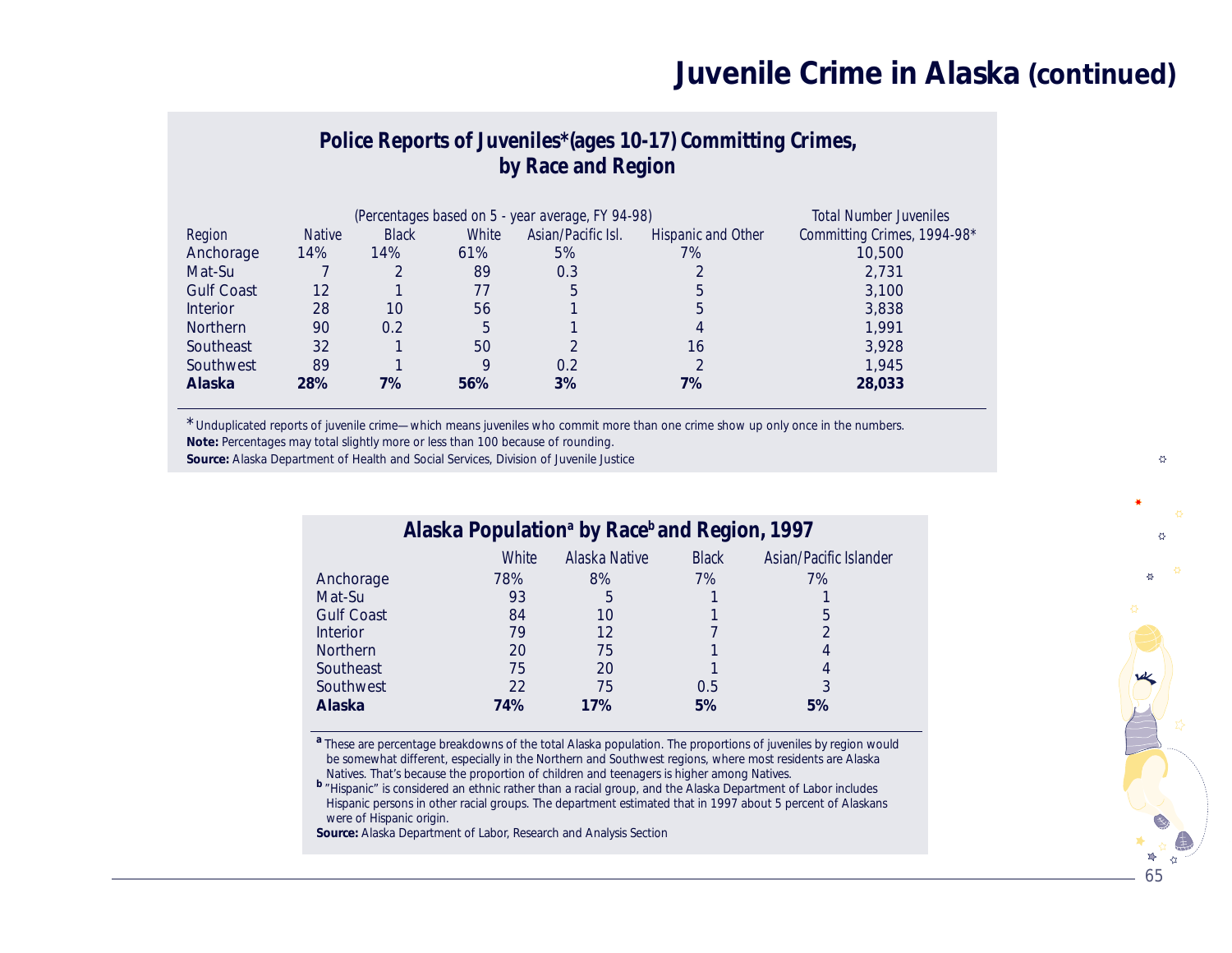#### **Snapshot of Juvenile Crime**

- Most American schools report little crime. During the 1996-97 school year, 80 percent of American schools reported five or fewer crimes of any kind (serious or petty) on school grounds.**<sup>5</sup>**
- Still, three in ten teenagers say violence in their own schools is a serious problem.**<sup>6</sup>**
- One of every five violent crimes committed by juveniles occur in the four hours after the end of the school day—between 2 and 6 p.m.**<sup>7</sup>**
- In most American communities, juveniles are neither murdering people nor being murdered. In 1995, 85 percent of U.S. communities reported no murders of juveniles, and 93 percent recorded either one or no juvenile arrests for murder.**<sup>8</sup>**
- After increasing for more than a decade, homicides committed by juveniles dropped 17 percent in 1995. Specifically, boys committed fewer homicides, while girls committed about the same number (which is a small fraction of the number boys commit).**<sup>9</sup>**
- Murders committed by juveniles with guns soared 182 percent between 1987 and 1993. Murders with other weapons increased only 15 percent during the same period.**<sup>10</sup>**

66

 $\boldsymbol{\mathcal{Z}}$ 

 $\boldsymbol{\mathcal{Q}}$ 

- Twenty states (including Alaska) try juveniles in adult courts for certain felonies.**<sup>11</sup>**
- A University of Florida study found that juveniles sentenced to adult prisons go back to crime more quickly after they are released —and commit more crimes and more serious crimes—than those held in juvenile institutions.**<sup>12</sup>**
- A study looking at juvenile crimes and subsequent punishment found that if juvenile crime was treated too leniently if juveniles perceived they wouldn't be held accountable for their crimes—rates of juvenile crime went up.**13**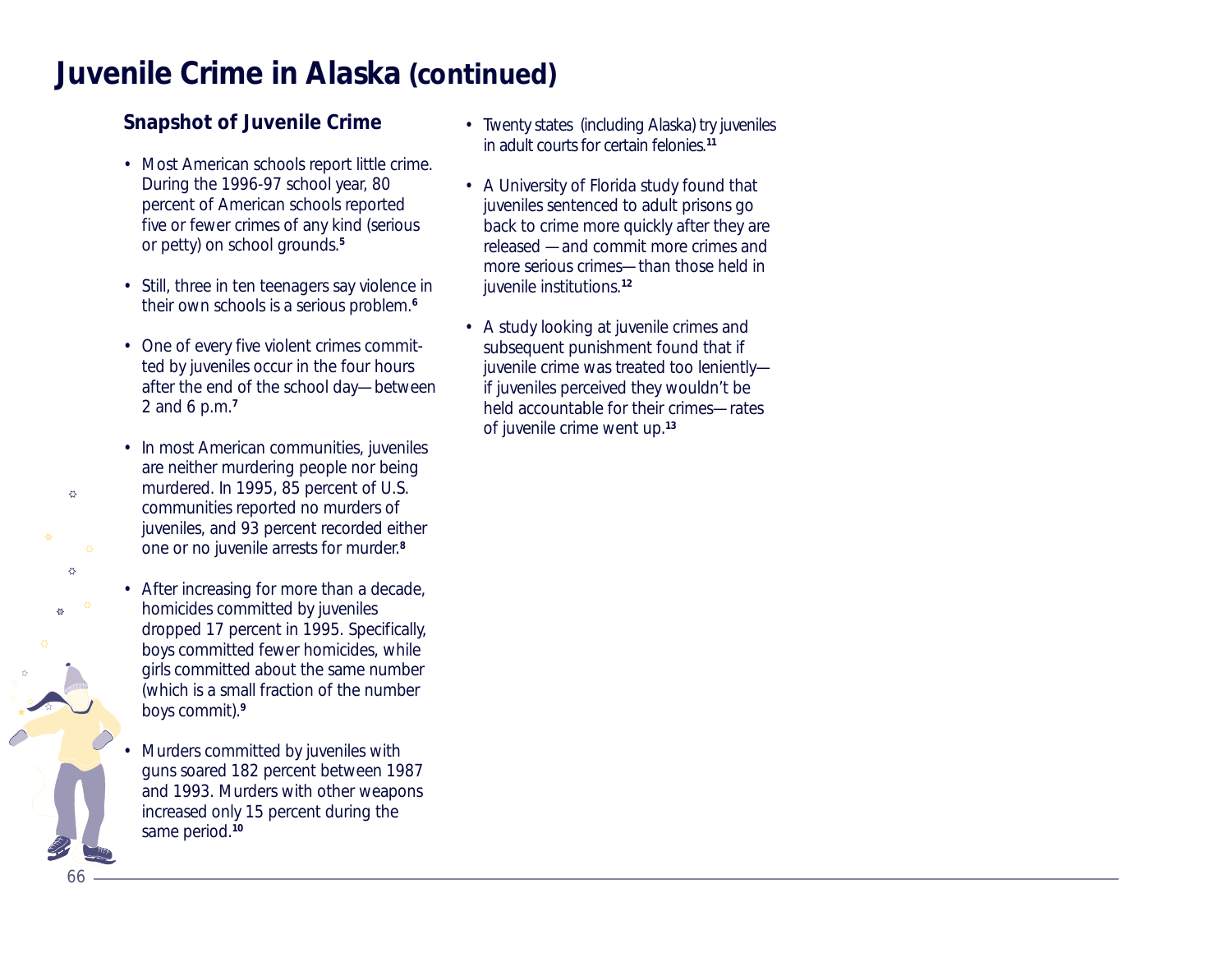## **Notes for Juvenile Crime Section**

**1** U.S. Department of Justice, Office of Juvenile Justice and Delinquency Prevention, *Juvenile Offenders and Victims: 1996 Update on Violence*. Available online at:

http://www.public-policy.org/~ncpa/hotlines/ juvcrm/eocp1.html

**<sup>2</sup>** Gallop Poll Monthly, September 1994, cited in American Civil Liberties Union, *ACLU Fact Sheet on Juvenile Crime,* 1996. Available online at: http://www.aclu.org/congress/juvenile.htm

**3** Justice Center, University of Alaska Anchorage, "Alaska juvenile arrests: Basic figures," *Alaska Justice Forum*, 14(4), 1998.

**<sup>4</sup>** See note 1.

**<sup>5</sup>** E. Donohue, V. Schiraldi, and J. Ziedenberg, "School house hype: School shootings and the real risks kids face in America," *Justice Policy Institute Policy Report*, July 1998.

**6** I. Apfel, "Teen violence: Real or imagined?" *American Demographics*, 1995. Available online at: http://www.marketingtools.com/publications/ad/ 95\_AD/9506\_AD/AD441.htm

**7** H. Snyder, "Time of day juveniles are most likely to commit violent crime index offenses," (1998). Adapted from M. Sickmund, H. Snyder, and E. Poe-Yamagatam, "Juvenile Offenders and Victims: 1997 Update on Violence," *OJJDP Statistical Briefing Book*. Washington D.C.: Office of Juvenile Justice and Delinquency Prevention, 1997. Available online at:

http://ojjdp.ncjrs.org/ojstatbb/qa053.html

**8** See note 5.

**9** See note 7.

**<sup>10</sup>** *Known Juvenile Offenders by Weapon Type, 1980-1995*. Available online: http://ojjdp.ncjrs.org/ojstatbb/qa050.html

**<sup>11</sup>**National Center for Policy Analysis, *NCPA Fact Sheet on Juvenile Courts*. Available online at: lines/juvcrm/tcc3a.html http://www.ncpa.org/

**<sup>12</sup>***The New York Times*, "States Revamping Laws on Juvenile Crime," May 12, 1996, citing a University of Florida study.

**<sup>13</sup>** National Center for Policy Analysis, *Crime and Gun Control: When Juvenile Criminals go Unpunished*. Available online: http://www.ncpa.org/pi/crime/nov97f.html

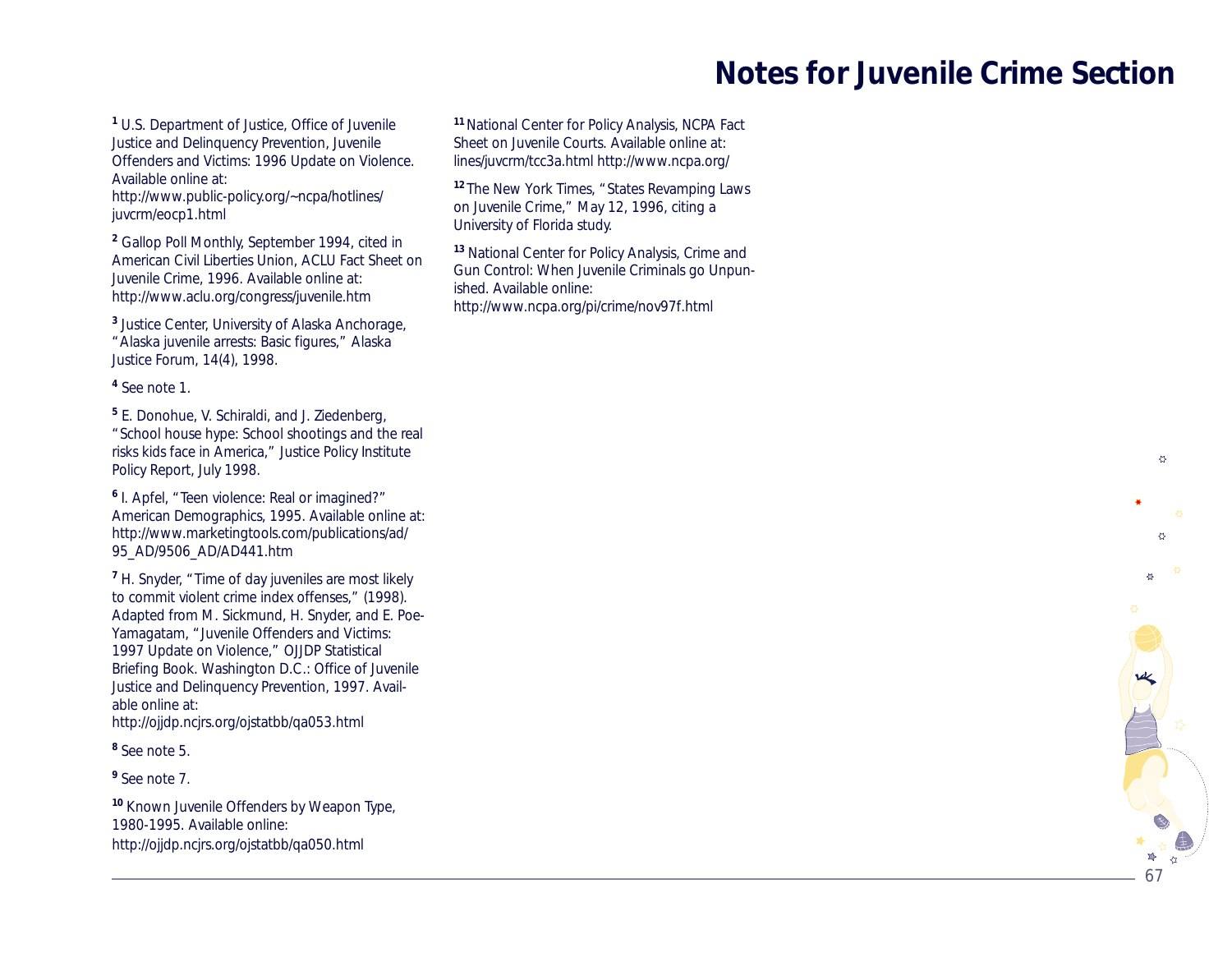#### **Youth Courts: Kids as Judge, Jury, Lawyer, and Defendant**



68

 $\boldsymbol{\mathcal{Z}}$ 

 $\boldsymbol{\mathcal{Q}}$ 

Teenagers who commit petty crimes in Anchorage and about a dozen other Alaska communities have the choice of going through youth courts rather than the state juvenile justice system. In youth courts, teenagers (ages 12 to 18) act as judges, defense attorneys, prosecutors, and jurors. Juveniles who go before the youth court have to accept sentences the court hands down—but in exchange, they come away without criminal records.

The Anchorage Youth Court, established in 1989, is the state's oldest and largest youth court. It hears about 450 cases per year. Before they can serve on the Anchorage court, teenagers have to attend an eight-week training course—taught by local attorneys—and then pass the youth court bar exam. Those who pass the exam

are sworn in as members of the Youth Bar Association. The Anchorage Youth Court hears cases in the state courthouse in Anchorage and uses procedures very much like those used in the adult court system.

About 350 teenagers volunteer their time—for an average of about of 30,000 hours per year—to the Anchorage Youth Court. Local attorneys also volunteer thousands of hours of their time to teaching the legal training course and acting as advisors to the youth court. Other community members also volunteer a substantial amount of their time (and goods and services) to keep the court going.

Defendants who come before the court are mostly first-time offenders, and none have committed violent crimes. The youth court can sentence defendants to pay restitution to their victims, do community service, and attend classes. All youth court defendants are also required to write essays—taking responsibility for what they did and who they hurt and discussing why they'll try to do better in the future.

In a recent fact sheet, the Anchorage Youth Court reported that nearly 90 percent of those tried in the youth court don't commit any more crimes. Juvenile defendants pay a total of about \$9,000 a year annually to victims of their crimes and perform about 9,500 hours of community service. The average case heard by the Anchorage Youth Court costs about \$450, with defendants paying \$50. That \$450 contrasts with the average \$40,000 it costs the state to keep one juvenile in McLaughlin Youth Center for a year.

The state benefits because the juvenile justice system's caseload is reduced. But the state and the community benefit in much broader ways. The youth court system teaches teenagers about the U.S. legal system and gives them first-hand experience with it. It brings adults and teenagers together to resolve problems. It makes teenagers responsible for their actions, but also gives them a chance to clear their records.

Information provided by the Anchorage Youth Court. To learn more, call 907-274-5986 or e-mail to ayc@micronet.net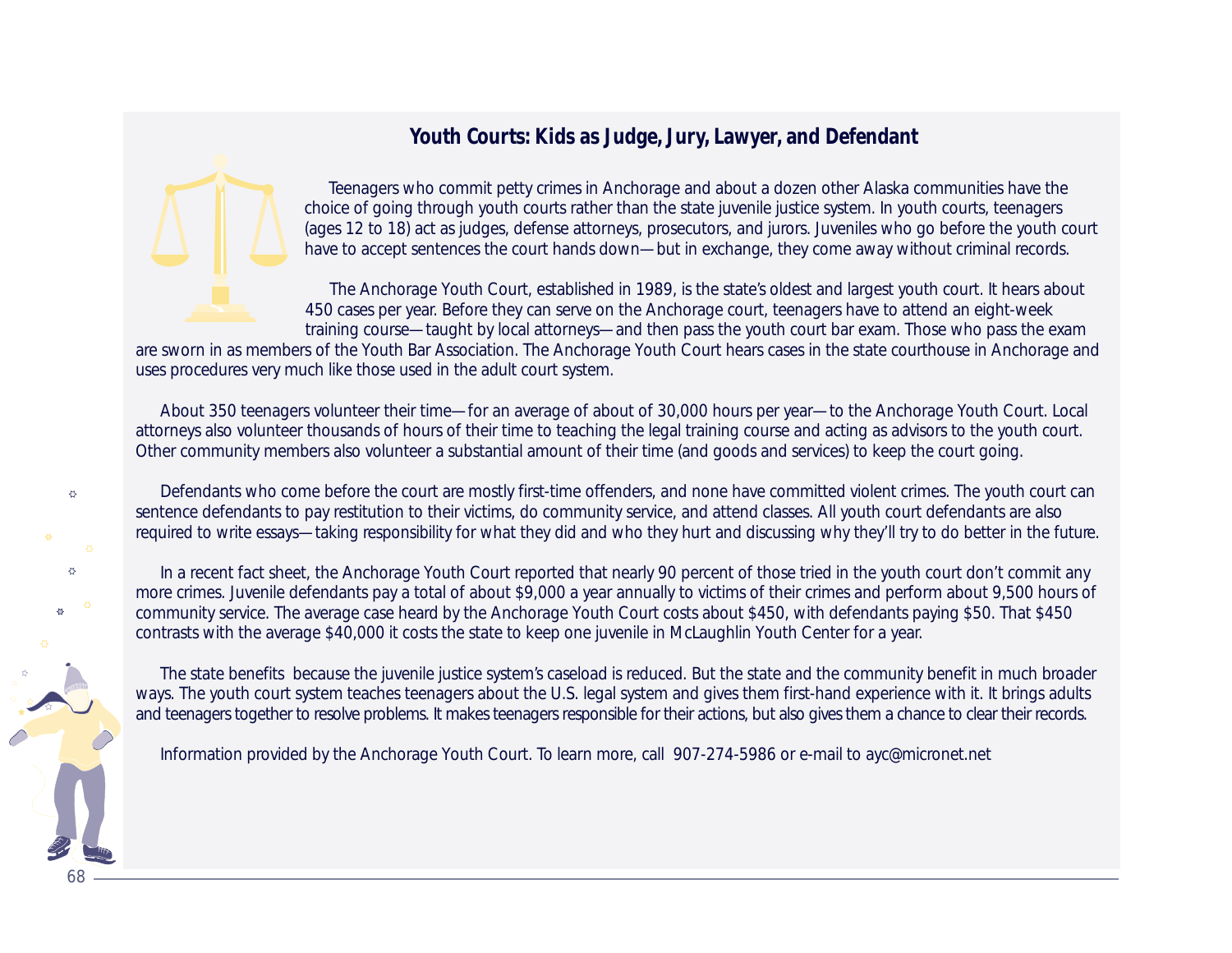# **Health Risks**

Youth Risk Behavior Survey

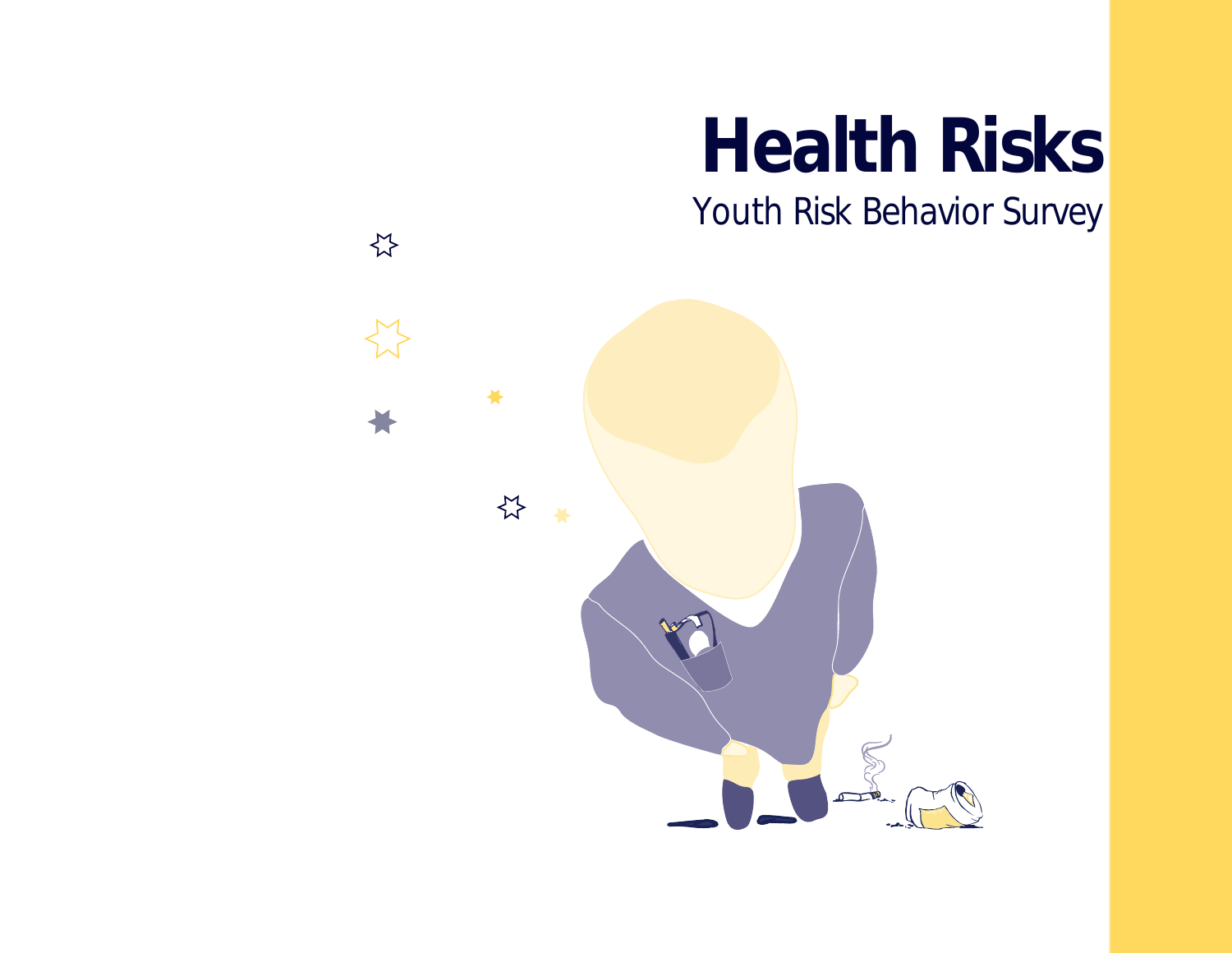

*Children have never been very good at listening to their elders, but they have never failed to imitate them.*

*James Baldwin, American writer*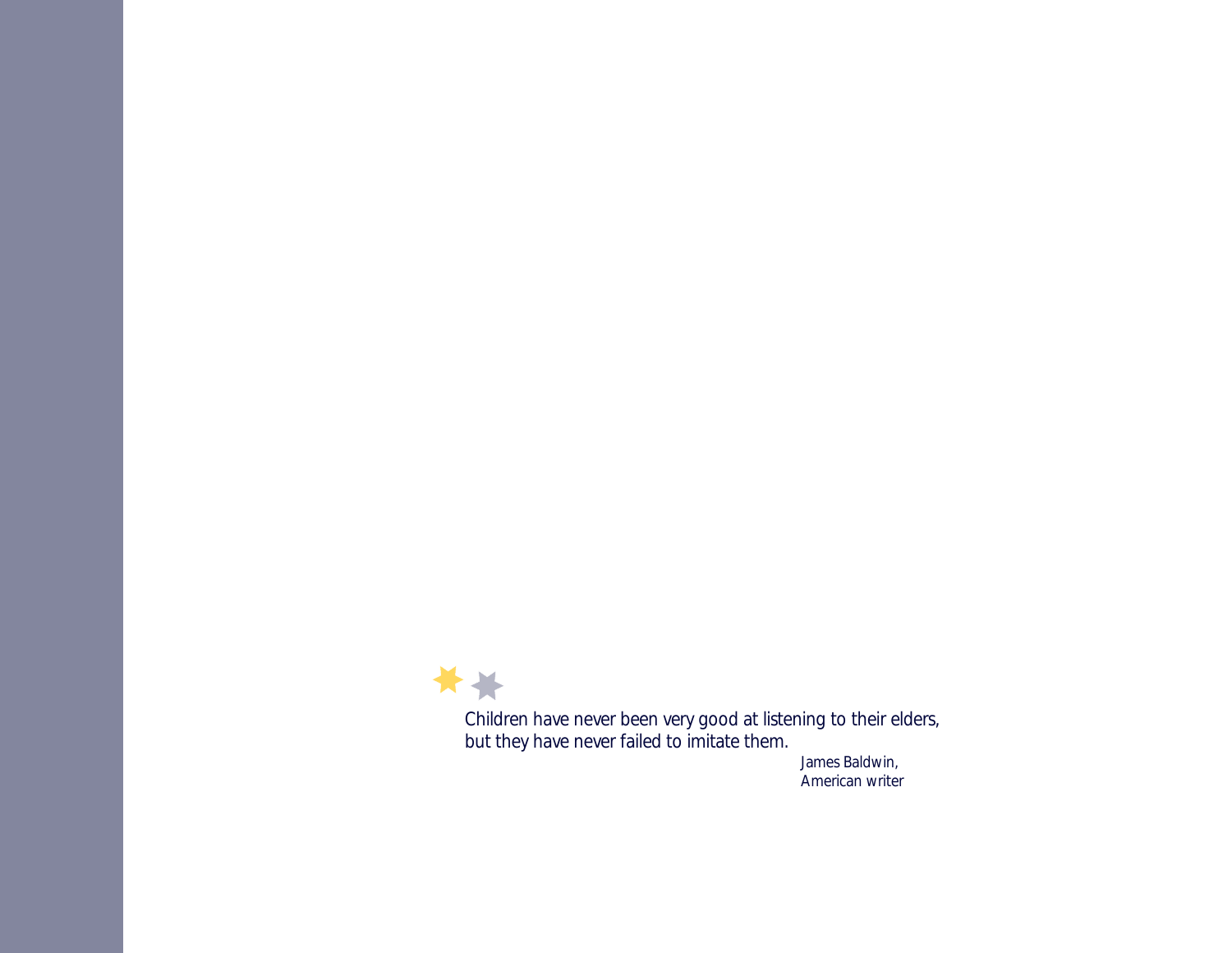## **Youth Risk Behavior Survey in Alaska**

Since 1990, the federal Center for Disease Control and Prevention has sponsored several Youth Risk Behavior Surveys. These are national and state surveys of high school and middle school students, asking them how much they smoke, drink, carry weapons, and do other things that endanger their health and even their lives.

The first time Alaska schools took part in the survey was in 1995. The Alaska departments of Health and Social Services and Education and Early Development administered the survey to 1,634 students at 31 high schools and 1,265 students at 32 middle schools statewide. The adjacent table shows characteristics of the students surveyed and response rates.

The survey was conducted again in 1999, with 23 Alaska school districts taking part. Results of that survey are not yet available. But the Anchorage school district (Alaska's largest district, with more than a third of the state's high-school students) did not take part in 1999. Parents objected to some of the questions, feeling that they infringed on students' and families' rights to privacy. So unlike the 1995 survey, the 1999 survey will not be a statewide sample.

*Data from 1995 Youth Risk Behavior Survey in Alaska, a joint project of the departments of Health and Social Services and Education and Early Development*

#### **Youth Risk Behavior Survey in Alaska, 1995**

| <b>High Schools</b><br><b>Number of Participating Schools</b><br>31<br>Response Rate from Sample of Schools 82% |                                      |        | <b>Middle Schools</b><br>32<br>80%    |  |  |
|-----------------------------------------------------------------------------------------------------------------|--------------------------------------|--------|---------------------------------------|--|--|
| <b>Total Respondents</b><br><b>Boys</b><br>Girls<br>Grade                                                       | $1,634*$<br>821<br>807               |        | $1,265*$<br>651<br>608                |  |  |
| 9<br>10<br>11<br>12<br>Unknown                                                                                  | 497<br>383<br>477<br>269<br>8        | 7<br>8 | 636<br>606                            |  |  |
| Race/Ethnicity<br>White<br><b>Black</b><br>Hispanic or Latino<br>Alaska Native<br>Asian/Pacific Isl.<br>Other   | 1,147<br>87<br>53<br>184<br>75<br>62 |        | (No question<br>about race/ethnicity) |  |  |

\**Numbers may differ slightly because not all respondents answered every question.* **Source:** *Alaska Departments of Health and Social Services and Education and Early Development*

Although information from the 1995 survey is now several years old, it is the best information available, as reported by the teenagers themselves. Many of the survey findings are worrisome—but on the brighter side, the survey also shows that most of Alaska's teenagers don't bring guns to school or drive drunk or do other things that make the headlines.

On the next few pages we provide a snapshot of some of the findings from the 1995 survey in Alaska. The published report of survey findings includes many more details.**1** Here we just provide a broad picture of survey findings, to help readers see the levels of health risks among Alaska's teenagers in the 1990s.

71

k3

₹\$

x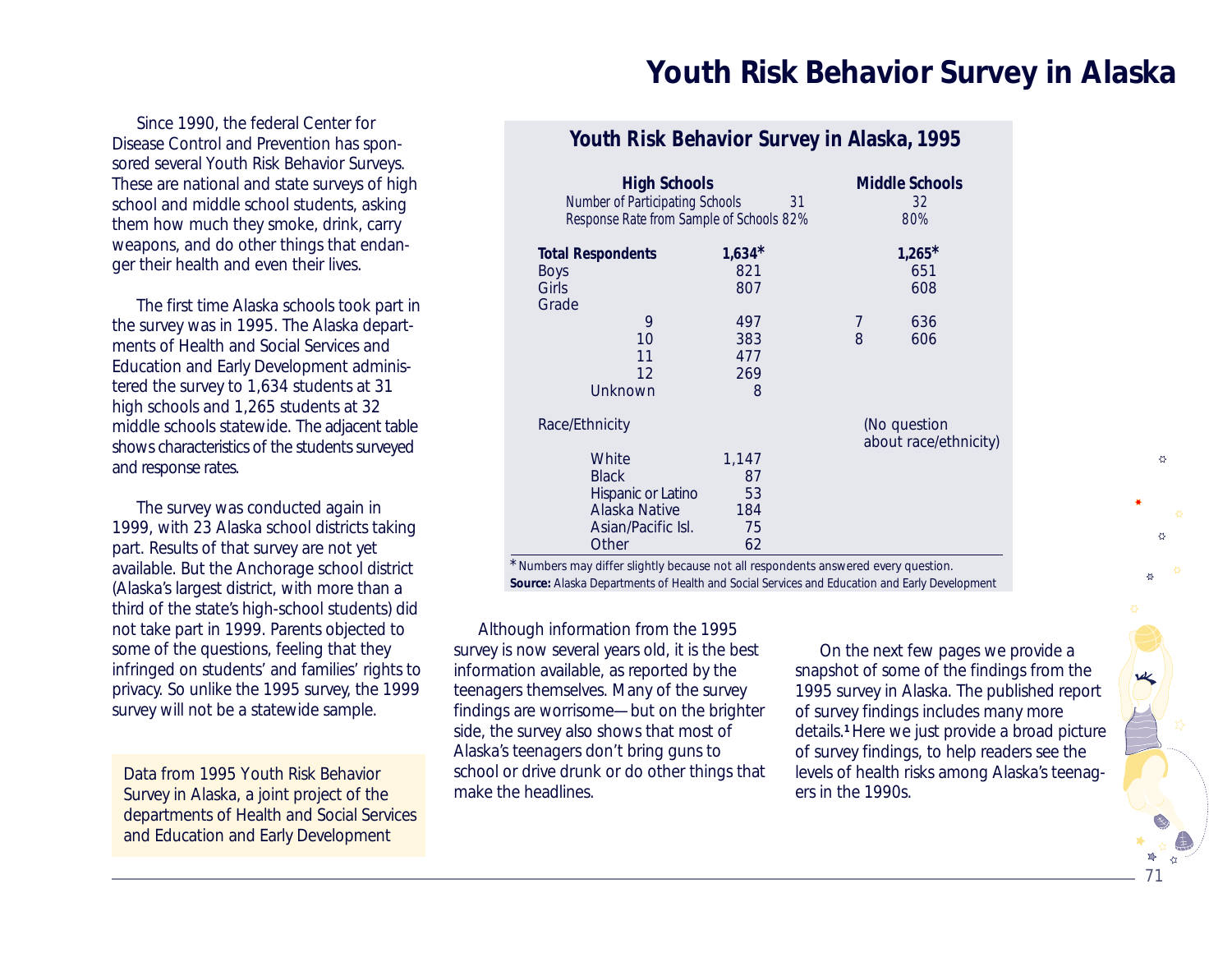## **Youth Risk Behavior in Alaska (continued)**

Car and other motor vehicle crashes cause 30 percent of the deaths among Alaska's young people every year—and we know many crashes involve drivers who have been drinking. Yet 20 percent of high school students and nearly 25 percent of middle school students say they seldom or never use seatbelts when riding in cars. And nearly one third of high school students report riding in cars with drivers who have been drinking.







Several times in the U.S. over the past few years—including once in Alaska students have brought guns to school and murdered or wounded other students or teachers. But while we must stop this horrifying violence, it's useful to remember that the overwhelming majority of schools report no violence, and the overwhelming majority of students don't bring weapons to school. Still, more than one in ten of Alaska's high-school students reported bringing weapons (including guns, knives, or clubs) to school at least once in the month before the 1995 survey. Nearly one in ten reported being threatened or hurt by other students with weapons at school during the previous year. Close to one in five reported getting into one or more fights at school in the previous year.

Research has shown that teenagers who regularly use alcohol or drugs are more likely to fight, to smoke, to have sex, and even to consider suicide. We also know that alcohol and drugs not only impair judgement but can damage brain cells and even cause death. Most of Alaska's high school and even middle school students have at least tried alcohol. Nearly half of high school students and a third of middle school students have smoked marijuana. And one in five students—including those in middle school—have sniffed glue or used other inhalants that can kill.

 $\heartsuit$ 

 $\boldsymbol{\mathcal{Q}}$ 

**各** 

作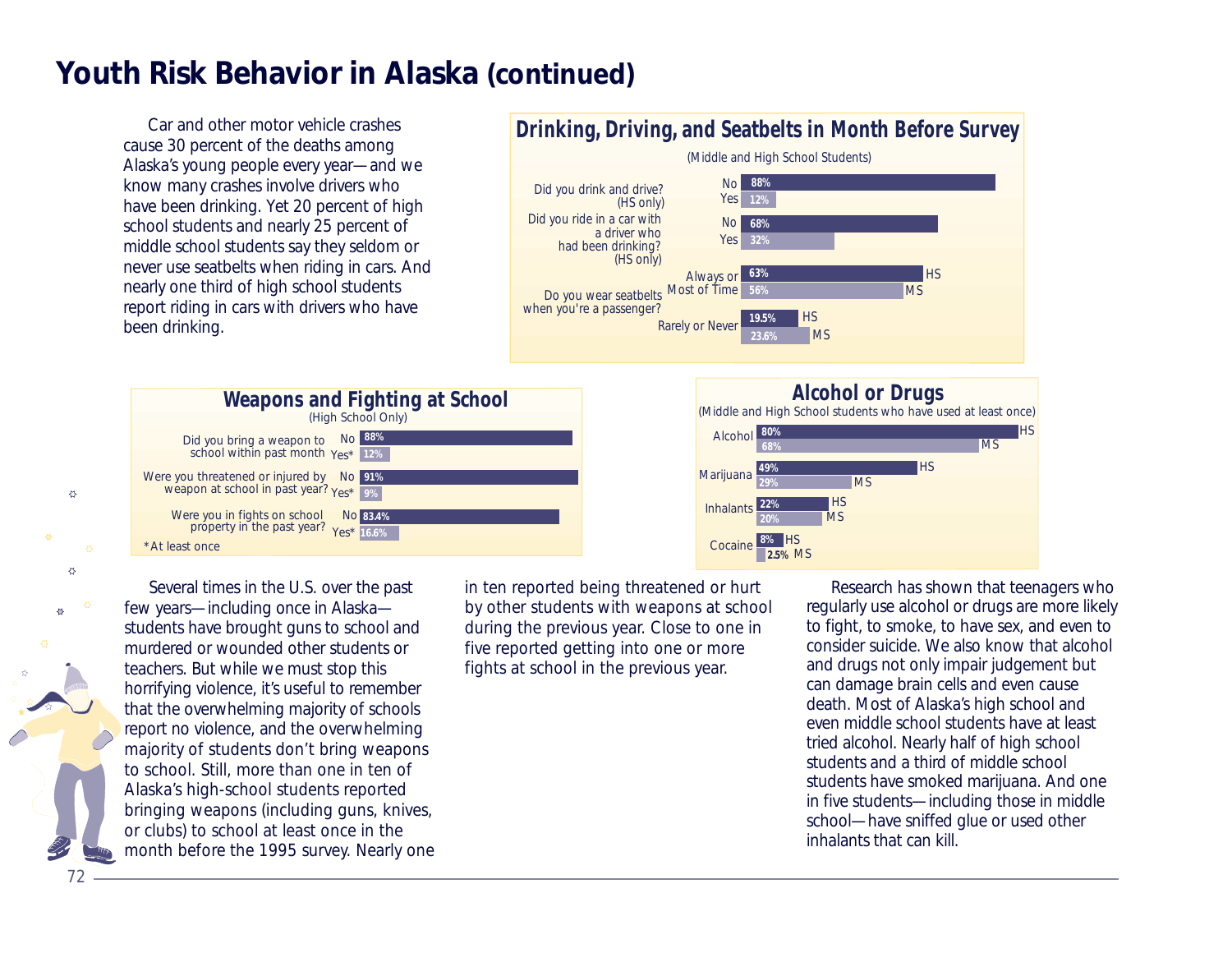## **Youth Risk Behavior Survey in Alaska (continued)**

#### **Share of Alaska Boys (15 and Older) Chewing Tobacco in Month Before Survey**

| Age 15 and Under 16.5% |  |
|------------------------|--|
| $16-17$ 26%            |  |
| 18 or older 30%        |  |

We know that smoking cigarettes can cause lung cancer, emphysema, and heart disease, among other things. A growing body of evidence also shows that chewing tobacco and snuff can cause mouth and other cancers. One quarter of Alaska's high school students and nearly 10 percent of middle school students reported smoking cigarettes regularly—on at least 10 of the 30 days before the 1995 survey. And among boys—who are much more likely than girls to chew tobacco—chewing grows more common as they get older. About 16 percent of boys 15 or under reported chewing tobacco at the time of the survey, but nearly twice as many boys 18 and older chewed.

#### **Higher Tobacco Taxes and Teenage Smoking**

In 1997, Alaska tripled cigarette taxes, raising the tax on a pack of cigarettes from 29 cents to \$1.00. Many health experts believe higher taxes reduce smoking by making cigarettes too expensive for some people—especially teenage smokers—to buy. Others, however, disagree about whether higher taxes actually cause people to quit smoking. The Alaska Department of Health and Social Services has commissioned a study of the effects of higher taxes on teenagers who smoke. The department also hopes the results of the 1999 Youth Risk Behavior Survey in Alaska will provide some information on the effects of the tax increase on teenage smoking. But since the survey was not conducted in the Anchorage school district, it will not provide a statewide sample.



Teenagers who have sexual intercourse not only risk becoming pregnant (or fathering children), they risk being infected with sexually transmitted diseases, including AIDS, which can kill them. And research has found that many younger teenage girls who have sex don't really want to but do so anyway because they feel pressured.**<sup>2</sup>**

In Alaska, nearly one quarter of boys and more than one in ten girls in the *seventh* grade—boys and girls who are most likely 12 years old—report having had sex. That share climbs steadily through the rest of middle and high school. The 1995 survey found that the younger teenagers are when they start having sex, the more likely they are to smoke, drink, and do other things that can hurt them. By the time they are

seniors in high school, nearly two thirds of both boys and girls in Alaska have had sex. Fewer than half the sexually active Alaska teenagers reported using condoms regularly in 1995, and only 18 percent of sexually active girls said they were using birth control pills.

73

 $\Rightarrow$ 

₫

Ł.

k) ø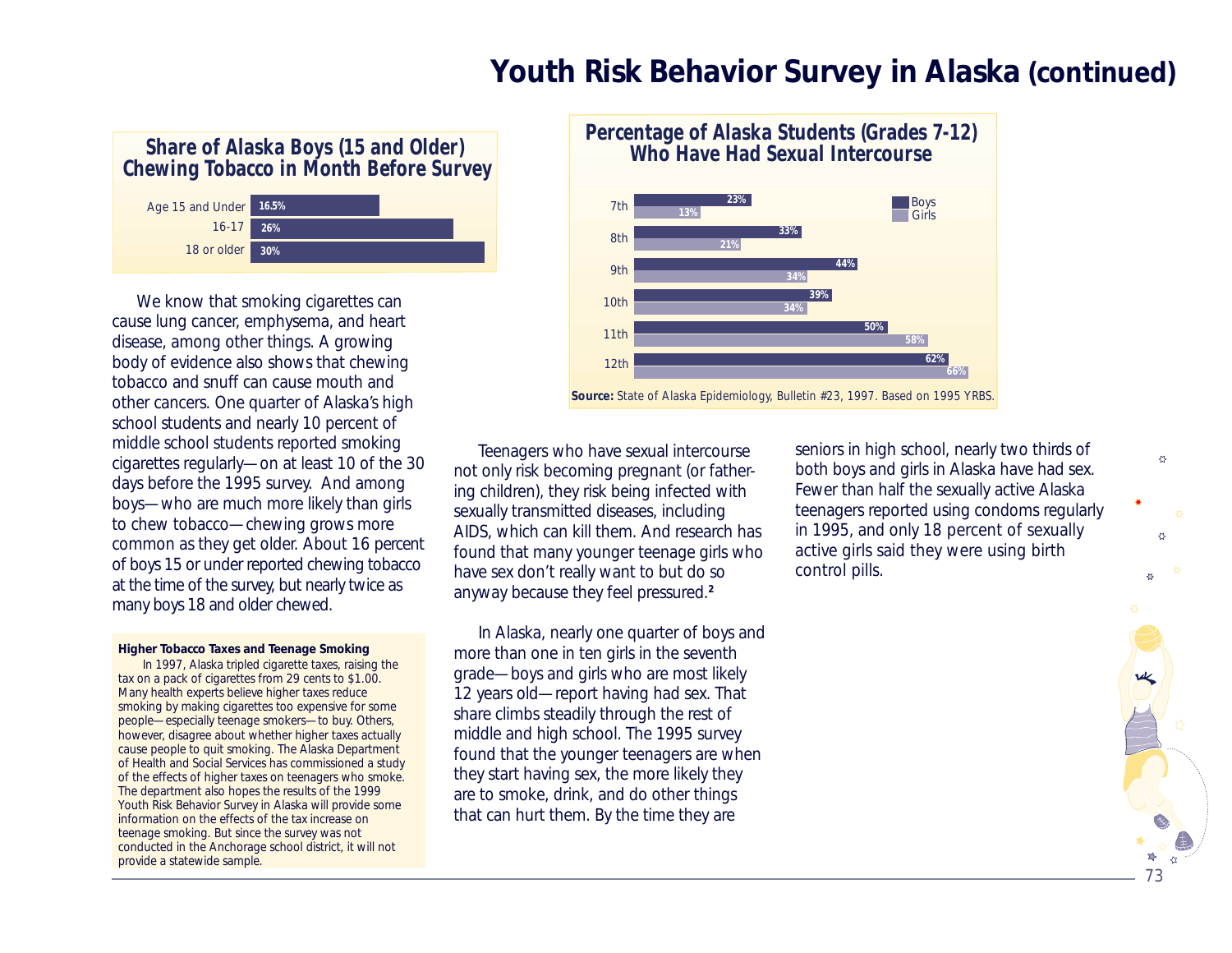## **Notes for Health Risks Section**

**1** Alaska Departments of Health and Social Services and Education, *Youth Risk Behavior Survey: Alaska Report 1995*. February 1996.

**<sup>2</sup>**K. A. Moore, A. K. Driscoll, and L. D. Lindburg, *A Statistical Portrait of Adolescent Sex, Contraception, and Childbearing*. The National Campaign to Prevent Teen Pregnancy.

74

 $\boldsymbol{\mathcal{Q}}$ 

春  $\boldsymbol{\mathcal{U}}$ 

 $\langle \xi \rangle$  $\sum_{k=1}^{n}$ 

 $\left\langle \cdot \right\rangle$ 

츊

R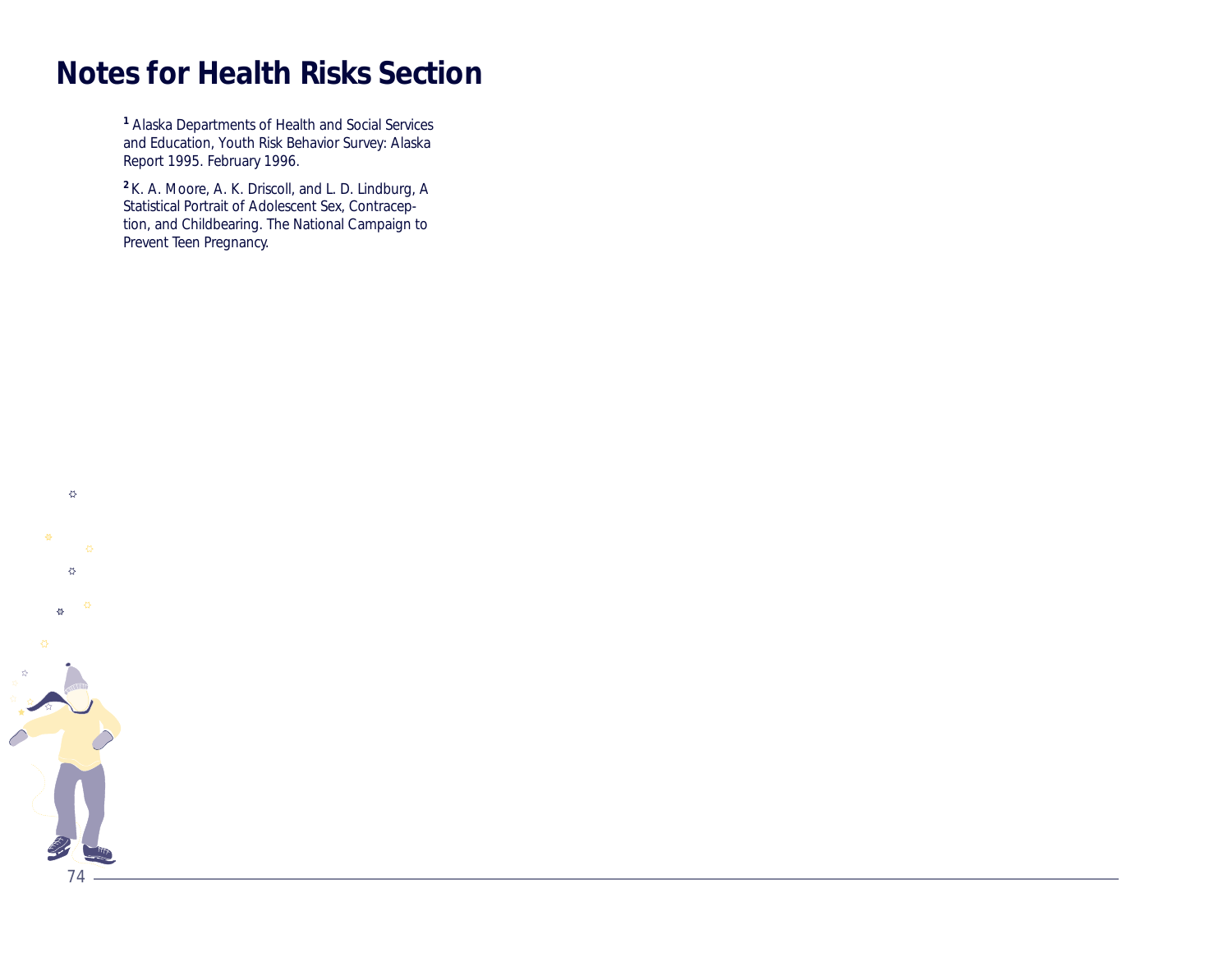# **Resources For Families**

Books and More Programs Legislation



 $\bigstar$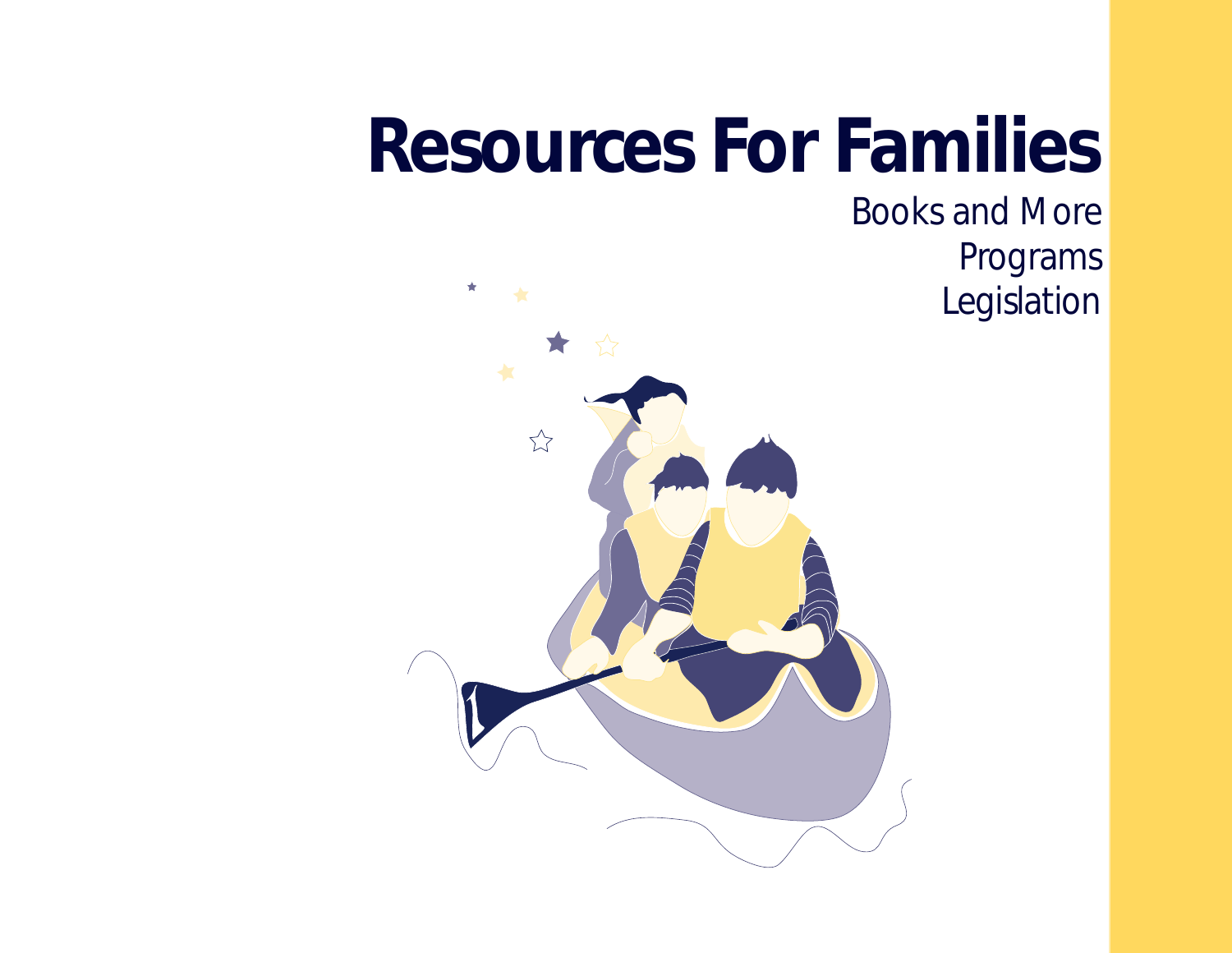

*If you bungle raising your children, I don't think whatever else you do well matters much.*

*Jacqueline Kennedy Onassis, U.S. First Lady, 1961-1963*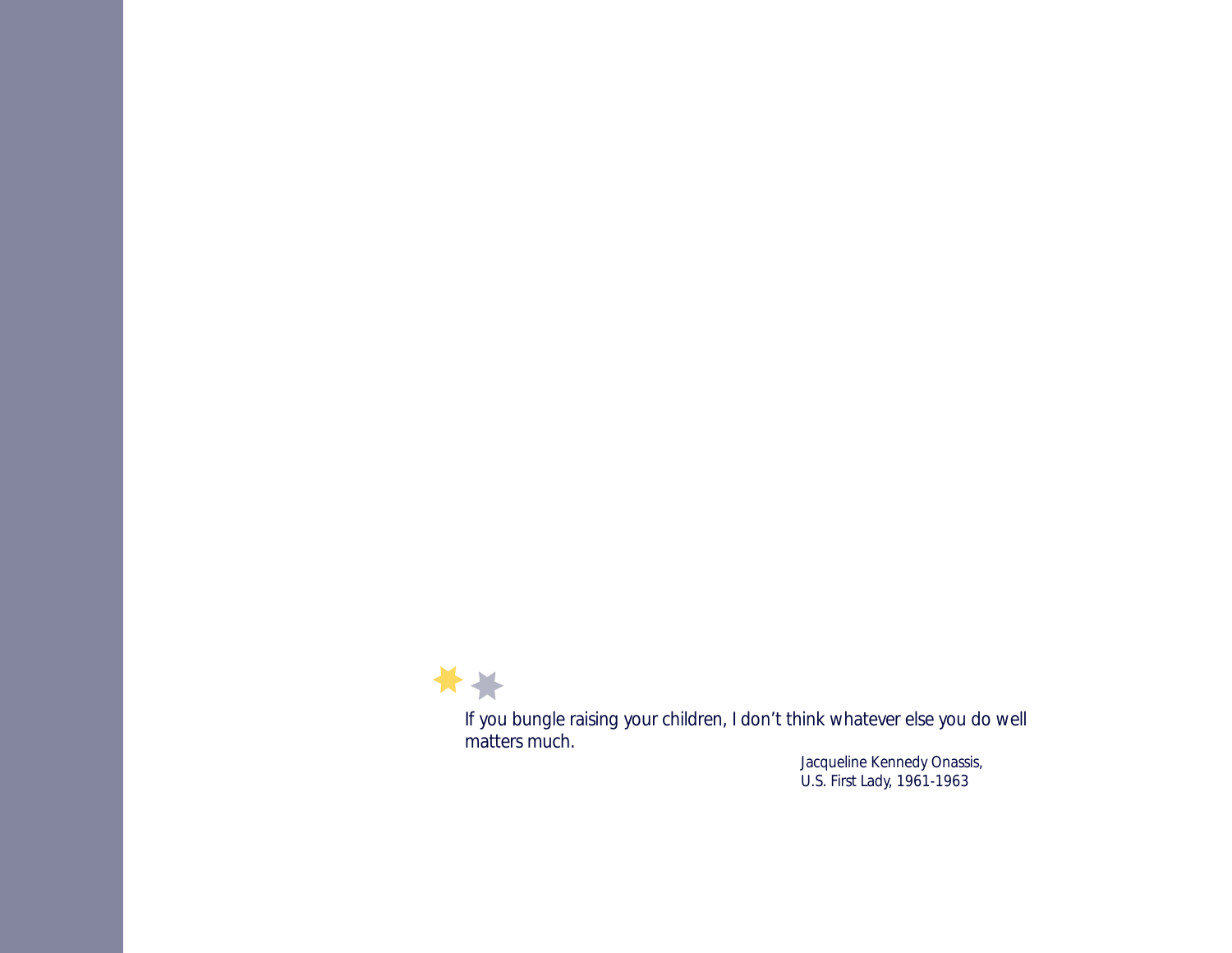# **Books and More**

#### **Books**

- Thomas Armstrong, *In Their Own Way.* Jememy P. Tarcher, Inc.: Los Angeles, 1987. Strategies to help "underachievers" learn.
- Geoffrey Caine and Renate Nummela Caine, *Making Connections: Teaching and The Human* **Brain.** ASCD: Alexandria, VA, 1991. Implications of recent brain research for teaching and learning.
- Marian Diamond, *Enriching Heredity: The Impact of the Environment on the Anatomy of the Brain*. Free Press: New York, 1988. Diamond's research described.
- Howard Gardner, *The Unschooled Mind: How Children Think and How Schools Should Teach.* Basic Books: New York, 1991. Practical advice for school reformers.
- Jane Healy, *Your Child's Growing Mind.* Doubleday: New York, 1987. Age-specific learning activities.
- J. Pierce, *The Owner's Manual for the Brain: Everyday Applications from Mind-Brain Research.* Bard Productions: Austin, TX 1994. General application of neuropsychological research.
- Ronald Kotulak, *Inside the Brain: Revolutionary Discoveries of how the Mind Works*. Kansas City: Andrews and McMeel, 1996. How the brain develops, gets damaged, and heals itself.

#### **Phone**

- Child Care Aware, 800-424-2246. Refers parents to licensed and accredited child care centers nationwide. Weekdays, 9 a.m.-5 p.m, Central Standard Time (CST).
- ChildHelp National Hotline 800-4-A-CHILD.24-hour-a-day advice from counselors with graduate degrees.
- National Parent Information Network, 800-583- 4135. Answers, at no charge, from the country's largest parenting database. Weekdays, 8 a.m. to 5 p.m., CST.

#### **The Internet**

- http://www.youthtreeusa.com Directory of youth programs and resources.
- http://www.singleparents.org Single Parents Association. An international, nonprofit organization.
- http://www.iamyourchild.org/start.html A national campaign to inform the public about the critical first few years of life.
- http://www.familiesandwork.org Site of the Families and Work Institute
- http://www.glef.org The George Lucas Foundation focuses on how children learn.
- http://www.childabuse.org The official Home Page of the National Committee to Prevent Child Abuse.
- http://www.naeyc.org/ Site of the National Association for the Education of Young Children.
- http://www.babycenter.com BabyCenter features articles, answers to questions, name finder, and more.
- http://www.parenttime.com ParentTime includes advice from experts and more, for children of different ages.
- http://www.kidshealth.org The Nemours Foundation provides information on children's health issues.
- http://www.family.com A magazine format, with articles, bulletin boards, and discussion groups.
- http://www.hsph.harvard.edu/children Site of Harvard Center for Children's Health.
- http://www/zerotothree.org Site dedicated to healthy development of infants and toddlers.
- http://ericps.ed.uiuc.edu/npin/ Information from the federally funded Educational Resource Information Center.
- http://www.totalbabycare.com This is the home of "House Calls," where noted pediatrician T. Berry Brazelton offers advice and answers questions.



Å

ø

k) ø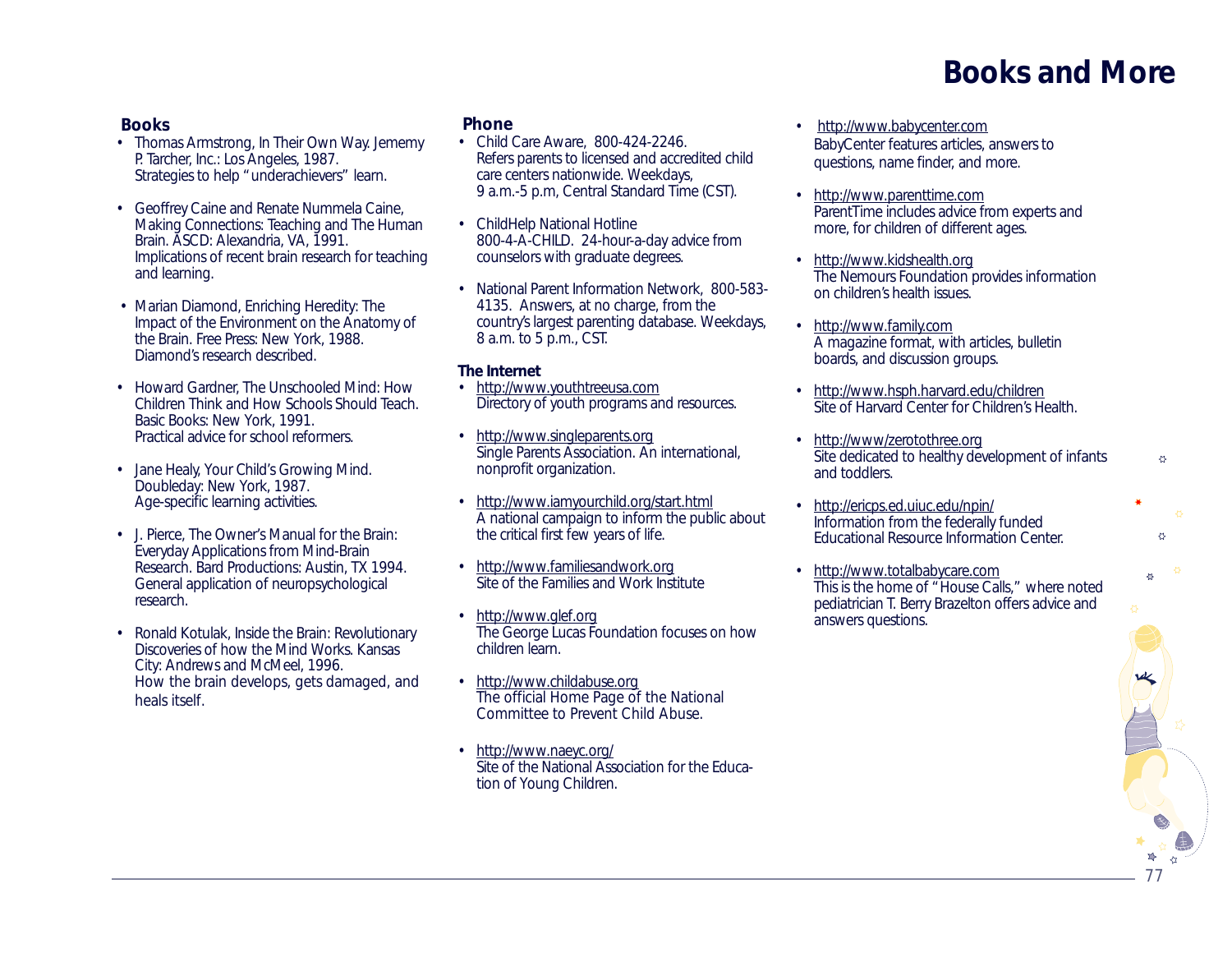## **Programs**

78

 $\heartsuit$ 

者  $\boldsymbol{\mathcal{Q}}$ 

春 z.

#### **Dena A Coy**

The Dena A Coy Program is a voluntary residential substance abuse and mental health treatment program for pregnant women using alcohol or other drugs—or who previously used drugs and feel at risk of doing so again. It is part of the Southcentral Foundation and is funded by Indian Health Services and the State of Alaska.

The program offers individual treatment that includes education, support, counseling, and therapy. Women can be admitted anytime during their pregnancy. Six weeks after their babies are born, they transfer to an aftercare program providing case management and support as they return to the community.

Between June 1991 and January 1999, 148 infants were born to women in the program. Infants born through the program tend to be healthier than the women's previous children. Also, only 2 percent of those babies showed complications due to their mothers' alcohol or drug use, compared with a rate of 9.6 percent of fetal alcohol syndrome (FAS) among children previously born to the same women.

The Alaska Native Health Board has estimated that the lifetime cost of care for a child with FAS is \$1.4 million. So the Dena A Coy Program may have already saved Alaskans approximately \$9.8 million, by reducing the FAS rate among children born to women in the program from 9.6 percent to 2 percent.

*For more information on Dena A Coy, please call (907) 333-6677 or write to 3916 East 9th Ave., Anchorage, AK 99508.*

#### **Smart Start for Alaska's Children**

Smart Start for Alaska's Children aims to help all Alaska's children grow up healthy and safe in strong families. Governor Tony Knowles proposed the program in1997, and the Alaska Legislature approved it in1998. The program works by expanding or improving programs that have already been proven to help children. It is funded by a combination of \$31

million from federal Medicaid payments and \$1 million from Alaska's 1997 tobacco tax increase.

Of that \$32 million, \$7 million will be spent for health care for children and pregnant women who lack health coverage; \$11 million for programs to prevent family violence; and \$14 million to protect children from abuse.

By reducing child abuse and neglect and giving kids a healthy start in life, Smart Start better prepares children to succeed in school and in later life. And over the long run, Smart Start should save the state money—by reducing future costs for health care, welfare, and criminal justice.

#### *For more information on Smart Start, call 1-800-643-KIDS or e-mail* Mthomas@comregaf.state.ak.us

*If you want to volunteer to help Smart Start, call 1-907-465-3520, send an e-mail to* volunteer@gov.state.ak.us *or visit the Web site* http://www.gov.state.ak.us/ltgov/volhome.htm

#### *To report child abuse and neglect in Alaska, call 1-800-478-4444.*

#### **Denali Kidcare**

Denali KidCare is a new State of Alaska program to ensure that children, teenagers, and pregnant women have the health insurance they need—whether they are from families with working adults or without working adults. Coverage began for eligible applicants on March 1, 1999. Officials project that the program will be serving about 5,000 people by October 2000.

Under the program, qualifying children (under age18) and pregnant women receive, at no cost, prevention and treatment services such as office calls, health checkups, vision exams and glasses, dental checkups, cleanings and fillings, and many others. Those who have existing coverage from another insurance provider may still be eligible for coverage through Denali KidCare. Teenagers who are 18 may be required to share some costs for services.

Denali KidCare is Alaska's version of Children's Health Insurance Program (CHIP), which was created by the Balanced Budget Act of 1997 and a Medicaid expansion. That Medicaid expansion was an integral part of the Smart Start proposal, also described on this page.

One incentive for participating in the CHIP/ Medicaid expansion is that the state receives enhanced federal match money for Medicaid expenditures for implementing the program and providing coverage to additional children.

The estimated cost of the program for one year is about \$10 million in federal money and almost \$4 million in state funds. The state is also receiving a \$1 million grant through the Robert Wood Johnson Foundation, to help ensure that eligible children are enrolled.

*For more information or an application, call 1-888-318-8890 (outside Anchorage) or 269- 6529 (in Anchorage). You can also visit the Denali KidCare Web site at* www.hss.state.ak.us/dma/denali.htm *Or you can write to the program at P.O. Box 240047, Anchorage, AK 99524-0047*.

#### **Focus on Prevention: Building Assets for Kids**

*Helping Kids Succeed—Alaskan Style* is a new book developed by the Association of Alaska School Boards and several divisions of the Alaska Department of Health and Social Services, including the Division of Public Health, Section of Maternal, Child, and Family Health; and the Division of Alcoholism and Drug Abuse, Rural and Native Services.

Produced with funding from many Alaskan companies and organizations, this book describes 40 protective factors (or assets) that kids need to be successful.

The descriptions of assets are based on the model developed by the Search Institute, which studied students from seventh through twelfth grade nationwide. The institute's research spanned nine years and included more than 500,000 participants.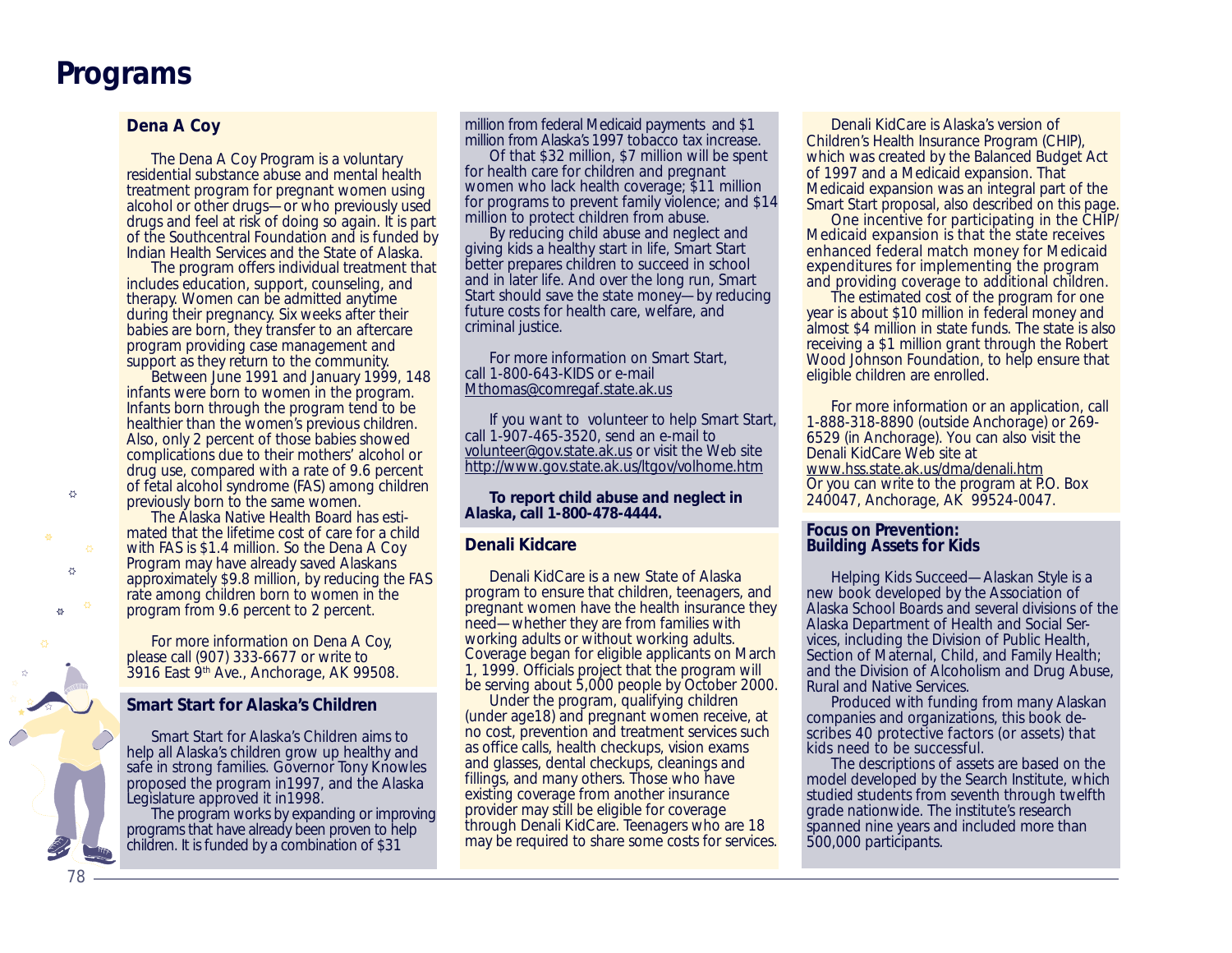### **Programs (continued)**

The research divides assets into "external" and "internal" assets. External assets are those provided by the family, school, and community. Internal assets are the skills, values, and motivation within each child.

The Search Institute found that the more assets children have, the more likely they are to resist danger, maintain good health, help others, and succeed in school. Children with few assets (20 or fewer) are more likely to use alcohol and drugs, have more sexual relations, be more violent, have more problems in school, and be more likely to be depressed or attempt suicide.

A large portion of the Alaska assets book is dedicated to asset building ideas gathered in 114 communities across the state. Each asset explains what families, schools, community institutions, and community members can do to encourage asset growth in children. It also includes ideas that may be be helpful for traditional Alaska Native communities.

*For more information or copies of the book (\$4 each, including shipping), get in touch with Derek Peterson by phone at (907) 586-1083, by e-mail* peterson@ptialaska.net, *or by letter at Association of Alaska School Boards, 316 W. 11th Street, Juneau, AK 99801*

#### **Healthy Families Alaska**

#### *Program Description*

 Healthy Families Alaska is a voluntary home visitation program aimed at reducing Alaska's high rates of child abuse. It's a program of the Alaska Department of Health and Social Services, begun in 1995.

Program staff works with pregnant women and families with newborns who are under high stress from social isolation, alcohol or substance abuse, mental illness, unemployment, or other factors. As of mid-1998, the program had served nearly 500 families in 8 Alaska communities, at an estimated cost of about \$4,000 per family per year. Preventing abuse is much less expensive than placing children in foster homes.

The program uses methods proven effective in other states—including frequent visits, long-term assistance, limited caseloads for staff, and coordination with other services. As of early1999, an evaluation of families participating in the program found:

- Of the families that had received visits from Healthy Families Alaska, 94 percent had no substantiated abuse and neglect.
- Of the families served in 1998, 31 percent were Alaska Native, 50 percent White, 7 percent Black, and 12 percent of unknown race.
- Of the primary care givers who enrolled in 1998 with concerns about domestic violence, 54 percent (or 120) had obtained support by Febuary 1999.
- Of the primary caregivers who had not received their GEDs or high-school diplomas and were not enrolled in educational programs in 1998, 26 percent were either enrolled or had completed one of these programs by February 1999.

#### *Need for Program*

Children living in homes with marital violence and substance abuse are at high risk of being abused. Children in homes where women are abused have a 40 to 60 percent chance of being physically abused also. The correlation is so high that professionals are beginning to recommend routine child abuse screening for children of battered women.**<sup>1</sup>**

A recent study concludes that substance abuse and addiction severely compromise or destroy the ability of parents to provide safe homes for children. But the study also found that treatment for substance-abusing parents can reduce child abuse and it is cost effective.**<sup>2</sup>**

But neither substance abuse nor domestic violence are easily resolved. Violence in the home tends to be cyclical. Women who depend financially on men who abuse them may stay in or return to dangerous situations—for them and their children.

Among those who abuse alcohol and drugs, denial, lack of motivation for seeking treatment, and lack of funding for treatment services are significant barriers to halting substance abuse. It's also common for people to relapse after treatment.

Professionals working with families with young children are in a good position to help find ways to stop domestic violence, substance abuse, and other family problems that contribute to child abuse. To do this important work, service providers must be knowledgeable about family circumstances, have skills that help motivate families to get help, and have the means to support families through relapses and recurring cycles of violence. Families also benefit from integrated family service and treatment systems.

Healthy Families Alaska programs can provide the help families and children need.

**<sup>1</sup>** *Family Violence Across the Lifespan: An Introduction.* O. Barnett and C.R. Miller-Perrin.<br>Safe Publications, Inc.; 1997, page143.

<sup>2</sup> No Safe Haven: Children of Substance-*Abusing Parents*. January 1999, The Edna McConnell Clark Foundation, PRIMERICA Financial Services, Inc., and the Samuel M. Soref and Helene Soref Foundation.

79

₩

Ł.

R.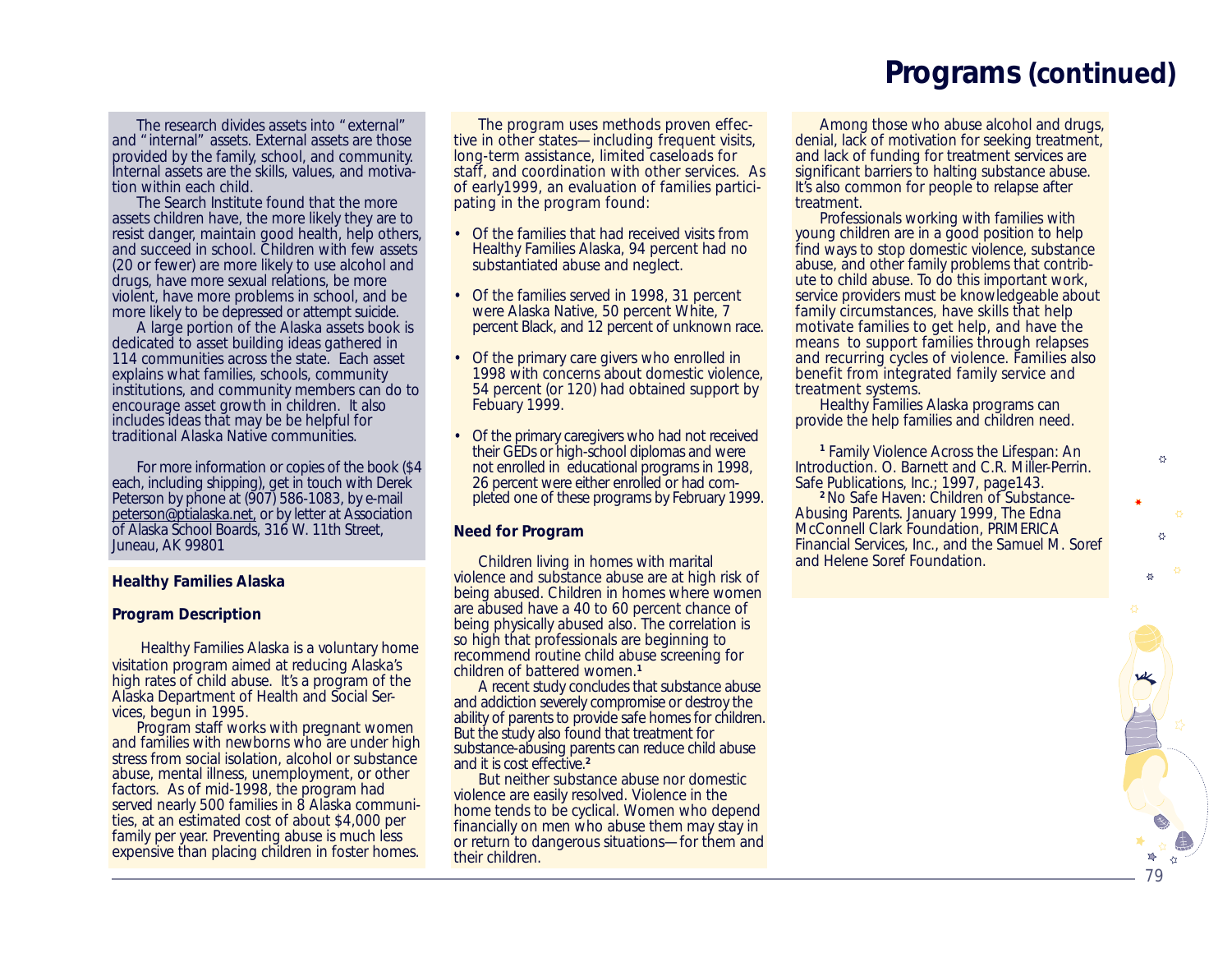# **Legislation**

| Indicator                  | <b>Effective Date</b><br>of Law | <b>Legislative Session</b> | <b>Bill ID</b>  | <b>Title</b>                                                                                                                                                                                                            |
|----------------------------|---------------------------------|----------------------------|-----------------|-------------------------------------------------------------------------------------------------------------------------------------------------------------------------------------------------------------------------|
| Children in Danger         | 8/6/94                          | 18                         | SB 45           | An act relating to persons under 21 years of age;<br>relating to programs for runaway minors; providing for<br>designation of shelters for runaway minors; and<br>relating to the detention and incarceration of minors |
| Children in Danger         | 8/8/95                          | 19                         | SB 106          | An act prohibiting minors from patronizing businesses that<br>offer adult entertainment and prohibiting the employment<br>of minors at businesses offering adult entertainment                                          |
| Children in Danger         | 4/11/97                         | 20                         | <b>HB 45</b>    | An act relating to runaway and missing minors                                                                                                                                                                           |
| Children in Danger         | 9/14/98                         | 20                         | <b>HB 375</b>   | An act relating to children-in-need-of-aid matters and<br>proceedings relating to child abuse and neglect                                                                                                               |
| Children in Danger         | In Committee                    | 20                         | <b>HB 333</b>   | An act relating to the crime of endangering the welfare<br>of minors                                                                                                                                                    |
| Early Childhood            | 6/18/98                         | 20                         | SB 117          | An act relating to an infant care curriculum in the<br>public school system                                                                                                                                             |
| Early Childhood            | SD 6-11-97                      | 20                         | <b>HCR</b>      | Relating to Alcohol-Related Birth Defects Awareness<br>Week                                                                                                                                                             |
| <b>Economic Well-Being</b> | 7/31/97                         | 20                         | <b>SB 24</b>    | An act relating to a requirement that a parent, guardian,<br>or custodian consent before certain minors receive<br>abortions                                                                                            |
| <b>Economic Well-Being</b> | In Committee                    | 20                         | <b>HB 372</b>   | An act placing limits on prescribing and providing a<br>contraceptive drug or device to minors                                                                                                                          |
| <b>Health Risks</b>        | 9/24/98                         | 20                         | <b>HB 189</b>   | An act relating to sale, gift, exchange, or distribution of<br>tobacco and tobacco products to minors                                                                                                                   |
| Juvenile Justice           | 9/25/96                         | 19                         | HB <sub>2</sub> | An act providing for incarceration of certain nonviolent<br>offenders in boot camps operated by the Department<br>of Corrections                                                                                        |
| Juvenile Justice           | 7/7/98                          | 20                         | SB 63           | An act providing for automatic waiver of juvenile<br>jurisdiction and prosecution of minors as adults for<br>certain violations of laws by minors who use deadly<br>weapons to commit offenses against persons          |
| Juvenile Justice           | 9/15/98                         | 20                         | HB <sub>7</sub> | An act authorizing establishment of community dispute<br>resolution centers to foster the resolution of disputes<br>between juvenile offenders and their victims                                                        |
|                            |                                 |                            |                 |                                                                                                                                                                                                                         |

 $\boldsymbol{\Sigma}$ 

 $\boldsymbol{\ddot{\zeta}}$  $\, \, \mathfrak{S} \,$ 

 $\langle \cdot \rangle$  $\tilde{\kappa}^2$ 

誉

×

 $\vec{\Sigma}^{\text{S}}_i$ 

 $\overline{C}$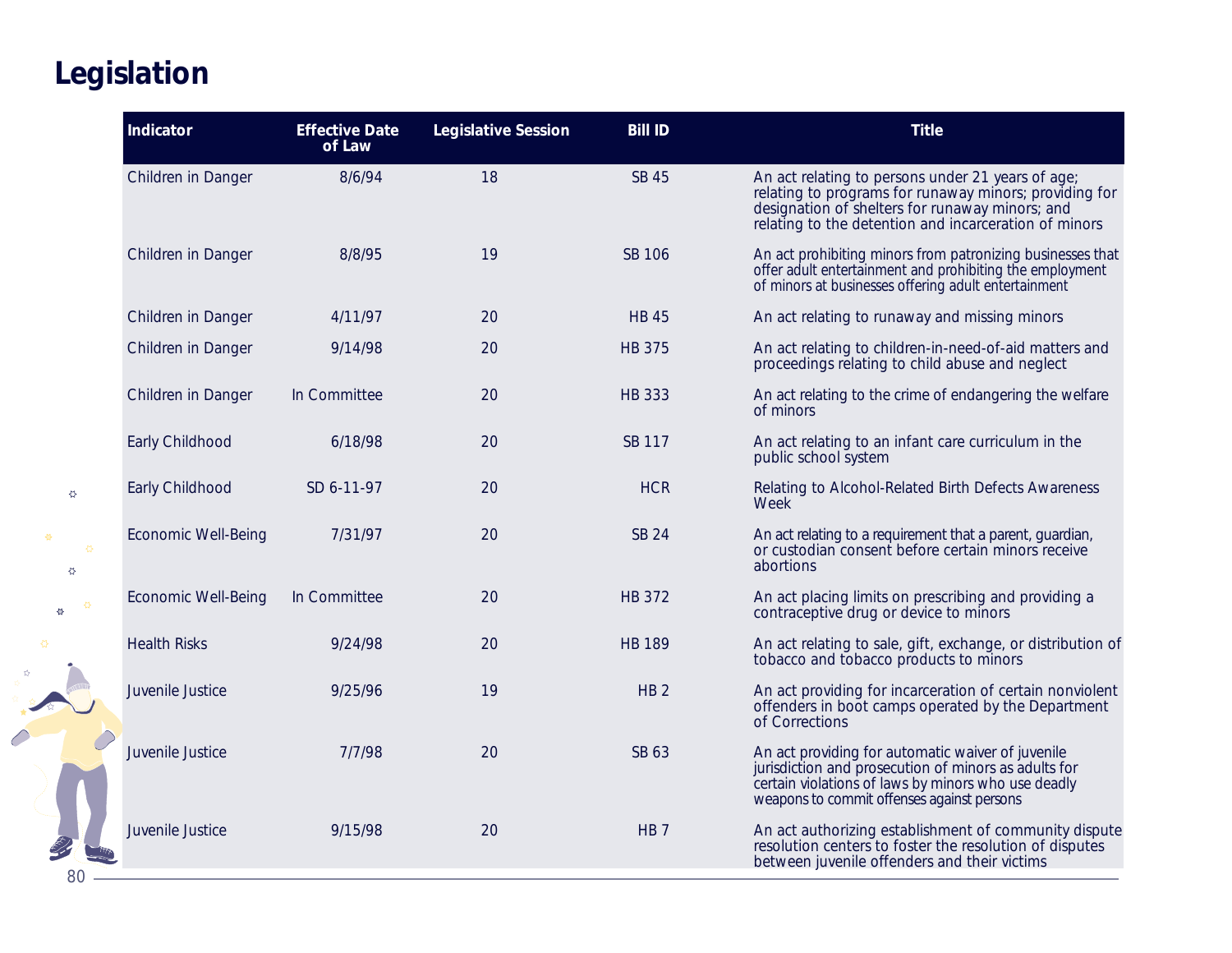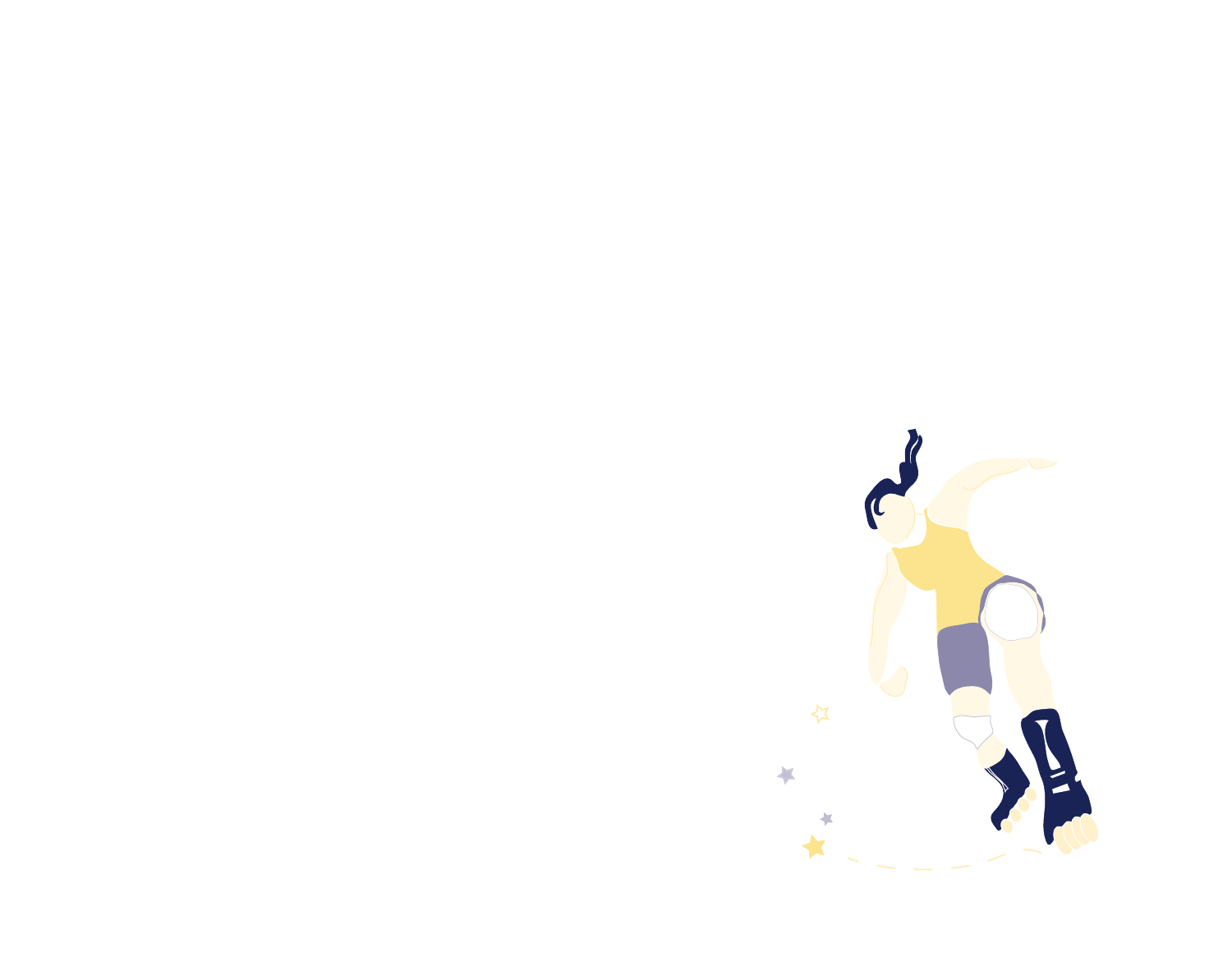# **Documentation of Indicators**

| <b>Indicator</b>                              | <b>What Indicator Measures</b>                                           | Source                                                                                 | <b>Years</b><br><b>Available</b> | Geographic<br><b>Breakdown</b> | Gender        | Race<br>Breakdown Breakdown Breakdown | Age                         |
|-----------------------------------------------|--------------------------------------------------------------------------|----------------------------------------------------------------------------------------|----------------------------------|--------------------------------|---------------|---------------------------------------|-----------------------------|
| <b>Prenatal Care</b>                          | Share of mothers in Alaska receiving<br>inadequate prenatal care         | Alaska Bureau<br>of Vital Statistics                                                   | 80-96                            | $\star$                        | All years     | All years                             | 89-96 only                  |
| <b>Babies with Low</b><br><b>Birth Weight</b> | Percentage of babies weighing less<br>than 5.5 pounds at birth           | Casey Foundation;<br>Alaska Bureau of<br><b>Vital Statistics</b>                       | 80-96                            | $\star$                        | All years     | All years                             | 89-96 only                  |
| <b>Infant Mortality</b>                       | Deaths among infants under age 1                                         | Casey Foundation;<br>Alaska Bureau of<br><b>Vital Statistics</b>                       | 77-96                            | $\star$                        | All years     | All years                             | All years                   |
| <b>Children Living</b><br>in Poverty          | Children in families with incomes<br>below the federal poverty threshold | <b>Bureau of Vital</b><br><b>Statistics</b> ; Applied<br>Population Laboratories       | 80-96                            | Regional<br>80 and 90          | Not Available |                                       | Not Available Not Available |
| <b>Families Headed</b><br>by Single Parents   | Percentage of families headed by<br>single parents with children         | Casey Foundation; U.S.<br><b>Bureau of the Census</b>                                  | 80-96                            | Regional<br>80 and 90          | Not Available | Not Available                         | Not Available               |
| <b>Births to Teens</b>                        | Births among teenage girls 15 to 19                                      | Casey Foundation;<br>Alaska Bureau of<br><b>Vital Statistics</b>                       | 80-97                            | $\star$                        | All years     | All years                             | 89-97                       |
| <b>Students with</b><br><b>Disabilities</b>   | Children with disabilities in school<br>and regular classrooms           | <b>Governor's Council</b><br>on Disabilities and<br><b>Special Education</b>           | 1996                             | Not Available                  | Not Available | Not Available                         | Not available               |
| <b>High School</b><br><b>Dropouts</b>         | Teens (16-19) who are not in school<br>and who have not graduated        | Casey Foundation;<br>Alaska Department<br>of Education and<br><b>Early Development</b> | 80-96                            | <b>School Districts</b>        | 80,90         | 80,90                                 | 80,90                       |
| and Not Working                               | Teens Not in School Teens (16-19) not in school and<br>without jobs      | Casey Foundation                                                                       | 80-96                            | Not Available                  | All years     | All years                             | All years                   |
| <b>Child Death</b>                            | Deaths among children ages 1-14                                          | Alaska Bureau<br>of Vital Statistics                                                   | 77-96                            | $^\star$                       | All years     | All years                             | 89-96 only                  |

*\* Indicator is available for Kids Count regions, boroughs, and census areas–although sometimes census area figures are too small to be meaningful.*

 $\mathfrak{P}$ 

证  $\boldsymbol{\mathcal{U}}$ 

- 즉  $\sum_{k=1}^{n}$ 

₹≸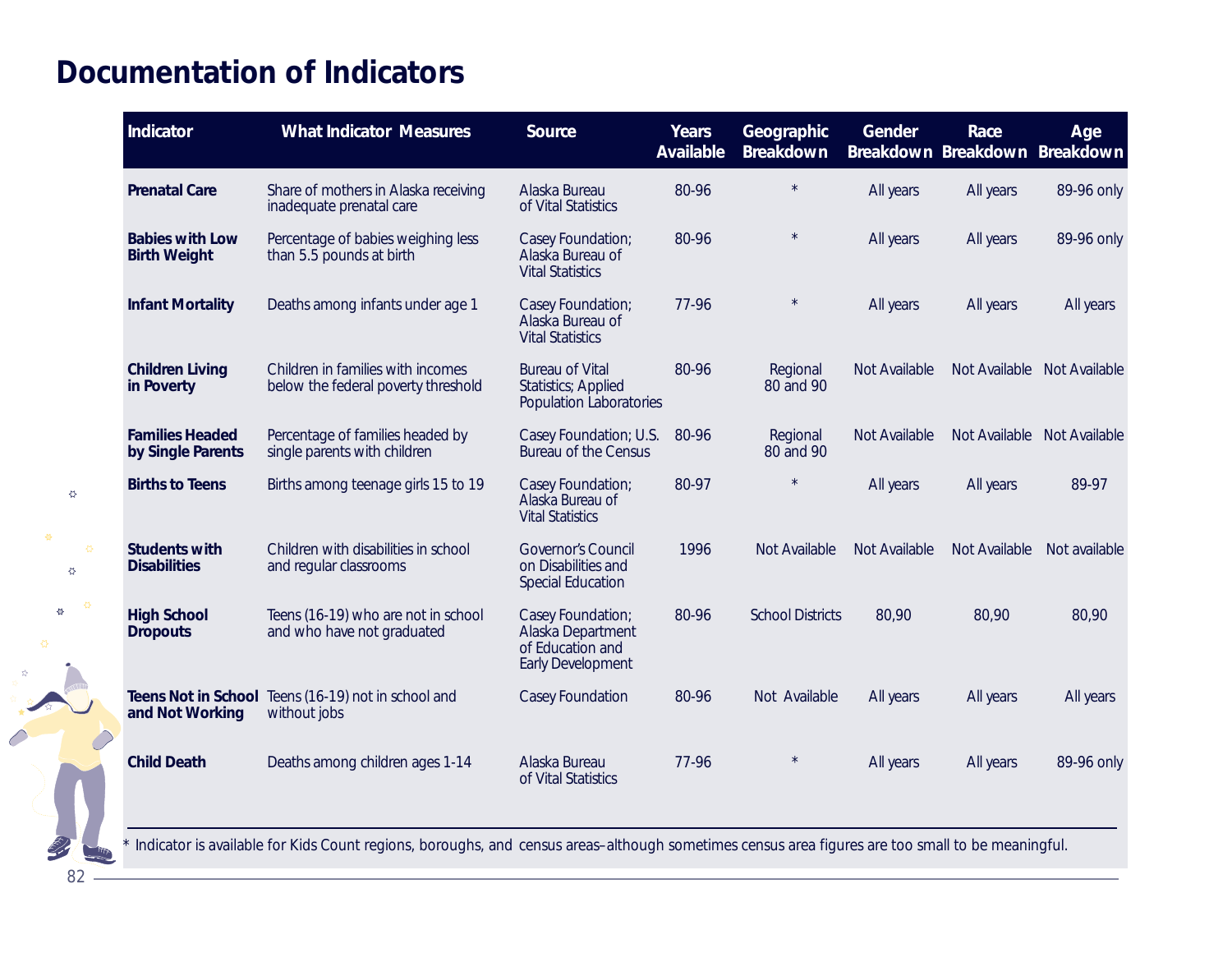# **Documentation of Indicators (continued)**

83

 $\Rightarrow$ 

₩

Ł.

₹\$

 $\overline{\mathcal{K}}$ 

k) ø

| <b>Indicator</b>                         | <b>What Indicator Measures</b>                                                                       | <b>Source</b>                                                                                         | Years<br><b>Available</b> | Geographic<br><b>Breakdown</b>             | Gender    | Race<br>Breakdown Breakdown | Age<br><b>Breakdown</b> |
|------------------------------------------|------------------------------------------------------------------------------------------------------|-------------------------------------------------------------------------------------------------------|---------------------------|--------------------------------------------|-----------|-----------------------------|-------------------------|
| <b>Teen Violent</b><br>Death             | Death from homicides, suicides, and<br>accidents among teens 15-19                                   | Casey Foundation;<br>Alaska Bureau of<br><b>Vital Statistics</b>                                      | 77-96                     | $\star$                                    | All years | All years                   | 89-96 only              |
| <b>Child Abuse and</b><br><b>Neglect</b> | Reported and substantiated cases of<br>child abuse and neglect among<br>Alaska children under age 18 | Alaska Division of<br><b>Family and Youth Services</b>                                                | 92-99                     | Not Available<br>for Kids Count<br>Regions | All years | All years                   | All years               |
| <b>Juvenile</b><br><b>Violent Crime</b>  | Arrests for violent crimes among<br>youths 10-17                                                     | Casey Foundation;<br>U.S. Bureau of the Census                                                        | 87-95                     | 80 and 90.<br>Anchorage,<br>Fairbanks      | 87-95     | 88-95                       | Some age<br>groups      |
| <b>Juvenile Crime</b><br>in Alaska       | Police referrals to juvenile<br>corrections system                                                   | Alaska Divisions of<br>Family and Youth<br>Services and Juvenile<br>Justice                           | 92-99                     | $\star$                                    | All years | All years                   | All years               |
| <b>Health Risks</b>                      | Prevalence of health risks<br>among high-school and<br>middle-school students                        | <b>Youth Risk Behavior</b><br>Survey; Alaska Division of<br>Public Health, Section of<br>Epidemiology | 95                        | Not Available                              | 95        | 95                          | By grades               |

*\* Indicator is available for Kids Count regions, boroughs, and census areas-although sometimes census area figures are too small to be meaningful.* Note: The Alaska Department of Labor provided statewide and regional population figures that we used as the basis for calculating 5-year average rates of indicators for Alaska and regions.